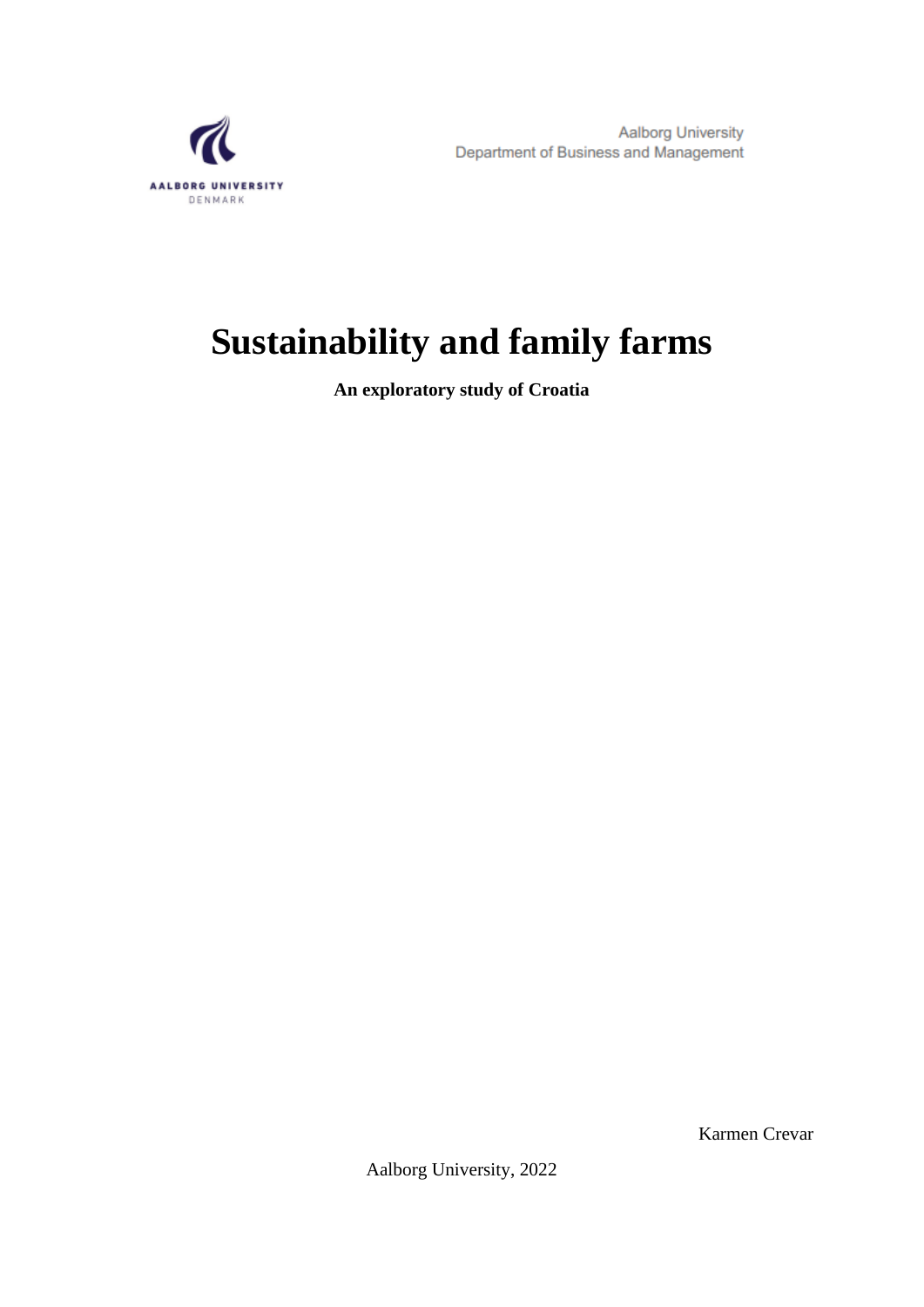| Subjects: (tick box)                                                                                                                                                      | Project: | Thesis:X                                | Written Assignment:             |
|---------------------------------------------------------------------------------------------------------------------------------------------------------------------------|----------|-----------------------------------------|---------------------------------|
| Study programme:                                                                                                                                                          |          | <b>International Business Economics</b> |                                 |
| Semester:                                                                                                                                                                 |          | 4 <sup>th</sup> Semester                |                                 |
| Exam Title:                                                                                                                                                               |          | IBE/IM-Master's thesis                  |                                 |
| Group Number:                                                                                                                                                             |          |                                         |                                 |
| Names +<br>Student Nos of group member(s):                                                                                                                                |          | Name(s)                                 | Student Number(s)               |
|                                                                                                                                                                           |          | Karmen Crevar                           | 20176440                        |
|                                                                                                                                                                           |          |                                         |                                 |
|                                                                                                                                                                           |          |                                         |                                 |
|                                                                                                                                                                           |          |                                         |                                 |
|                                                                                                                                                                           |          |                                         |                                 |
|                                                                                                                                                                           |          |                                         |                                 |
|                                                                                                                                                                           |          |                                         |                                 |
| Submission date:                                                                                                                                                          |          | 09/02/2022                              |                                 |
| Project Title / Thesis Title                                                                                                                                              |          | Sustainability and Family farms         |                                 |
| According to module description,                                                                                                                                          |          |                                         |                                 |
| maximum number of characters/words/pages                                                                                                                                  |          | Max. 60 pages                           |                                 |
| of the paper                                                                                                                                                              |          |                                         |                                 |
| Number of characters/words/pages<br>(Standard page = 2400 characters including Tables and<br>Figures, excluding References, Appendices, Front Page, Table<br>of Contents) |          |                                         | 60,8 pages (146 087 characters) |
| Supervisor (project/thesis):                                                                                                                                              |          | Svetla Trifonova Marinova               |                                 |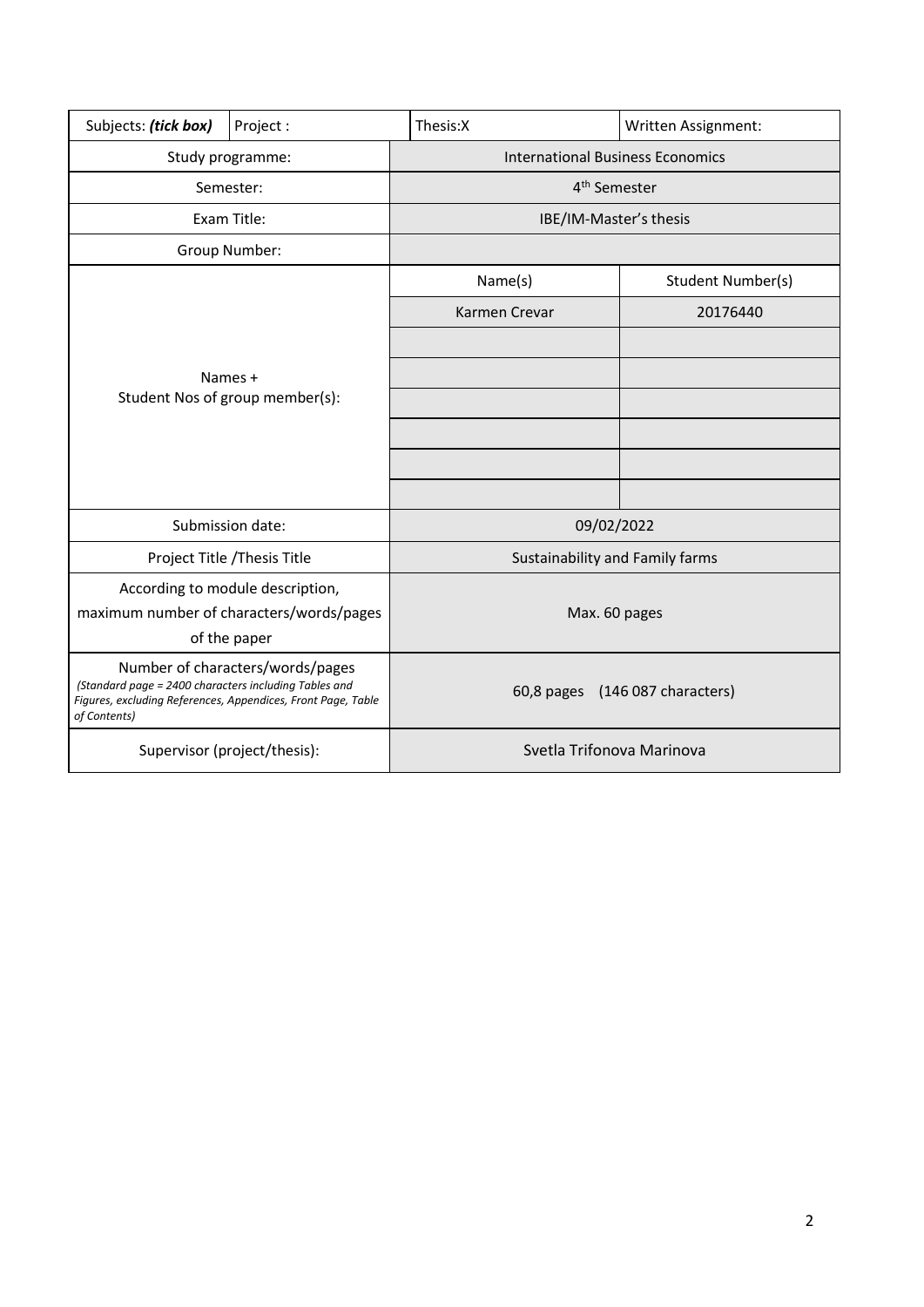We hereby declare that the work submitted is our own work. We understand that plagiarism is defined as presenting someone else's work as one's own without crediting the original source. We are aware that plagiarism is a serious offense, and that anyone committing it is liable to academic sanctions.

> Rules regarding Disciplinary Measures towards Students at Aalborg University: <http://www.plagiarism.aau.dk/Rules+and+Regulations/>

> > Date and signature(s):

Signature and date

Kr L.  $-$ , 09/02/22

\_\_\_\_\_\_\_\_\_\_\_\_\_\_\_\_\_\_\_\_\_\_\_\_\_\_\_\_\_\_\_\_\_

\_\_\_\_\_\_\_\_\_\_\_\_\_\_\_\_\_\_\_\_\_\_\_\_\_\_\_\_\_\_\_\_\_

\_\_\_\_ \_\_\_\_\_\_\_\_\_\_\_\_\_\_\_\_\_\_\_\_\_\_\_\_\_\_\_\_\_

\_\_\_\_\_\_\_\_\_\_\_\_\_\_\_\_\_\_\_\_\_\_\_\_\_\_\_\_\_\_\_\_\_ Signature and date

Signature and date

\_\_\_\_\_\_\_\_\_\_\_\_\_\_\_\_\_\_\_\_\_\_\_\_\_\_\_\_\_\_\_\_\_

Signature and date

\_\_\_\_\_\_\_\_\_\_\_\_\_\_\_\_\_\_\_\_\_\_\_\_\_\_\_\_\_\_\_\_\_ Signature and date

Signature and date

Signature and date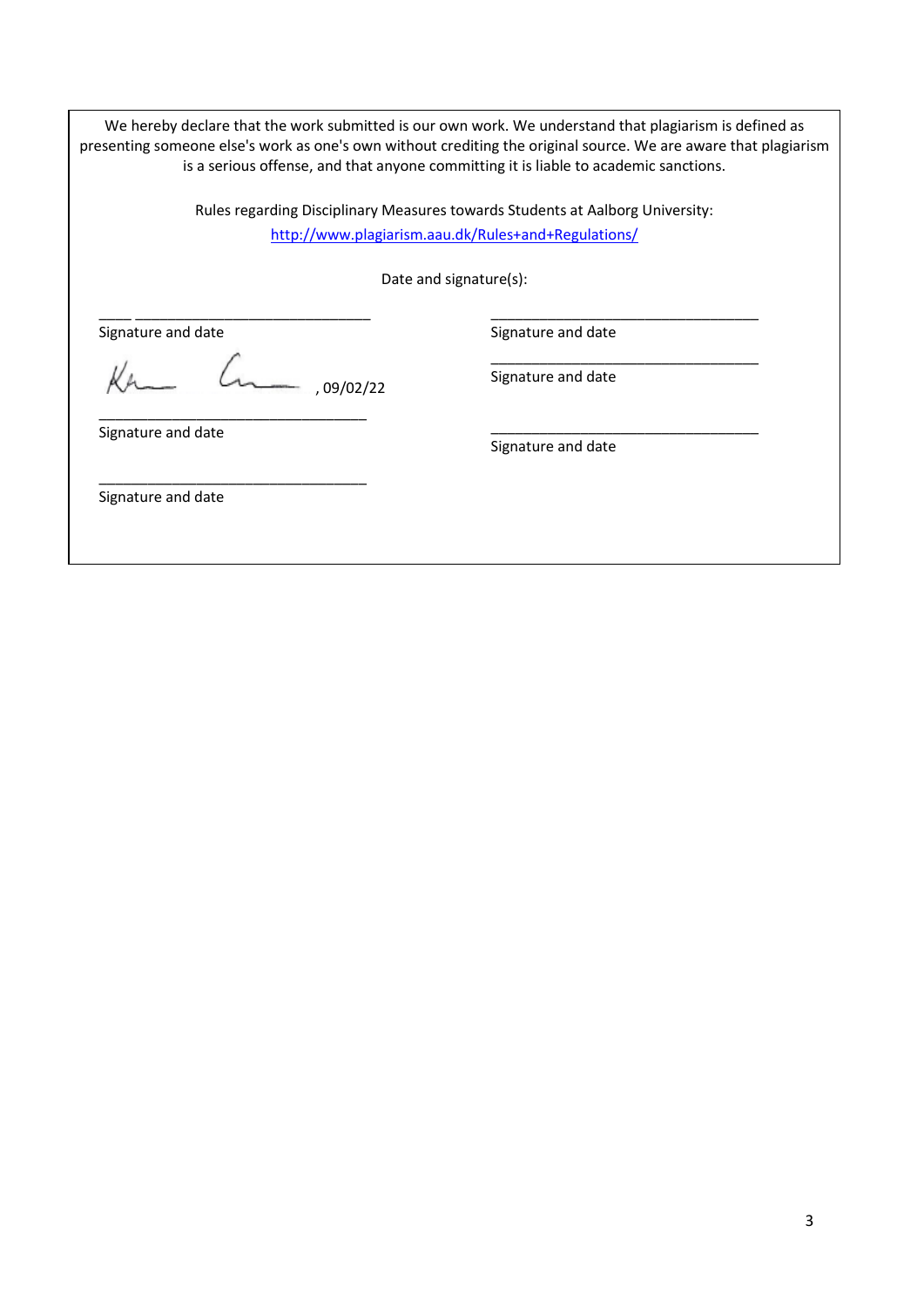# <span id="page-3-0"></span>**Abstract**

This study aims to explore the complex topic of sustainability and the role family farms play in it. The purpose of this study is to uncover family farms' influence on the sustainability of the food industry in Croatia. Through a qualitative method, from in-depth collected interviewees of six family farms and one expert on sustainability, it was found that through cooperatives, flexibility and diversification of production family farms can influence the sustainability of the food industry. From analyzing the respondents answers this study was able to capture the essence of family farms existence in the current market, challenges they encountered and implication the Covid-19 pandemic has made on their operations. Lastly this study contributed to the current scarce knowledge available about family farms in Croatia.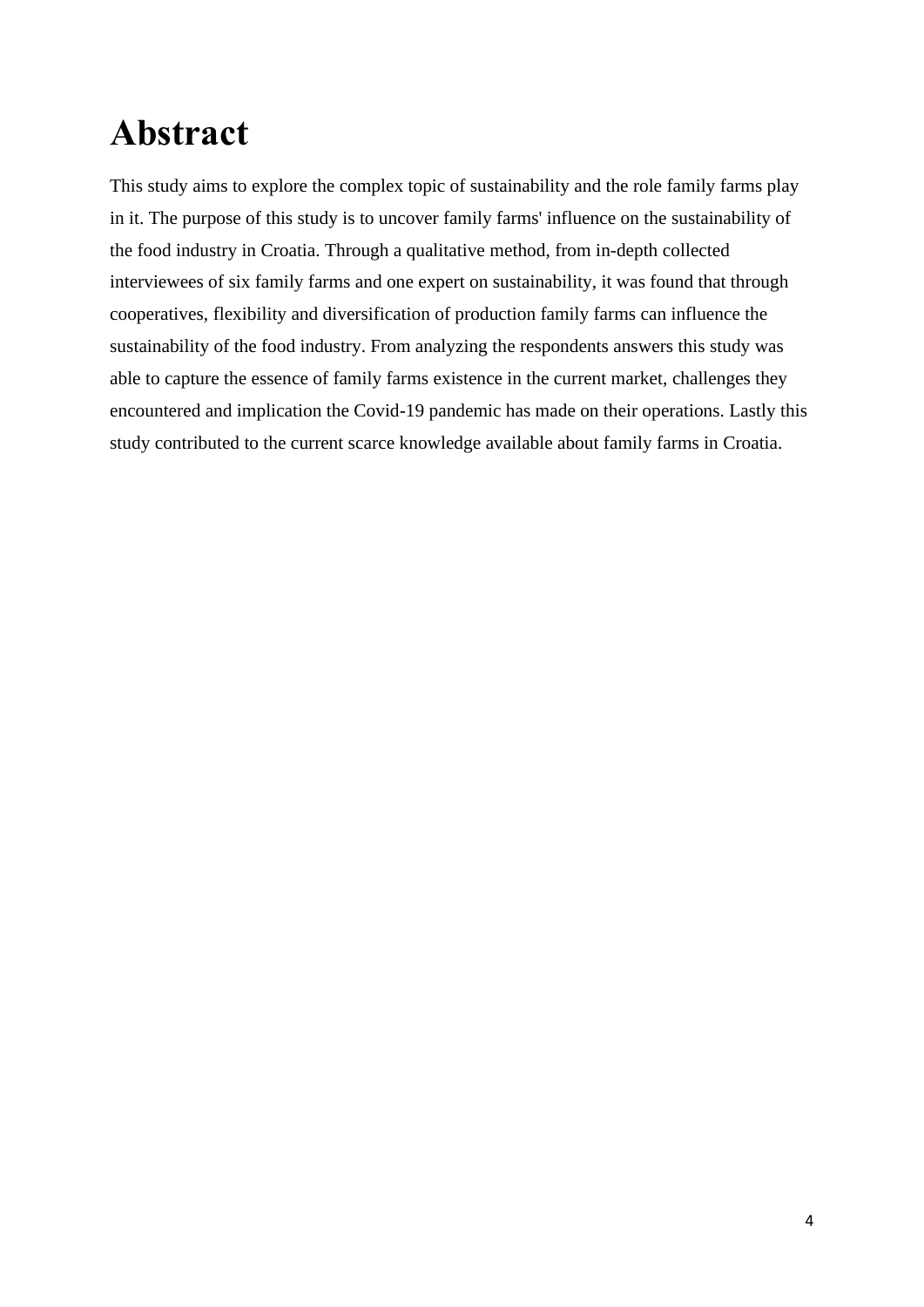



Aalborg University Department of Business and Management

| $\cdot$ 1 |
|-----------|
|           |
|           |
|           |
|           |
|           |
|           |
|           |
|           |
|           |
|           |
|           |
|           |
|           |
|           |
|           |
|           |
|           |
|           |
|           |
|           |
|           |
|           |
|           |
|           |
|           |
|           |
|           |
|           |
|           |
|           |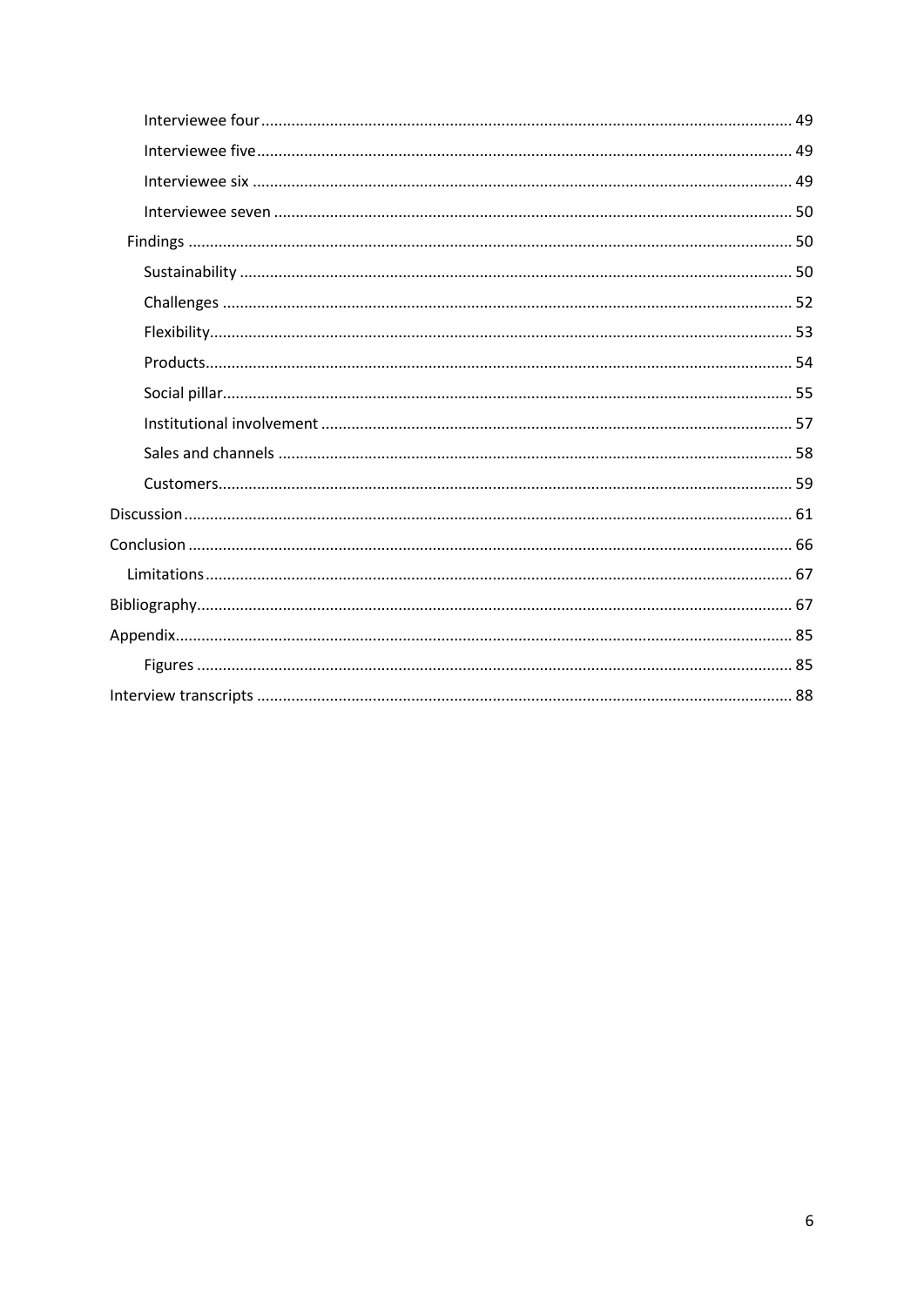## <span id="page-6-0"></span>**Introduction**

In recent years there have been a lot of trends that have been circulating in the food industry. From organic food, to farm to table, to people transitioning from meat-eating to vegetarian or vegan lifestyles, it has pushed the food industry in a new direction. One of the concepts that has also been present is sustainable farming, sustainability in production, and that term has pulled many others around itself. Family farming has been present in the sustainability conversation for an extended period of time. The importance of family farms was stressed when 2014 was named as the "International Year of Family Farming". Croatia is a land that has an abundance of natural resources present. Additionally it has a long tradition of farmers markets, as well as family farms in its history. In recent years there was a spike in the products in Croatia that were produced by family farms, with shops opening that carry exclusively their products (Journal.hr, 2021). The covid-19 pandemic and its lockdowns have seriously impacted all businesses, but especially the small ones such as family farms. Therefore the literature review revealed the extent of knowledge available on the topic of sustainability, and allowed me as a researcher to try to investigate the influence family farms have on sustainability. Since family farms are mostly small producers it was necessary to try to capture an in-depth insight into their perspective, to uncover the phenomenon. By trying to investigate family farms individually and in depth, this study intends to see the extent of their influence and how they can influence Croatia towards sustainability. The study investigated sustainability in general, but also in the food industry to establish the current trends and gaps in the knowledge of it.

After the research gap was established through the literature review, the study moves into the methodology section. In that section the research paradigm, methods, and design are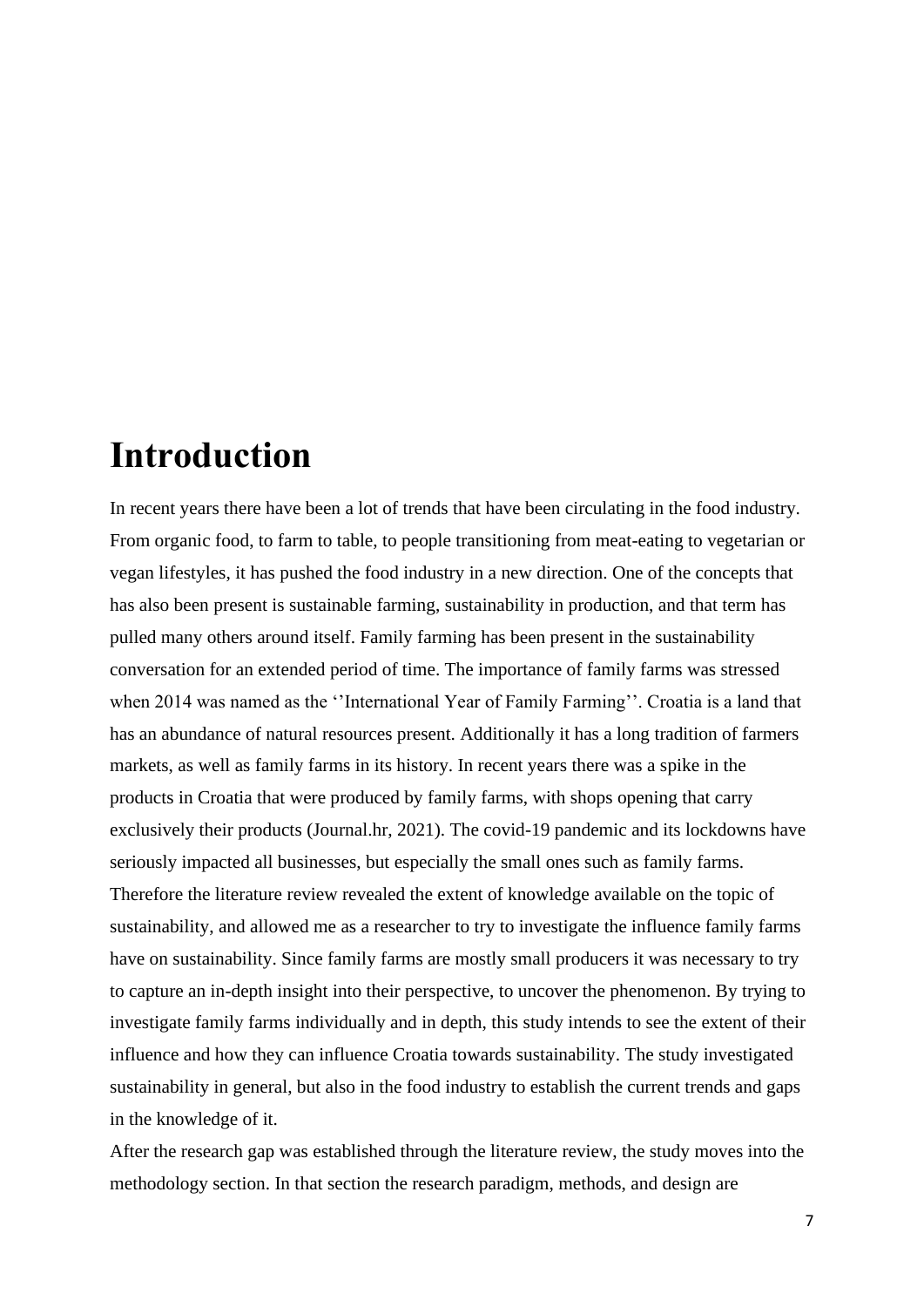presented to the reader. Methodology is important, because it explains to the reader the skeleton of the study, and the subsequent analysis and discussion. The findings and discussion are based on the qualitative interviews that were collected. This process allowed me as a researcher to gain insight into the family farm's influence on the sustainability in Croatia.

### <span id="page-7-0"></span>**Literature review**

In this chapter of the study the relevant literature on the topic will be examined and critically reflected on to be able to determine the gaps present in this field. The literature will be used to determine what themes are present when investigating '**How can family farms influence the sustainability of the food industry in Croatia ? '.** To be able to fully understand the topics pertaining to this question, concepts and phenomena such as Sustainability, Sustainability in the food industry, Supply chain and Covid-19 will be discussed.

#### <span id="page-7-1"></span>**Sustainability**

Sustainability as a concept has garnered a large attention in today's world, partly due to the large problems that are present in the world surrounding climate, social and economic areas. These problems can be attributed to the overconsumption and overuse of natural resources. This concept has been brought to the mainstream stage with the release of the Brundtland Report in 1987 (Brundtland, G.,1987). In the report the discussion on the future of sustainable development was started and was defined as 'Meeting the needs of the present without compromising the ability of future generations to meet their own needs'. (Pirages, 1994). This would be defined as the classic definition of sustainability. At a basic level of a dictionary definition sustainable means 'able to be used without being completely used up or destroyed (Merriem-Webster,2022). After this came the Rio conference in 1992, assembled by the United Nations, that was meant to bring sustainable development ideals to the key issues in the environment such as climate change, biodiversity and desertification. However, for organizations that have tried adopting sustainable development post this it was difficult to go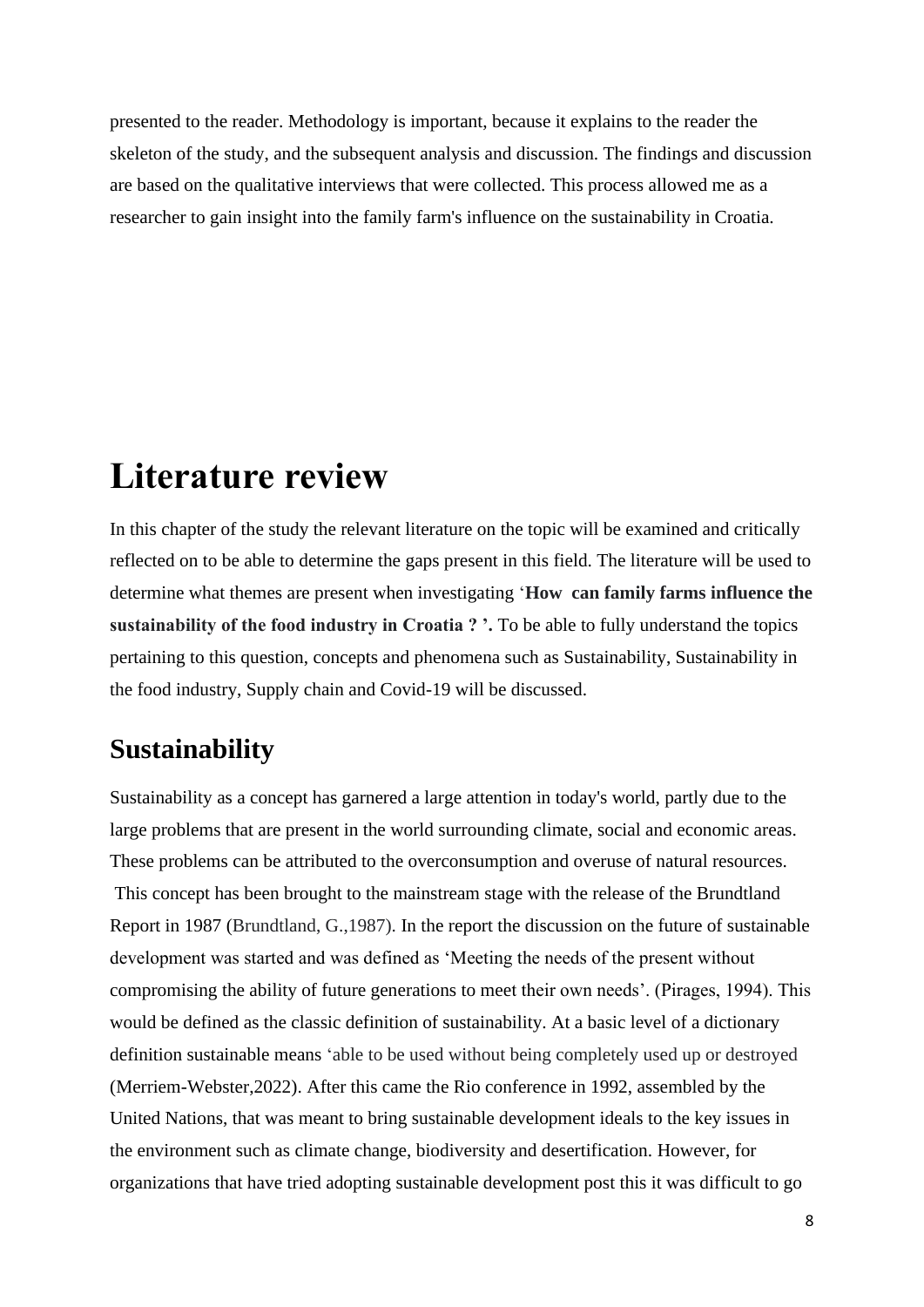from theory to practice, to gain real results. (Scoones, 2007) The issue with sustainability one could argue is the number of interpretations and definitions that are out there. Other authors such as Thomas Gieryn (1999) have called sustainability as a 'boundary term', which is one where science meets politics and vice versa. According to Santillo (2007) there are around 300 definitions of sustainability and/or sustainable development. Without a clear understanding, sustainability becomes even more complex and ambiguous for organizations and people to understand. This is partly what happened after the Rio conference despite its ambition for change.

The conceptualisation of sustainability in the diagram that is most associated with it can be accredited to Barbier (1987). According to Barbier (1987) the process of sustainable development needs to be seen as an interrelationship between the three pillars : the biological, economic and the social pillar. The goals for the biological pillar would be genetic diversity, resilience and biological productivity. The social pillar requires cultural diversity, institutional sustainability, social justice and participation. Lastly, the economic pillar requires satisfying basic needs (reducing poverty), equity enhancing and increasing useful goods and services.

Below we can see in the figure the visual representation of Barbier's (1987) concept of sustainable development. From the figure we can see that sustainable development, unlike the other two forms of economics, is trying to maximize the goals of all three dimensions. This entails compromise between the three pillars, because not all the goals from all the three pillars are able to be fulfilled at the same time.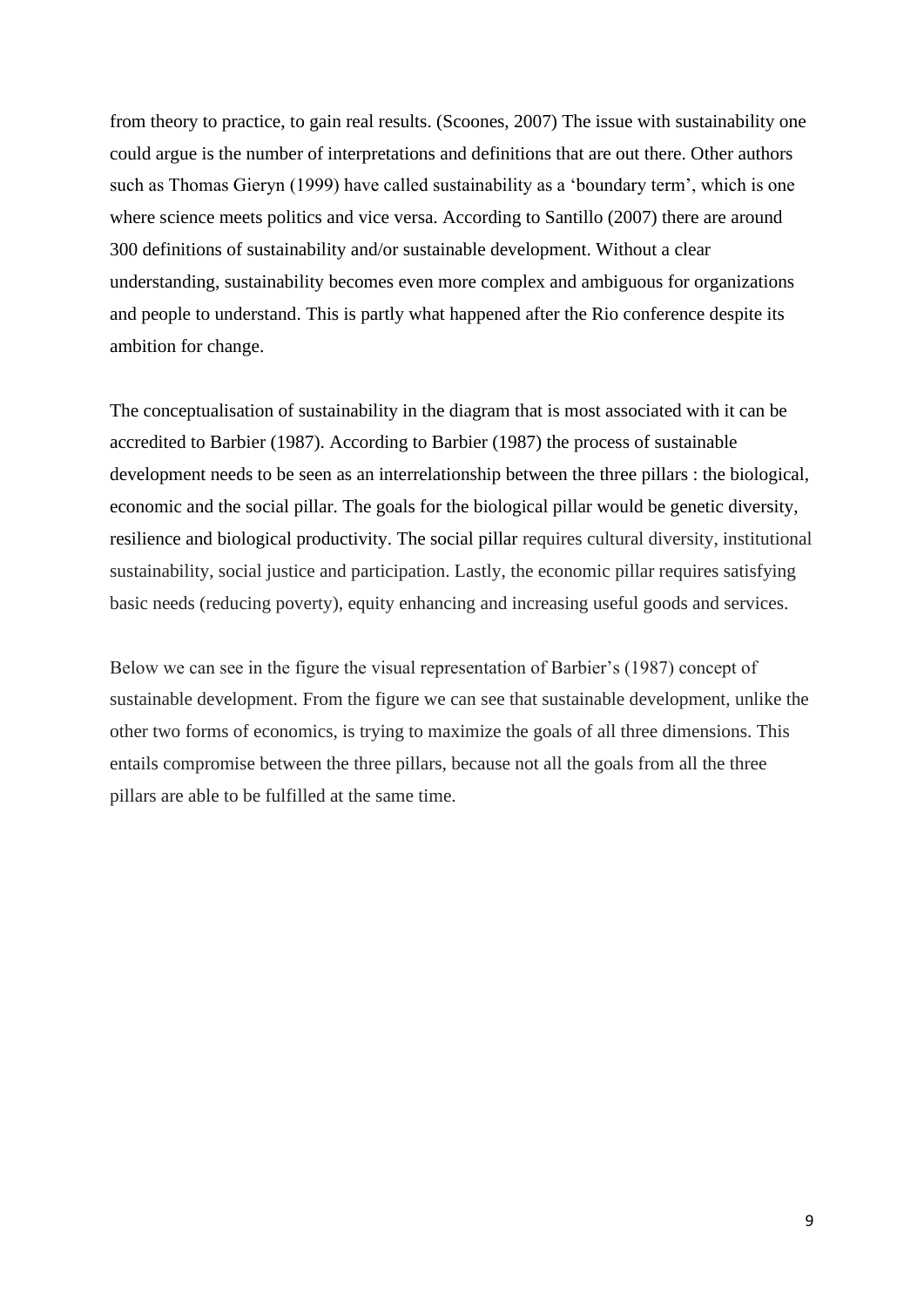

Source: Own according to Barbier, 1987, p.104

Hancock (1993) adds on to this conceptualisation, adding that there needs to be a shift from basic economic development to a ''system of economic activity that enhances human development while being environmentally and socially sustainable'' (p.43). The economy as such should serve the environment and community. Altieri for example has discussed sustainability in terms of agriculture and concludes that ''The requirements to develop sustainable agriculture clearly are not just biological or technical, but also social, economic, and political, and illustrate the requirements needed to create a sustainable society'' (Altieri 1987, p.199).

Goodland and Daly (1996) in their paper *Environmental sustainability:universal and nonnegotiable* define 'environmental sustainability' from social and economic sustainability. They do that by taking a systems-based approach to the environmental pillar, defining it in terms of input– output rule. This means to keep waste within what the environment can take, to harvest at the rate that resources can endure and substitute non-renewable resources with the rate at which renewables are developing. Additionally they are skeptical of 'sustainability' becoming a ''landfill dump for everyone's environmental and social wishlists'' (Goodland and Daly, 1996,p.1002). Other supporters of the systemic view on sustainability are Dunphy and Griffiths (1998) who have argued that the issues that are connected to the environmental pillar 'largely arise from our failure to see our relationship with the environment as critical to our future survival and to view that relationship in systemic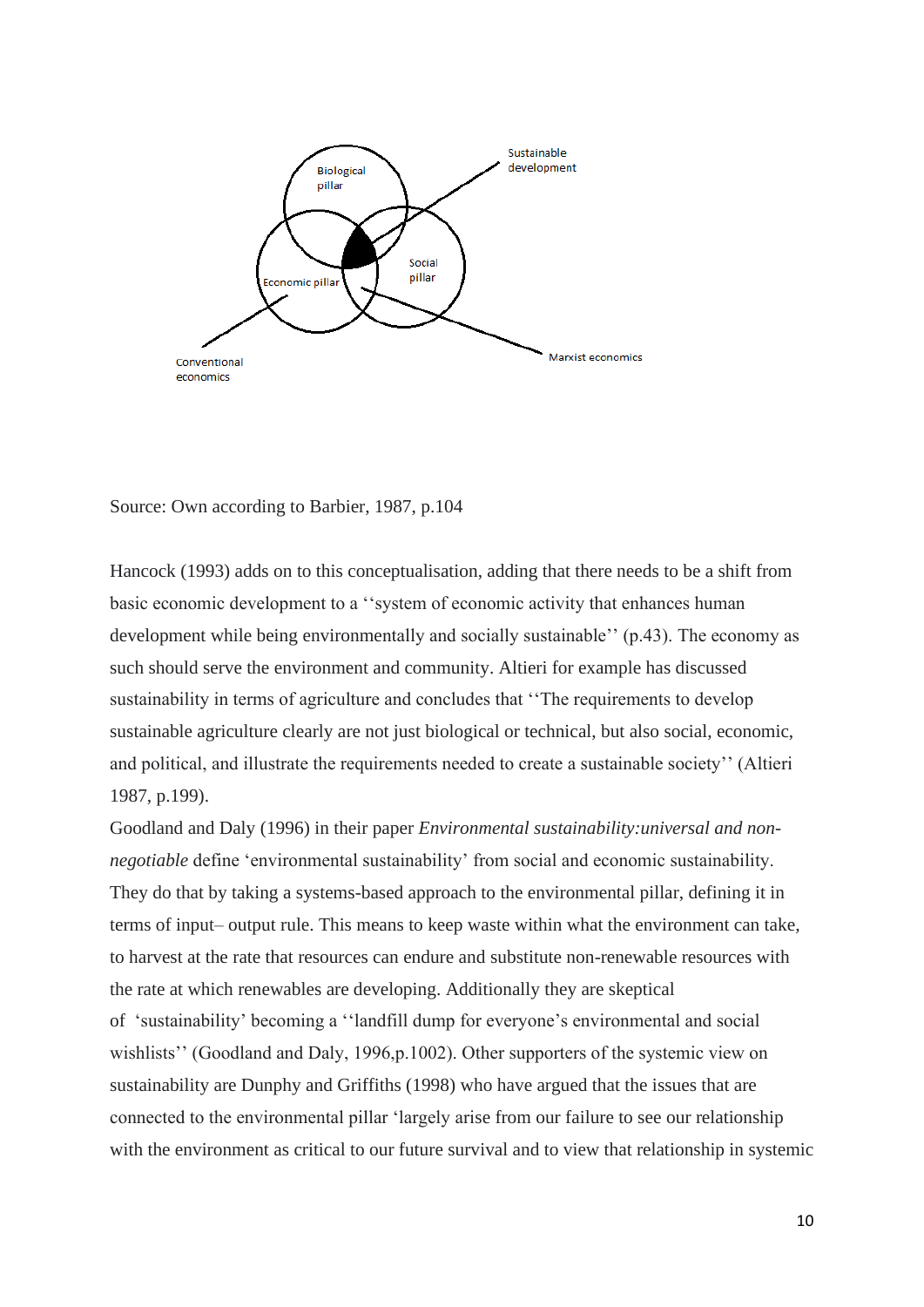terms.In taking the natural environment for granted, we assume it has a resilience that will absorb or intensify impact forever''. (p.180-1)

Sustainability had a revival with the late 1990 and early 2000s, with controversies surrounding genetically modified crops, which started mainly in Europe, but had spread internationally. This resulted in the debate surrounding the sustainability of our farming systems, the future of food and its diversity, how food affects our health and ultimately the control that corporations have of the agri-food system (GEC Programme,1999). With the climate change and risks that are carried by change in biodiversity, environments or the emergence of diseases, sustainability has a clear opportunity to be highlighted in policies and global agendas (Scoones, 2007).

When it comes to the interplay of sustainability and how it is connected to firms, a number of theories link them to one another. According to the paper by Changa et al. (2017) the main theories that have emerged are 1)Corporate Social Responsibility (CSR) 2) Stakeholder Theory 3) Corporate Sustainability and 4) Green Economics. To be able to contemplate future ventures that will happen in firms and their sustainability one must firstly understand how and are any of the theories interconnected. The way that we know CSR today is a lot different than what it was fifty or a hundred years ago. Today most firms have CSR mentioned in their reports or give back to the society, and it has become one of the essential parts of their goals as organizations.

Corporate Social Responsibility has been theorized by Howard Bowen in 1953 when he wrote *Social Responsibilities of the Businessman,* in which he mentions the obligations of the businessman to bridge the gap between economic and social goals, and let them compliment each other (Lee, 2008). This was further developed late in the 1970, when the Committee for Economic Development published a book that stressed the importance of society as a supporting structure of the firm, and that in long-term views the firms need to enhance the society not diminish it (Lee, 2008). Another perspective that was introduced in the 1970's is the Stakeholder theory, this was done by Freeman (Linnenluecke, Griffiths, 2013) who argued that firms need to take into consideration non-traditional groups such as government,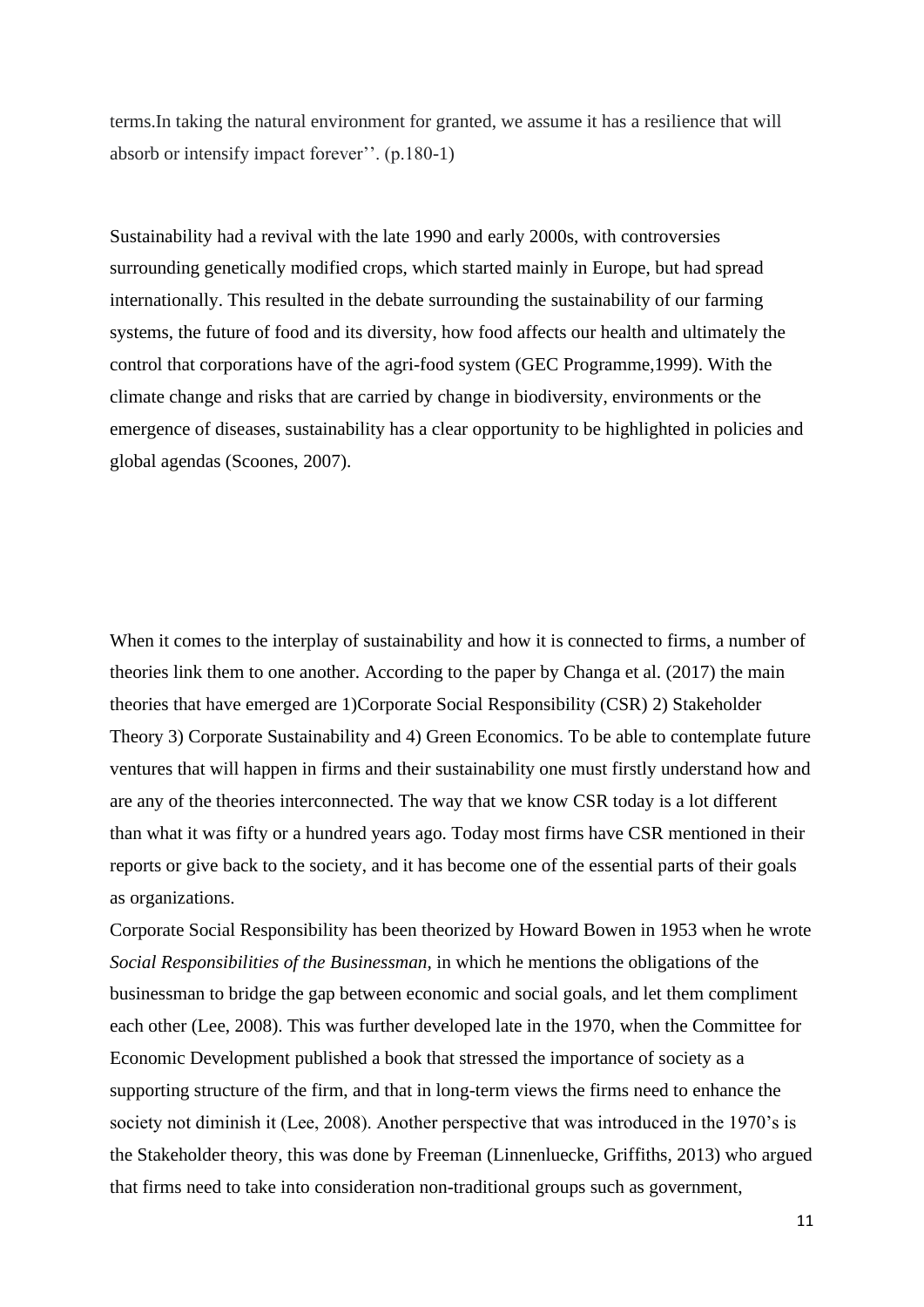environmentalist and that this would help manage the firms. We can argue that the main objective of the Stakeholder theory is to show that the firms are part of the social environment and should take into consideration their stakeholders as they have an influence on them.

Lozano (2012) defined Corporate Sustainability as "Corporate activities that proactively seek to contribute to sustainability equilibria, including the economic, environmental, and social dimensions of today, as well as their inter-relations within and throughout the time dimension while addressing the company's system (including Operations and production, Management and strategy, Organizational systems, Procurement and marketing, and Assessment and communication); and its stakeholders". The corporate context of sustainability has also emerged in part thanks to the release of the Brundtland report, and is today mostly initiated through the Triple Bottom Line (TBL). This concept was developed by Elkington (Linnenluecke, Griffiths, 2013) and the difference between this concept and the accounting concept known as 'bottom line' is the addition of social and environmental lines. This is coincidentally highlighted through the terms 'people, planet, profit' in order for firms to consider their long term decision making. While this concept has garnered attention from researchers, there are some that critique the TBL. Gray (2012) has argued that by simply measuring the firm's performance in these three areas, one cannot be certain that the firm is sustainable. Sustainability as such requires a holistic approach that takes into consideration the interplay of the three dimensions, not an individual approach to each dimension.

And lastly we have the Green economy that is more and more recognised in policy making, internationally and nationally. It brings to the forefront the notion that the environment and its conditions cannot be looked at separately from the economic growth (Changa et al., 2017). This is where policy making has a large role, as it can create a climate where investments for greener industries are more desirable than the ones harmful to the environment. But some authors such as Borel-saladin,Turok (2013) that have reviewed reports from leading global organizations suggest that the 'green economy' represents mere 'green-washing' and not substantive change towards achieving sustainability'. In the comparison between Green Economics, Corporate Sustainability and Corporate Social Sustainability, the latter two do not put the focus on how to highlight sustainability in society (Changa et al., 2017).

Another concept that is promoted by the EU, government and companies is the circular economy. Korhonen, Honkasalo & Seppälä (2018) in their review of the concept suggest the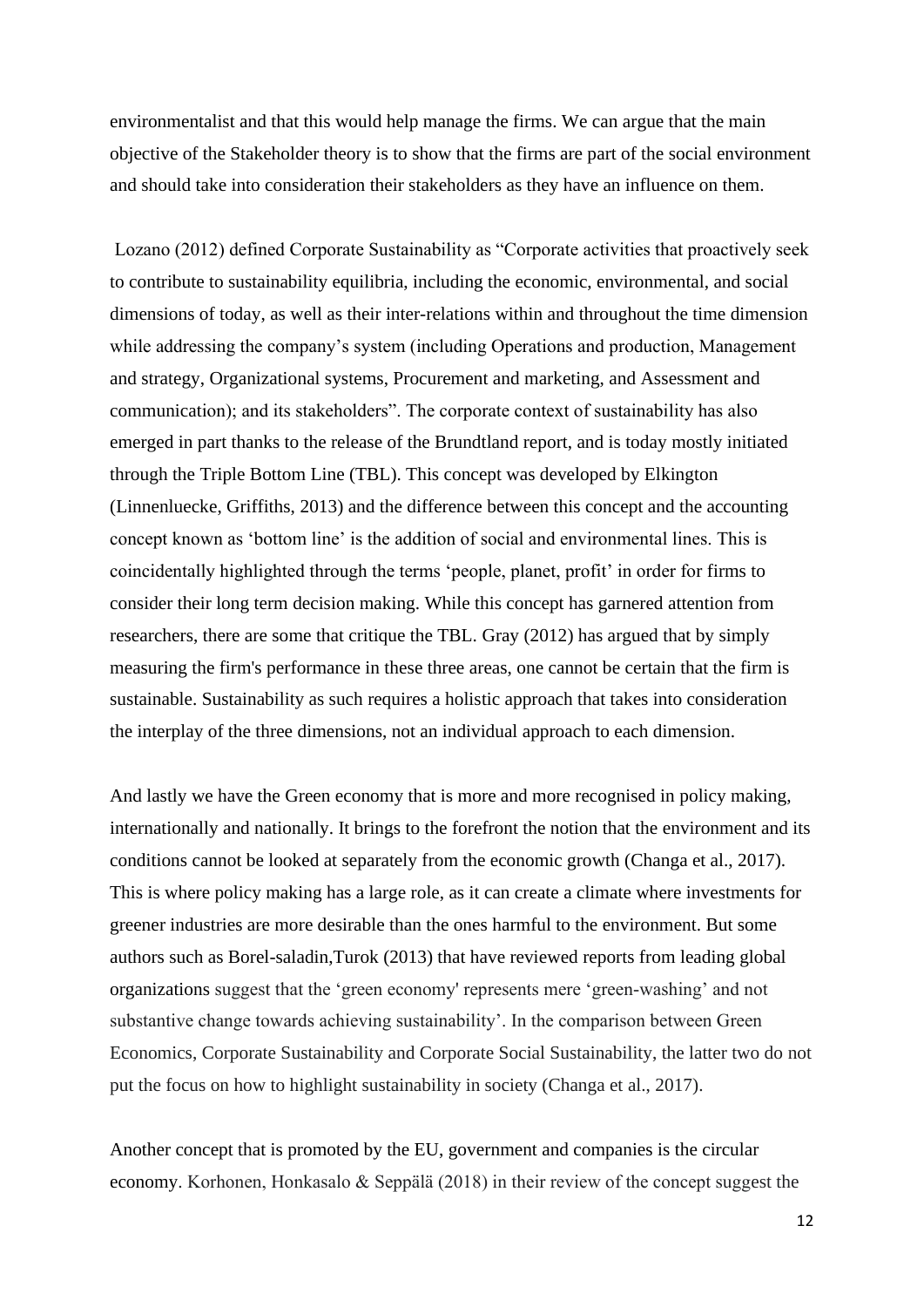following definition, "Circular economy is an economy constructed from societal productionconsumption systems that maximizes the service produced from the linear nature-societynature material and energy throughput flow. This is done by using cyclical materials flows, renewable energy sources and cascading-type energy flows. Successful circular economy contributes to all the three dimensions of sustainable development. Circular economy limits the throughput flow to a level that nature tolerates and utilizes ecosystem cycles in economic cycles by respecting their natural reproduction rates.''(p.39).

Circular economy is in stark contrast with the linear economy that we have today. It is in line with neoliberal capitalism which entails excessive and uncontrolled usage of natural resources, and using the resources through all economic processes, from production to disposal after use. As can be seen in the picture below we see that after completion of the use of goods within a linear economy, it usually remains residual in the shape of waste, such as packaging or worn - out goods such as old furniture, electrical appliances (figure 2).



Source : Phases of linear economy, Krišto, 2015, p.11

One of the main assumptions of a linear economy is that resources are abundant and available, and that they can be easily pumped and disposed of cheaply in the environment. (Drljača, 2015: 19) In search of new solutions to stimulate economic growth, the fact that there are significant constraints on the amount of resources, as well as the fact that environmental requirements are larger can no longer be ignored. According to Drljača (2015), the key assumption in the transformation of a linear into a circular economy is that the collected and recycled waste re-enter the production cycle as valuable raw material. A simple example of a circular economy, with which everyone is already familiar, is the use of glass, which is collected after use and then used as a raw material for production of other glass objects. This connection within the circular model is very important, if one of the elements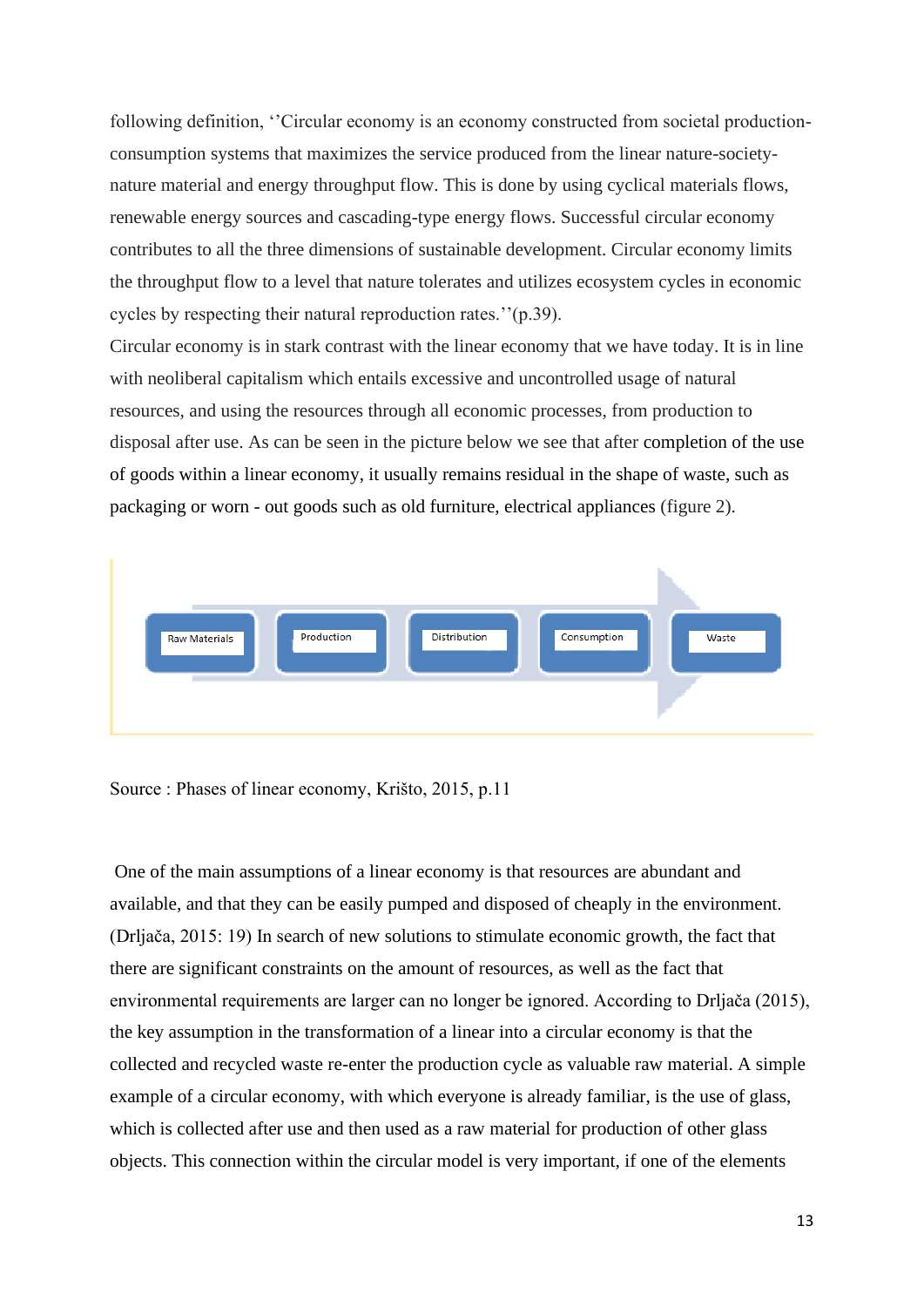fails in the model the whole circle is negated. According to Braungart,McDonough (2002) the main point of the circular economy is to ultimately design things such as products, packaging and systems, with the notion that waste does not exist. They also stress that sustainability should be based on respecting diversity, in the biological and social pillar, and ultimately economic pillar, and realizing that sustainability is local.



Source: Drljača (2015), figure of circular economy, p.

Companies nowadays and with the emergence of theories mentioned above realise they cannot ignore sustainability as it is going to affect their competitiveness. Lubin, Etsy (2010) have characterized sustainability as a business megatrend and as such, can be partially predictable if previous megatrends such as globalization, rise of information society and the transition from hierarchical organizations to networks are analyzed. They have characterized it as a business megatrend because it created a shift in the way companies compete with each other. Additionally in their examination of previous megatrends they have found that companies who have managed to use them to become leaders have done that through the four principal stages of value creation. Firstly, we have the cutting of costs, risks and waste with delivery of value. Then they move to redesigning new products, processes or performance, meaning they do old things in new ways. Thirdly they try to integrate innovative approaches into their strategy and lastly, they use new business models to differentiate their value propositions to enhance the intangibles for competitive advantage. (Lubin, Etsy, 2010)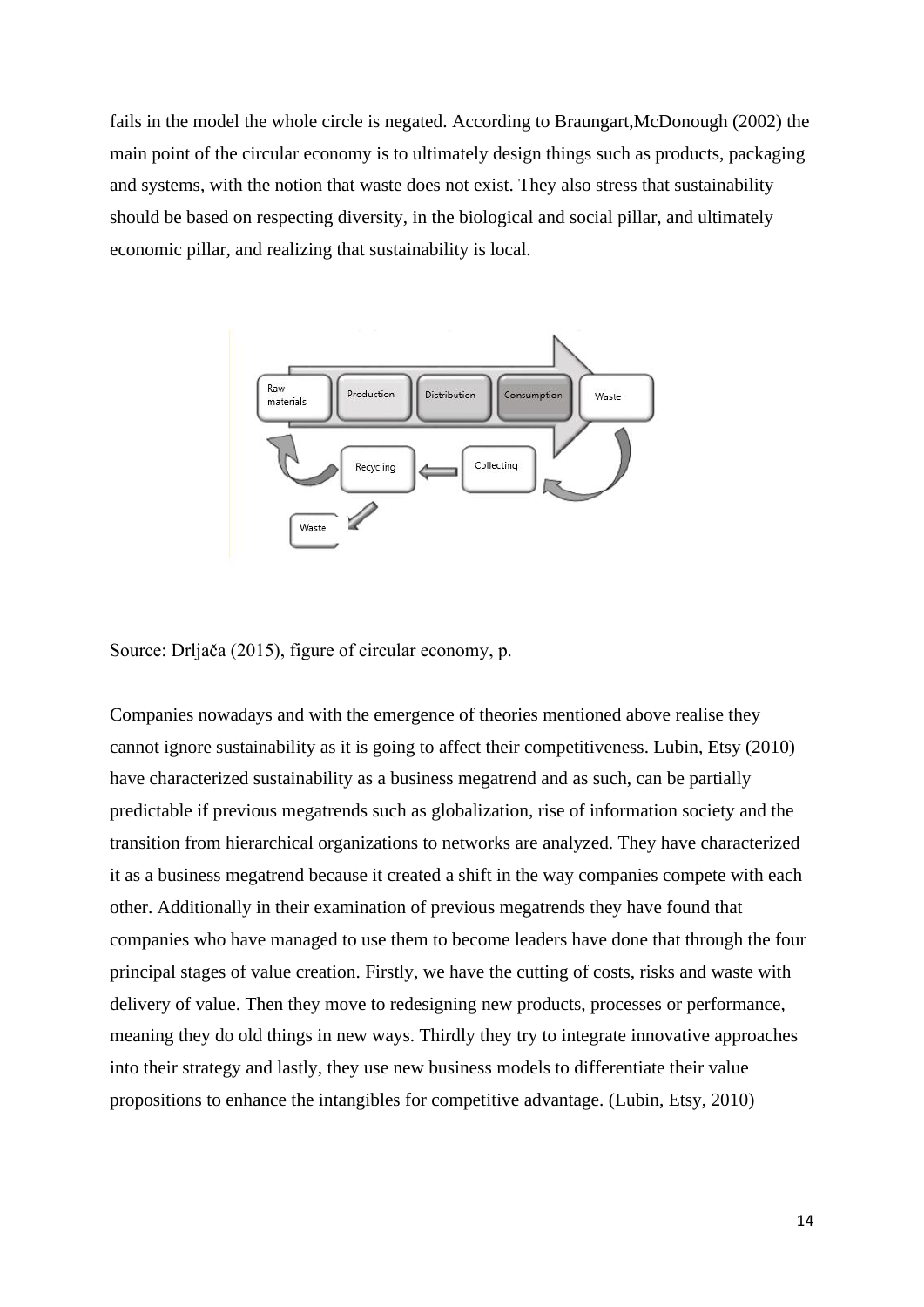

Source: Lubin, D.A. & Esty, D. C. (2010), p.7

This model above is a byproduct of the companies using the sustainability trend to gain competitiveness, and due to that they will be placed in one of these four categories. Losers are companies that only put minimal effort such as reducing cost or risk, and due to that will have a hard time protecting their position in the market. An example of a company that would fall into that category would be Kodak, who didn't foresee the impact digital technology would have on their market (Mui, 2012). Defenders are the companies that are taking a protective position, but this can heavily depend on the industry they are in. If other companies in the market are moving as slow, you will be able to uphold your position. Dreamers on the other end take too fast and big of a bite in the megatrend rise. Their execution is not in line with their want and ambition, which can result in failure. Winners are companies that are able to come out as a leader in the new market position by using sustainability to enhance their revenue. An example of this would be the company Clorox that with the acquisition of Burt's Bees was able to create positive change in their value chain, R&D, sourcing and waste management. And possibly where they learned the most from the acquisition is in their supply chain management, as Burt's Bees was one of the few companies that had maintained their sustainable supply chain regardless of their growth (Westaway, 2013).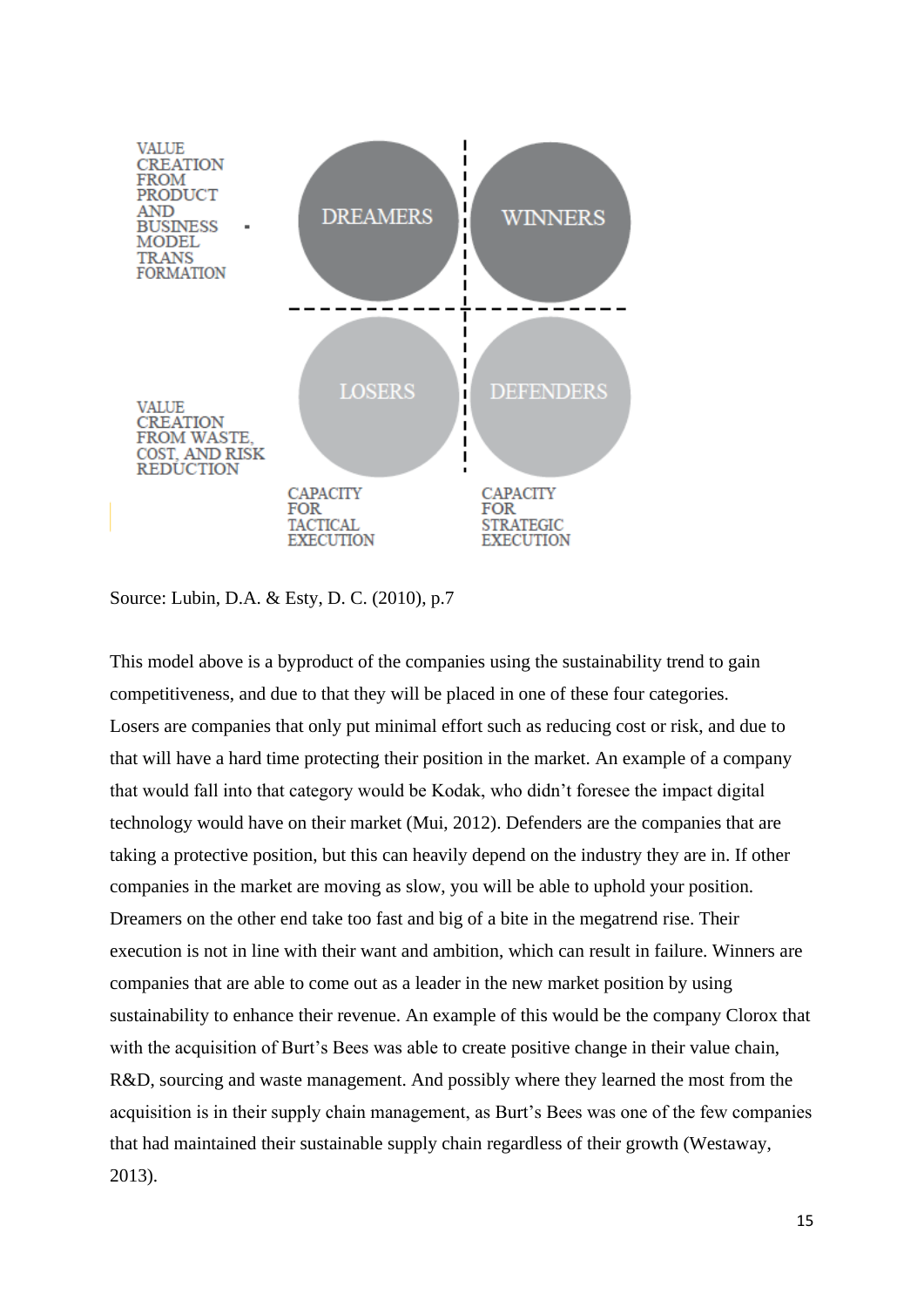In a survey done by MIT Sloan Management Review in partnership with the Boston Global Group (2012) around 4000 managers and executives were questioned on their views on sustainability and what companies that are profiting from sustainability are doing differently. They have found that most companies are struggling to define in what way sustainability is relevant to their business, however, about 31% of the companies surveyed claim they have managed to profit from sustainable business practices. The most important takeaway is that organizations that they refer to as harvesters differ on four points. Their organizational support, operations, collaboration and willingness to change the business model in a sustainable way. (Kiron et al., 2012)

#### <span id="page-15-0"></span>**Sustainability in the food industry**

According to research the population of the globe is going to increase to a whopping 10 billion by 2050, which will consequently increase the need for food for more than 60% of what it is today (Consultative Group on International Agricultural Research [CGIAR] 2014). The book *The 10 Principles of Food Industry Sustainability* (Baldwin,2015) fills the gap and need of providing a practical view of how to bring environmental and social considerations into the supply chain through business actors. In many cases the actions are more heavily weighted to companies further down the supply chain, such as manufacturers and retailers, but there are roles for each stage of the supply chain. In the figure below from the abovementioned book we can see the framework that is meant to enhance the food sustainability of the world (Figure 5). This framework is based on the 10 principles that they discussed in the book to identify what are the key sustainability needs across the supply chain, and to transit from a system that depletes to a system that improves the industry. The principles are the following:

1. Safe and highly nutritious food is accessible and affordable to promote and support a healthy population.

2. Agricultural production beneficially contributes to the environment while efficiently using natural resources and maintaining a healthy climate, land, water, and biodiversity.

3. Use of animals, fish, and seafood in the food supply optimizes their wellbeing and adds to environmental health.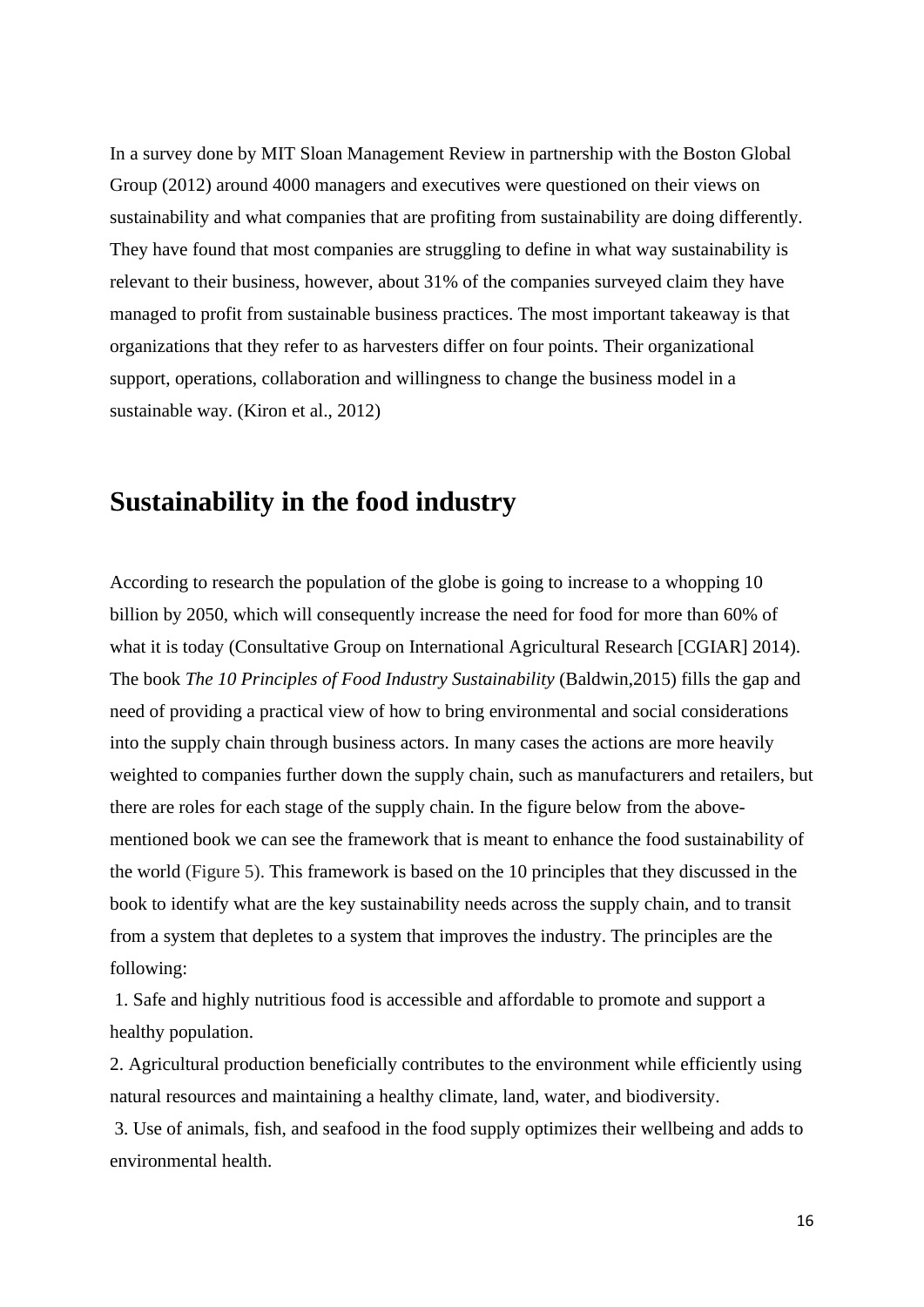4. Producer equity and rural economy and development are strengthened with fair and responsible production and sourcing.

5. Safe and suitable working conditions are provided to support employees across the supply chain.

6. Food and ingredient processing generates resources and requires minimal additional inputs and outputs.

7. Packaging effectively protects food and supports the environment without damage and waste. 8. Food and ingredient waste and loss are prevented across the supply chain and what cannot be avoided is put to a positive use.

9.Food and ingredients are efficiently delivered across the supply chain and to the consumer. 10.The supply chain and consumers advance sustainable business and food consumption. (Baldwin, 2015, p.1)



Figure 5, Source : Baldwin, 2015, p.2

These principles are made with the vision to explore practices and innovations that will move from just a need for just a sustainable food chain that feeds the population but one that benefits the three pillars. A large role in the food industry is not just played by the companies but also the consumers. The Shelton Group (2012) has found out that in the United States, approximately 70% of consumers are seeking out more sustainable products. The consumer's behavior and their diets are contributing to the move to a sustainable food system. What also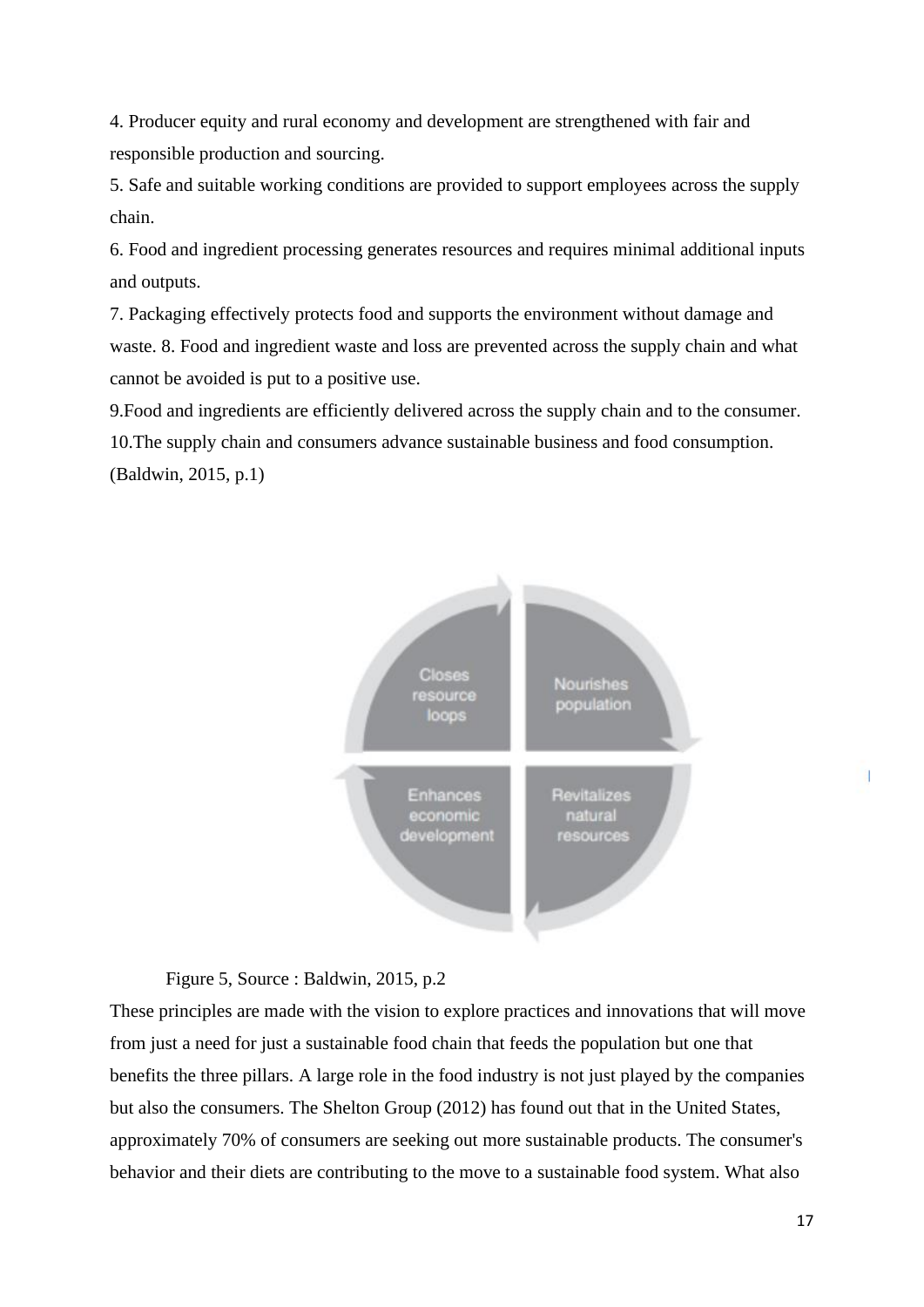needs to be addressed is the consumption of food. According to the CBC (2013) the industrialized countries are consuming more calories than needed, which is in turn putting a higher demand on the food system. We as consumers today are used to getting any grocery we want and overbuying produce contrary to our needs. This reflects the phrase which could describe our economy and consumption, as ''more is more''. To put this overconsumption into numbers Coley et al.(2014) have calculated that an average consumer takes 122 trips to the grocery store a year, this adds to 580km of driving for grocery per year per person. What could reduce this impact of delivering goods through online food orders to consumer's homes which will be gentler for the environment, since it won't require that many trips to the store. The mechanism for reaching the potential of sustainability for the farmers and people involved in the agribusiness requires collaboration across the supply chain, applying best practices possible and educating and connecting the consumer with the value of sustainable production and supply chain. However, it is not only them that need to take action for a sustainable food chain, but all members along the supply chain.(DEFRA, 2013) When it comes to farmers an important question to ask is about the system and their importance in it, how likely is it that there will always be a presence in the chain and at what capacity. Additionally, it is harder for farmers or consumers who are part of societies that are not committed to sustainability, therefore their individual effort is not enough to make a lasting difference.(Thompson, 2007) For companies the 10 principles could lead to cost savings, reduced risks, growth opportunities, and improved employee satisfaction and productivity. However, to be able to reach true advancement towards sustainability one cannot simply accomplish just one principle but focus on all of them combined. The ten principles can help companies plan agendas and long-term goals, but it is important to note that they still need to fulfill the last principle of being a sustainable business and that is economically viable. Not only could they plan long-term agendas, but could also use them as benchmarking tools to assess where on their path to sustainability they are. (Baldwin, 2015)

There are also a number of indicators in the literature that have tried to explain sustainability in agriculture and the food industry through the three pillars of sustainability. According to Latruffe et al. (2016) the environmental pillar has had the biggest explosion of indicators and a large area of themes covered within it in the literature. Bockstaller et al. (2008) claims that this is due to the large concern for environmental issues and sustainability as such. Economic and social indicators have been less focused on, with the latter proving to be the most challenging as it is often qualitative and hard to measure (Latruffe et al.,2016).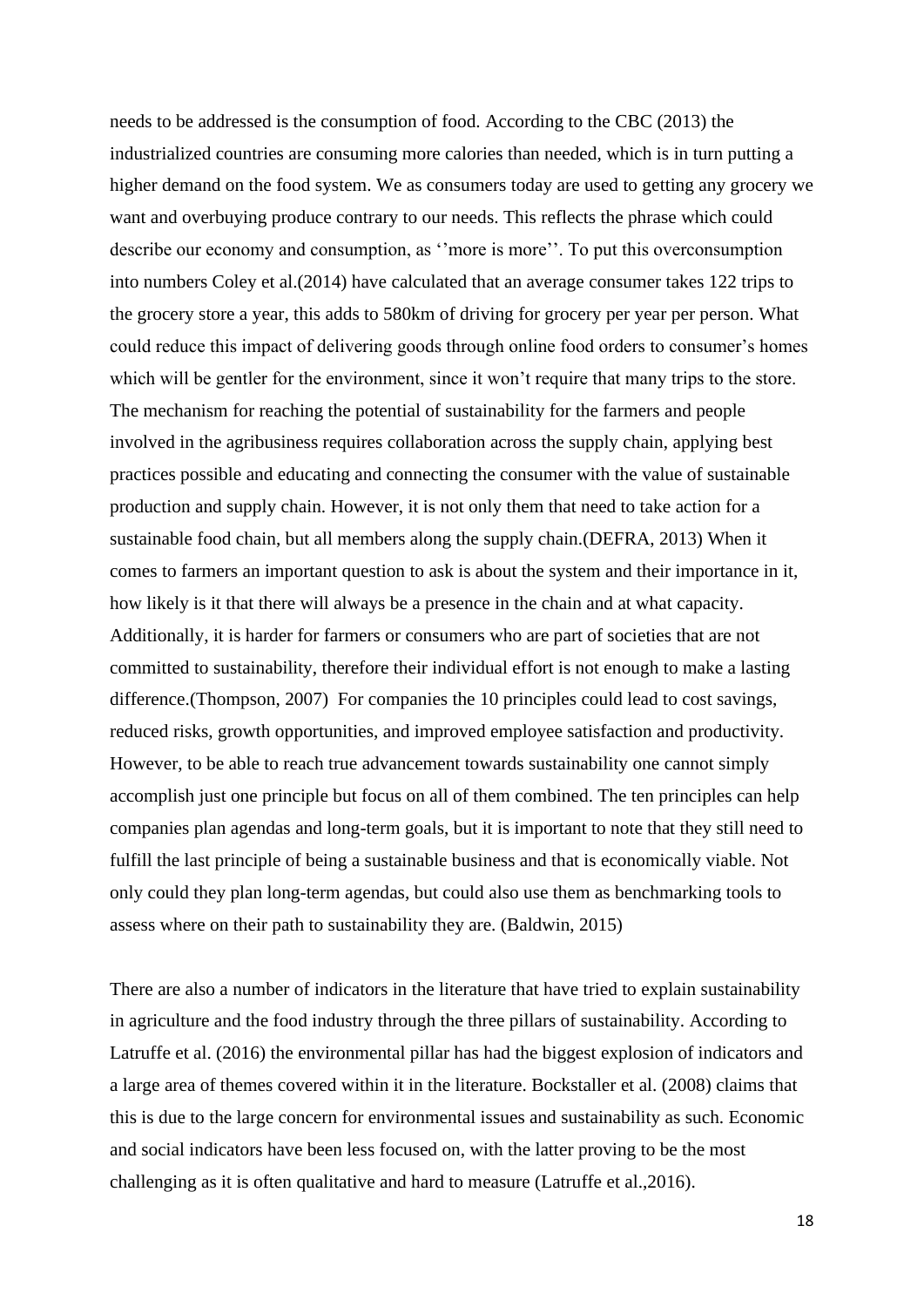With sustainability in the food industry, measuring tools have come into play in tracking it. Caradonna (2014) summaries these measuring tools into a table that explains what they are and their history. The important ones for the food sector are the certifications of 'green' products that have grown, also known as Ecolabels. They are a clear way to send a message to consumers on the origin and sustainability of the products. The ecolabels that are mentioned are Ecolabel:Ecologo, Ecolabel: Certified Organic, Ecolabel:Fair trade, Ecolabel: Food Miles, Ecolabel:Forest Stewardship Council and Ecolabel: Marine Stewardship Council and Ocean Wise. Additionally he mentions that :'... the advent of ecolabeling (organics, EcoLogo, Fair Trade, and so on) reflects the Manichean approach to consumption that divides our society—a desire for green products and sustainable consumption, on the one hand, and the inertia of destructive consumption patterns, on the other. Awareness about food miles can change consumer behavior. Organic and "conventional" foods often sit side by side in the grocery market, forcing consumers to make stark choices between opposing agricultural systems. **With** 

fair trade's challenge to "free trade," economic ideology seems to hang in the balance.'(Caradonna, 2014,p.190) In his paper on *Sustainability in the food sector,* Grunert (2011) discusses the six barriers that may prevent the labels to affect consumers in making the sustainable choice and consequently reward the sustainable choice in the market. The barriers largely point to a lack of clear communication from the labeling of eco products, and the need for clearer communication of sustainability to the consumer. However, he also points out that the consumer doesn't want to offset the sustainable choice for other criteria in food choice, such as taste, convenience, healthiness and price.

Thompson (2007) points out a view of viewing our society as a system that is composed of many subsystems in terms of food production. Therefore, if we look at farmers and their rural or local communities as a subsystem, and their output is not profitable, that could put the entire sustainability of the system under threat. Another thing that is a risk for the stability of the subsystems (social,financial and renewable) is the current way of industrial agriculture. Some researchers have investigated how socio-economic or environmental variables affect the profitability of family farms or farmers. Piedra-Muñoz et al. (2016) have tested out different socio-economic and environmental variables and their relationship with profitability. They have found that profitability increases with the younger, higher educated and fewer family farmers, farmers who focus on organic production, with certificates and efficient marketing cooperatives. In their words, '' By blocks, the socio-economic variables explain 60% of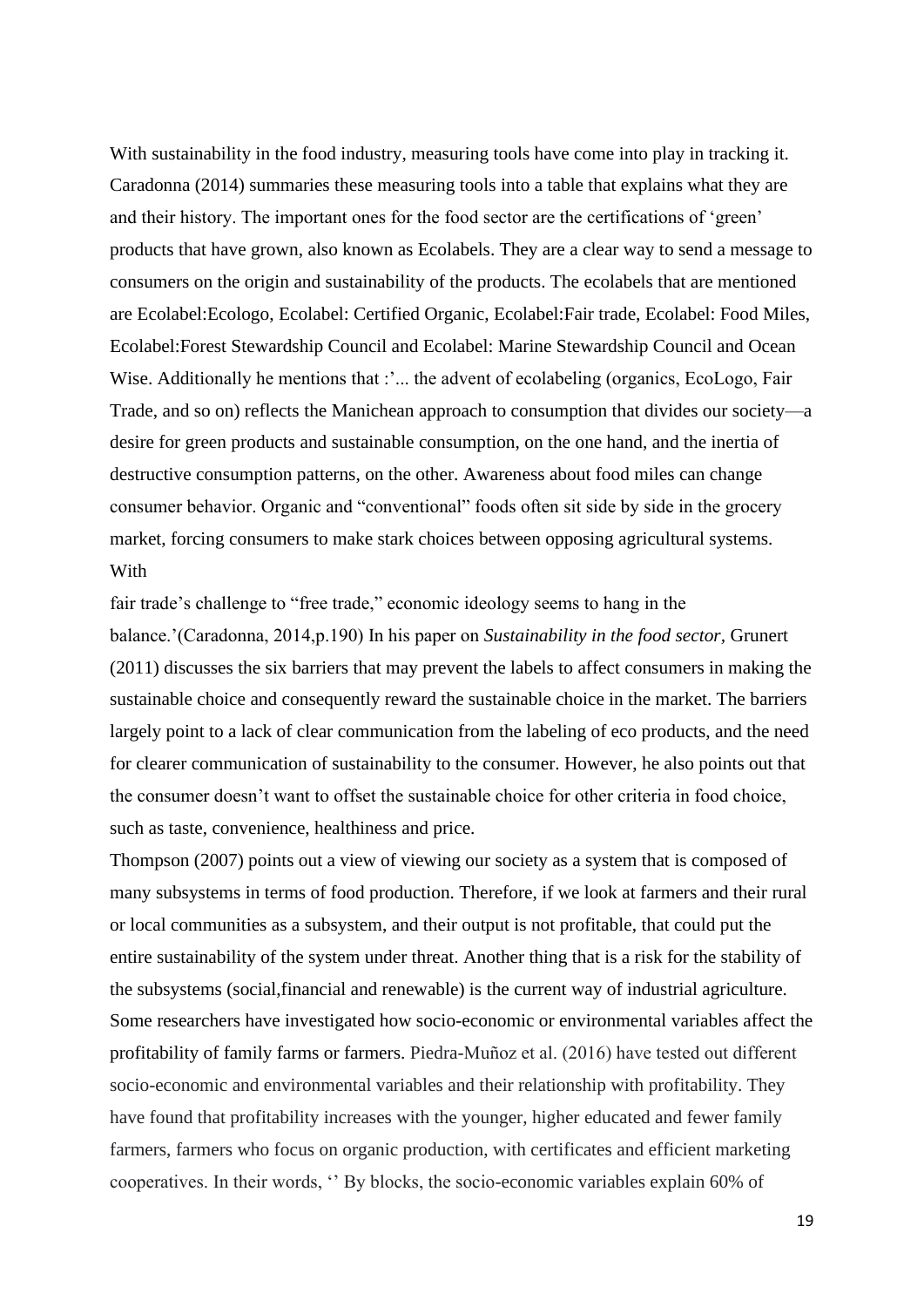profitability and the environmental-innovation variables 40%. Therefore, these factors related to new environmental practices are a pivotal dimension of sustainability for improving farm profitability (Piedra-Muñoz et al., 2016,p.8).

The way that the European Union (EU) has tried to offset the issues farmers face is with the Common Agricultural Policy (CAP). The policy was put in place with a very large budget, due to the declining farm income, and to counter the price falls of the current overproduction (Webster,1997). According to the new CAP for the period of 2023-2027 it claims to ''It will seek to ensure a sustainable future for European farmers, provide more targeted support to smaller farms, and allow greater flexibility for EU countries to adapt measures to local conditions.'' (European Commission,The new CAP, 2022) The policy will be focused on 9 key objectives that are focused on the three pillars of sustainability, economic, environmental and social. The objectives are the following: ensuring fair income to farmers; increasing competitiveness; rebalancing the power in the food chain; climate change action; environmental care; preserving landscapes and biodiversity; supporting generational renewal; vibrant rural areas; and protecting food and health quality (European commission, Key objectives,2022). Each of these objectives are then further tailored to fit the narrative of the country where it will be applied. Another agenda that concerns sustainability in the food industry, is the 2030 Agenda for Sustainable Development that was composed by the United Nations in 2015 and that has 17 Sustainable Development Goals (SDGs) within it. It represents a call for action by developing and developed countries in a global partnership (United Nations, 2022). The specific goals that are centered about the food system are SDG 2, which is Zero Hunger, that calls for ending hunger, improving food security and promoting sustainable agriculture. The SDG 12 which calls to action for ensuring sustainable consumption and production patterns (United Nations, 2022).

On the other side of the food industry we have the large food retailers present in the market. They have also seen sustainability become a business issue for them. Claro et al.(2013) in their investigation of the drivers for sustainability for food retailers tested which drivers are present and how that affects their investment in sustainability. Since they are in direct contact with the end consumer and their large economic presence they could play a key role in sustainability. The drivers for retailers that had a correlation with their investments for sustainability are customers and communication with suppliers, but no correlation with external drivers such as economic instability or competition was found (Claro et al., 2013).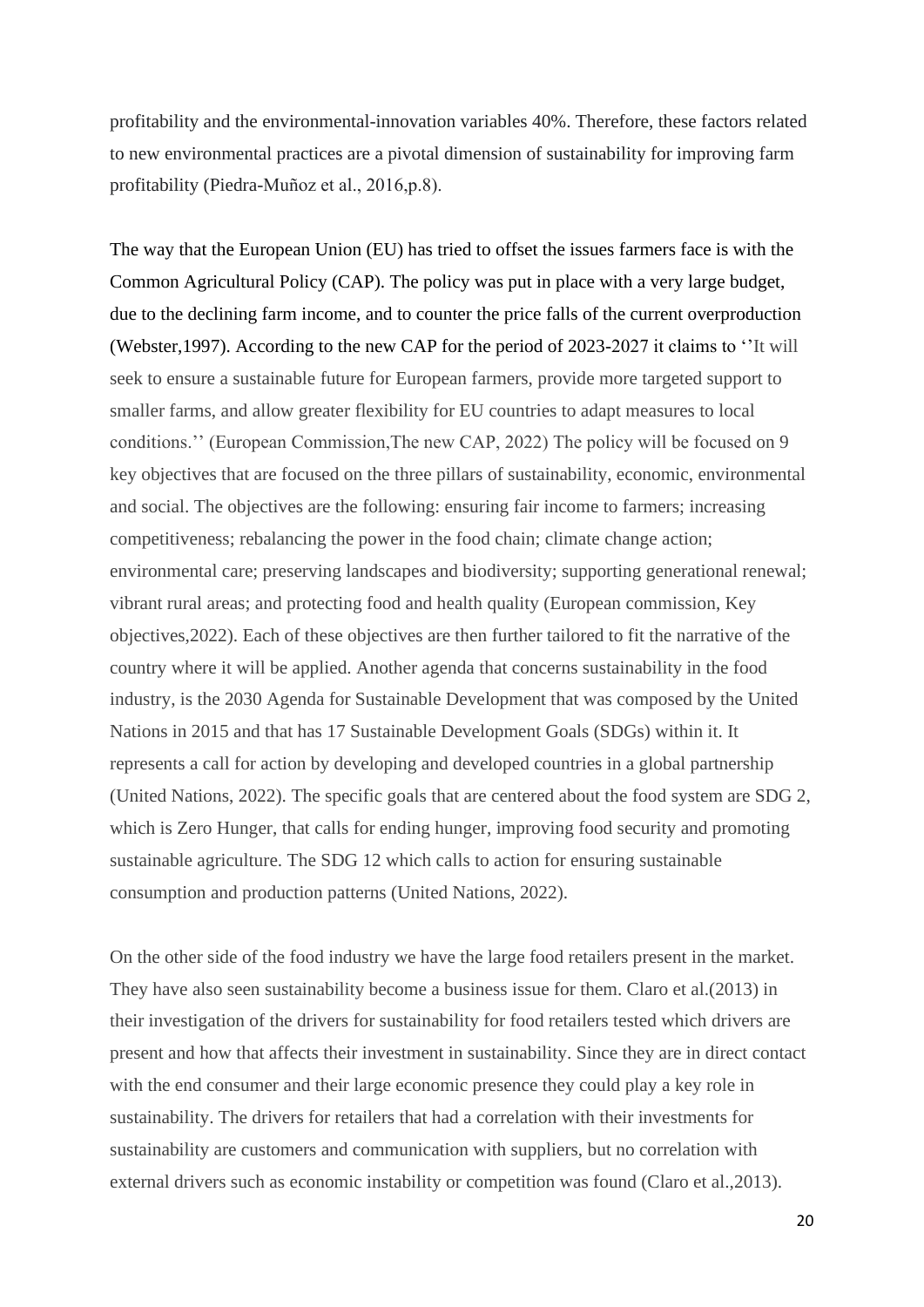This could mean that retailers as such don't share as much pressure from policies put in place, but it is rather customers who force their hand into sustainable practices. Grunert (2011) also states that retailers influence the range of products consumers can choose from, and from there inadvertently influence their choice of sustainable vs. conventional products.

#### <span id="page-20-0"></span>**Family farms**

In recent years family farming has been in the spotlight in sustainable, political, food and rural discussions. In 2014 the United Nations named that year the '' International Year Of Family Farming''. However, family farming isn't a new concept; it has slowly been developing over decades if not centuries. Regardless of that, a singular definition of family farming does not exist (Niedermayr et al. 2015), partly due to the family farming manifesting itself in different shapes and sizes, and depending on their social, economic, cultural and natural situation (Garner, de la O Campos 2014). Family farming is under threat of industrial farming and as such should be protected ''

"Because of their ecological and cultural significance and their wealth and breadth of accumulated knowledge and experience in the management and use of resources that these [traditional] systems represent, it is imperative that they be considered globally significant resources to be protected and conserved, as well as allowed to evolve." (Koohafkan and Altieri, 2011,p. 15). Due to the a lack of a clear definition, Garner, de la O Campos (2014) in their paper suggests the following definition: "Family Farming (also Family Agriculture) is a means of organizing agricultural, forestry, fisheries, pastoral and aquaculture production which is managed and operated by a family and predominantly reliant on family labor, both women's and men's. The fam ly and the farm are linked, coevolve and combine economic, environmental, reproductive, social and cultural functions." (p.17). Some authors have viewed family labor on family farms as a negative reflection of their inability to hire paid labour for their production. (Angemi, 2002) Additionally, Niedermayr et al. (2015) define the concept of family farming on these criteria: labour force ;type of tenure; decision-making; employment basis and family unit.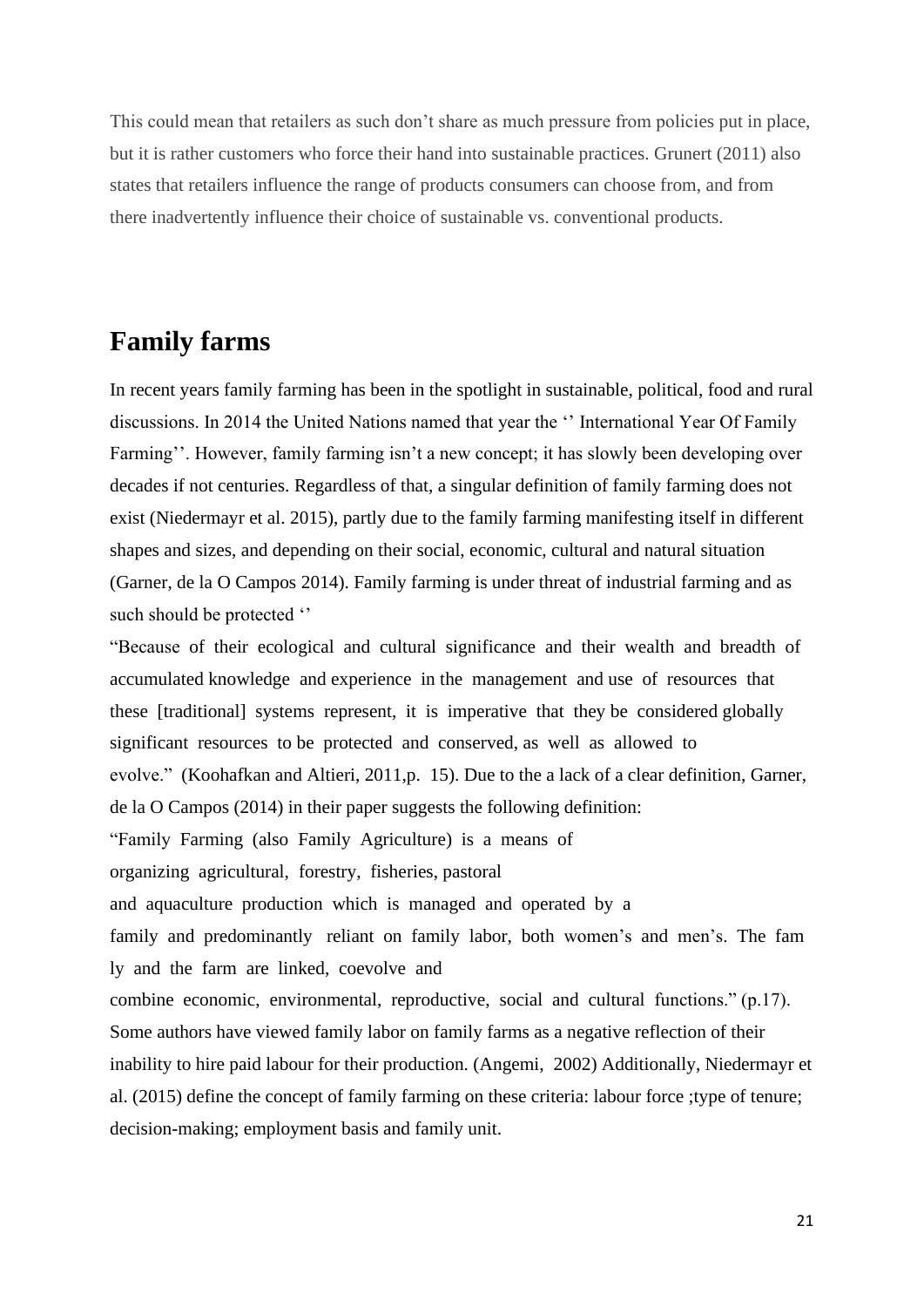According to the EU Rural Review family farming (2013) has been a focus of the European Union, due to its significance to the agricultural sector. They also state that: ''Regardless of the farm size, output or production methods used, family farming clearly exhibits certain distinct characteristics related to location, needs and priorities, and historical and cultural farming circumstances that should be maintained and promoted.''(p. 2). The main challenges family farming is facing in terms of management, which are the need for innovation and modernisation, the provision of environmental services, the succession of the farm, developing economic flexibility via farm-centered diversification and pluriactivity. The European Union is trying to cater to the needs and highlight the different types of family farms, because of the citizens' demand for safety, quality, value, origin and diversity of food. According to Suess-Reyes, & Fuetsch, E. (2016) family farms have to adapt with innovative strategies in order to survive the rapidly changing environment they face. The most common way that the literature finds family farms can innovate is through diversification of products and service. In line with that Vik and McElwee (2011) have separated diversification into 6 different groups : 1) on farm and farm related only 2) off farm and farm related only 3) touristic 4) social and green farming 5) off farm and farm diverse and 6) portfolio diversification ( more than one activity). There are some farms that choose to not diversify, but rather find an off farm income in order to avoid risks that are present due to environmental changes and price changes, however this can actually backfire and reduce the option of the farms survival in the long run (Barbieri et al., 2008). It seems that the success of the farm also depends on its openness to creating networks and learning from them, and are more likely to pursue diversification strategies (Suess-Reyes,& Fuetsch,2016). Diversification such as touristic activities is a way in which international guests can connect with the farmers, and try the produce while directly seeing where they are produced (EU Rural Review, 2013). Different models of family farming have managed to persist through the many changes they faced, but today they are faced with the increase of IT, and the fear that bigger retailers can grab that advantage quicker (EU Rural Review, 2013). However, this risk could be offset by the new EAFRD Regulation which has measures for strengthening of smaller family farms which include: support for: training and advice (e.g. knowledge transfer, farm management), economic improvements(e.g. physical investments,business development),cooperation to overcome small-scale disadvantages (e.g. setting up producer groups, jointly developing short supply chains, new technologies), and compensation for environmental restrictions (e.g. voluntarily improved environmental or organic farming standards).''(page 10)(reference from eafrd)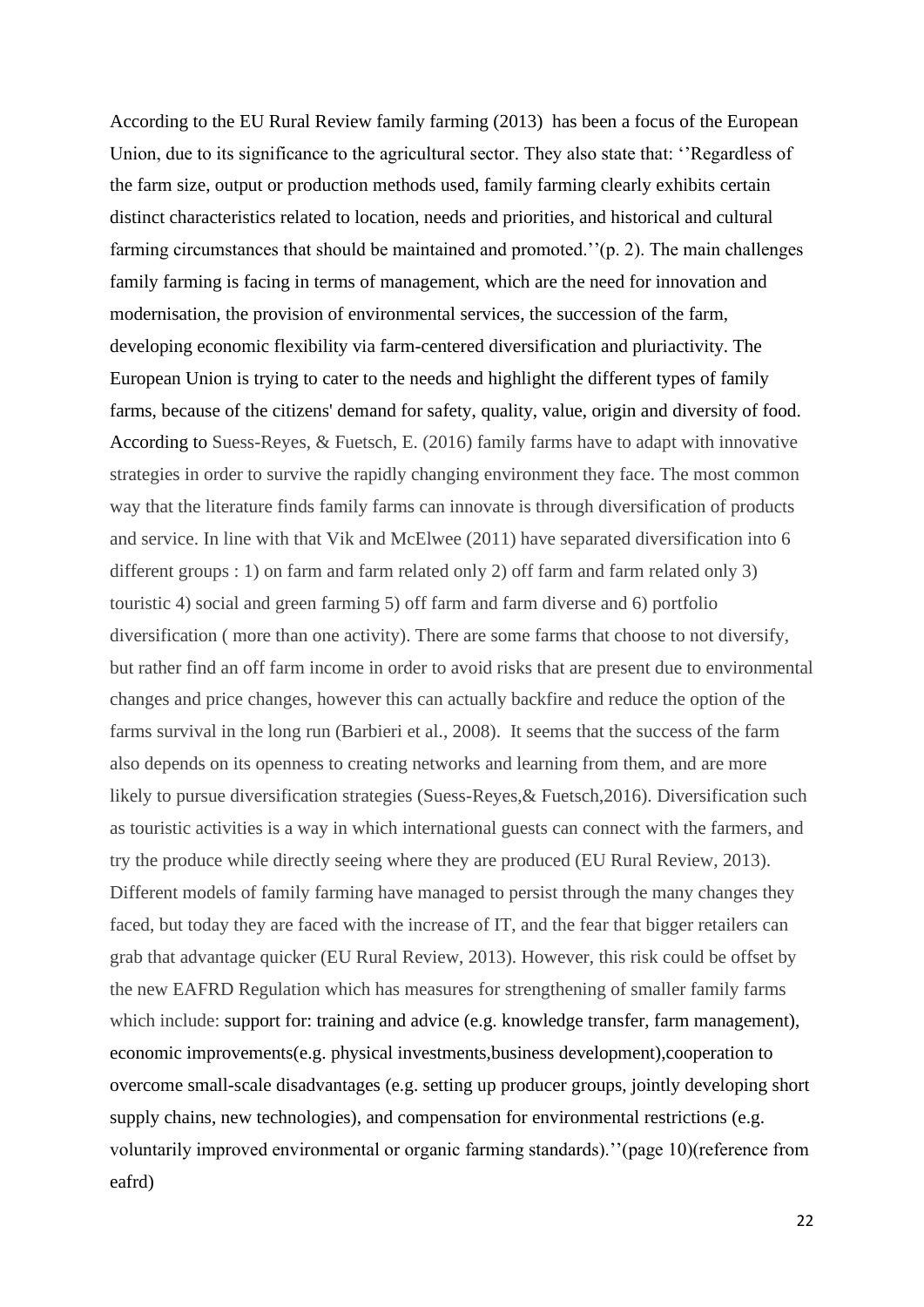#### <span id="page-22-0"></span>**Family farms in Croatia**

The biggest change for Croatia happened after gaining independence as the Republic of Croatia and the adoption of the Constitution on 21 December 1990. Political and social relations changed radically, as did economic relations. New goals and values have been set, such as entrepreneurial and market freedom, private property and new democratic standards (Constitution of the Republic of Croatia, OG 85/2010). The goals were able to be fulfilled when all able-bodied members of the household were enabled to work on the family property and at the same time earn a decent income from that (Tratnik, 2007). The traditional form of peasant farms has existed in Croatia for a long time, but in the past thirty years change has happened due to the different factors. Gradually a modern agricultural economy is developed, capable of market competition and to some extent adapted to the European market. The emergence of family farms in Croatia is linked to the process of the abolition of feudalism in the mid-19th century. (Župančić. 2005)

According to the Family Farming Act (OG 29/2018) a family farm is the basis for the organization of agriculture in the Republic of Croatia providing a great contribution to the economy by ensuring the sustainable use of natural resources and preserving tradition, culture and identity. Family farming is more than just a business, they are a way of life. In article 4 of the Act of Family Farming it is also stated that the goals of sustainable development of family farms in Croatia is achieving food safety and conserving natural resources while increasing competitiveness of family farms and strengthening social, economic and environmental role of family farms.

According to the Ministry of Agriculture (2022) official page, ''family farm is defined as organizational form of economic entity of a farmer who independently and permanently performs agricultural activity and related ancillary activities in order to generate income, and is based on the use of own and / or leased production resources and work, knowledge and skills of family members''. This means that a person does not necessarily need to own land, but can rent and grow agricultural products on it. If the family farm has a monetary value higher than 3000 euros, then they are subject to taxation and have to be registered in the Register of Family Farms (Ministry of agriculture, 2022). Family farms in the EU cover 69%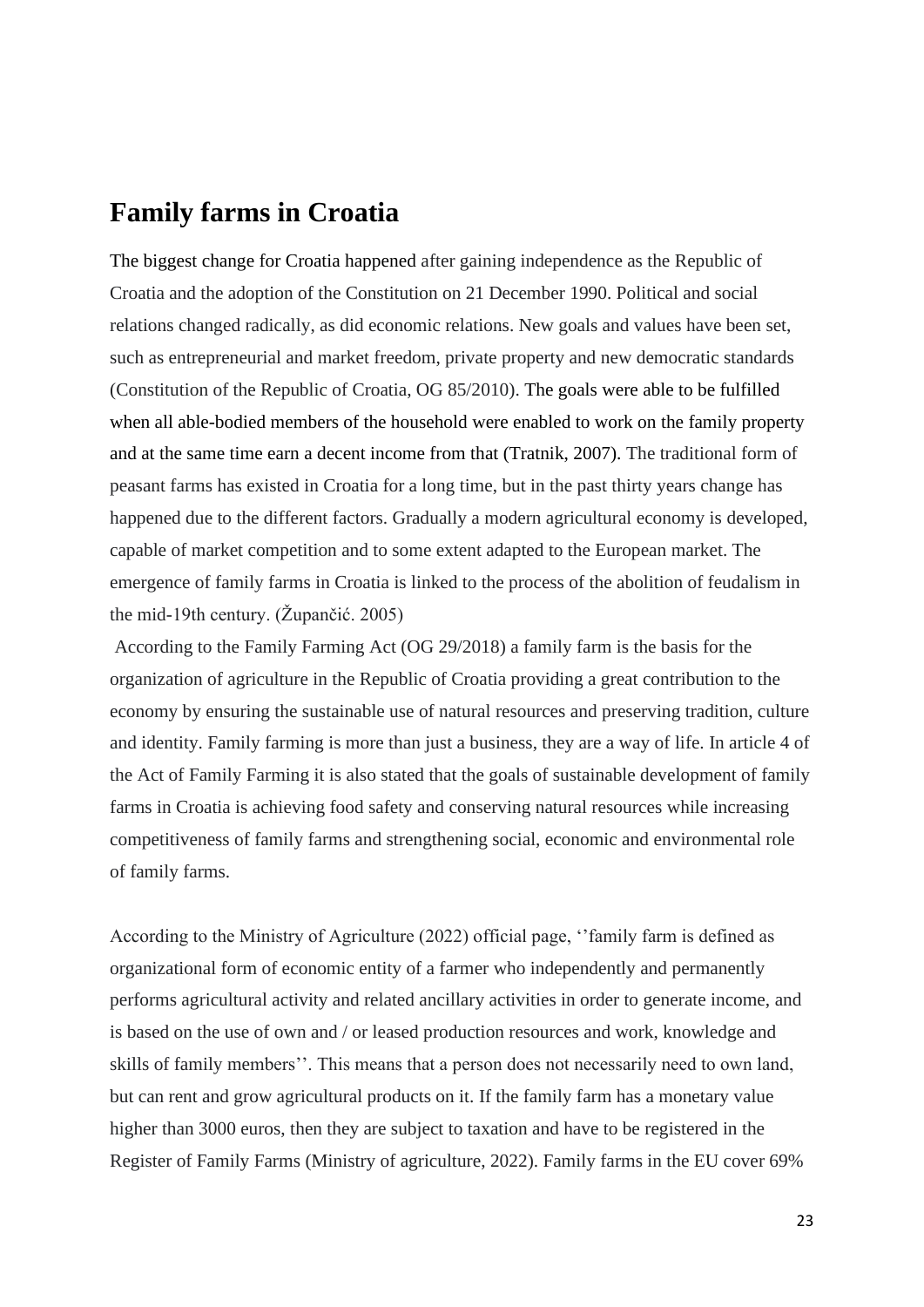of agricultural land with an average area of 10 hectares, compared to corporate farms which are 15 times larger (150 hectares) (EU rural review, 2017). Therefore, family farms are usually perceived as small or micro companies. In Croatia 99% of agricultural holdings are family farms that cultivate 83.8% of the area. Agricultural policy, however, is aimed at those 1% of large business entities, which is most evident in the system of incentives where large business entities collect as much as 40% of total funds. The state does not control the agricultural market and import competition completely destroys domestic agricultural production and destroys family farms (Gospodarski list, 2014). Family farms are key to global food security and the conservation of natural resources. Family farms are important to Croatia because, they have a positive impact on overall food security; preserve agricultural biodiversity and sustainability of natural resources;

preserve the rural area, strengthen the local economy, and employ people. (Horvat, 2014) According to Franić et al. (2009) there was a fear of what entering the European Union was going to mean for the family farms in Croatia. In their research they have found that the advantages farmers mentioned of joining the Union : (1) more orderly business, ie compliance with business standards, contracts, better collection, etc., (2) market opening, i.e. more favorable opportunities for agricultural inputs and better marketing of their products and (3) success for larger economies and younger farmers (p.170). In 2021 according to the numbers collected by the Paying Agency for Agriculture, Fisheries and Rural Development (PAAFRD) (2021), there are 4.781 registered family farms in Croatia in the City of Zagreb, out of which 1875 are owned by females and 2906 are male owned family farms. Croatia also has a long tradition of Farming Cooperatives in Agriculture. The law on Cooperatives, that was published in 1995, states that ''A cooperative is a voluntary, open, independent and autonomous society managed by its members, and through its work and other activities or use of its services, based on community and mutual assistance, achieve, promote and protect their individual and joint economic, economic, social, educational, cultural and other needs and interests and achieve the goals for which the cooperative was founded.''(NN 34/2011). According to (PAAFRD) in the year 2021 there were 12 registered farming cooperatives in Grad Zagreb. According to Tratnik et al. (2007) today the cooperatives are so small and scattered that they simply cannot integrate in the market and compete with retail companies. On the other hand, cooperatives could bring benefits and those are that Croatia already has a history of Cooperatives and it can bring upon entrepreneurial initiatives that smaller and less competitive farms could not achieve on their own (Tratnik et al., 2007). Another part of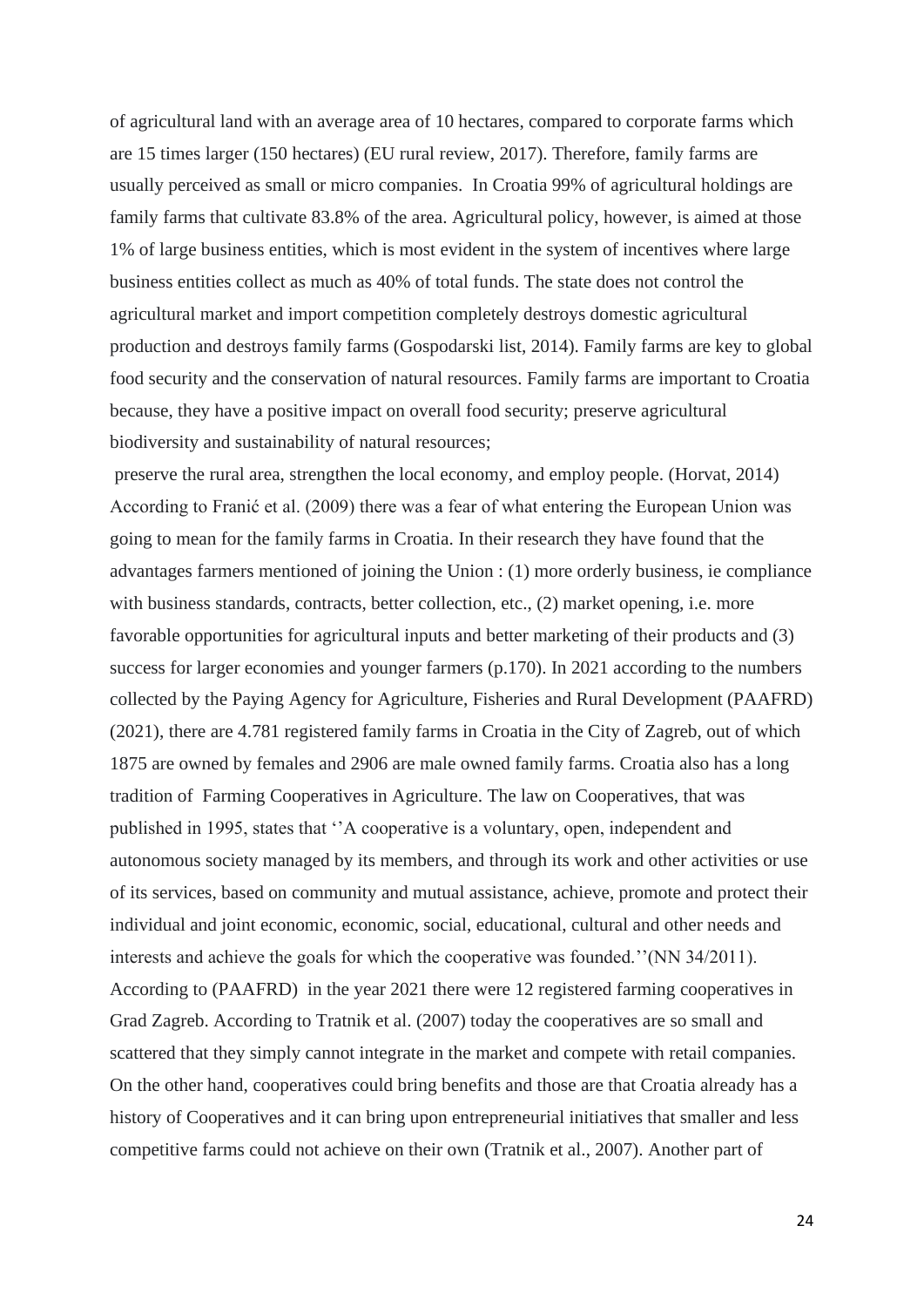family farming as it is stated in the Act (OG 29/2018) is the different ancillary activities the farms are allowed to perform, which include:

- production of agricultural and food products,
- production of non-food products and items of general use,
- provision of catering, tourist and other services,
- providing other content and activities

A family farm is allowed to perform more than one additional activity, as long as they register it and have the equipment for it. One of the most interesting additional activities is definitely tourist and other services as can be seen in a review of wine family farmers in Istria. Ilak and Težak (2011) have found that wine is an important agricultural product for a number of family farms. However, wine is also important in destination management of Istra, as more and more tourists orient themselves according to quality wines, and producers make wine based on tourist preference. This additional activity is not only a great way to boost sales, but also create a direct sales channel and lasting relationship with a consumer.

### <span id="page-24-0"></span>**Supply chain**

Although it would be logical that the origin of the term supply chain comes from the industrial and manufacturing environment, historical sources first mention it in military terms. In 1905, The Independent published an article in which the term "Supply Chain", described a war situation (Knego et al., 2013). The Supply Chain Management (SCM) model emerged in the 1980s in the United States as a result of the use of computers in business and networking (Segetlija et al., 2011). Very often the term supply chain is viewed as just logistics, nevertheless logistics is just one part of the supply chain

(Horvat i Nedović Čabarkapa,2008, str. 15.). Supply chain involves the efficient and effective integration of suppliers, manufacturers, warehouses, stores and carriers into a single flow in order to produce and distribute the product in the right quantity at the right location at the right time (Dunković, 2015). As mentioned above, there are several actors present in the supply chain, such as manufacturers/producers, retailers, distributors and various service providers to ensure availability for consumers. In some cases the dominance of the retailers in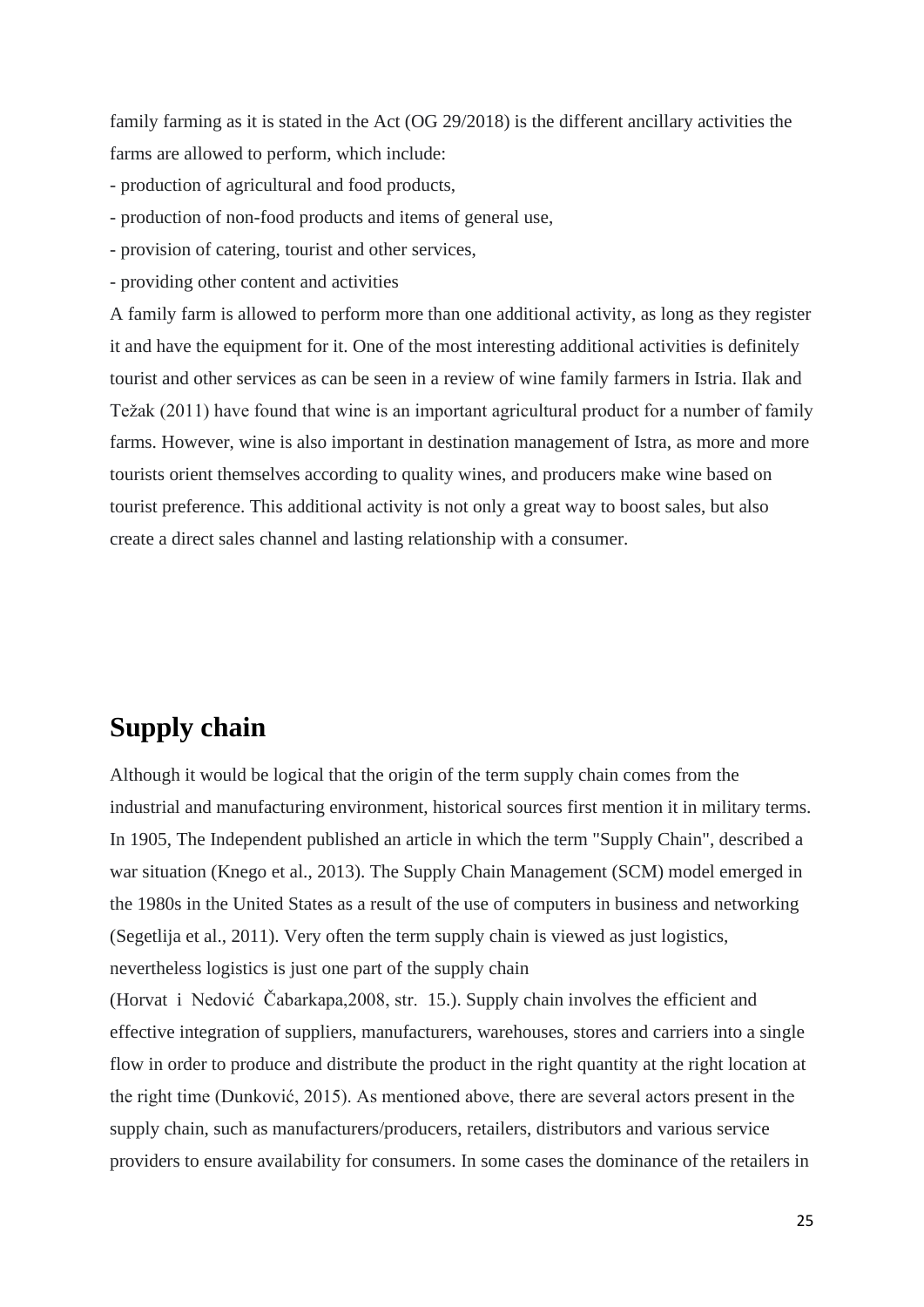the supply chain due to their size, puts the producers in a position where they are forced to compete with each other and thus lowering the sales prices of their products (Lovreta, Stojković, 2012). Traditional supply chains consist of five parts: raw materials, industry, distribution, consumer and waste. Each of the parts, ie. links in the supply chain can be a reason for pollution, waste, and other environmental hazards. Due to this many companies nowadays are turning towards an environmentally sounder supply chain, the Green Supply Chain Management. Green Supply Chain (GSCM) is a process that involves the long-term connection of customers and suppliers with the adopted environmental criteria (Santiago et al., 2004). There are three approaches to the green supply chain: environment, strategy and logistics (Figure below). Working with the green supply chain means focusing on the environment, which is the main task of this strategy due to the approach to the use of materials, distribution, and storage.



Source: Santiago et al, 2004, Approaches of Green Supply Chain

These types of greening initiatives of the supply chain can provide benefits on an individual, as well as national level. Gilbert (2011) points out that Green Supply for individual firms can bring benefits of lower costs, greener products and better integration with suppliers, while on a national level can bring forth new markets for greener products or possibly stimulate small and medium sized enterprises to adopt better environmental practices. The United Nations has also mentioned the supply chain in their Sustainable goals, precisely number 12, subsection 12.3 which states: "By 2030, halve per capita global food waste at the retail and consumer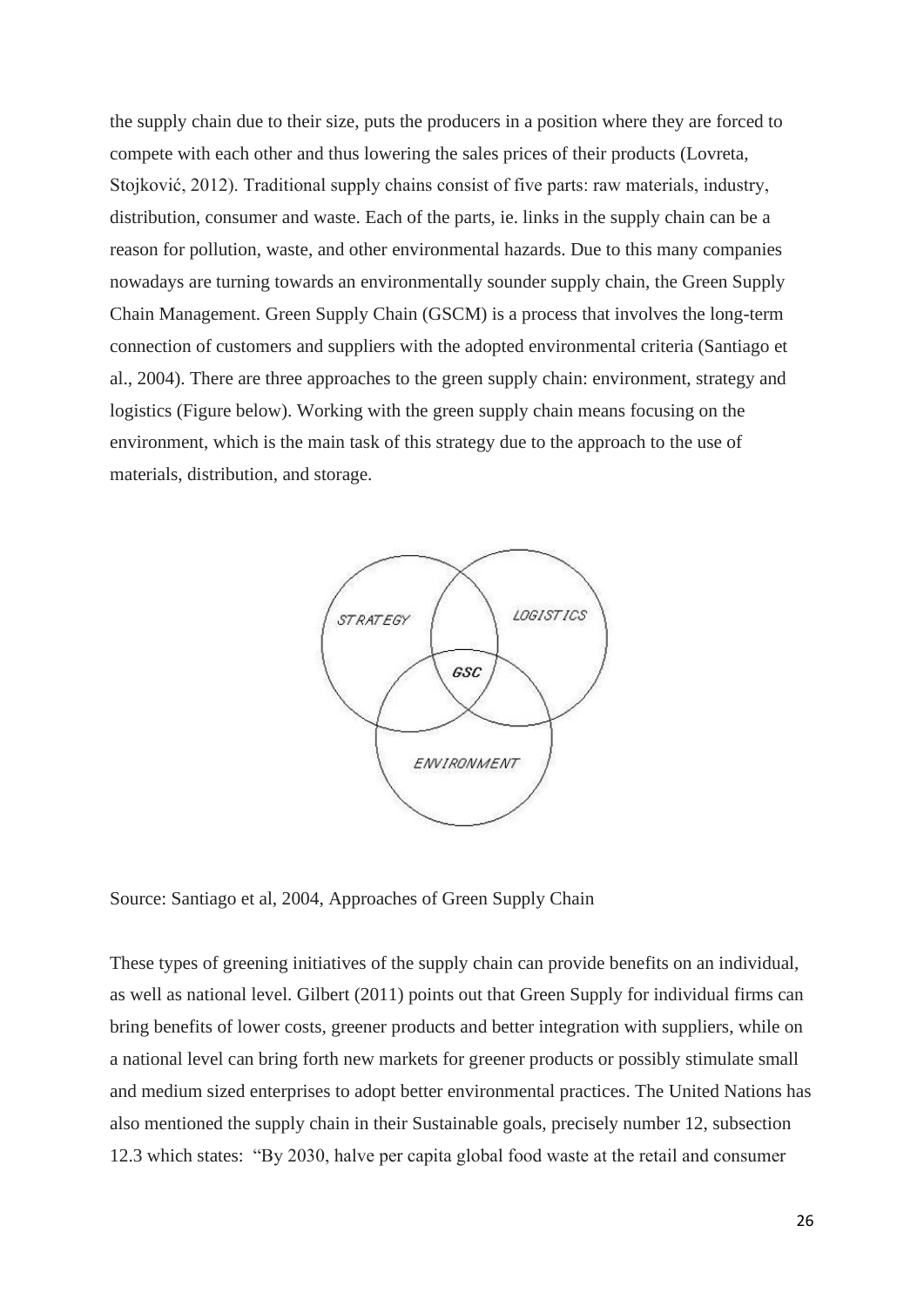levels and reduce food losses along production and supply chains, including post-harvest losses" (United Nations, 2022). When it comes to the food industry and ''greening of supply chains'' it is believed that short supply chains (SSC) are a suitable way to trade products while maintaining sustainability and efficiency (Aiello et al., 2017). Short Food Supply Chains (SFFC) were conceptualized by Marsden et al. (2000) who claimed there to be three types of SFFCs, face-to-face, proximate, and spatially extended. The first one refers to direct sales between producer and consumer, the second to a FFSC where there are a few intermediaries, but it is locally produced and consumed, and lastly, proximate where there are a few intermediaries, you know the origin of the product and it can include export. The European Commission (2013) has adopted a definition of an SFFC as ''a supply chain involving a limited number of economic operators, committed to co-operation, local economic development, and close geographical and social relations between producers, processors and consumers``. Therefore, a short supply chain has to be spatially close and socially beneficial.

There are certain ways to measure sustainability in supply chains, indicators such as : Life-Cycle Accounting, carbon accounting, etc…, it is still quite difficult because they still cover only a small part of sustainability (Brunori et al., 2016). Some studies have found that SCCs are mostly used by small farms, and they are motivated to use them to increase their independence from retail, selling their products at a better price and selling directly to consumers (Chiffoleau, 2016). Short supply chains are also beneficial for the consumer because they become aware of where their food comes from, how it is produced and who produced it ( Zhang et al.,2019). In their review of the SCC on Circular economy and Sustainability, Kiss, Ruszkai and [Takács-György](https://sciprofiles.com/profile/274563) (2019) have found that '' … supply chains generally can be brought into connection with sustainable production and consumption by the aspects of health, well-being, community, producers and consumer behavior, reduced waste and pollutant emission. Furthermore, the organization and efficiency of short chains can be fundamentally affected by governmental support or regulatory policies. According to the Strategy for Sustainable Development of the Republic of Croatia, one of the key areas in which long-term action is planned is promoting sustainable production and consumption, as well as protecting the environment and natural resources (NN,2009). When it comes to market initiatives SCC have a wide variety, from on-farm direct sales, Community Supported Agriculture (CSA), farmer's market, farmers shops, direct farmer-retailer, restaurant procurement schemes and finally digital platforms with farmers products (Chiffoleau, Dorian, 2020). Short supply chains are seen as a river of transition to sustainability in the food and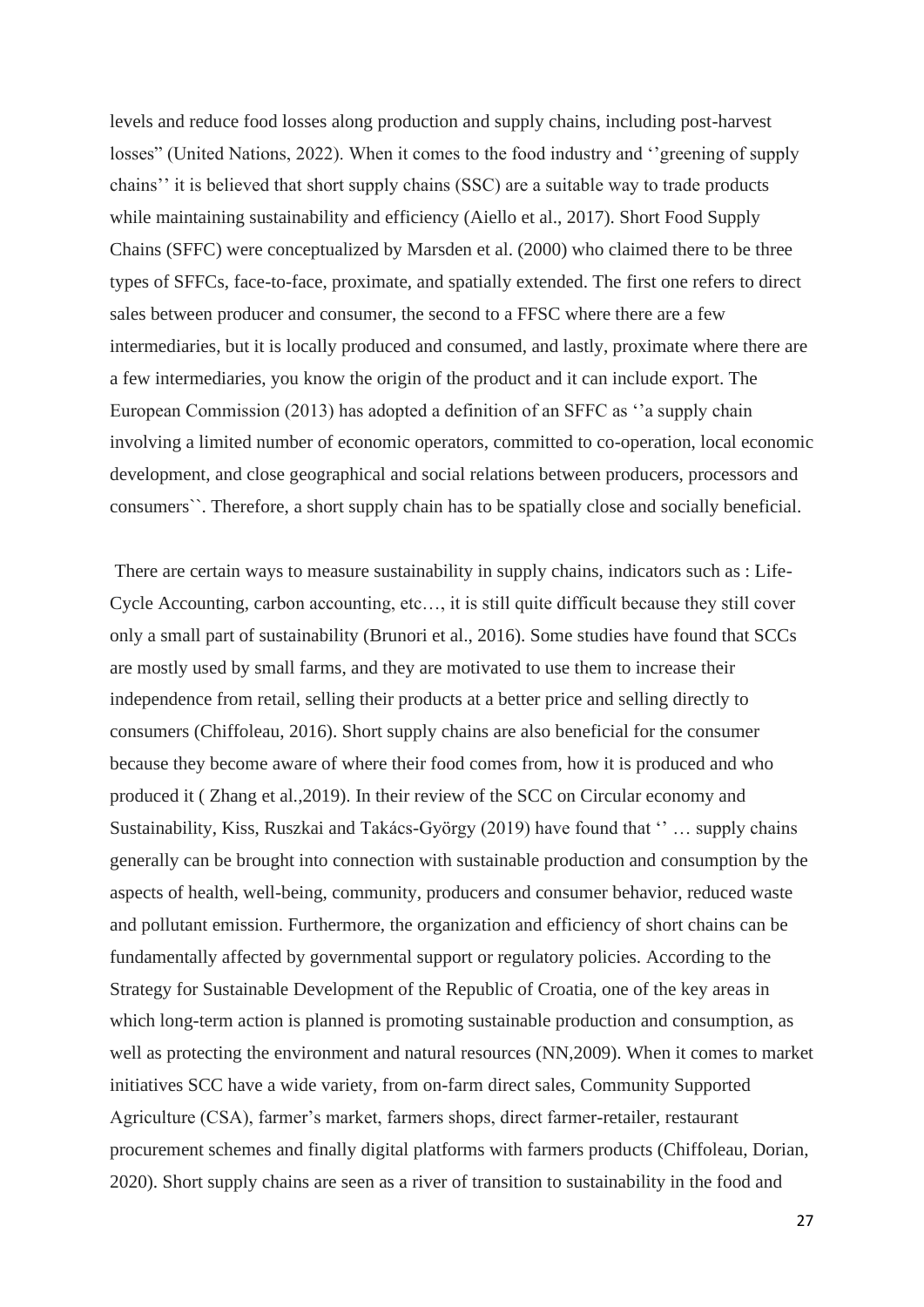agricultural industry. In their research on the different market initiatives in Slovakia's dairy industry, Horská et al.(2020) found that the most used one is where they sell directly to the consumer, and where they have a chance to build a relationship of trust.

#### <span id="page-27-0"></span>**Sales channels**

In the previous sections we have discussed the economic pillar of sustainability, and its importance in capturing the holistic view of it. In order for organizations to capture that pillar, they have to sell their products and/or services. Sales channels and their strategy play a part in that, therefore they will be reviewed here.

Sales as a business function is a fundamental element of any profit-oriented organization and is most exposed to the market, and profitability and competitiveness of family farms depend on the choice of sales channel (Previšić and Ozretić Došen, 2004). Authors Panda and Sreekumar (2012) state that the choice of sales channel is influenced by institutional and technical factors. Sales channels can be direct and indirect, where a direct sales channel involves selling products to consumers without any intermediary, and is also called a zerolevel channel (Panda and Sreekumar, 2012). In the case of an indirect sales channel, there is at least one intermediary between the manufacturer and the end customer, which is very common today because these intermediaries are trained and specialized in successful sales and distribution of products to the target market (Hånell et al., 2019). Their expertise and knowledge in sales and distribution makes it easier for the holder of the family farm to focus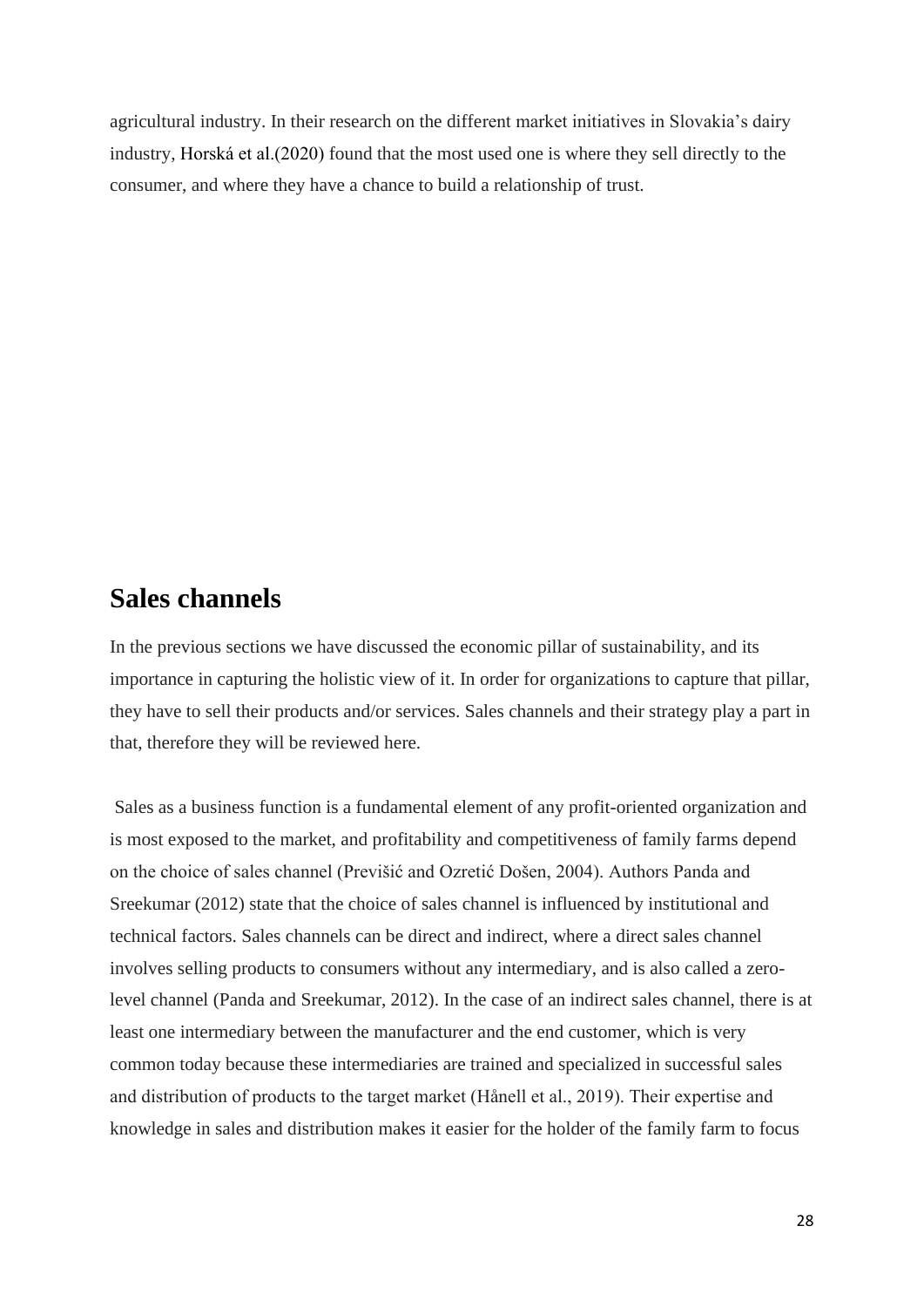on other, more important parts of the business in which he is specialized in (Hu and Shieh, 2015).

Figure 4 shows the different levels of sales channels according to Kotler and Keller (2007). Each sales channel chosen by the holder of the family farm contains a certain level of costs. Some of the costs may be employee labor costs. These include activities such as advertising, receiving orders, sales, packaging, delivery, and accounting (Kotler and Keller, 2007). Also, the choice of any sales channel includes the cost of transportation (own or someone else's) and the cost of packaging and insurance of the product during its transport (Hu and Shieh, 2015).

A direct sales channel, or in other words a zero-level channel, means a case in which a family farm produces and sells a product directly to the end customer who uses that product for its personal consumption (Panda and Sreekumar, 2012).

The choice of any sales channel is influenced by a number of factors that may include the product category produced by the family, business strategy, goals, vision and mission, knowledge and expertise of the family holder or current market trends (Panda and Sreekumar, 2012).



Figure 5: Sales channel levels

Source: Kotler and Keller (2007)

Authors Vukić et al. (2020) state that the trend of digitalization has been present in the last few years, and defines digitalization as a change driven by the development, spread and growth of digital technologies that create, process and transmit information and knowledge. They also state that it is most often observed in the context of changing business models, creating new opportunities through the application of digital technologies and involves the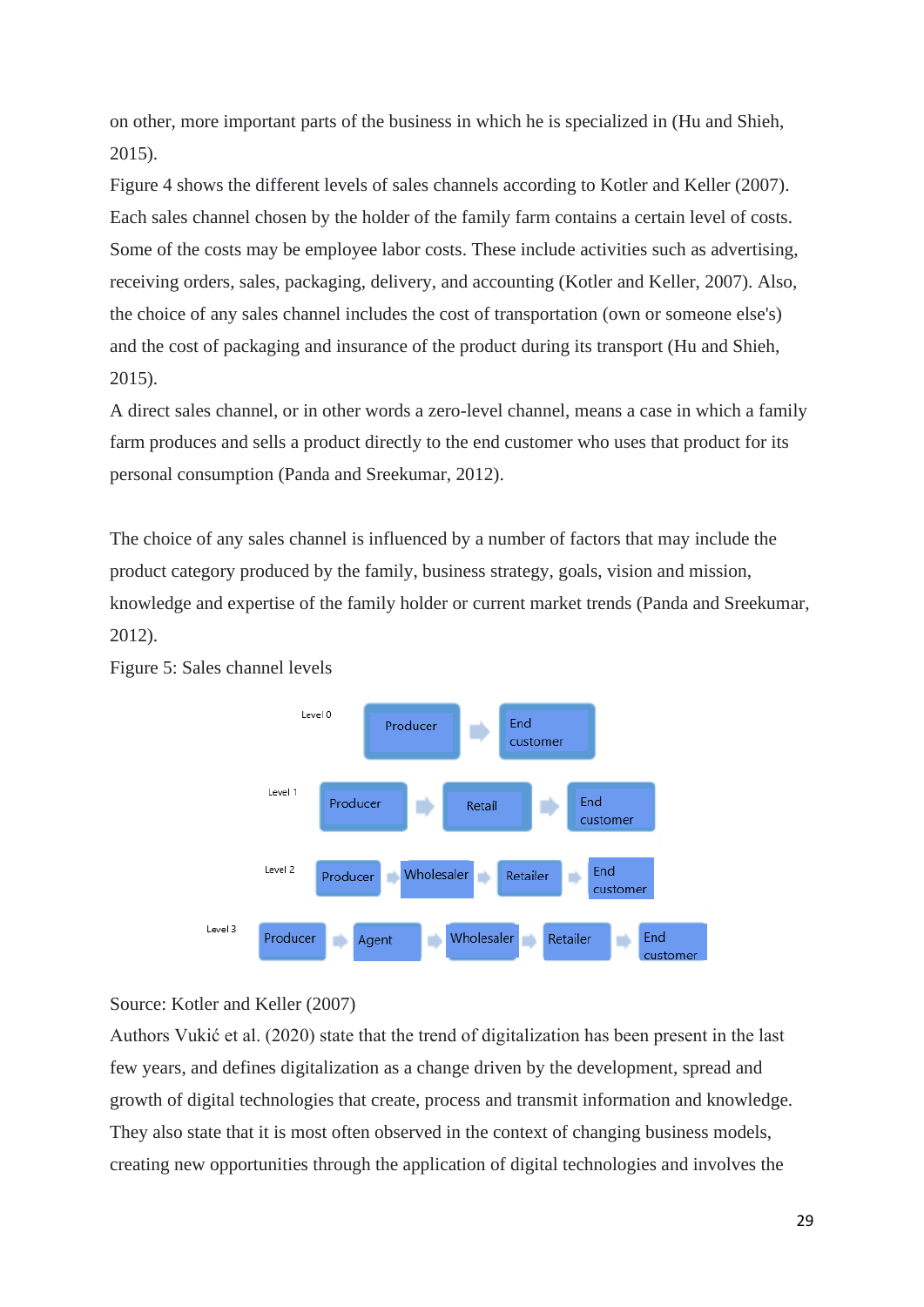conversion of analog information into digital information. Authors Di Fatta, Patton and Viglia (2018) believe that technology is becoming increasingly important in people's lives and in the business of small, medium and large entrepreneurs, and that it enables more efficient production and sale of certain quantities at lower costs but with higher initial investment into certain resources. The Internet is widely recognized and accepted as an important element of effective sales and marketing and enables all entrepreneurs, whether small, medium or large, to operate globally and sell their products beyond their scope with reasonable costs and satisfactory profits (Di Fatta, Patton and Viglia, 2018). Demeterffy (2010) states that new circumstances require a long-term personalized relationship with the consumer based on constant interaction, while in the past entrepreneurs used only one-way communication to reach their target audience through TV, e-mail, Internet advertising and web pages where they did not ask for any feedback from them. In this case, the goal was to inform the target group about possible changes in business, new business processes or to acquaint them with the new range and price list (Brakus 2015). Over time, entrepreneurs have realized that they need to listen and receive feedback from their target audience to know how to create and offer adequate value to the customer. Today the key to successful business, in addition to one-way communication, is two-way Internet communication which gives them feedback on their target group, customer wishes and needs (Šimec, Milaković and Janeš, 2019). Today, twoway communication is most often achieved through social media, so in all activities, activity on social media is on the rise (Taimien and Karjaluoto, 2015).

Successful two-way communication can be achieved through a large number of world-famous social media such as forums, blogs, microblogs, social networks, online associations or social websites, and the constant creation of new social media extends this list (Demeterffy, 2010). Authors Cleave et al. (2017) believe that entrepreneurs through social media have a lower degree of control over communication. Every user of social media can publicly express their personal opinion, whether positive or negative, about a product or brand, and in some cases it may or may not be objective. Those opinions are usually only one side of the subjective story in which one part of the observer believes and spreads it further. This way of communicating about a product and ultimately about a company can have a very positive or negative impact on the business itself (Cleave et al, 2017). Positive comments will signal that the family business is operating successfully and should continue, and negative comments will help the holder of the family farm to think about what he could change and how to do it, and at very low cost allow him to understand the problems of his business (Lozančić, 2018). The target group present on the family's website on social media does not expect information on sales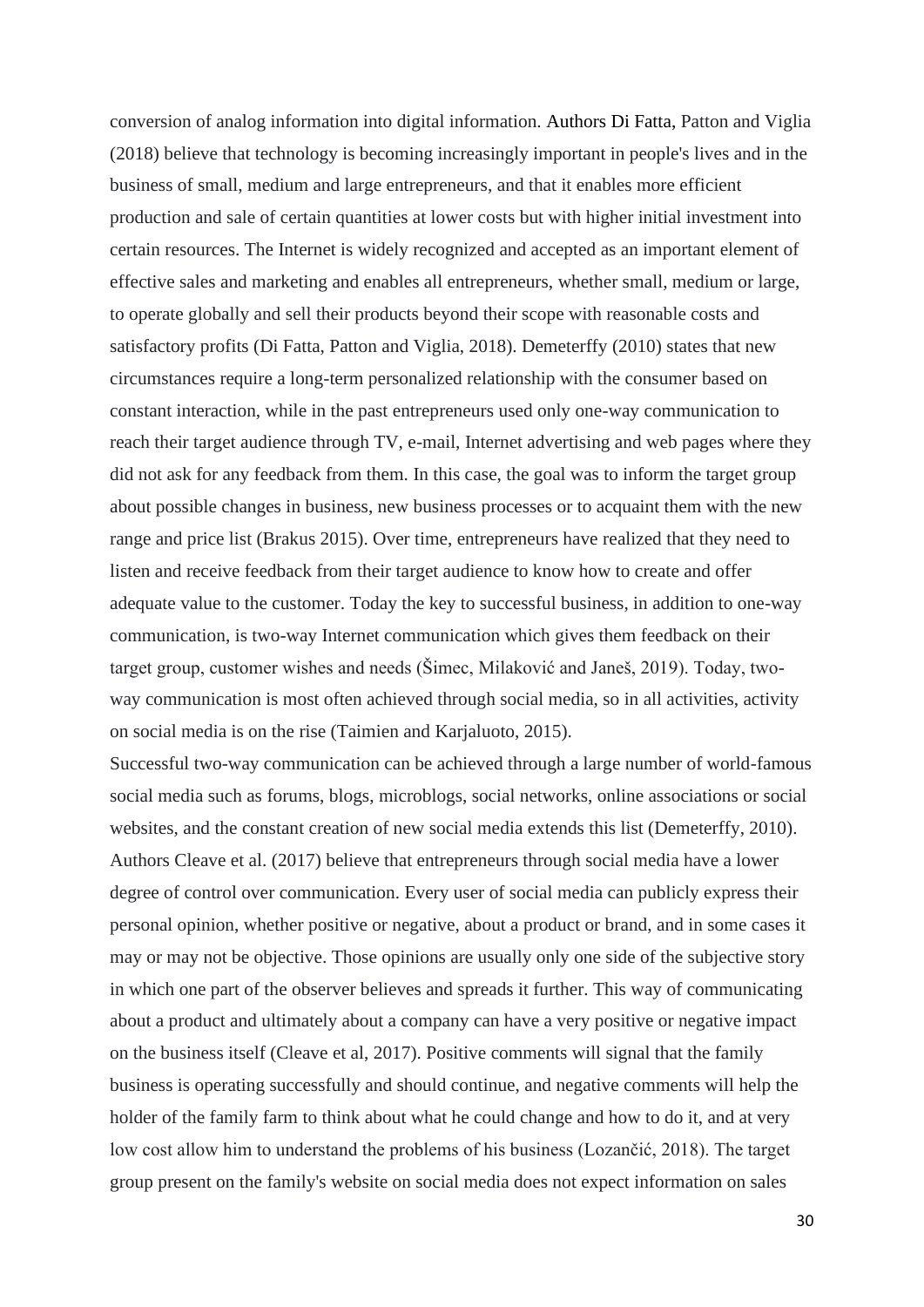and business plans, but expects current information, offers and fast and efficient two-way communication with the person in charge of the family (Demeterffy, 2010). Recently, the sale of products on which some entrepreneurs base their business is taking place on social media, so Facebook also uses Facebook groups that unite people with common interests (Hansson, Wrangmo and Søilen, 2013). Šimec, Milaković and Janeš (2019) state that organizing an advertising campaign on Facebook is very simple and effective, and ultimately facilitated the operation of the farm and justified the time and money invested, while the authors Cleave et al. (2017) state that Twitter, Facebook and YouTube are the most popular for company brand development. They believe that users of these media can create their own story about the business, the idea and its origin, and they do this by publishing various videos, photos and text, which also means the most time invested in making it. They can also ask their target audience what they think about a particular product and get feedback very easily. All these elements and activities help with branding and create a certain perception of the company in the minds of consumers because the consumer notices that the company is transparent, happy to share its story and that its presentation on the Internet is really true (Cleave et al., 2017). Taiminen and Karjaluoto (2015) state that this way of communicating with the target group is considered a business strategy because it manages customer relationships and creates added value and perceives a responsible entrepreneur in the eyes of the customer, and ultimately indirectly influences the purchasing decisions of the consumer because the consumer will prefer to use the product from the manufacturer whose story he is familiar with. Soegoto and Nugraha (2020) say that e-commerce is currently one of the technological advances in the world, and it includes all business processes and markets that are activated by using the Internet and websites. E-commerce, in addition to offering the entrepreneur global action, also offers elaborate systems organization, business and sales (Soegoto and Nugraha, 2020). Authors Tolstoy et al. (2021) believe that the e-commerce user interface is very logically organized and that e-commerce means a virtual warehouse where the entrepreneur can find out numerically how many products he has sold in a given time, and how many products are still in stock. Apart from entrepreneurs, e-commerce is also highly accepted by customers. He can see in real time if a certain product is available, and he can filter and rank products according to certain characteristics (according to price, name, etc.) in order to save time finding the product he needs (Tolstoy et al., 2021) . Authors Isabirye et al. (2015) state that rural residents have limited knowledge related to information and communication technology and have a certain aversion to it, which is why there is a problem in accepting ecommerce as a sales channel for agricultural products in developing countries. According to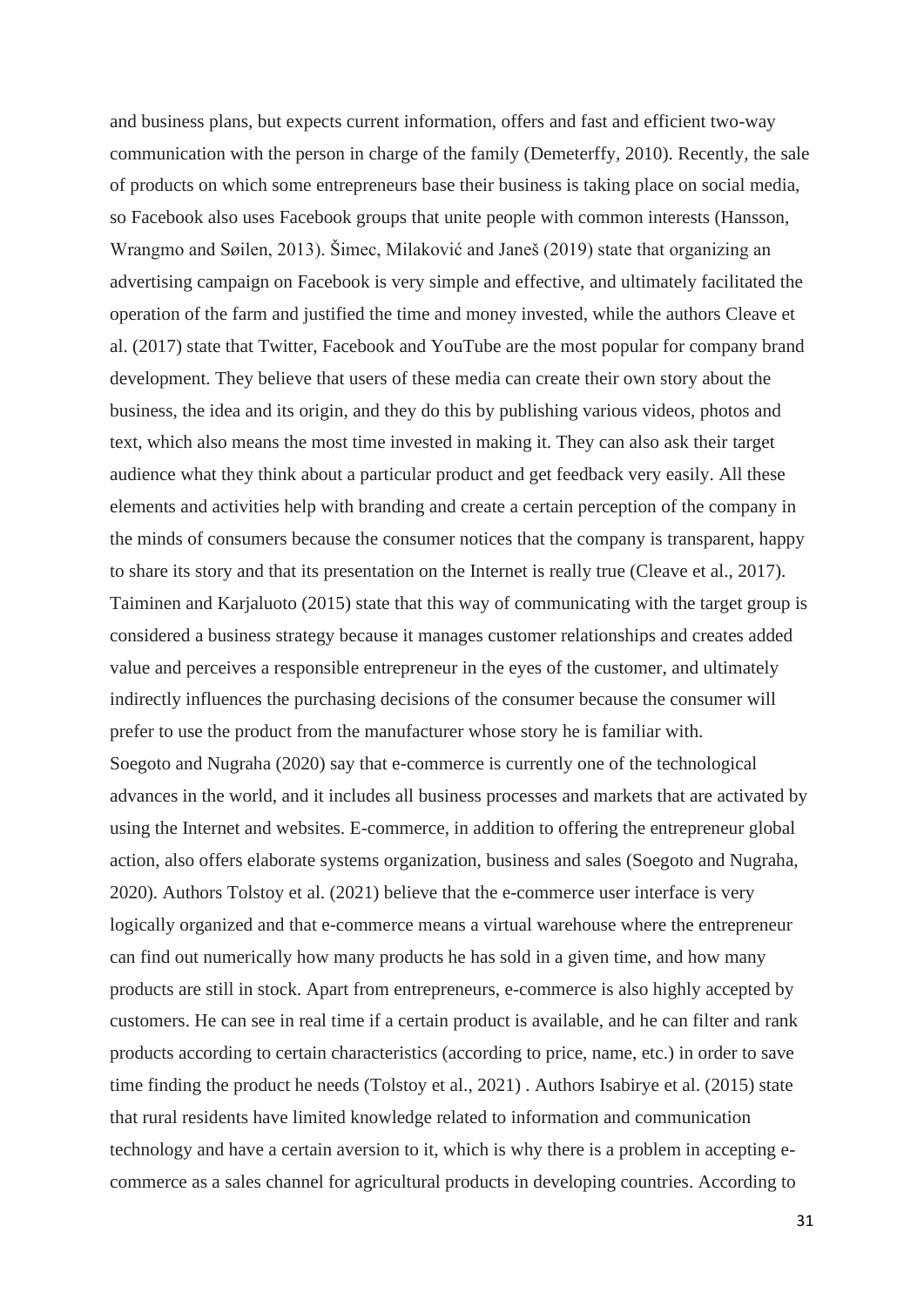Isabirye et al.(2015) a higher level of education within the family farms helps to adapt their business to modern technology and facilitate the adoption of digitalization in business. The technology enables them lower transaction costs, specialized mediation services, easier access to customers in the local and wider area, faster receipt of orders and complaints, and ultimately higher final revenues and profits (Soegoto and Nugraha, 2020).

#### <span id="page-31-0"></span>**Covid-19**

What we know today as Covid-19 pandemic, started out in late December 2019 in the town of Wuhan, Hubei Province, China. Already by January 30,2020 the World Health Organization declared the outbreak as a Public Health Emergency of International Concern (Harapan et al. 2020). In the official records of the Croatian Institute of Public Health, the first case of a sick person in the Republic of Croatia appeared on 25 February 2020 (Croatian Institute of Public Health, 2020). In response to the crisis, the Government of the Republic of Croatia gradually adopted certain measures to protect the lives of citizens and the successful functioning of the economy, and these measures included restricting the movement of people, closing borders and restricting and closing certain businesses (Roška and Draganović, 2020). According to the Decision on the special mode of operation of farmers markets during the declared epidemic of the disease COVID-19 (NN / 2020), closed facilities were allowed to operate, but only those where entry and exit can be controlled. Also, work was allowed at so-called benches in physical markets, but only if the facility is closed or fenced (Decision on the special mode of operation of markets during the declared epidemic of the disease COVID-19, OG 43/2020). Measures adopted by the Government of the Republic of Croatia have forced society to adapt to the new situation, so that people's lives have become more digital than ever, and digital tools have partially overcome the physical limitations of human movement during the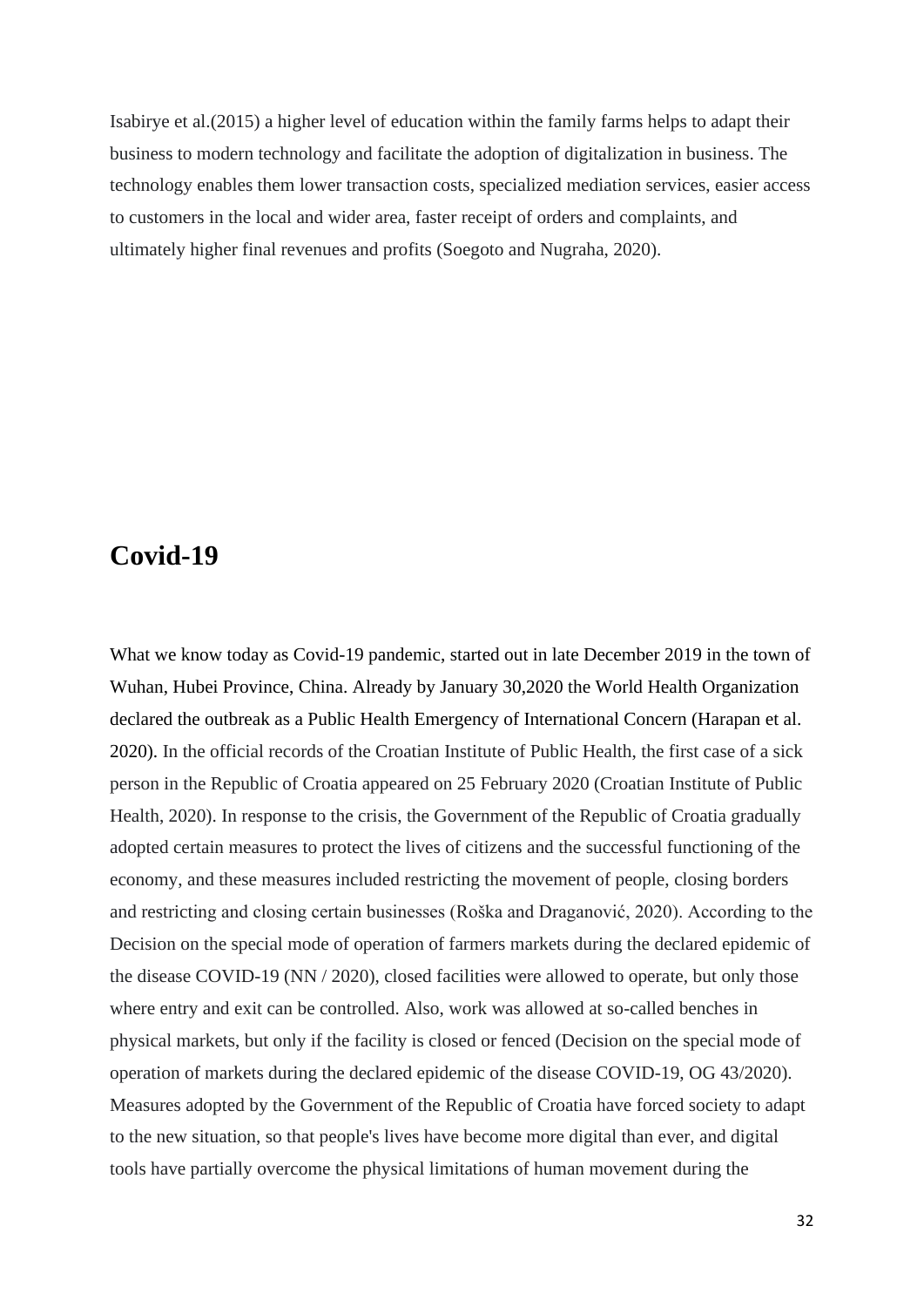measures and pandemic (Mozas-Moral et al., 2016 ). Authors Vukić et al. (2020) state that even before the crisis there was a significant increase in online shopping in all age groups, but food accounted for a smaller part of the consumer purchases, but with the crisis the situation changed significantly and online food shopping became an indispensable part of everyday activity in urban households.Authors Roška and Draganović (2020) state that the crisis caused by the SARS-CoV-2 virus has affected the whole world and has posed a great challenge to all institutions, international organizations, countries and entrepreneurs. They also state that it leaves deeper and deeper traces in both the private and business worlds, particularly in the domain of personal consumption of citizens. However, food is necessary for human survival so it cannot be simply put on lockdown. Galanakis (2020) has found that there are four major concerns that the food business and supply chain must overcome in the wake of the Covid-19 pandemic. Firsty, the need for healthier food options form consumers looking for better diets. Secondly, we have food safety as a means of limiting the transmission of the virus, which correlates with the third issue and that is food security since people were locked into their homes. Lastly, we have the need to look into the sustainability of the food sector which could prevent similar issues if another crisis presents itself.

For some family farms, measures to preserve citizens' lives and the economy meant eliminating the major, and for some, the only, channel of their sales, meaning they lost their expected monthly income in a relatively short time while their products were stored in home warehouses. It was then that their adjustment to the market and reaction to the current situation came to the forefront (Vukić et al., 2020). Galankis (2020) points this as an opportunity to use Industry 4.0 technology and practice to diminish the food waste and food loss. Some family farms sold their products using traditional sales channels such as SMS and telephone, while some turned to newer and more modern ways of selling through sales through certain applications and other opportunities on the Internet (Koch, Frommeyer and Schewe, 2020). In the research of Vukić et al. (2020) multiple research methods were used to find out how family farms adjusted their business during the pandemic. One method was to map the digitization of markets and support for this activity by local governments after the closure of physical markets, another was a survey conducted with a questionnaire as a research tool addressed to customers on Facebook groups, and the third method was interviews with family farm owners. As a conclusion of the research, it is stated that the digital way of selling and buying was suitable for family farms and customers due to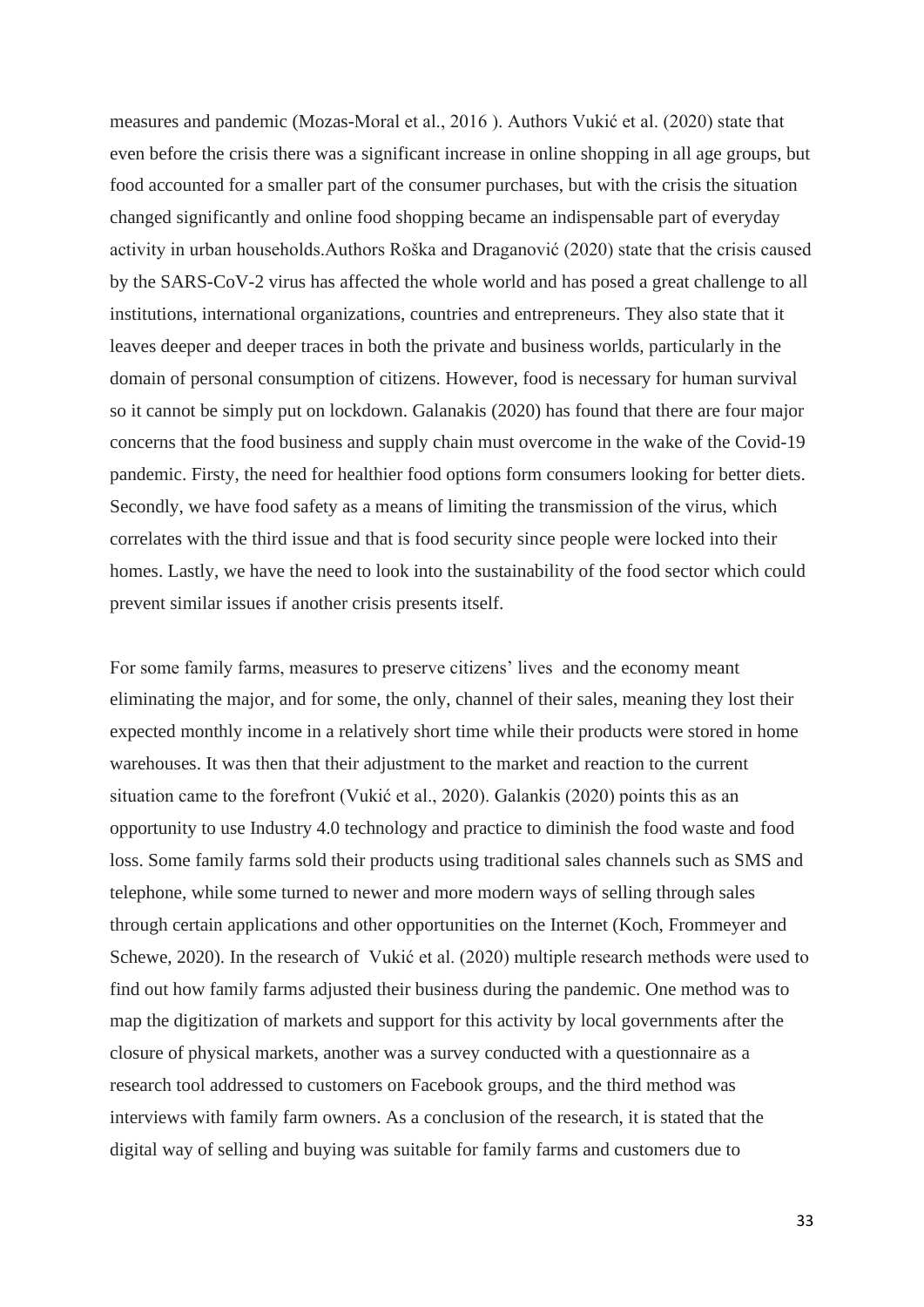measures adopted by the Government of the Republic of Croatia and which were current at the time, but the popularity of digital ways of business is declining.

Every new situation, whether positive or negative for the entrepreneur, means the arrival of new opportunities and threats. Opportunities should be recognized and exploited by the entrepreneur, while the threat should be identified in time and its effect mitigated or eliminated completely (Gonan Božac, 2008). Authors Vukić et al. (2020) in their paper state that with the arrival of Covid-19, people have begun to pay more attention to their health. In addition, they turned to the consumption of healthier and home-grown foods. It can be concluded that this situation is an opportunity for family farms that sell local products such as home-grown fruits and vegetables, cheeses, meat and other products, and that in their advertising emphasize the quality and benefits of their products for human health. As previously mentioned the adoption of the Decision on the special mode of operation of markets during the declared epidemic of the disease COVID-19 (OG 43/2020) allowed the operation of closed facilities within the physical market, but only those where you can easily control entry and exit. It can be concluded that the mentioned decision can represent an opportunity, but also a threat for some family farms. According to Hånell et al. (2019) by creating e-commerce, paying for ads and similar activities on the Internet, companies can reach a larger number of potential customers and can offer their products to customers who are spatially dislocated.This was not the case with selling in physical farmers markets, therefore it can present an opportunity for family farms whose sales have been restricted or temporarily banned in physical markets. At a time when physical markets were allowed to operate, some family farms were unfortunately still unable to sell their products through them due to new rules and measures that were prescribed and which sellers and buyers had to adhere to. The selling on benches in markets that are closed facilities or enclosed spaces and where the entry and exit from the market can be controlled was allowed, and included only sellers of fish, milk and dairy products and fruits and vegetables. (Decision on special mode of operation of markets during the declared epidemic of the disease COVID-19, NN 43/2020) Since there was a limited distance the sellers and buyers had to adhere to, that limited the number of sellers allowed.

According to the authors Vukić et al. (2020) adaptation to the new situation consists of activities of two interest groups - producers and customers. Their self-organization through certain digital sales channels enabled them to fight the crisis and successfully solve the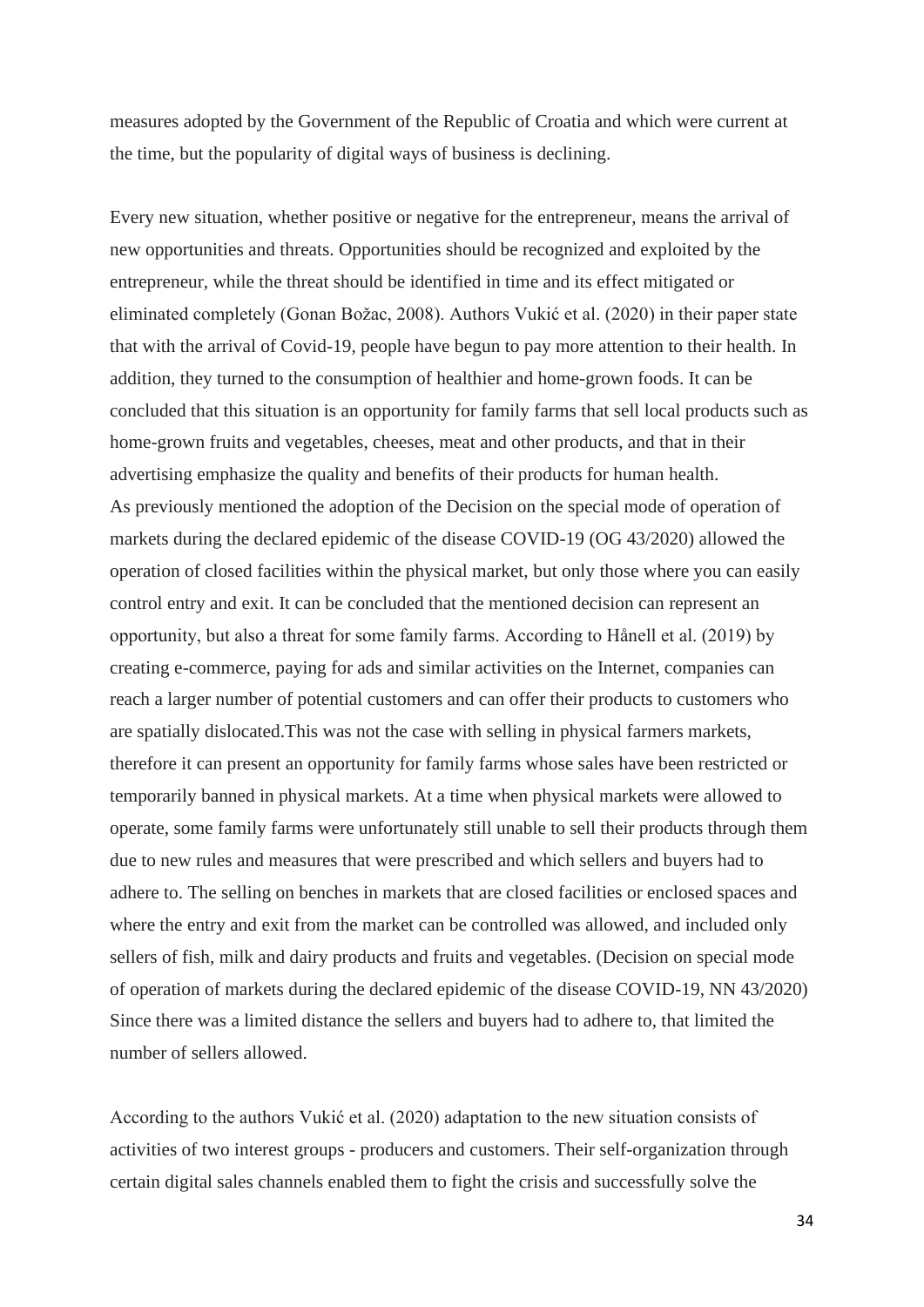problems that arose. Self-organization of producers and consumers included the use of traditional sales channels, the use of social media to connect each other (Facebook groups, pages and private profiles) and the sale of products through certain intermediaries (Vukić et al., 2020).

Social media offered producers to offer their products to the target group at very low or even no cost, and the costs arose in cases of advertising and promotion on social media, which was arbitrary, so only one part of producers opted for this activity (Lee and Cheung, 2004). Costs included the cost of product distribution, and intermediaries played a major role as they specialized in successful advertising, finding a customer, and other services necessary for Internet sales (Hansson, Wrangmo, & Søilen, 2013). Family groups on Facebook have also been organized, with the participation of both producers and consumers. Farmers could publish daily the products they offer, their price, the conditions under which they offer them and other important details. Conditions may include delivery that may be organized by the seller or buyer, payment methods, certain benefits such as quantity discounts or some other conditions and information related to the products offered (Vukić et al., 2020).

### <span id="page-34-0"></span>**Conceptualisation**

In the following section the conceptualisation of the study will be presented. Furthermore, an illustration of the conceptualisation will be presented and explained for a visual establishment of the study.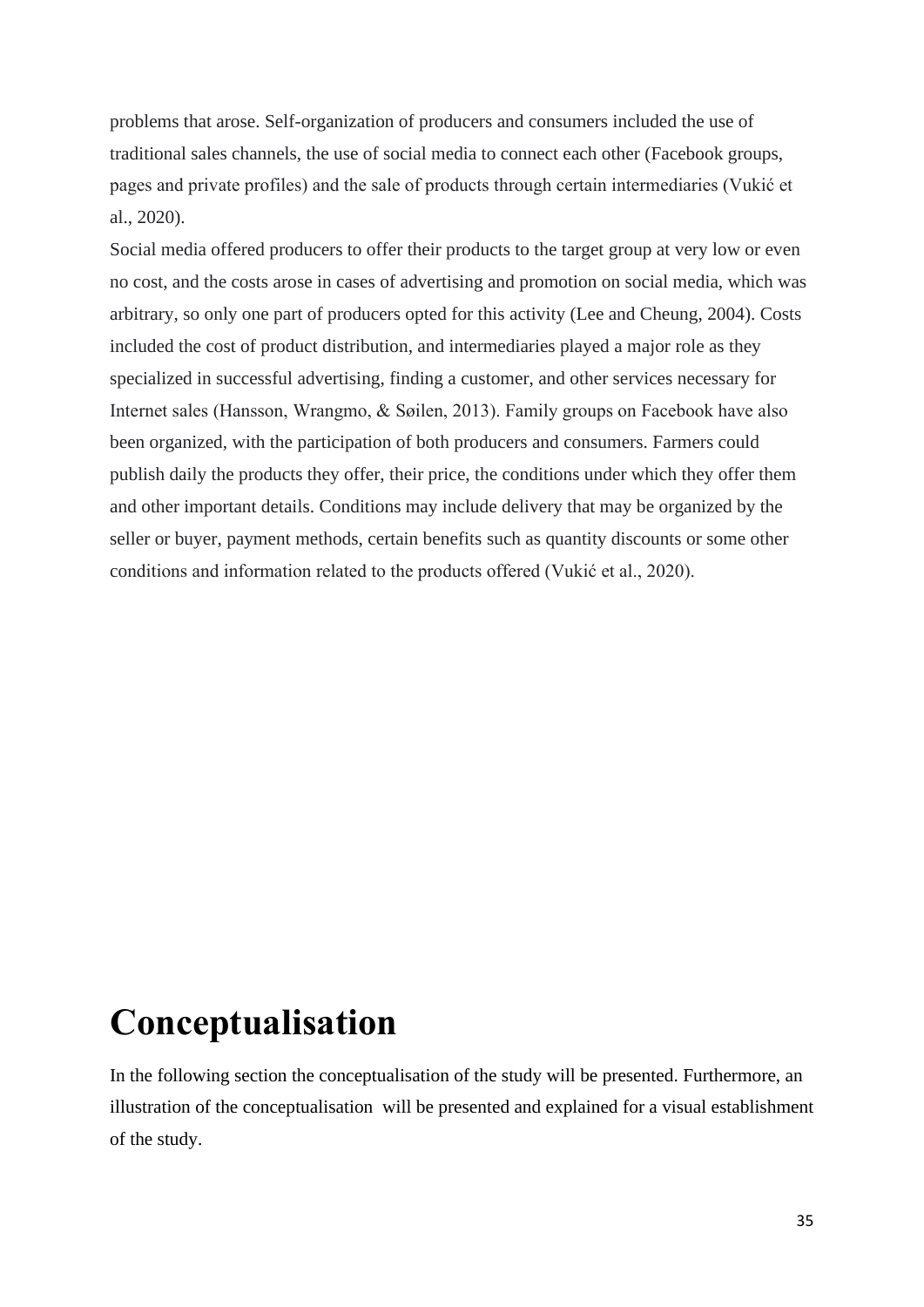As previously stated, sustainability is a complex concept that requires a holistic approach. Due to this the term is difficult to measure and to implement for companies as well as policies. Out of the three pillars, the environmental pillar has received the largest number of interest, and subsequently the largest number of indicators. The European Union and United Nations have both put forth plans to move toward sustainability, and bring forth this concept as an answer to the current issues in the world. Food and its necessity for everybody is crucial, due to the increasing number of population, while there is a depletion of resources present. Consumers as well have highlighted this megatrend, due to their demand for healthier, nutritious and locally produced food. Sustainability has manifested itself in many aspects of operation, from how companies produce, package, sell and distribute their products or services. Family farms can be viewed as small or micro producers that have to become creative in order to stay competitive.



#### Source: Own creation

The figure above attempts to show this study's conceptualisation map. As we can see, the three circles are presented in a loop, to signify a system approach that is needed to understand sustainability. Another reason is that the literature points out that sustainability is not an end goal, but a continual path.The sustainability circle is linked to the family farms circle, since the literature review points to family farms as a method of food production that could be sustainable in the long-term. However, we do not know what the family farms view on the topic therefore, that is what the study should investigate.

When investigating the current literature it became evident that there is limited knowledge on the context of the study, Croatia. That sparked a curiosity whether family farms in Croatia can emerge as representatives of sustainability, and how. Therefore Croatia is placed on the right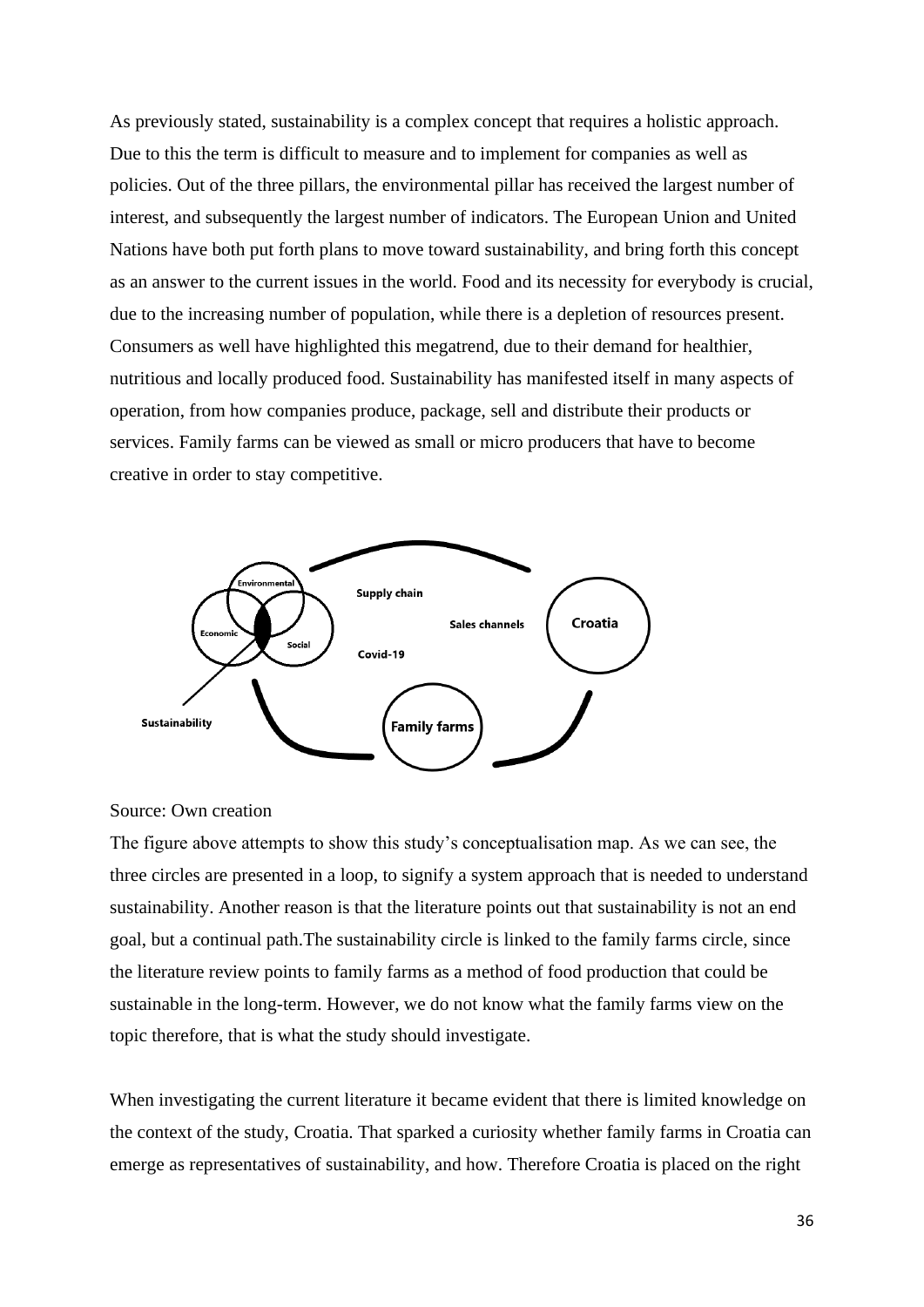side of the loop and connected to family farms. However, it is found important to investigate in which ways family farms, in the context of Croatia and sustainability, have influenced or been influenced by the middle three components. This includes the supply chain, the sales channels and ultimately the Covid-19 pandemic. This conceptualisation presents a view of the different themes and their interactions found in the literature review.

# **Research gap**

The literature review provides clarity on the research gap and where additional knowledge is needed. Sustainability is not a new concept, however, it has experienced an additional focus in politics and among researchers. The literature review provides an overview on themes such as sustainability, its relation to the food industry, family farms and its operations. However, sustainability has not been thoroughly investigated in the Croatian context in existing literature. Family farms are present in Croatia, but there needs to be an understanding of the circumstances they exist in and their role in sustainability. Furthermore, it is important to know the challenges they encountered due to the Covid-19 pandemic and the orientation to sustainability. This is necessary to investigate for understanding of their importance. It is of further relevance to see what is their view on the focus of certain policies on sustainability and how they have affected them. This would show the real picture of the connection between policy and reality. The context of this study, Croatia, is also important to study since there is a clear lack of relevant literature on the role family farms play in sustainability. This gap leads me to the following research question, and the additional sub questions.

# **Research question**

#### **How can family farms influence the sustainability of the food industry in Croatia?**

In addition, I present the following sub questions:

a. Through which steps can they influence the sustainability of the food industry?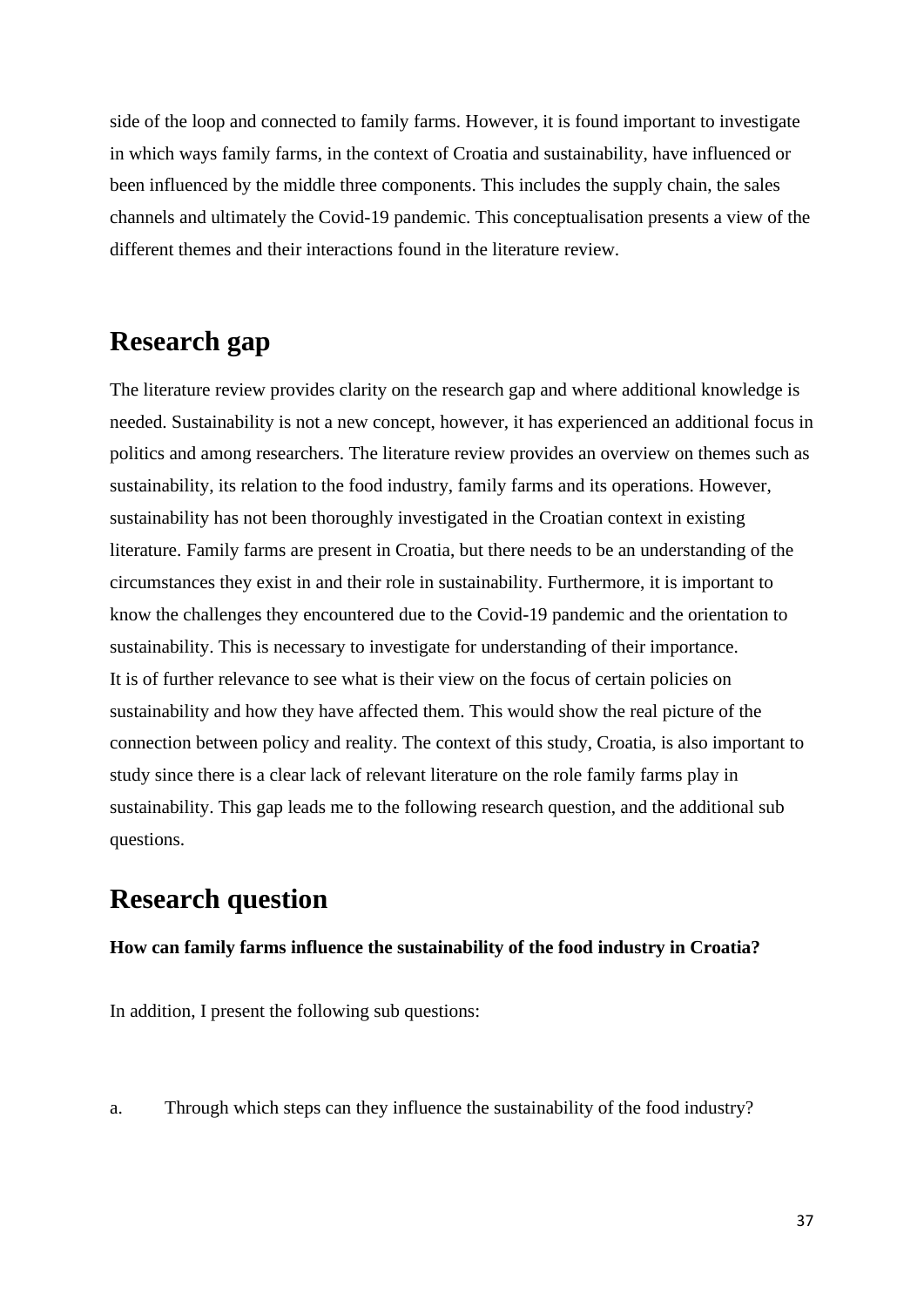- b. What challenges are present for family farms?
- c. Can family farms internationalize?
- d. How much has the Covid-19 pandemic affected family farms?

## **Research purpose**

Sustainability and its pillars are present in many topics, industries, and policies that are connected to our everyday lives. Food is a fundamental thing all of us need and in order for other generations to be able to prosper we need a sustainable way of producing it and supplying it. Family farms have also been present in the food industry, and when connecting sustainability with the food industry it presents a disruption on the way we produce and supply our food.

With the magnitude of changes that the Covid-19 pandemic has brought upon the food industry and the supply and availability of food, it is important to ask questions to understand how we can better its sustainability. It is due to this that I ask the question of how family farms influence sustainability. With this study, I can contribute to the academia and policies on the questions surrounding family farms, but also provide information for other family farmers on how to turn towards sustainability or the challenges that arise. In order to accomplish this, the study will take a phenomenological paradigm, which will allow me as a researcher to understand the experience of each individual farmer through their operations and view of sustainability. The data for this study was gathered through 7 interviews, out of which 6 with family farmers and 1 with an expert on sustainability. The data that was extracted will be analyzed, and the findings will be discussed further in the study to meet the purpose of this study.

# **Methodology**

The following section will present the underlying philosophical paradigm for the study, and reflect on the choice of research design, strategy and methods.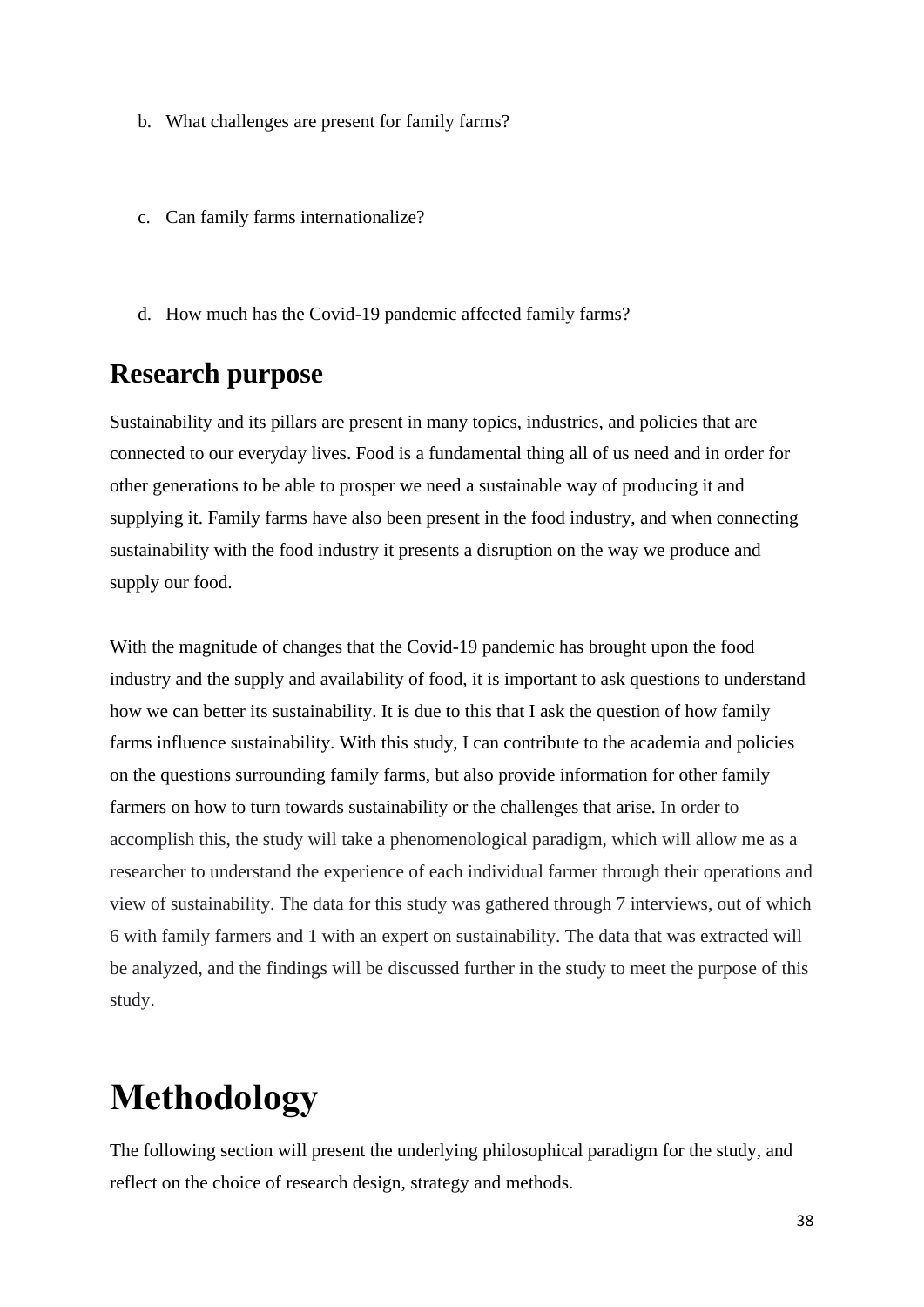# **Paradigm**

In this section, the underlying paradigm of the study will be presented. The paradigm chosen for this study is phenomenology, therefore the interpretation of it will be explained below.

The phenomenological paradigm was started by the German philosopher Edward Husserl at the beginning of the twentieth century. He is most commonly cited as the Father of phenomenology. In the following years, many other philosophers have built extensively on his work, such as Heidegger, Sartre, and Merleau-Ponty (Smith, 2018). Due to the extensive changes phenomenology has gone through it is important to show with what interpretation I as a researcher align with. Phenomenology is a portmanteau of the Greek words ''Phainomenon'' and ''logos''. The first word means ''that which appears'', while the second refers to ''study of''. From there one can conclude that phenomenology is the study of that which appears. According to Giorgi and Giorgi (2003) it is quite difficult to find a univocal interpretation of what phenomenology is. However, there is a general agreement between scholars that consciousness is crucial for phenomenology, as well as understanding subjective consciousness (Qutoshi,2020).

Husserl found consciousness important and the condition for all experiences (Moran, 2000). The important thing that phenomenology claims about consciousness is that it is intentional, meaning that it is directed to things in the world. We experience things through concepts, images, and thoughts and they are distinct from the thing they refer to. Phenomenologists also want to know what the experience was like to live in, not just the human reaction to the experience (Munhall,2007). Phenomenology encapsulates not only passive experience, such as hearing or seeing but active experience as well, such as walking or performing an activity. What is specific about the conscious experience is that we as humans get to live and perform them, unlike things that you can simply observe (Smith, 2018). For example, two people can live through the same experience, however, they will interpret it in entirely different ways, because they were partially shaped by their past experiences. Additionally, phenomenologists assert that people should be explored, because their previous and shared experiences can also be a reflection of the society they live in (Christensen, Brumfield, 2010).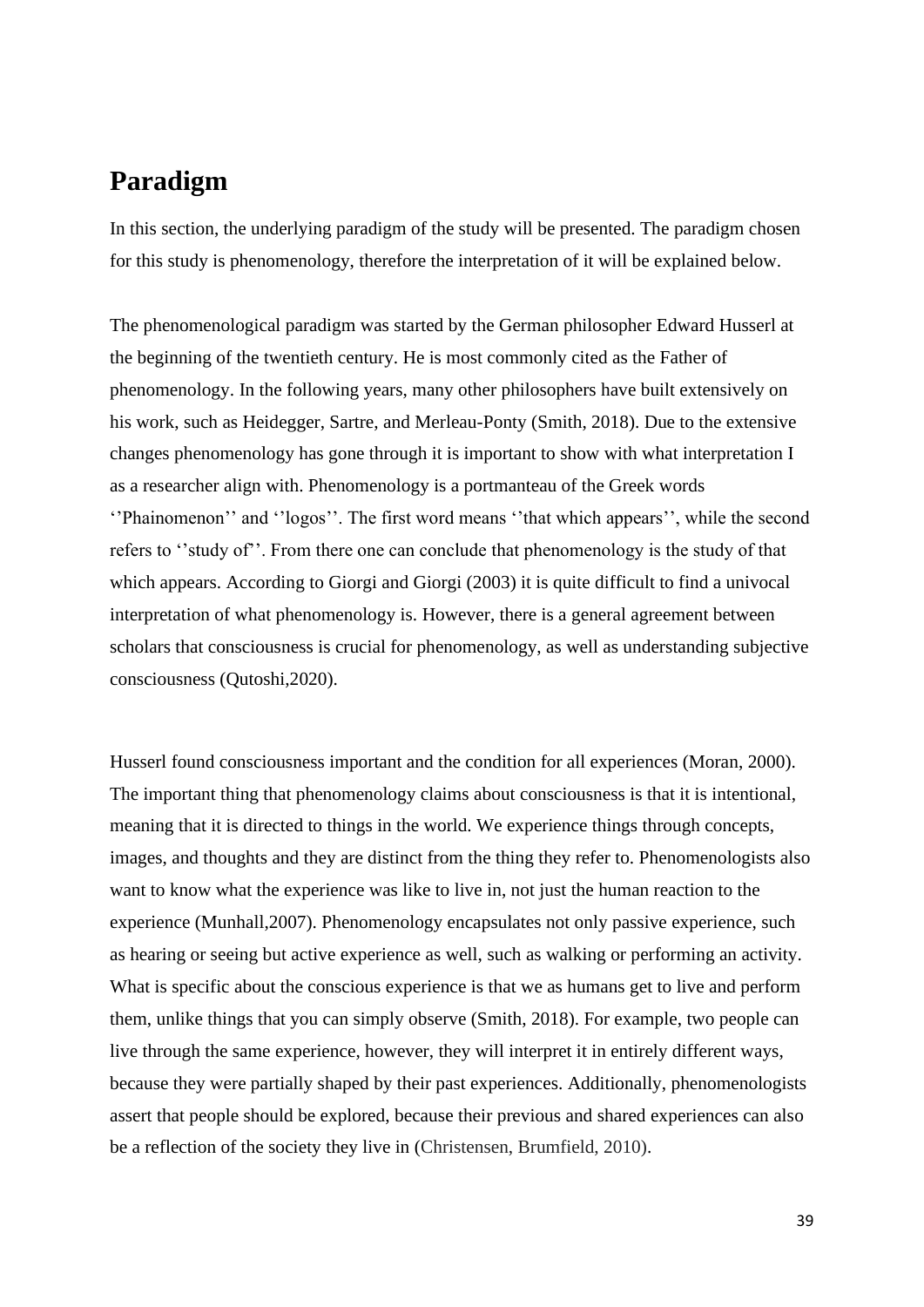There are several key terms I as a researcher have to mention in line with phenomenology. One of those is the *life-world,* which refers to the individual's combination of emotions, thoughts that they experience. In order to understand the individual and its views, we as researchers have to enter their world to gain an understanding of it (Christensen, Brumfield, 2010). Another term relevant for phenomenology is *epoche* or *bracketing.* This term refers to the need of the researcher to extract themselves from the phenomena they investigate, in order to capture its meaning. This means removing any biases and preconceived notions the researcher may have on the phenomena (Christensen, Brumfield, 2010). Only when a researcher puts aside its ideas of the phenomena can he see it through the eyes of someone who experienced it. Lasty, what is important in phenomenology is the *essence* of the phenomena, which means capturing what are the core elements that are associated with the phenomena in question. As previously stated, phenomenology looks for individual experiences of individuals, however, there are some commonalities that connect this experience. This commonality can be referred to as essence of the studied phenomena (Christensen, Brumfield, 2010). If we take an example of a baby being born, experiences will differ, but the common element will be joy and happiness from that occasion. Phenomenological purpose is to study phenomena closely and to explore the world of the actors who have a lived in experience in the phenomena and by default their point of view (Qutoshi,2020). Ultimately phenomenology allows researchers to understand phenomena at a level of subjective reality.

## **Ontology**

The following section will give you an idea of the ontological stace and viewpoint that this research is taking. When one understands the ontological viewpoint it is easier to understand the methodological applications.

Ontology can be defined as the nature of reality. It is concerned with uncovering the nature of existence of the phenomenon we are investigating. We as researchers need to assert our position on how we view things really are and how things work, in order words *what is*  (Scotland, 2012). Every paradigm is based upon different ontological and epistemological assumptions. Therefore, in line with the paradigm chosen, phenomenology, the ontological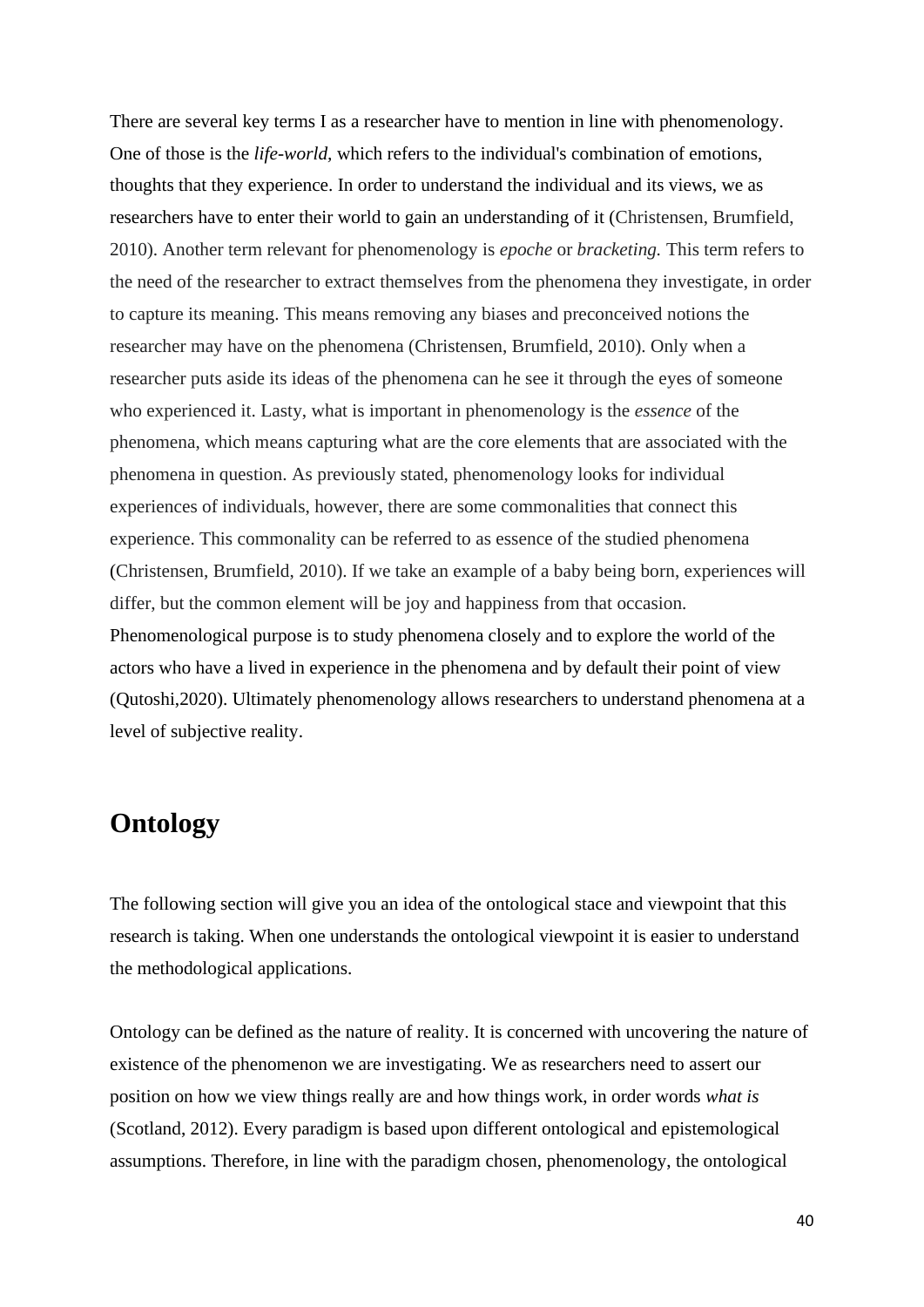and epistemological considerations were chosen accordingly. In other words the ontological standpoint I take, is interpretivism which is aligned with the paradigm chosen and subsequently the methods and methodology. Accordingly , the ontological position is that of relativism, meaning that my view on the world is subjective. His work is closely related with phenomenology due to the fact that consciousness is of importance, and that reality happens when consciousness interacts with objects (Scotland, 2012). What is also in line with this position is the notion that realities are as endless, as there are individuals who construct them. This ontological position takes these realities into account by claiming that humans cannot be explored in the same way as physical objects, since they provide a depth of meaning (Alharhasheh, Pius, 2020). This provides a richness insight, which can be crucial when investigating phenomena such as sustainability, that is complex and frequently misunderstood (reference from lit review). Some authors argue that this position to reality can lead to a lack of generalisation from research (Saunders et al., 2012) However, this approach can lead to a in depth understanding of the phenomena, and conclusions that may differ with high validity since they are based on personal experience of the individuals consciousness.

# **Epistemology**

In this section the study's chosen epistemological position will be explained.

While ontology refers to the nature of reality, epistemology refers to how reality is known by the researcher (Alharahsheh, Pius, 2020). The word itself is made up of the word *episteme*, coming from the Greek word which means knowledge and logy. In other words, epistemology tries to uncover how do we know what we know, what constitutes knowledge for us as researchers. The epistemological standpoint that this study is leaning towards is subjectivism. Subjectivism is set on a belief that reality exists within a subject, and this subject imposes meaning on a phenomena (Moon and Blackman,2014). What we can a tree today is named that by us, given meaning and attributes from our imposed meaning.In subjectivism there is a belief that knowledge is ''always filtered through the lenses of language, gender, social class, race, and ethnicity" (Levers,2013; Denzin & Lincoln, 2005, p. 21). Subjectivism doesn't deny that external reality exists, but that it is shaped by the person perceiving, there is no right or wrong knowledge, just understanding. The subject and its consciousness, experience of the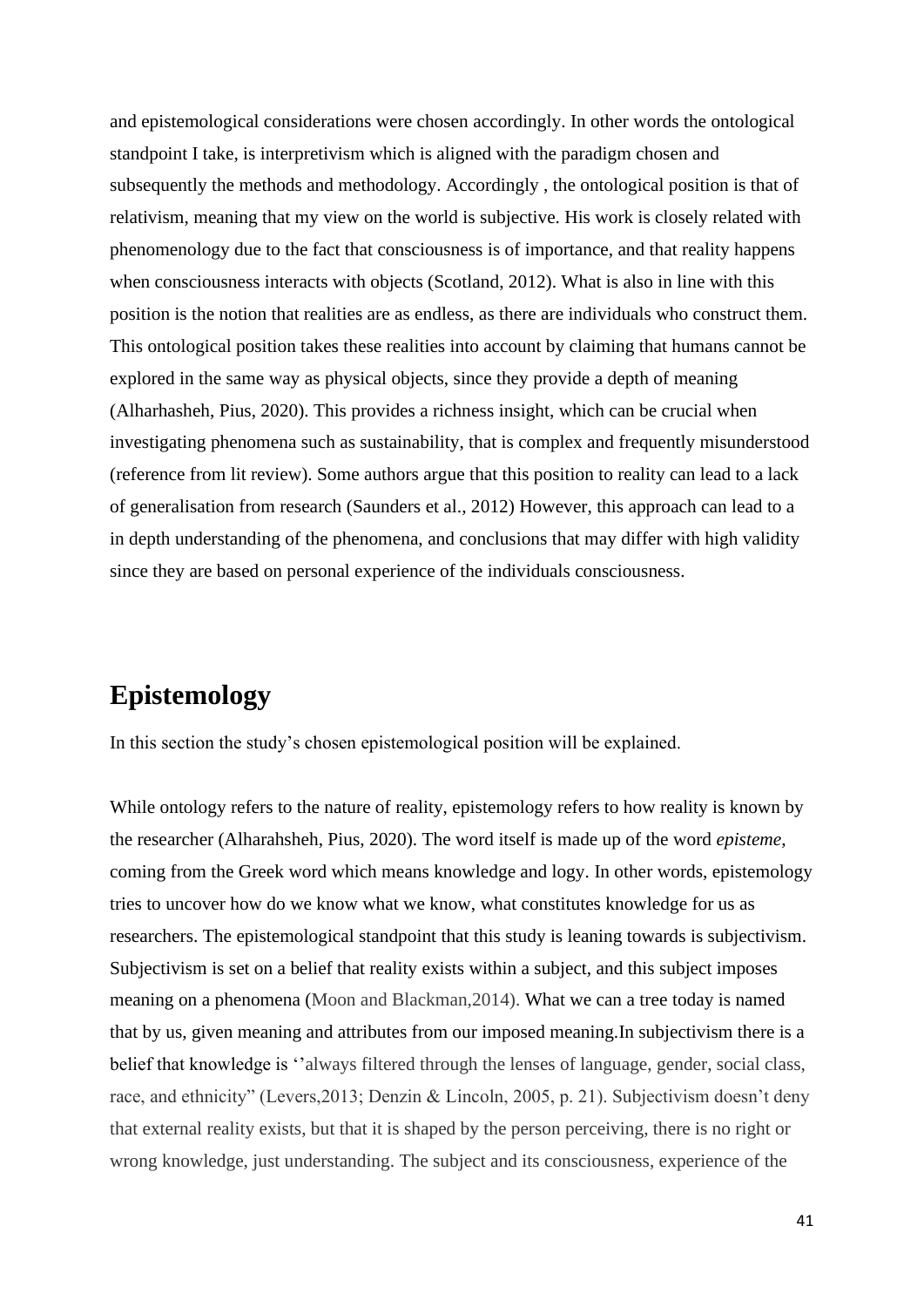phenomena is the key to understand the reality, since it doesn't exist separately from the individual (Scotland, 2012). This is in line with the chosen paradigm, phenomenology and with the ontology of this study. This approach to epistemology also allows me as a researcher to stay open to new knowledge throughout the study, and understand and interpret it.

## **Research design and methods**

Research design is important to point out to the reader, in order for him to understand the overall structure of the study. Furthemore, it highlights the thought process of the researcher, and gives clarity on the methods and tools used in the study.

The overall research approach of this study can be seen as an exploratory research. This type of research is used on topics that are not clearly defined, and are still evolving, which in this case is sustainability. This type of research approach allows me as a researcher a high level of flexibility, and adaptability to the new knowledge that can arise throughout this study (Questionpro, 2022). Exploratory study is beneficial because unlike conclusive design it allows for different causes and options to arise for the chosen problem (Dudovskiy, 2022). With the explorative approach this study aims to understand ''How can family farms influence the sustainability of the food industry in Croatia''. The data that comes out of the topic of this study will provide, with the exploratory approach, an opportunity for other researchers to build further on it.

In line with the exploratory the study will be collecting primary data, which is beneficial when investigating an issue with little research behind it. The primary data will be collected through in-depth interviews to obtain the knowledge needed, and grasp a deeper understanding of the problem. The interviews themselves will be semi-structured which allows the respondents more freedom in expressing themselves, and potentially arriving at a side of the experience we as researchers would think of. The questions themselves will be based on the conceptualisation of this study, and follow the map that is adjacent to it. The literature review, that the conceptualisation is based on, has consequently provided the data needed to shape the questions. In addition to primary data, some secondary data will be used in the analysis to further enrich the data pool. Therefore the study will be based on the data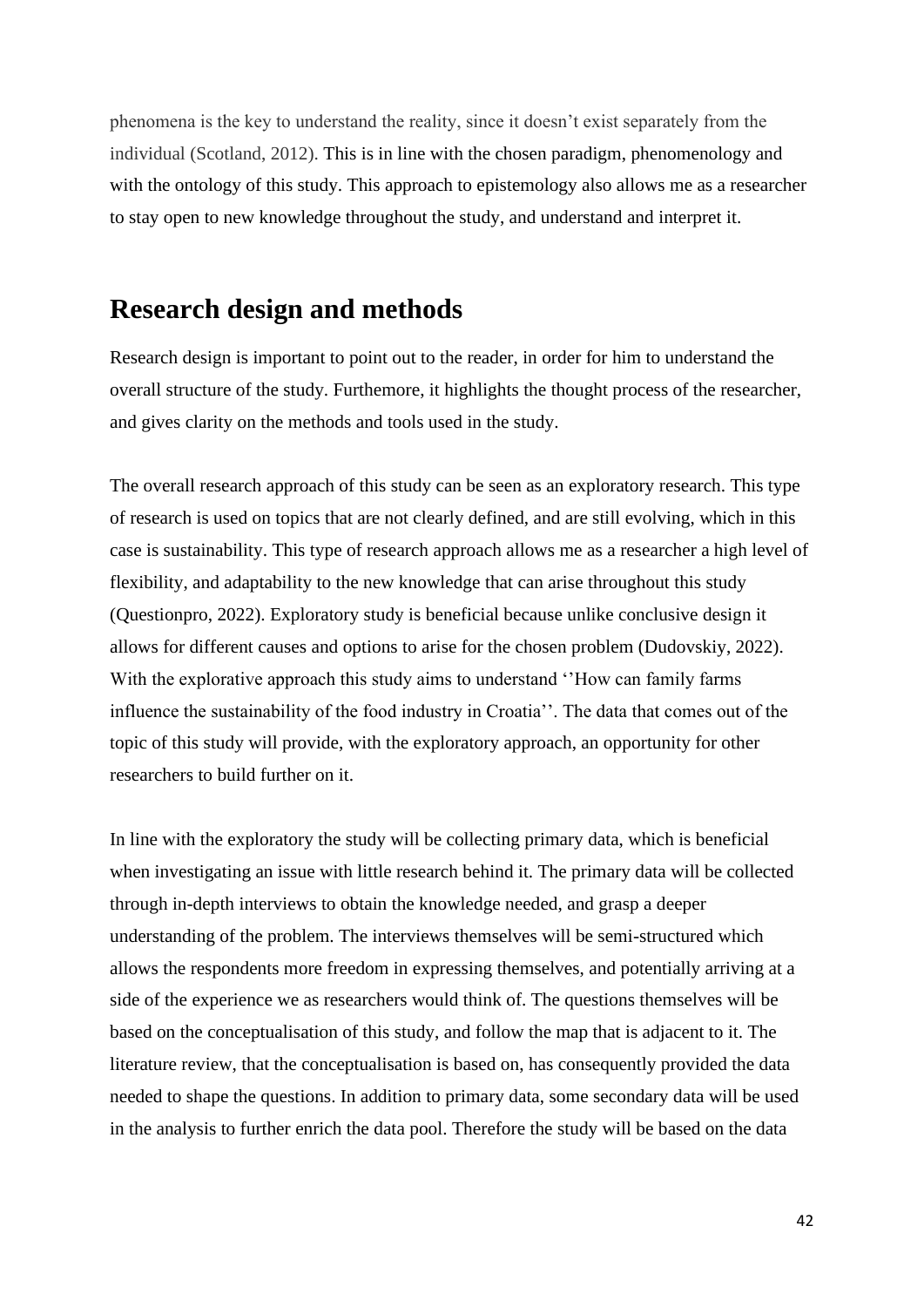collected through the literature review, primary data from interviews and secondary data that is deemed satisfactory.

### **Qualitative research**

In line with the paradigm and research design presented above, a qualitative research approach has been chosen. In phenomenological research the qualitative research is aligned because it allows to gain an exploratory capability for their study (Alase, 2017). This is necessary to be able to collect the data and analyse it to answer the given research question. The data in qualitative research allows for emotions, experiences, opinions and relationships to be revealed which is not the case with quantitative research (Dudovskiy, 2022). Qualitative research is often credited as "qualitative methods are often regarded as providing rich data about real life people and situations and being more able to make sense of behaviour and to understand behaviour within its wider context.''(Vaus, 2002,p.5). While the benefits of qualitative research is its rich data and in-depth understanding, as with any research there are some disadvantages. According to Albery and Munafo (2008) some of these disadvantages include poor internal reliability, weak decisiveness, and poor generalizability, and seems to easy (p.34). The poor internal reliability can be offset with a homogeneous sample, that holds the experience of the phenomena, therefore there will potentially be some correlation. In terms of the generalizability of the data, this type of data isn't necessary meant for providing a general picture, since it is happening in a specific context, that is subjective. Therefore it may not be the most generalisable research but it provides'' a meaningful picture without compromise to richness and dimensionality.''(Leung, 2015, p.1). With qualitative research you are not measuring data, but trying to gain understanding to answer questions ''how, where, when, who and why''.

### **The interviews**

In line with a qualitative approach to this study, interviews have been chosen as the main collection method. Interviews is a research tool used in qualitative research which can be described as ''conducting intensive individual interviews with a small number of respondents to explore their perspectives on a particular idea, program or situation.``(Boyce, Neale, 2006,p.3). Part of the reason on the choice of interviews is the detailed information they can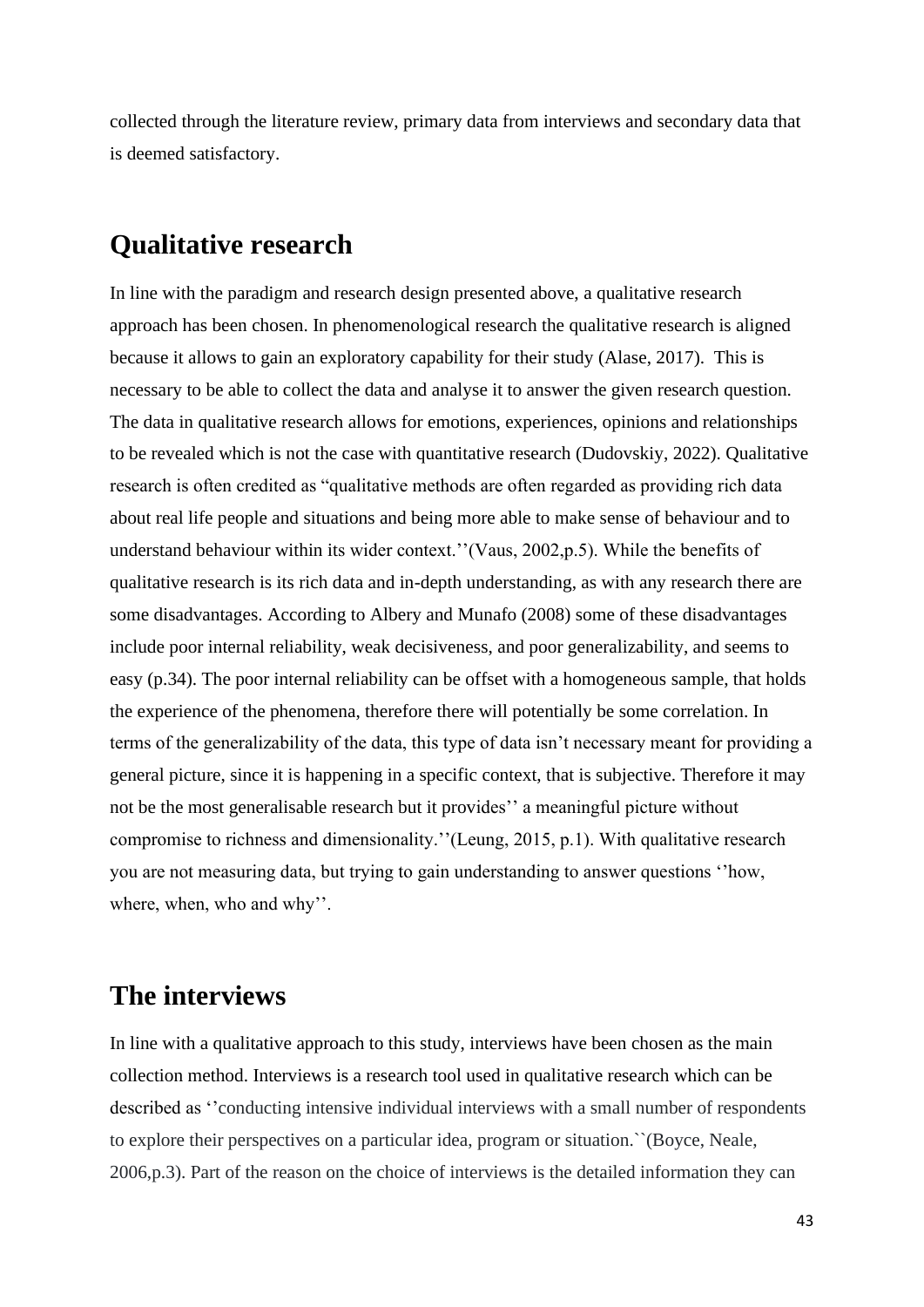provide unlike survey, and flexibility. It also allows for a more relaxed approach, where respondents can open up more to the researcher unlike surveys (Boyce, Neale, 2006). The questions that were asked in the interview have come out of the literature review and the conceptualisation. This is not necessarily considered being influenced by the prior knowledge and preconceptions, but rather a guide on what questions to ask.

The conceptualisation is structured around the three spheres, sustainability, family farms and Croatia,therefore those were the main themes the questions revolved around. Additional questions have been asked about the three terms that were positioned in the circle between the three main spheres. With this semi-structured interviews were conducted on the participants that were selected. Semi-structured interviews were selected because they allow space for the experience and perception of the respondents to be explored, and allow me as a researcher to probe deeper into their experience and for clarification (Barriball et al., 1994). This gives the illusion of controlling the conversation to the participants. The questions were mostly open ended, with some such as the initial demographic question being closed-ended. Below the themes and question samples for each theme will be presented. Because of the limited time for the data collection, only in-depth interviews were conducted on 7 participants. With each interview questions were revised and improved if necessary, for clearer understanding. All the interviews were conducted one-on-one, through different mediums and in line with the epidemiological measures. Some interviews were conducted in physical meetings, but for some participants that wasn't possible, Zoom or telephone interviews were conducted. The benefit of being a single researcher allowed me to create a comfortable atmosphere, and a conversation in which a person can freely express their opinion. It was important to constantly be actively listening to be able to ask for clarification and follow-up questions. The tool used in semi-structured interviews, probing is beneficial because it can be used for delving into sensitive topics, collecting complete information and helping the respondent in recalling answers for questions involving memory (Barriball et al., 1994).

The interview and its questions were previously tested on family, friends, and colleagues in order to review the question from another point of view. This can be considered as a pilot interview before the real data collection, and to establish an interview protocol (Boyce , Neale, 2006). Before the start of the interview, the participants were asked if they agree to the interview being recorded, this allows for a better transcription and to encover segments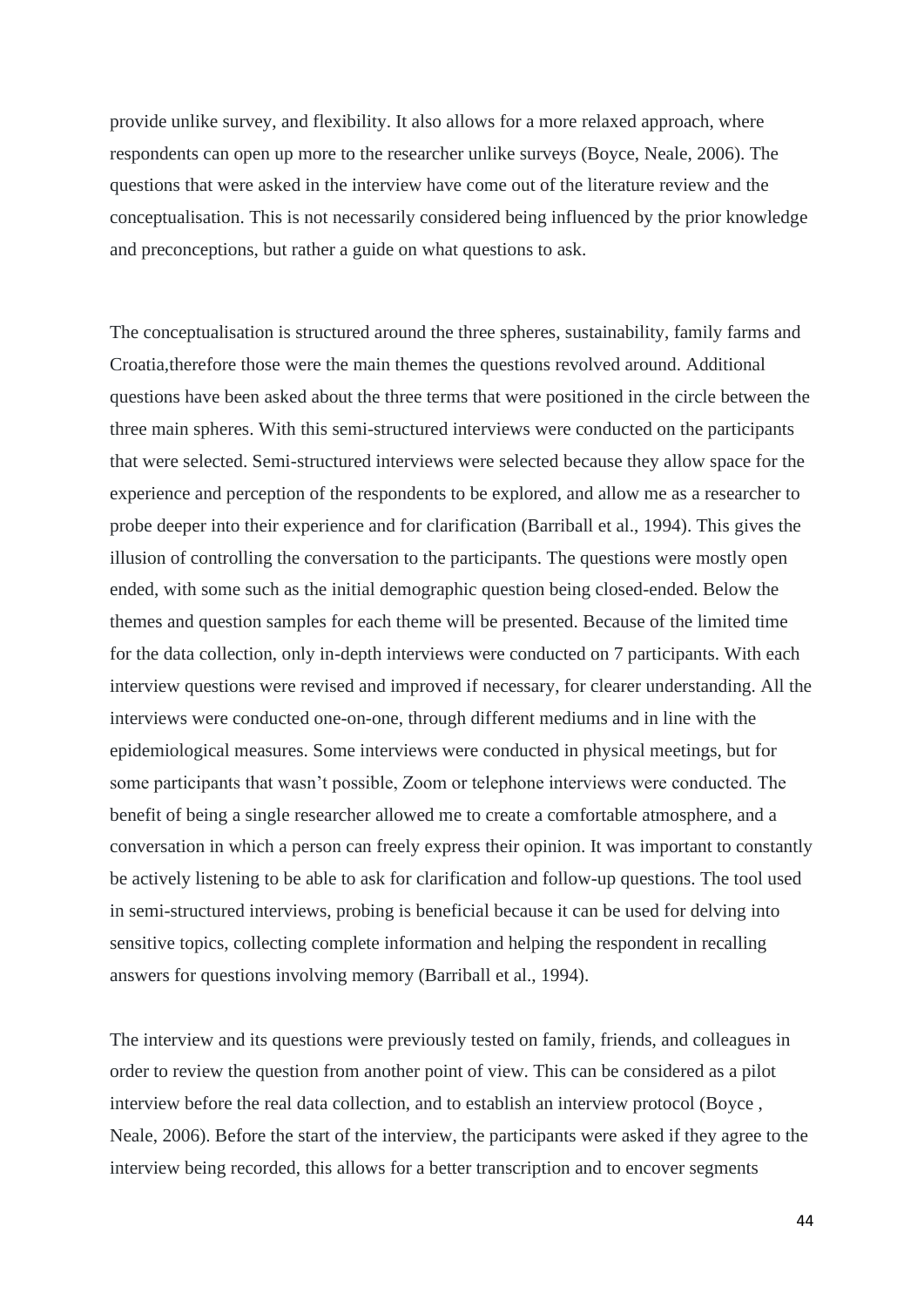initially overlooked. The set questions were the guide for the interviews, but if the conversation naturally led into a theme placed further in the interview, the question was skipped and returned to later. The interviews were conducted in Croatian, due to the context of the study and the limited knowledge of English among the respondents. This opens up the potential for losing some of the essence, however that was offset by making conversion decisions when translating the text. However, due to the report being written and submitted in english it was an essential part of the research method. According to Halai (2007) this is not a simple process, but with set rules on certain words and meanings it is possible. When translating interviews it is necessary to make sure that these three things are satisfied, the text makes sense, that it conveys the spirit of the original and has an easy form of expression (Halai, 2007).

#### **The interviewees**

This section will give a brief account of the participants in interviews, but their profiles will be presented in the analysis of research findings below. The number of respondents recommended for qualitative research varies, but there isn't a recommended number, rather a range. According to Alase (2017), this range can go from 2 to 25 participants. What is important when selecting the participants is that there is homogeneity in their experience, meaning that they all went through the experience, and we can gain a deeper understanding (Alase, 2017). Since this study is investigating the sustainability of family farms and their manifestation in Croatia, it was important that the sample included owners of family farms that reside in Croatia. The demographics didn't necessarily influence the choice of the sample, but rather their proximity to Zagreb, since it is the capital, and therefore a large market for family farms. To gain deeper understanding, family farms from different agricultural cultures were chosen. In order to find the respondents, online family farms sites were visited, as well as family markets and through word of mouth, where one respondent could recommend the next, this is sometimes referred to as snowball sampling. This has ensured a colorful array of family farm owners. In addition to family farms, an expert that runs an NGO specializing in sustainability and works with family farms was interviewed to gain his perspective and deeper understanding of the topic. And a family farm that has decided to discontinue their operation was also interviewed.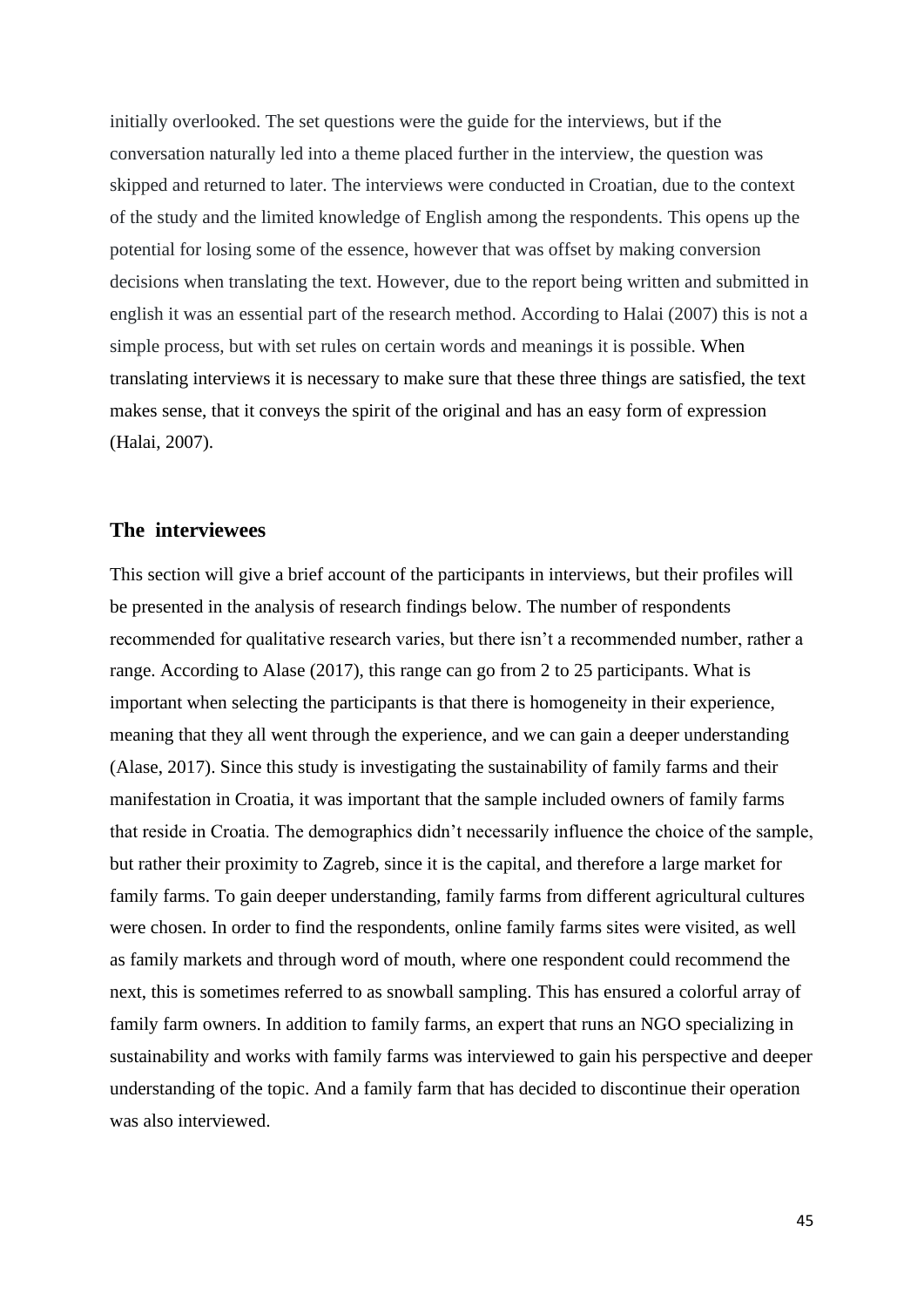#### **The transcription**

This represents presenting an experience that was collected orally into written data that can be analyzed. In this study, the process of transcribing was done shortly after conducting the interview. This was done because the memory of the interview was still new, therefore the interviewees' words and experiences could be remembered as well as any comments or observations the researcher has (Christensen, Brumfield, 2010). Transcribing isn't necessarily an easy process, as it consists of a complex process in order to ensure that the essence of the experience is not lost. As a researcher, we must decide whether or not to omit certain words that don't add to the essence of the phenomena, while simultaneously making sure that the emotion and feeling of the interview are kept for the reader.

### **The collected data**

The qualitative data that was collected through the interviews will be used for analysis in the findings and the discussion of this study. The analysis will be based on the transcribed words and experiences of the respondents. As previously mentioned, this study will be based on the primary data collected through the interviews and compare them to the literature found in the review in order to complete the discussion.

In line with the chosen paradigm, there are several steps the researcher needs to take when it comes to data collection. Firstly there is the aforementioned bracketing, which helps the researcher to avoid bias and take his/hers preconceptions into the collected data. Additionally, it is important to not group experiences into a box, but rather create ''meaningful units'' that can be later transformed into themes. And with the emergence of themes and ultimately the essence of the experience (Christensen, Brumfield, 2010). Therefore this study will try to contain the essence of the 7 interviewees. This will be presented in the analysis in text, and direct quotations to present the data as intended, in accordance with the themes that might emerge. With the creation of meaningful units, we can see if there is some commonality.

### **Inductive approach**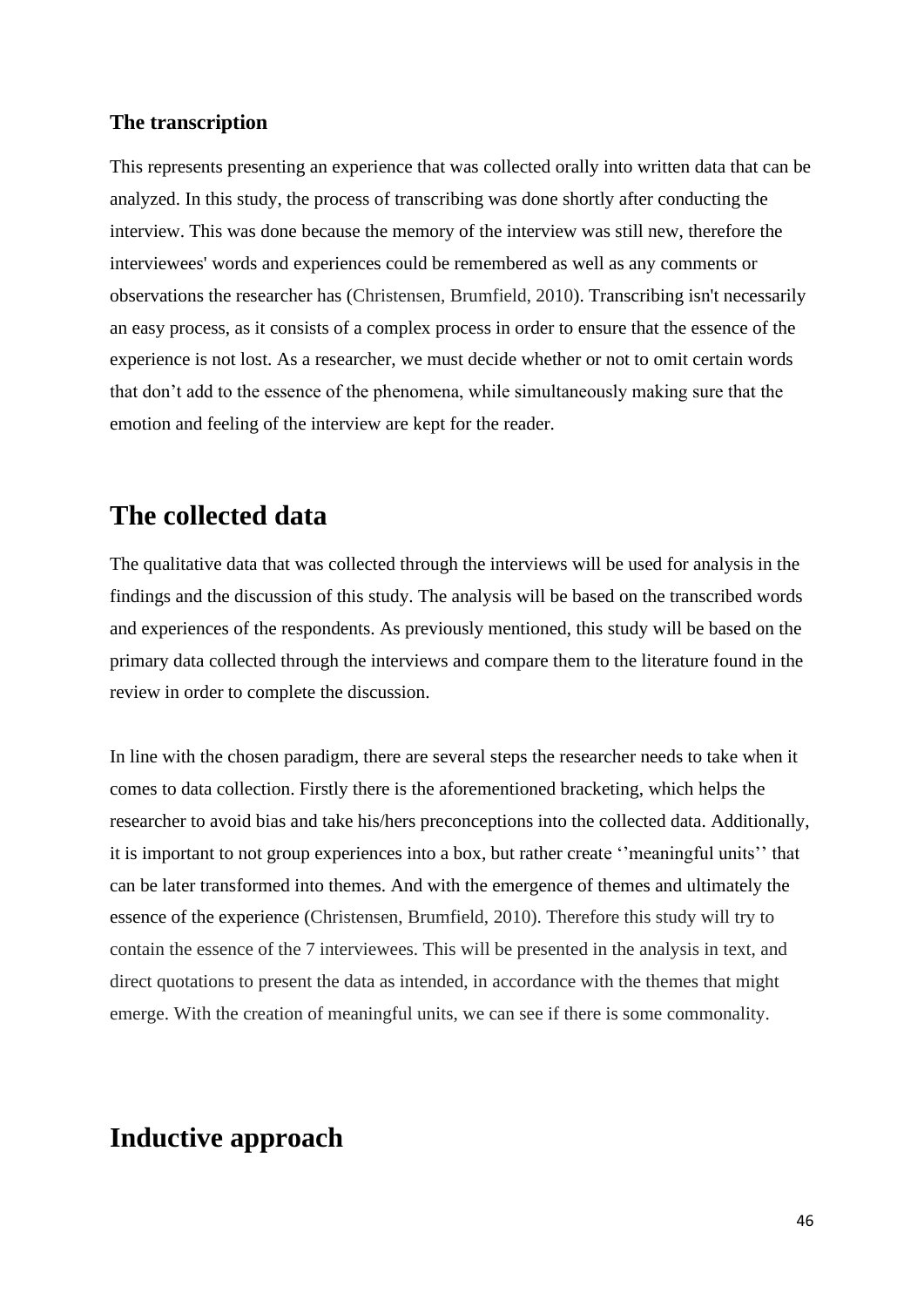The study was initiated through the research question that was based on the literature and themes that emerged from it. By doing a literature review, the study was able to explore themes, such as sustainability and family farms, and from there form a conceptualisation and the gap that exists in the chosen field. In an inductive approach it is allowed for the researcher to use the existing theory to develop the questions it intends to ask (Dudovskiy, 2022). However, this approach aims at finding meaning from the data collection, in this case the interviews. Inductive reasoning is based on learning from experience, in my case the experience of family farms in sustainability in the context of Croatia. In order to ensure this the research was conducted through semi-structured interviews and through that collected qualitative data that provides the essence of experience, patterns and relationships. In other words, inductive reasoning often uses the ''bottom up'' approach which is beneficial when uncovering a phenomenon which hasn't been uncovered in depth. Therefore that reasoning was thought of as beneficial to this study.

# **Analysis of Research Findings**

The analysis will be presented under the themes that were found during analysis of the findings. Each theme will try to present the understanding of the respondents' reality. The themes were developed from the meaningful units captured among the respondents. The interviews were carefully read through, and important points and quotes were used to capture the essence of the family farms and their influence in sustainability. The first part of the analysis consists of the respondents profiles, which is in line with the phenomenological paradigm, to try to capture the participant's unique characteristics to the reader (Christensen, Brumfield, 2010). While the second consists of the important findings from the interviews.

# **Respondents Profile**

#### **Interviewee one**

The first person that was interviewed was part of an organization that is called ZMAG (Zelena Mreža Aktivističkih Grupa), or as it would be called in English, Green Network of Activist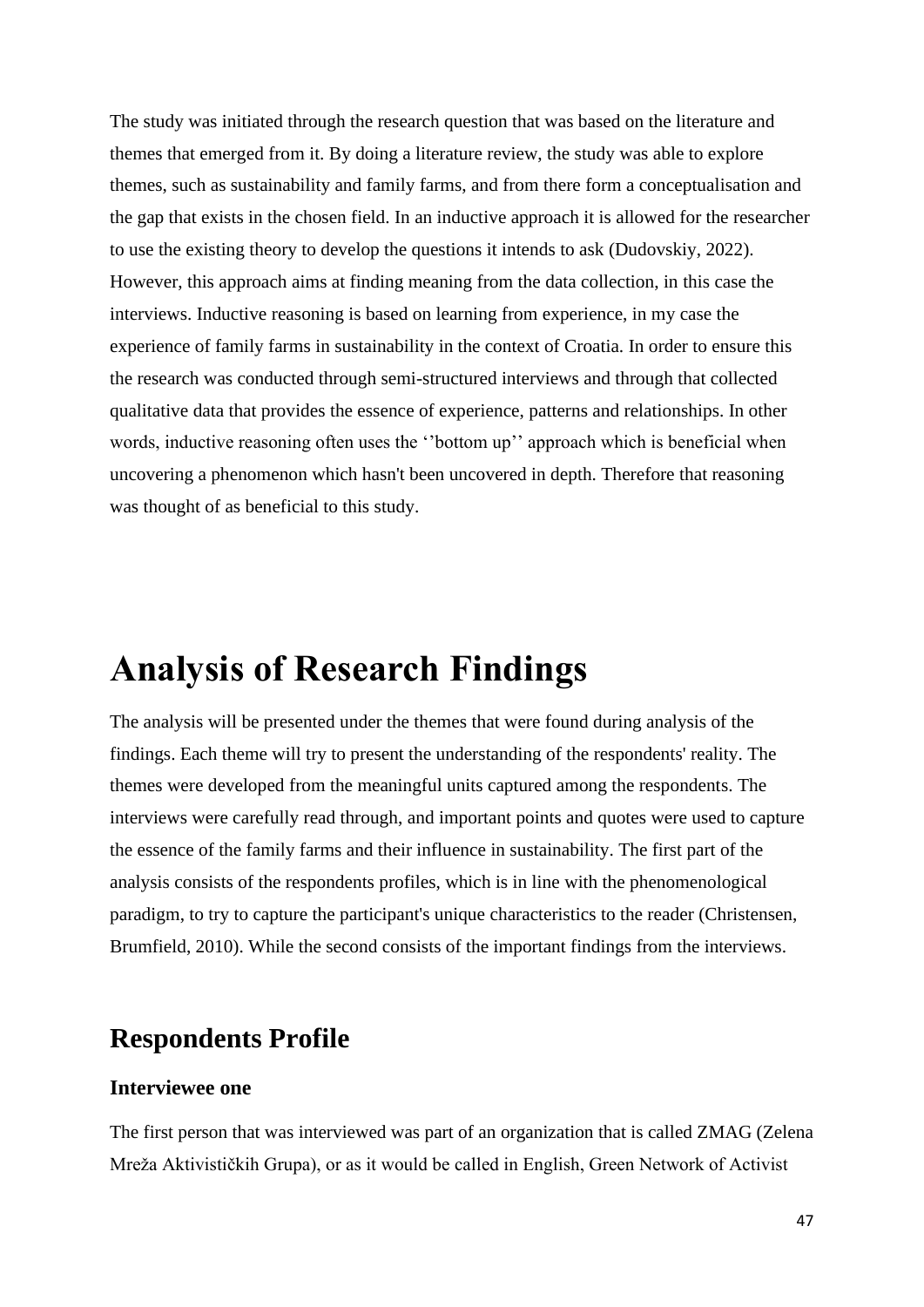Groups. He considers himself an activist for social change and a good economy activist. Today he coordinates the Centres for Knowledge and the European Network for Solidarity Economy. He teaches about sustainable development, and its practical applications. The Network was founded 20 years ago, while they were still students, and has since grown into a recycled estate that offers educational services, and brings together people who want to develop themselves in sustainable living. Their organization has been known as an incubator for the implementation of sustainability, therefore his perspective seemed interesting for me as a researcher. Their goal is to ''develop and promote permaculture, ecological knowledge and skills, applicable models and technologies, important for sustainable living and improvement of the overall quality of life.'' (ZMAG, 2022). He says that establishing this organization has actually enabled them the tool for achieving that goal. Some of their more notable projects include the one started six years ago, the Cooperative for Solidarity Short Supply Chains, as well as their Bank of Seed.

#### **Interviewee two**

The second interviewee is a family farm that is stationed, outside of Zagreb, that was founded in 1998. This family farm is under the name of the father of the family, who was born in 1971, and consists of a total of 8 family members that operate the farm. He has a degree in higher education and the farm operates in vegetable, fruit growing as well as farming, meaning producing crops such as wheat and corn. The size of the farm is 75 ha, which is quite large for family farm standards.

#### **Interviewee three**

The third interviewee is the youngest out of all respondents, he was born in 1992. He has a high school level of education, and operates the farm with his 4 family members. In addition to that, he employs 8 other seasonal workers, since his farming season lasts 280 days out of the year. The family farm was opened in 2012, and has been steadily growing since then. The activities the farm is involved in include fruit growing, viticulture, vegetable growing, production of wine, juices, and food for the winter. The size of the OPG is around 10 hectares of land for vegetables and fruit, and additional 3 ha for vineyards. The annual amount he produces is roughly around 140 tons of vegetables and fruits. This was his dream, and he quit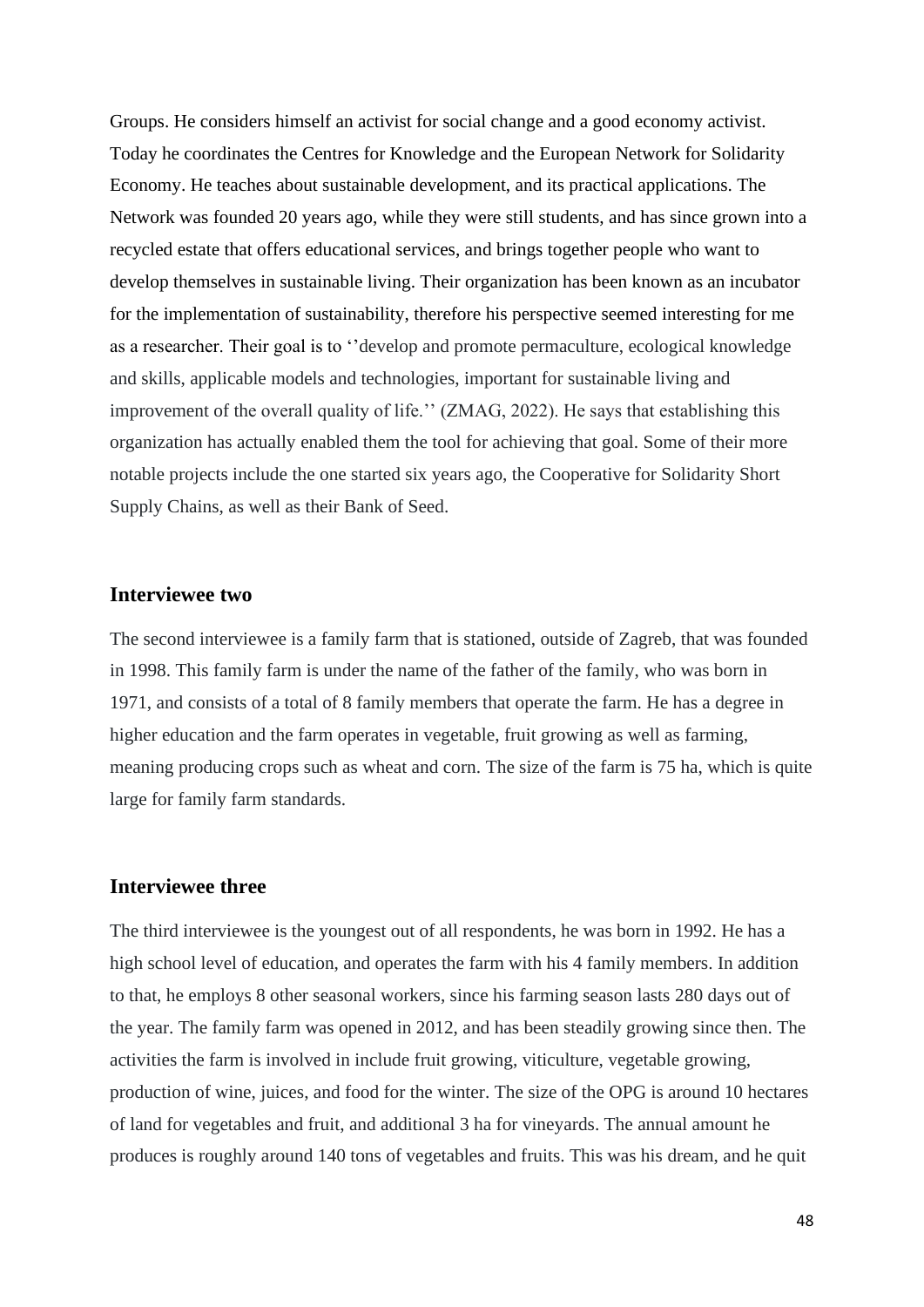his stable job in the education department to start this business, he wanted to be an entrepreneur. At the start he had only about 2 ha of land, and further down the line he acquired more, and now his whole family moved there to run this business with him.

#### **Interviewee four**

This interviewee is the only that is involved in the production of raw materials, without growing it themselves. He is the owner of the family farm, and the operation was started in 1994, with wine. They are located in Jastrebarsko, which is located in Zagreb county. Subsequently in 2004 they moved from wine production to hard liqueur and brandy production. The farm is operated by his family of 4, which includes the two students that are his children. He holds a secondary professional qualification and was born in 1973, which puts him at 49 years old. Even though they don't produce their raw material, they own 1 hectare of vineyards, which is usable for production, but isn't enough for their demand. For their operations they have even won awards, as the champions in the liqueur category, for their Teranino liqueur in 2021.

#### **Interviewee five**

This interviewee is one of the two women with which an interview was conducted. She was born in 1956, which puts her in the category of over 65 years of age. The family farm was established in 1995, and currently has 5 family members, who operate and carry out activities on the farm. The farm is located in Kupinečki Kraljevec which is a settlement that is part of the city of Zagreb. She was and still is a housewife, she just has a basic level of education finished. The family farm is engaged in the activity of farming, meaning producing food for the animals, such as wheat, corn and other wheat. In addition to that they have a livestock production, they have cows from which they extract milk and make cheese. The family farm consists of 10 hectares and was owned entirely by the family from the beginning.

#### **Interviewee six**

This family farm is the second one, owned by a female. The farm is located in Pavlovčani, Jastrebarsko, which is part of Zagreb county. The owner was born in 1973, which today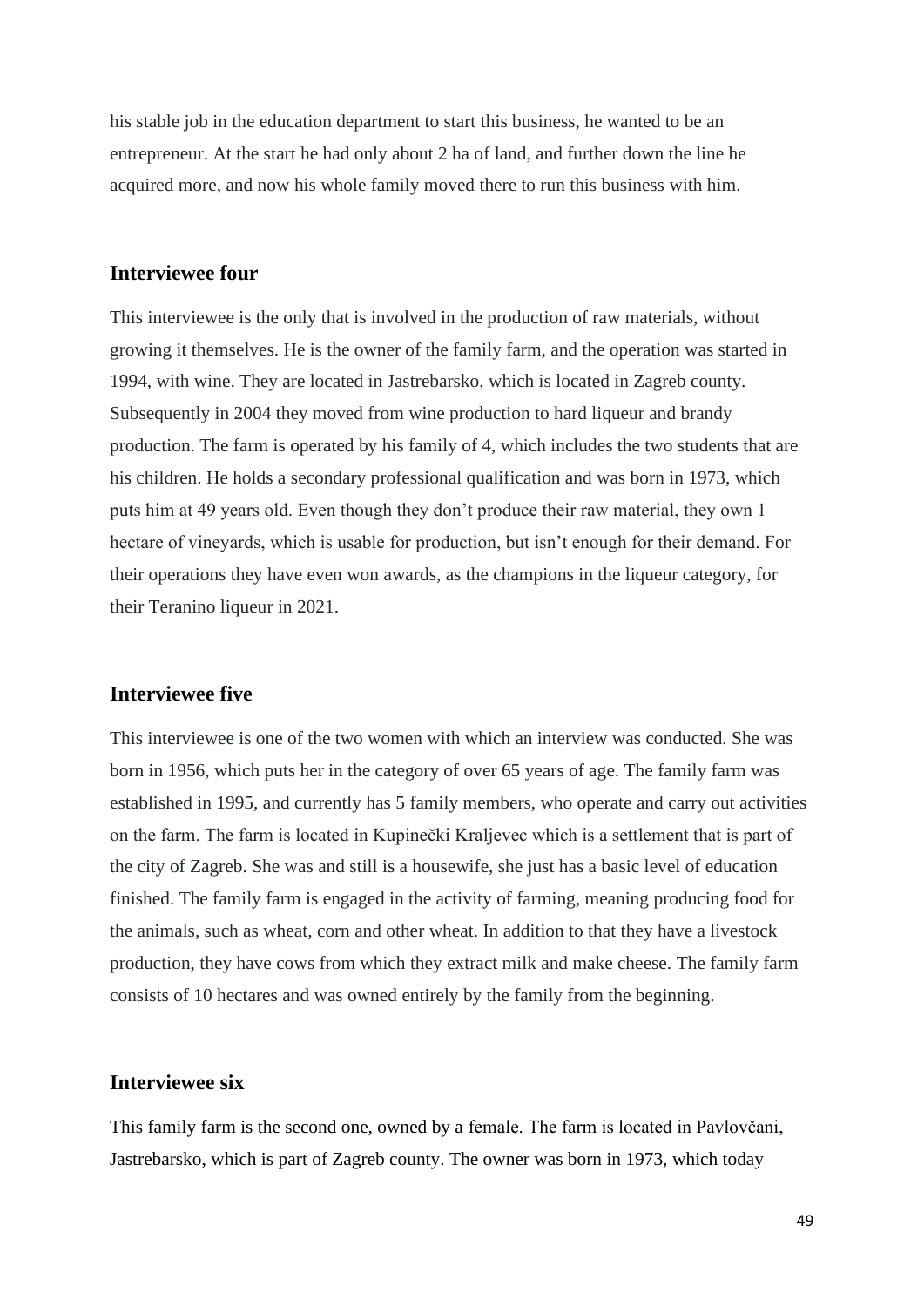makes her 49 years old, and she holds a university degree. Currently on the family farm 3 people that are family members are working. The family farm was established in 2007, and has a primary activity of viticulture. However, the wine business has been part of the family for around 200 hundred years. The family farm is sized at 20 hectares, making it the second largest farm among the respondents. They have a yearly production of around 50 tons of grapes, which is then produced into wine. As part of their farm in 2004 they have acquired an antique house that dates back to the 19.century, in which they offer different gastro experiences, and have a capacity of six double rooms.

#### **Interviewee seven**

The last interviewee is the only one that had a family farm opened,but has decided to close it. His experience was interesting due to that fact. He opened the family farm in 2012, after inheriting the land from his parents, along with his younger brother. He was born in 1959, and holds a high school diploma. He and his brother were the only two people that were physically working on the farm during its operations. The family farm was involved in fruit production, exclusively in blackberries. From that raw material they have then produced blackberry wine. The family farm is the smallest out of the respondents, at ⅓ of a hectare. The family farm was situated in Ivanić, which is part of Zagreb county, around 40 km from the capital. From their operation they were able to annually produce around 800 kilograms of blackberries. The family farm was closed in 2018, after 6 years of operations.

### **Findings**

#### **Sustainability**

The first thing to point out from the findings is the fact that all the respondents had an opinion on sustainability. For interviewee one as an educator and a person who studies sustainability, he defined it as ''*sustainability means living within what is called the carrying capacity of our Eco-System or what is today called biocapacity or what is called planetary constraints today after research from the Stockholm Resilience Center. So anything that actually crosses those boundaries of our planet we can't really consider sustainable. And if we extend this definition to some social and economic topics, the situation is more complex, because then we need to*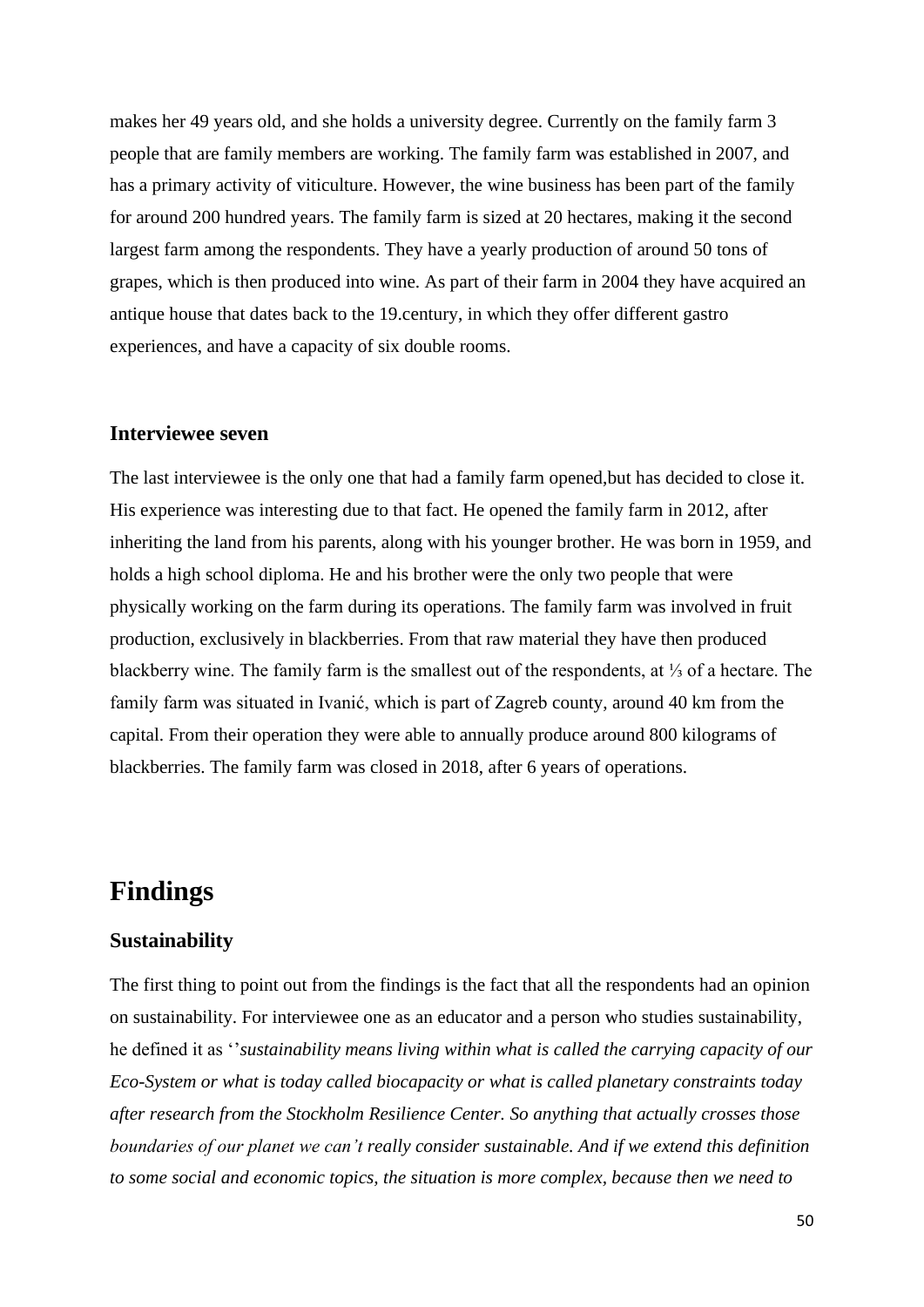*include a fair transition, solidarity, and responsibility towards those most vulnerable ions who are least responsible for the poor state of sustainability*''.Interviewee four agrees with this notion of sustainability and adds that for him it is very important in today's world that they are sustainable, and that it comes from all aspects. He says, ''*For example financially if we are not sustainable then we fail. Environmental sustainability and this circle of sustainability motivates us completely, the situation with these climate changes. We try to be as environmentally conscious as possible. So there's some viable circle if that's what you mean* ''.While for others it held a more operational meaning, rather than holistic. Interviewee two says that sustainability is the constant work and effort you have to put in the business which will then lead to sustainability. For interviewee three sustainability means that he is in charge of the whole process of operations. That you are able to reach your customer without any interference, that it is a closed circle. Interviewee five says that for family farms sustainability is simply a way of life, '' *they have no need for waste management, because everything is circularly used on the farm. If something remains of the product it goes to the household, and as for the waste that was mainly given to animals as food*''. Lastly, interviewee seven says that it is a combination of the three pillars, environmental, social and

economic. That you maintain yourself as a producer while doing good things for the planet and people. This shows that family farms now matter how small they are, cannot overlook sustainability and the benefit that term brings to their business. They are still considered as small producers therefore, they have to consider sustainability in their operations. When asked if they would consider their family farms a sustainable business, they all claimed yes. But due to the different opinions for what sustainability stands for, one cannot claim to extract a conclusion from it. Interviewee one says that family farms are just one part of the solution towards sustainability, but there needs to be more support for them. All interviewees also claim that economically they also managed to become sustainable. For interviewee six this and sustainability of the farm in general came with great difficulty, while interviewee three says that in reality it took him 5 to 7 years to really see if this business is sustainable, and profitable, and that came after a lot of hard work. From this we can see that sustainability is not something that is easily achieved, it takes effort and planning on executing it. While sustainability can also lead to some new ways of producing as was the case in interviewees four operations, he says '' *This usability and circular production itself led us to the work which we are doing today, because we started producing wine. Brandy was essentially a byproduct of wine, so after pressing the grapes we got pomace and from that pomace we first started producing brandy. It wasn't the first product, actually another extra product of wine*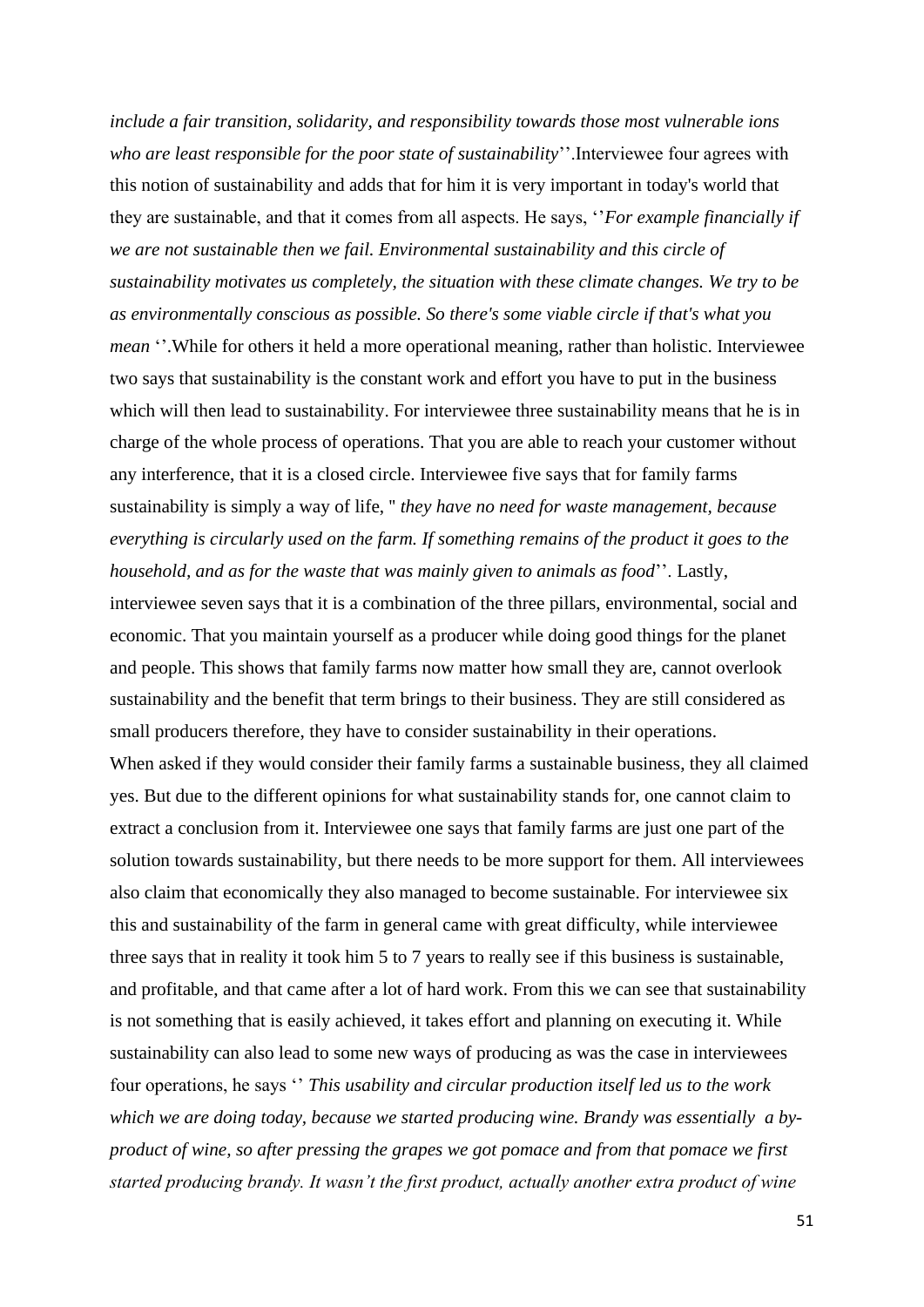*itself, and it's part of that story about the maximum usability of everything. So from the waste, we made a complete new production so that in the end we gave up the main production (wine) and dedicated ourselves only to this other, meaning brandy''.*

#### **Challenges**

The reasons for opening the family farms differ between the respondents, but the overall idea was they were already living in rural areas and needed to make a living. While for interviewee three the entrepreneurial lifestyle was something he always wanted to achieve, interviewee four says that the incentive that came with opening a family farm was a big reason for opening it. For interviewees two, five, six and seven, who already had land in their possession it was a way to ensure survival in the rural area or simply make additional income since they already own the land. It was a way to keep the tradition of that small type of business alive, help the rural areas and make something that would keep their children and other younger people in the area. This is crucial, says interviewee one, because this type of production can keep these areas alive. According to him Croatia is '' *not using our resources in a sustainable way and in a way that increases the quality of life of the local population. That should be the goal. Realistically the most natural resources, the highest degree of biodiversity and the greatest opportunities for organic food production are in the areas from which people are fleeing, from which we have the largest emigration. Who will deal with these resources if all people leave?'*'.

Almost all interviewees stressed that they had no problems when opening their family farms, and for the most part it was an easy and quick process. This process is especially easy if you are already the owner of the land, interviewee seven and five attested to that. Later in the process is when the issues arise. Interviewee six says that they had issues with resolving administrative requests from the ministry, while interviewee three says that finding the incentives that are available for you proved to be a bigger problem than the opening. Interviewee two says that finding the right people to work in the starting time of your business can be a real challenge, due to a lack of trust and relationship between you and them, as well as dealing with the depreciation on the assets you acquire.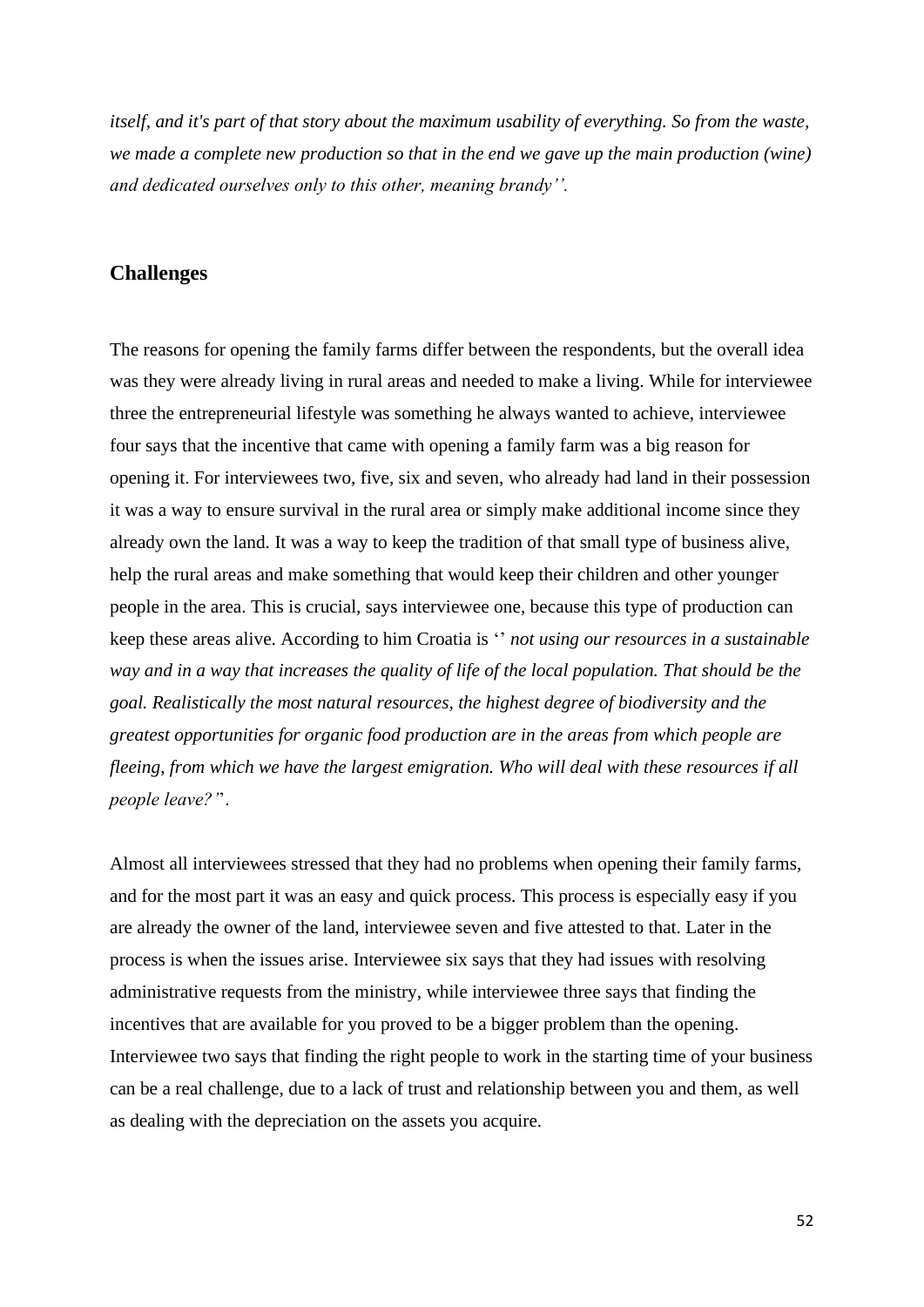When it comes to running the business itself is when most family farms encounter challenges. Interviewee two stresses that climate changes, and distribution of goods seem to be the biggest problem, while interviewee three adds that sale, production, and capital are his top three main challenges. He, as well as, interviewees seven and five say that the lack of free time and performing multiple duties at once is also a big challenge. It is not just a job, but a way of life. While interviewee six claims the survival of the farm is the biggest challenge in of itself, to be able to make a living out of your family's work. Lastly interviewee four is fighting with the large amount of administration that he has to file. From this we can see that the challenges family farms face are quite diverse, while the opening of the family farms are fairly simple, running it as a business is a completely different story. Interviewee four encountered some unforeseen challenges associated with producing and selling on a small scale, *''...it was our first retail chain and then suddenly problems started to appear like there were no more of those bottles that we use for packaging, which I didn't expect. Because I thought it would be a problem to get into the chain, and get used to their system because it was different than I imagined, but over time we learned and now it works well ''.* For their survival they constantly have to reinvest in the business, from opening new facilities, buying machinery, growing new vineyards, to switching to an eco production in your whole property. If they don't invest and grow, they say then they are in trouble. ''*In a market like it is today, either you're growing or you're going to fail, you have to invest all the time''*(Interviewee three).

#### **Flexibility**

A part that was mentioned by all of them is flexibility, as small producers they are inclined to have more of it. Interviewee one says that ''T*he small producers, they have to be flexible because otherwise, they can't survive. And this situation with the Covid-19 forced them to be even more flexible, to deliver home, to the doorstep. So they have that flexibility, that is, the so-called resilience that actually allows them to survive''*. In line with that, interviewees five and six, add that the way the market is set up, the weather conditions they depend on, all influence them to be more flexible, since they cannot control those aspects. The pandemic especially oriented them towards new ways of distribution and sales. Interviewees four, three and two also claim they are very flexible in their businesses, with interviewee three saying that they were the first one to start delivering their products on peoples' doorsteps during the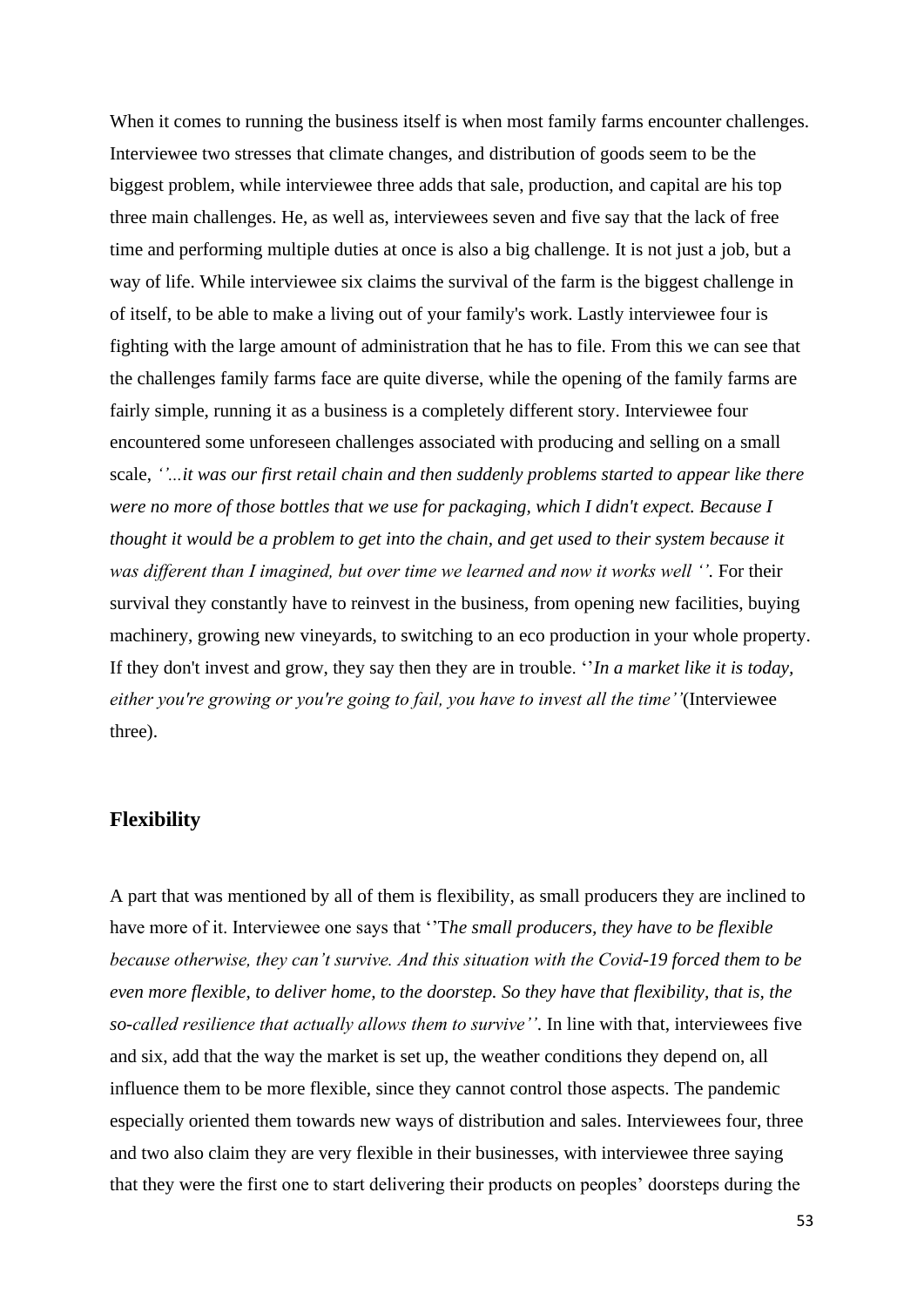pandemic. With the smaller number of people working for the family farms, and mostly it being family it is easier for them to reorganize according to new conditions. However, Interviewee four sees it not only as a positive thing, but claims there is a negative side, '' *We are quite flexible, since we are not some bigger entrepreneurs but rather a smaller one, we are very flexible. So pretty much the customer determines the bulk and shape of the packaging and all the things together, so I would say we are flexible to the maximum. Sometimes it's an advantage and sometimes it's a disadvantage. Customers know how to take advantage of that, both small and large, it makes no difference if you work with a big chain and it uses that flexibility of yours very much, to set unrealistic conditions''*. Because they are small producers, bigger retail chains can set some conditions for them that are not attainable, because they have that advantage of size compared to them. Interviewee four is also the only one out of the respondents that family farming is the only source of income. For everyone else, that flexibility they claim to have in their business, stems also from the fact that their income is diversified. From owning cafes, to houses where they can accommodate people, and having family members that work on the farm hold jobs outside of the farm for more security. As interviewee seven says ''*since we didn't enter into this with a serious attitude, we were able to allow ourselves some flexibility. It wasn't our only source of income which helped to retain that flexibility''*.

#### **Products**

A positive aspect of family farms is the range of products they carry. Out of the six respondents, only one sells exclusively raw materials, such as vegetables and fruits. Other respondents have all decided to continue producing other products from the raw materials. From oils, juices, wine, brandy to winter food, ajvar, sauces. There is a large variety of products that they offer, and part of that is the possibility of a larger profit that can be made from these products. According to interviewee three, ''*if I try to sell some kind of raw material, let's say peppers, I can sell it at 10kn/kg, and if I process the same into ajvar, I can sell it at 80kn/kg, and it has a longer standing period. So I'm already earning more with it. Another reason is because we're independent of no one, so everything we produce and do. In addition, there is no waste in this way of processing and production, as everything is processed or if any residues remain after the products are used as fertilizer''.* This way of producing ensures not only greater profit but also, creates more opportunities and ensures that the waste that would be left is sustainably used on the farm itself. When asked about what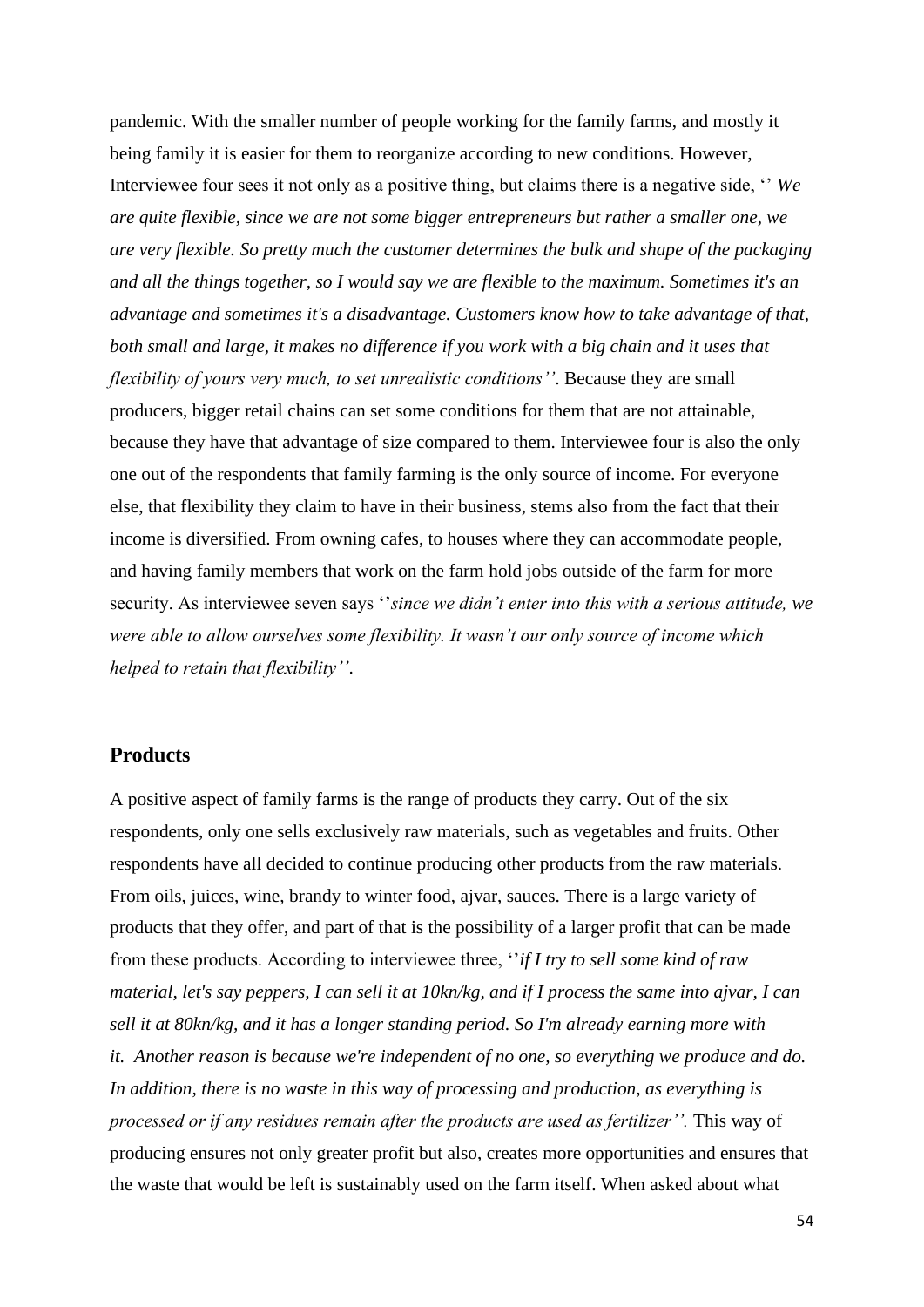makes their products stand out, quality was the most common answer. They all try to ensure the highest quality of their products because that is what their customers appreciate and why they return. Another point of difference is that all of those products are domestic, meaning they are of local variety and are ensuring those varieties that are indigenous to the area to survive. All of the producers, when deciding on the products they will carry, have done market research to decide where there is a demand. While for some it was also a part of the tradition, such as for interviewee six, she says: ''*Our products are dictated by the culture we have, and our culture is dictated by the location of the family farm'*'. Out of all of the respondents only one has decided to switch to organic production, and that is interviewee six, to attract more customers and become more sustainable. For a lot of them organic certificates and acquiring labels is very expensive, and for some just not profitable. Others have thought of that, but then it was left as only an idea. Some just don't trust in this system, as interviewee three states: ''*What actually is organic production? So it's very important what ecoproduction means, someone who eats eco may eat greenhouse grown tomatoes in January when they're not even in season. And now I wonder if it's even realistic. I know a man who's been certified for organic garlic production, and his field is right next to the busiest road in the region, I'm not really okay with that''.*

#### **Social pillar**

Part of the sustainable circle is the social aspect as well, therefore it is critical that the family farms are upholding the community, and doing good for it as well. As previously stated, for some that was part of the reason for opening the family farm. When asked if they cooperate with other family farms and in what capacity, there were a majority of them that said yes. Interviewee three cooperates on procurement of raw materials and machinery, interviewee four depends completely on other family farms since their own production of raw materials is not enough for their production. While interviewee six actually sell their raw material (grapes) to other family farms for production, while buying products they do not produce from them. Interviewee two is the only one that doesn't cooperate with anyone, and that is mostly because of the level of distrust. This is a positive trend, in supporting one another, as small producers. However, since it was found that they cooperate with surrounding farms, they were asked if they would ever enter cooperatives, and the answer to that was mostly no. According to interviewee four, he would enter a cooperative but, ''*our people don't have an awareness of what the cooperative carries yet, and it can't pass in our country. Here's my assessment,*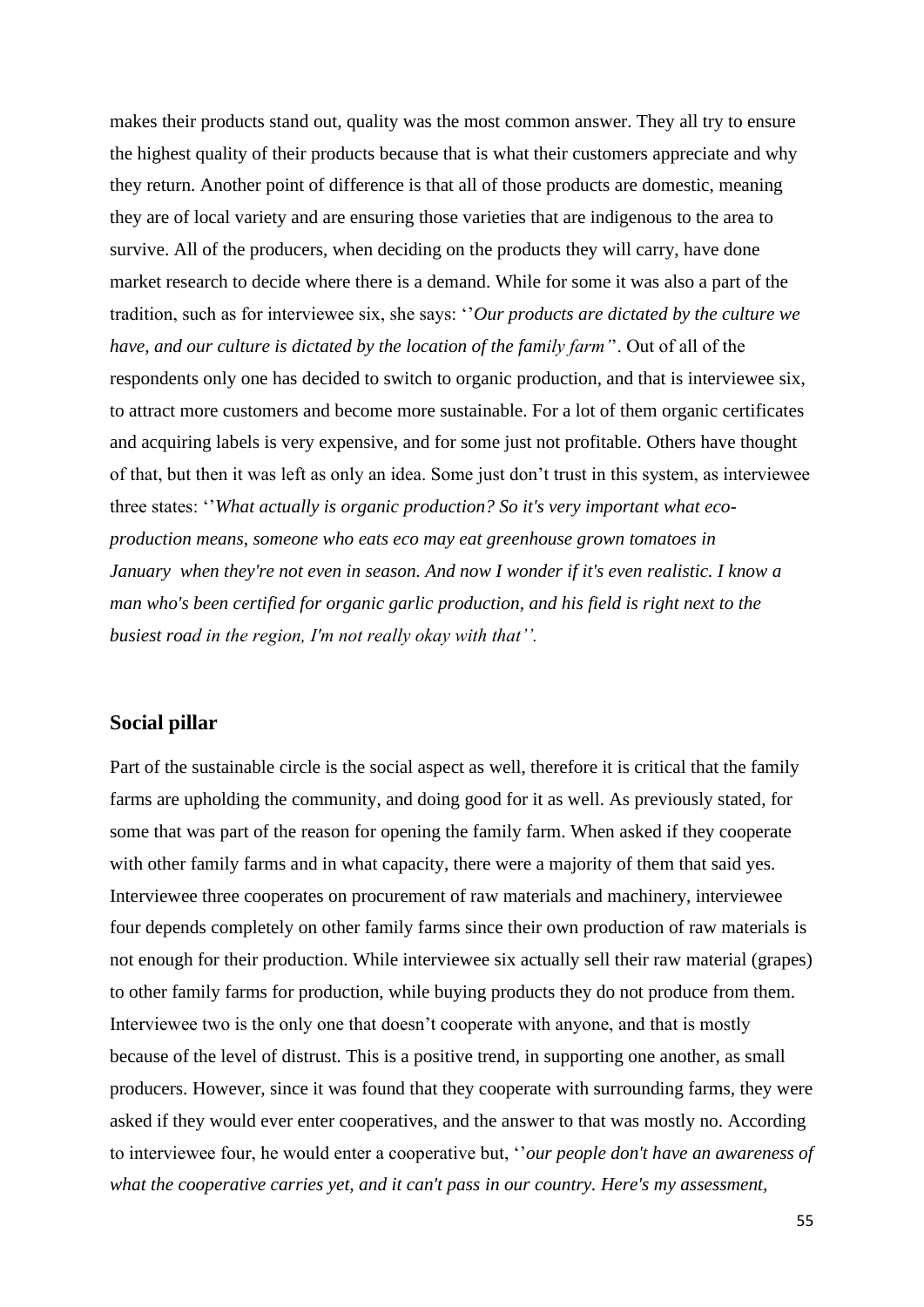*maybe I'm wrong, but that's what I think. People needlessly associate it with another system (the old Croatian one, Yugoslavia). Cooperatives exist, for example there are a lot of cooperatives in Italy, but I don't believe it would work for us''.* As an educator interviewee one has this to say on this theme: ''*Unfortunately, the big problem with us is that we have destroyed our tradition of cooperatives. Because we connected it with the former system (Yugoslavia) even though we had the largest number of cooperatives between the two world wars. So before the government that ruled in this whole area after 1945. In our country, too, it is very difficult for people to decide to cooperate. And again, we come to the conclusion that the bigger problem is in the level of trust in that circle of society, the social circle, and not in the circle of the environment. So we have small producers who will fail 100%, that happened to us with milk, with everything. The only way they can survive is to somehow unite, but they don't unite. That's the catch 22 for this area of ours. How to educate and make people aware that they have to work together and that it is actually in the interest of all of them, and the whole local community. And that in societies that we consider very selfish, and individualistic, there are people who cooperate in this way through production cooperatives because they realize they will not actually survive otherwise. The family farms in Croatia are simply too small to carry and to cope with this whole giant food system that will always have cheaper goods than them and will come on the shelves sooner''.* From this we can see that family farms as small producers simply will not be able to survive on their own, cooperation between them is great, but cooperatives would be even better. They could serve a larger market, because with the variety of products, they would be able to satisfy an even larger number of consumers. Food and its production for the local community, that is surrounding the family farm, is very important. The respondents all recognise the importance of family farms, as incubators of the rural area, that bring employment, provide healthy and fresh food for the consumers. However, this is not developed and protected enough in the Croatian context. Interviewee seven states that she has read of examples from other EU countries that have protected their local communities better, she says:'' *For example, the Italians in the Piedmont region managed to protect themselves from the Chinese who immigrated, and began selling Chinese vegetables that are not indigenous on farmers markets. This has become a problem because they have taken over most of their fields, and that is all fine, but they have put a clause in which there is a number of quantities that they must not exceed. That there are no more of their products than domestic ones. These plantation contracts are limited in time, and thus protect their area. The French protect their areas as well, where there are special chickens, ducks, so that these small estates do not go out of business. This protects national*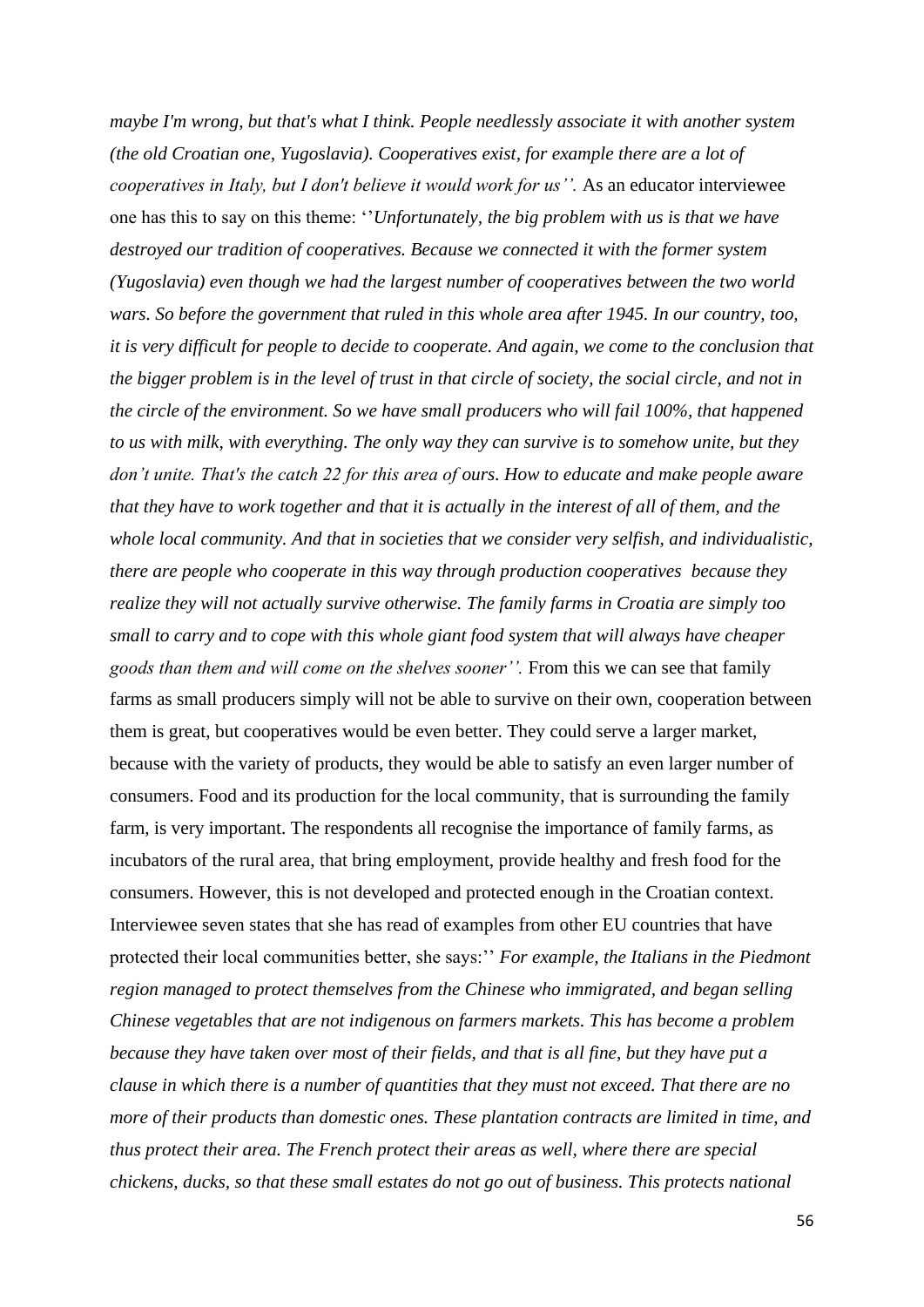*products, and these countries are working on that. We just had to rewrite that example to our country, and we couldn't do that either.*''

#### **Institutional involvement**

When it comes to Croatia and its institutional involvement for family farms it seems it is very minimal. Interviewee seven that has closed the family farms has said he was scared to apply for incentives, to not encounter problems further down the line. There is a distrust present in the government, and the required ministry to regulate the market, and protect the family farms. Out of the other respondents, only interviewees three, five and six have said they received incentives for their development. Interviewee three used those incentives to expand its business, with two projects from which one is still only submitted, not accepted. Interviewee six says that with the incentive they were able to expand their vineyards, and consequently their production. On the other hand, interviewee five bring an interesting perspective in which she says that without the incentives they would not be able to operate. To quote her: ''*If we did not have them, I do not know if any of this would work, and it would be unsustainable, unprofitable, because the price of input is much higher than the price of output. So the prices of the additional raw materials they use have gone up, for example fuel from 3 to 8 kn, and the price of the cheese they sell has not gone up. Although they have preferential prices for fuel through the family farm card this price is still high. But for me that is a real shame, I think that family farms should be able to survive solely from the profit they make from selling their products, not depend on incentives.''.* Interviewee four adds to this theme by saying that they, as spirit producers, are not in consideration for incentives, due to the alcohol percentage, but they also produce traditional products, so it is not exactly a fair position for them. When asked for their opinion of the Croatian involvement to help develop family farms, they all agree that it is lacking, and that is only partially done. Family farms have no help in finding the incentives for their particular sector, some find out about them through secondary sources (interviewee five), while some hire outside firms that moniton when some incentive is opened for applications (interviewee three). When it comes to EU schemes for farmers, only interviewee six has heard about them, such as support for young farmers or rural development measures. This shows the lack of communication that is present between the ministry and the family farmers. As interviewee three stated:'' *I'm still young, and it's hard for me to keep up with all of it, so I don't even want to know what it's like for older family farm owners. I have se understanding of it, and it's still hard to keep up.''* The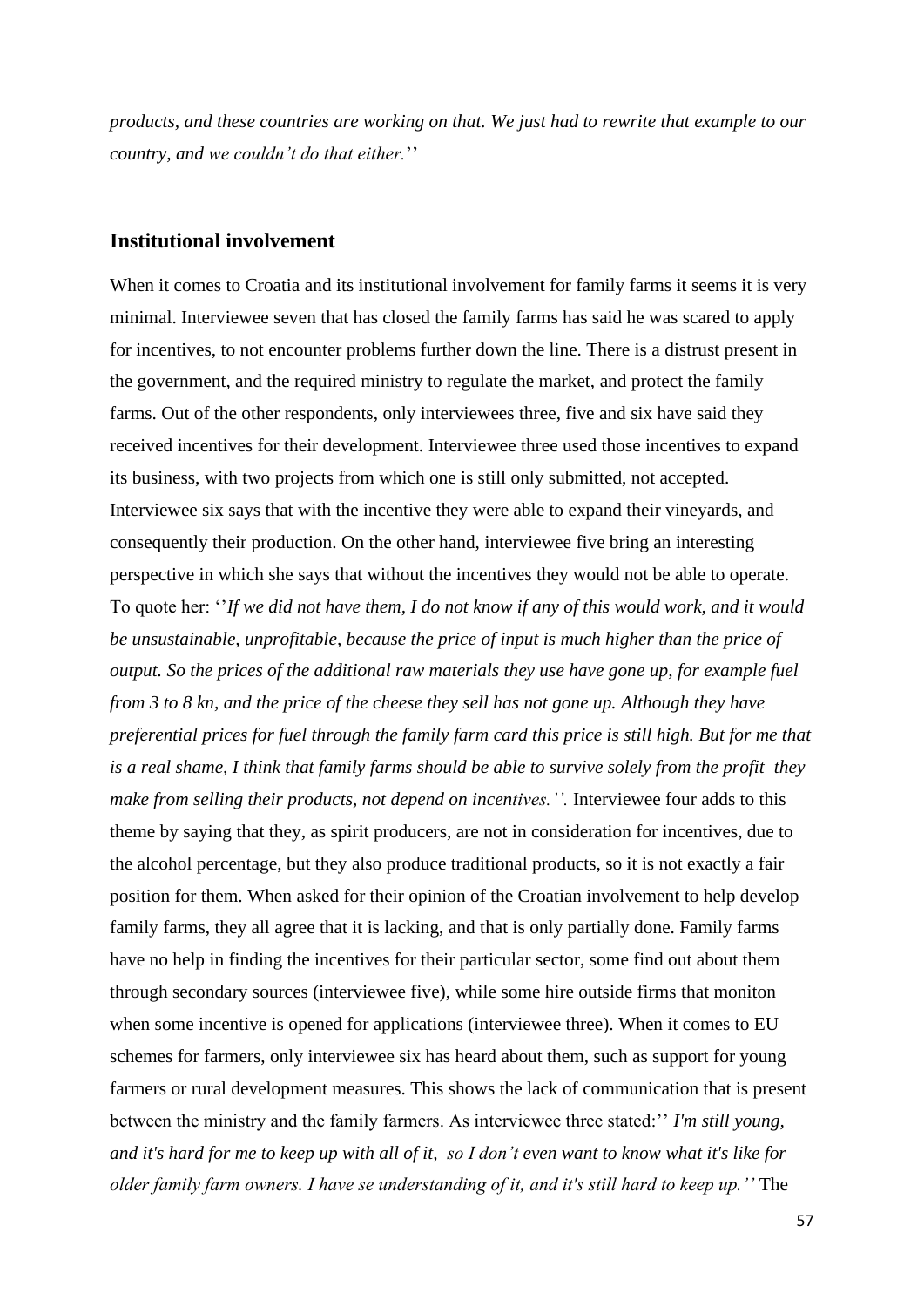majority of respondents in this study are not anymore considered as young farmers, therefore they cannot receive incentive for that, and some of them, such as interviewee five's mother-in law are not versed in technology use. The respondents all claim that family farms are important for Croatia, for customers who are leaning towards healthier food options, and as keepers of tradition. However, they do not feel important in the market, and are faced with challenges such as penetration from foreign markets, which leads to the Croatian market being made up of only 20% of Croatian products, says interviewee three. He says: *''Honestly, I think that if Croatia stopped importing food I think that we would last only three months with what we produce, and we have so much fertile land, you just have to work and have the will to develop it.''* , while interviewee one adds to this that, ''*Countries that depend on food imports are extremely vulnerable countries and these are actually countries that are not free. Where the ratio of locally produced food to that imported is very poor.''*

#### **Sales and channels**

As with any business sale is very important, and through which channels you reach your customers can determine your success. For the smaller producers within our respondents, such as interviewee five, six and seven selling their products on their ''doorstep'' is their channel of sale. They do not use any intermediaries when selling their products, meaning they are in direct contact with their consumer. Interviewee two sells exclusively through wholesale and retail, which could be why he claims it was extremely difficult to enter the market, and such a high level of competition. Due to this they are also the only ones that sometimes use an intermediary for their sales. Interviewee three has a large range of sales channels, from his own stalls, to caterers, two farmers markets and elementary schools in the area. While interviewee four is the only one that depends on the tourist season. When asked if any of them considered selling in local stores such as Mrkvica, or Grga Čvarak that carry exclusively family farm products, the answer was no. A lot of them do not have the quantities to sell beyond what they are selling now, and some, like interviewee three, are opposed to having intermediaries involved. All of the respondents, beside seven which have closed their business, and five where the owners are older, and don't have an heir to continue the business, are saying that their size impacts their business. As previously stated in the flexibility theme, they all plan to expand, because there is a demand for their products, but they do not have enough quantities to quench that demand. This small scale production is what limited interviewee two and six from expanding into foreign markets. There was a will to expand, but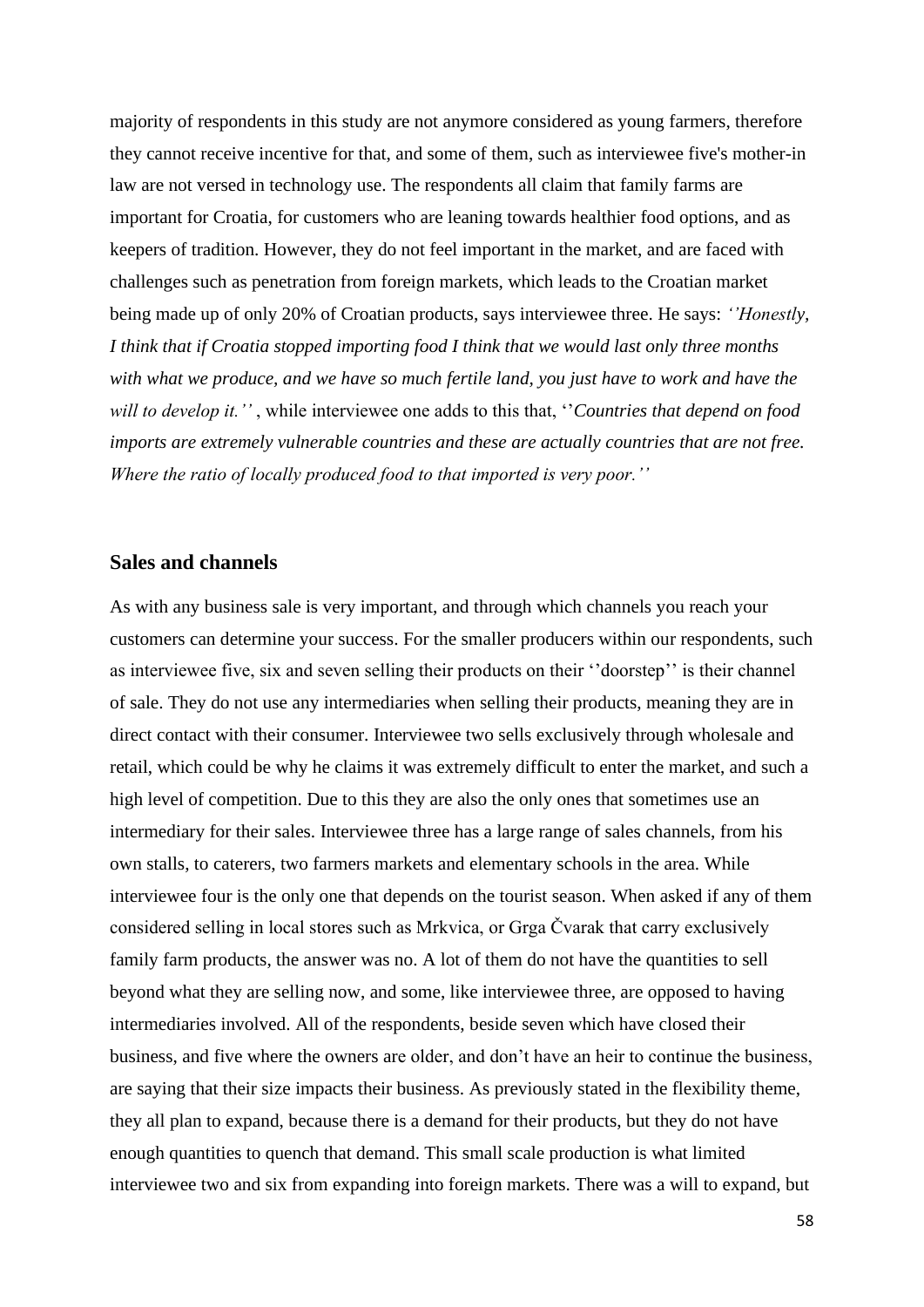they currently do not have the resources or capacities to enter those markets as well. Interviewee four tried expanding to foreign markets due to the demand from foreign tourists who tried his product, but ultimately gave up. He says: *''So we had cases where people contacted us when they bought and tried our products as tourists and wanted to buy it through the web shop. However, since our product is an excise product and it carries this excise duty in itself and in Europe, we are not allowed to sell in Europe. So we would have to have a representative in Germany, for example, who would take over the excise duty, and that complicated things for us and we gave it up. I don't know what amount of sales would make it profitable, because we didn't go through with it in the end, but it's not as easy as we imagined it to solve this excise duty from Croatia. So if someone from Austria ordered it, then the excise duty had to be paid to Austria, if someone ordered it in Poland, they would have to pay it in Poland and for us it's just too much of a problem that is not worth it. Again we are a small manufacturer, not a large one so it will be a couple of hundred or a thousand liters so that it does become profitable.''* The pandemic mostly affected the producers that sold on the farmers market, or stalls positioned indoors due to lockdowns. Interviewee three says that: '*'So when the corona started, a large number of goods started to pile up and so I put a purchase orders paper on our Facebook page for people to fill out and then we delivered goods to them in the area of Zagreb and Samobor. After that, HRT (National Television) filmed us for this, they posted the video and then other websites started to sell in this way, and that progressed from there. We had all together 18 people, with nine vans taking orders , remember we were the first to start doing it.''* Interviewee five says that the Online marketplace that was created for family farms to advertise their products, was very easy for them to use and provided a security of sales because there were orders placed before deliveries. For the family farms that exclusively work with retail and wholesale, there wasn't any significant difference, because supermarkets were the only ones not put under restrictions.

#### **Customers**

In terms of consumers, interviewee two says that the pandemic has an influence on them, where they are more oriented towards domestic products. On the other hand, interviewee three says that customers who bought family farm products, still buy them, and not many new ones joined them. This is supported by interviewee seven who says: *''The story was, when the pandemic came, now we will be self-sufficient, absolutely nothing has changed(...),(...)This*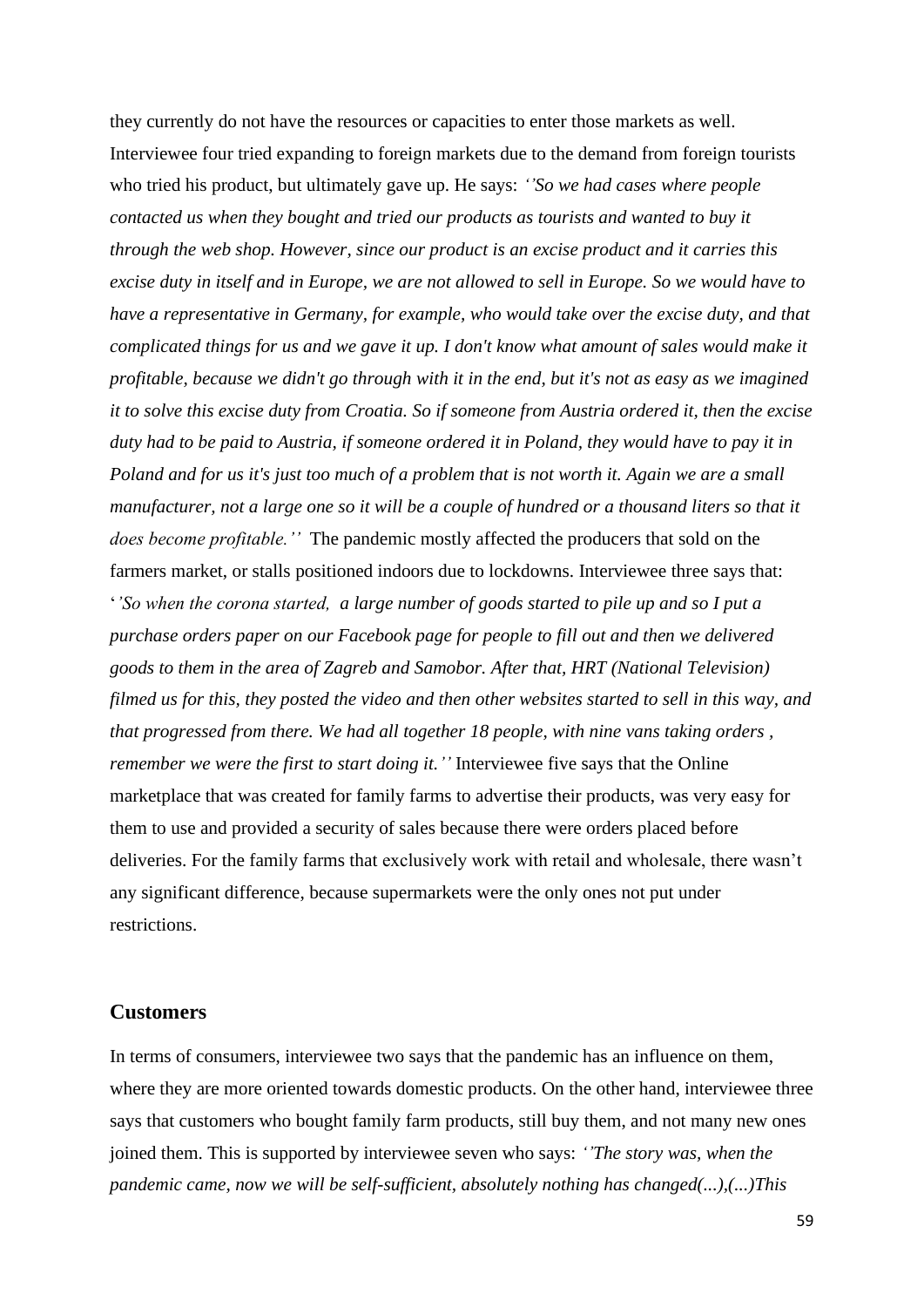*pandemic did not make us aware that something should be done urgently, if you want something, I do not believe that there would be no family farms that would not want to be provided with something. To make it easier for them to market their products, to shorten their procedure and bureaucracy, but then they also cannot cheat in any way. And that's why I think it's a lie when they say, we got started, we did something. Look at the shops, look at the farmers market, you will see that it is an absolute lie, that what they do as individuals will change something, and only that.''.* For interviewee five it was an opportunity, because through the online marketplace that was established, more people found out about their products and decided to try them. This is supported by interviewee six who says that customers in the pandemic turned towards online shops, because there weren't any other options for them to buy these products. That can partially also tell us what type of demand there is for family farm products. This trend is growing more and more among consumers. According to interviewee one, he says: ''*We have had a positive situation where food has become a hit topic today. Food was not a hit topic 10 years ago, today everyone is crazy about food, both negatively and positively. Today we are so obsessed with food, what we eat, how we eat, where it comes from. Today, we are all chefs at once, we exchange recipes, all of a sudden it's food, cooking, dealing with food is cool. And it's a positive situation, a positive trend that we should take advantage of. Even among young people, those who are not interested in food or it does not negatively affect their health with regard to what they eat, but even they are more interested in this topic. So food is a really cool topic today and we should really use it to increase the amount of food produced that is ecological, and healthy and then those who produce it to be at a well-deserved level of value in society. and they should be very highly valued because they bring people what we need next to air and water the most, and that is food. And every person who produces food should be able to have a dignified life from it. A country that does not care about that, in my opinion, is not really a real country*.'' When it comes to the importance of origin of food to consumers, interviewee two says that to those who care about their food, it is important that it is domestic. While interviewee three stresses that it is very important, and that it is one of the main reasons that customers come to him. He says that, ''*With me, prices are always higher than in supermarkets, if they want something cheap which will be substandard, they can always go there. When they buy from me they know that there is a higher price but they also know that they are getting quality products and that this is part of the price. So if something in Konzum (a Croatian supermarket) costs 4 kuna a kilo, with me it will be 9 kn a kilogram, but customers know that they get a homemade product and where it was grown and everything, what was used on it and so on.''* Interviewee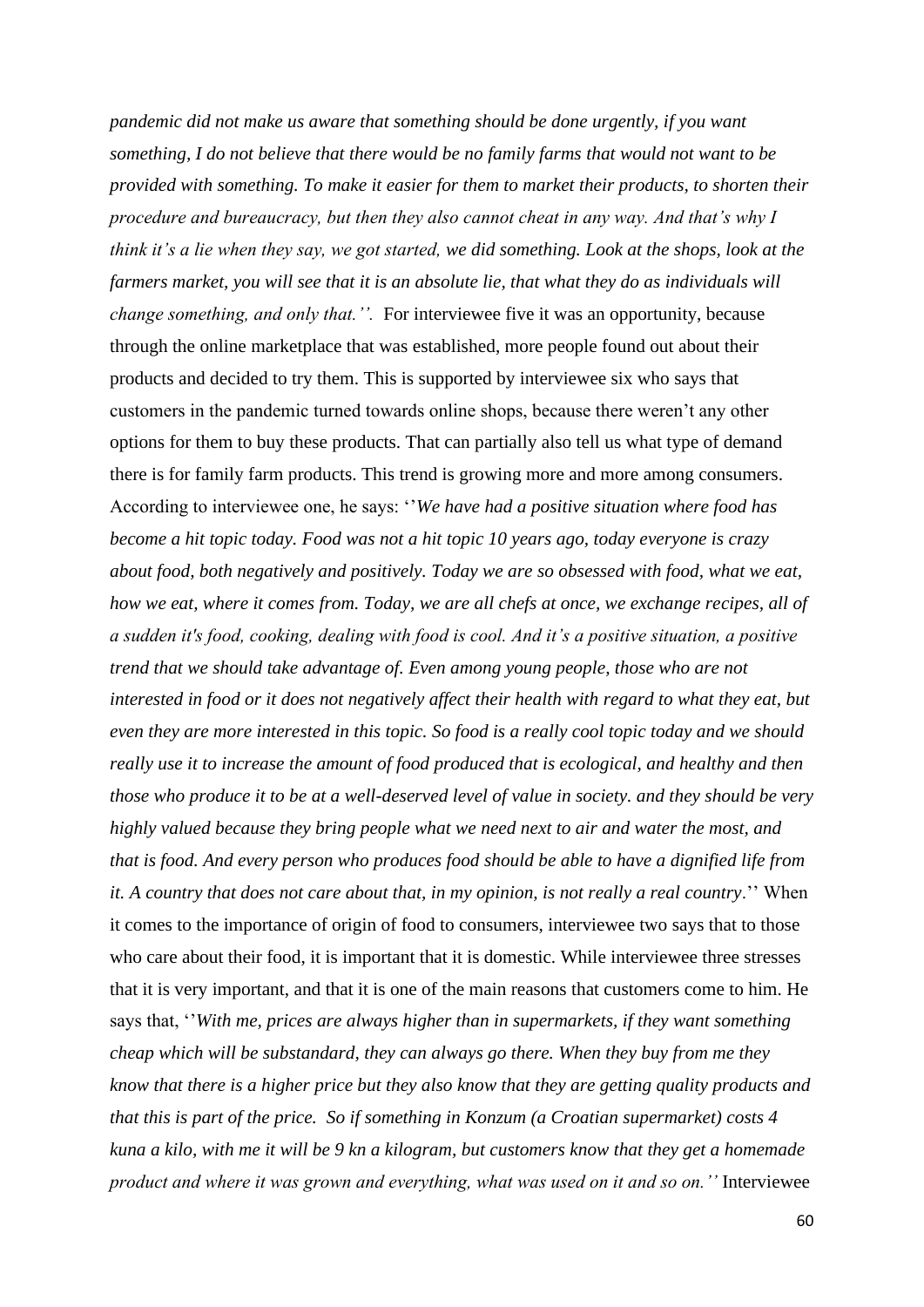four that is in the spirit business says he wishes more consumers cared about the origin of the product, because they try to stress that it is all domestically sourced raw material. And interviewees five and six say that people do care, and that is why they visit them on their family farms, where they can see how and where everything is processed, and how fresh everything is. We can see from this that consumers are orienting towards healthier, and locally sourced products, and they want to support the rural communities.

# **Discussion**

In this section I will reflect on the findings that were elaborated in the analysis and try to juxtapose the findings from my study with the findings from the literature review.

The literature points to the term of sustainability as a very complex and ambiguous term for companies, people, and policies to grasp (Scoones, 2007; Santillo 2007). While all the respondents had sustainability on their agenda, their understanding of the term differed. However, I have found that sustainability is not overlooked by the small producers but it is rather put as a focal point of their sales strategy and a way in which they attract their consumers. With sustainability, they are aware of the implications it has, but this way of producing without any waste, helping the local community, and making a profit out of it, makes family farms incrementally sustainable. In their operation, family farms try to take care of the environment by producing seasonal plants, by producing products that are local to the area, and that will contribute to the environmental pillar. As mentioned in the analysis they do depend on the climate, and any changes that occur in the climate affect their operations. They influence the social pillar by keeping the rural communities alive, and trying to create an environment where there is development and business. Lastly, the main point for family farms is that they are able to make a living out of their work and products. They are inherently providing good products and services, and thus maximizing the economic pillar of sustainability. They are a link between moving from sustainability as a term, and applying it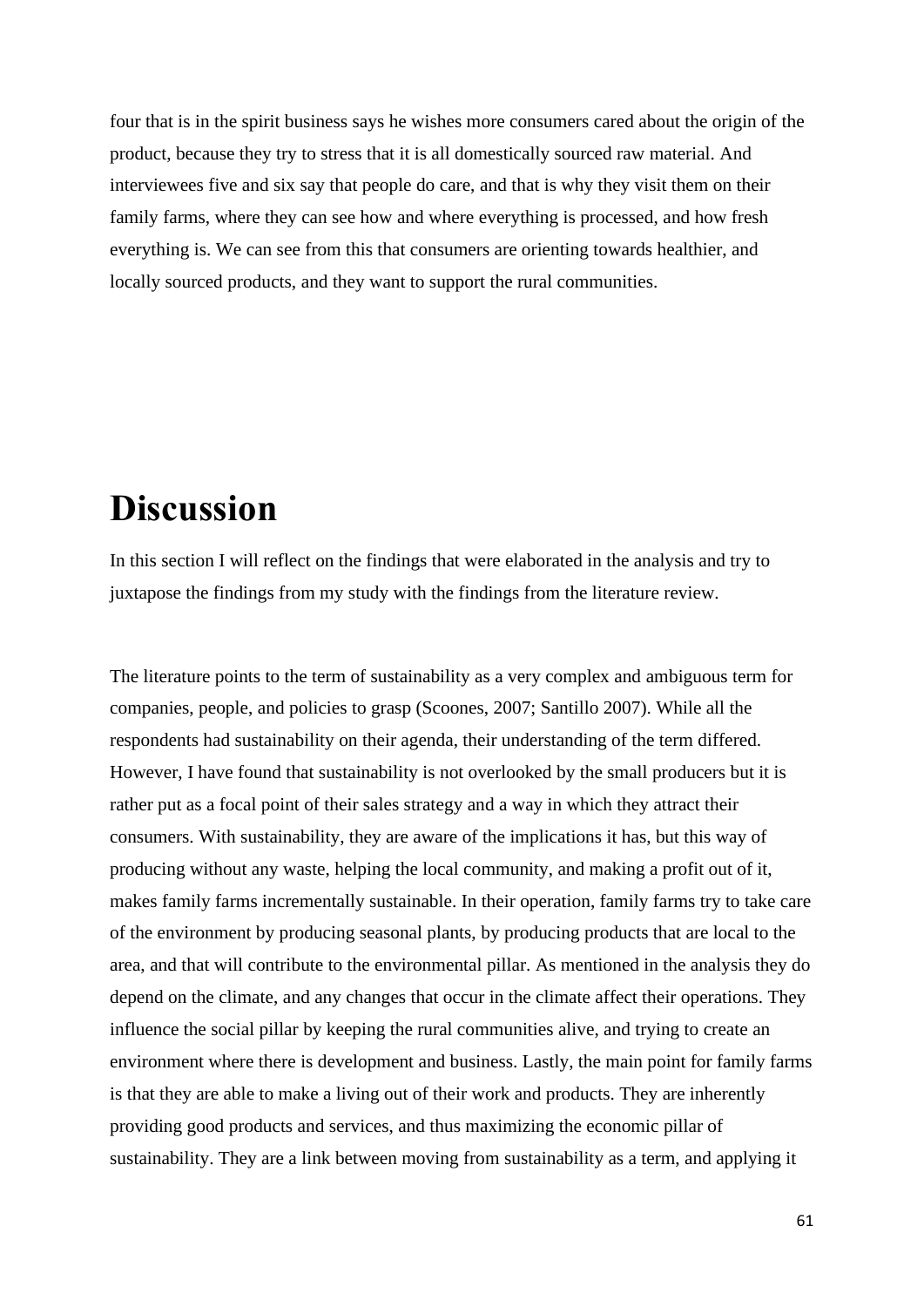in real life examples. As the literature pointed out agriculture is a gatekeeper to creating a sustainable society (Altieri, 1987). If we look at family farms as small or micro organizations, we can see that when applying measuring tools such as the Triple bottom line, they would satisfy all three in their performance. Even though they would satisfy all three pillars of sustainability, it seems they are too small to face the market on their own. As can be seen from the analysis, they found entering the markets very hard due to a lot of competition, and the influx of foreign products and imports present. Since they are that small they cannot become a winner in this megatrend, but rather try to survive with ingenuity in the current market.

This lower level of power in the market, could clearly be offset by the ability to form cooperatives. The literature points out that there is a strong tradition of cooperatives that was present in Croatia (Tratnik, 2007) . However, the findings point out that the family farms in Croatia are lacking in the organization of such cooperatives that are present in other European countries. There is a level of distrust that these types of cooperatives would work in the current system. And some people are still connecting this type of organization of family farmers with the former system. For some of the respondents there is a want in being in a cooperative, however, they do not see that happening in the near future. They are cooperating among themselves, but not forming cooperatives. Another step through which family farms are influencing sustainability is in their way of sales and distribution of products. For most of them, the sale of their doorstep is the primary tool of sales. This is part of a face-to-face relationship with the consumer, which is the shortest way a supply chain can be. This is crucial for the consumer, as well as the family farmer, because they can build a relationship of trust, and the consumer is aware of where his food is coming from. This is enhancing their sustainability, in all three pillars. They are reducing the distribution time and transportation of goods needed to the consumer, and they are selling local products within a range where it is produced. The literature points out the benefits of the short supply chain, such as spatial closeness and social benefit (European Commission, 2013). The findings build on this by claiming that consumers actually prefer this type of supply, because they can visit the farmer, and see where their food is made.The products themselves are a large step in agricultural sustainability. Most of the respondents try to produce seasonal products, and offer a wide range to their customers. This is not only a way to ensure competitiveness, but a way to orientate the customer to products that are locally and seasonally available. Their product range is clearly influenced by the customers as well, because all the respondents have done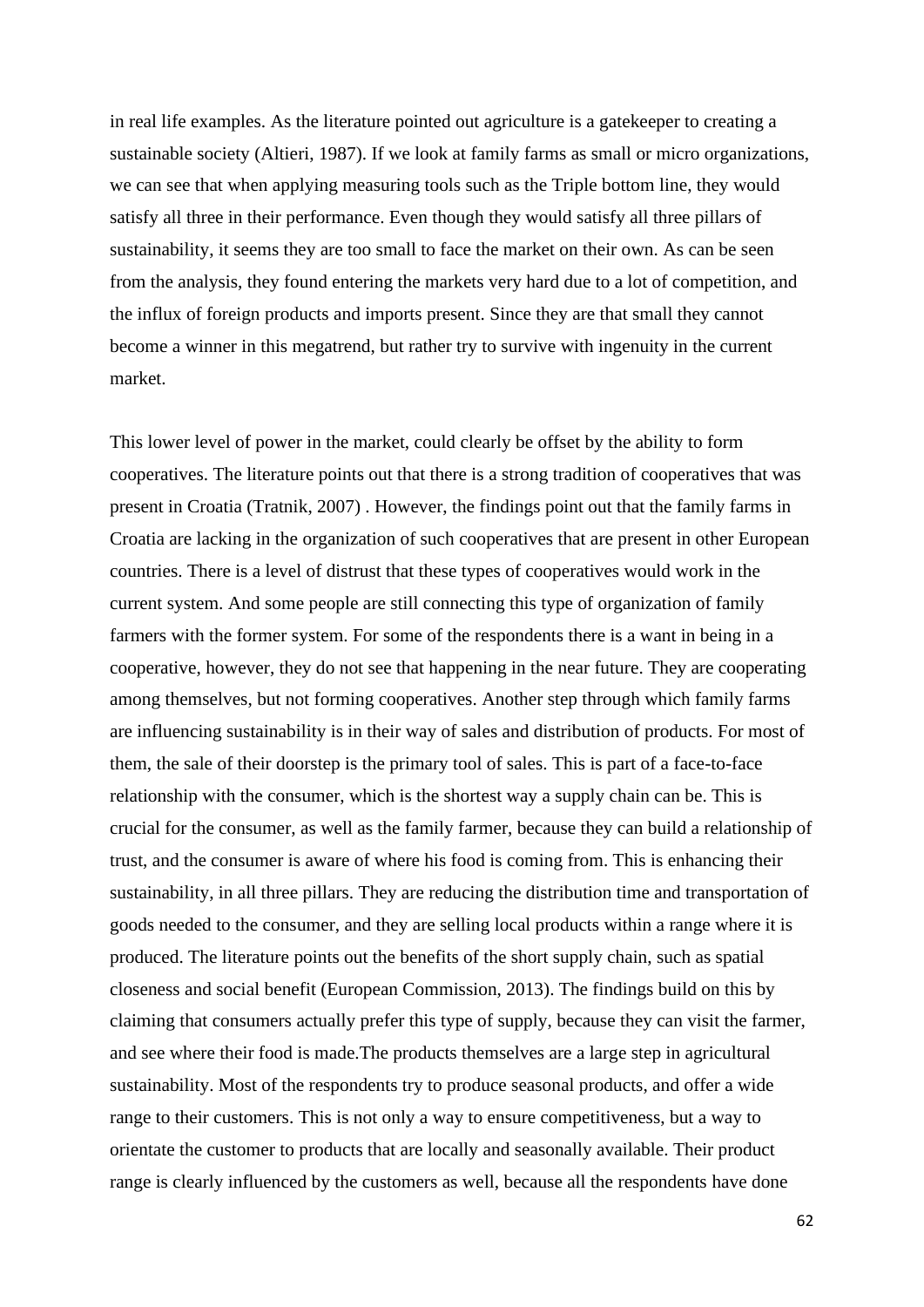some form of market research before delving into the business. They are constantly trying to diversify their production, and all have plans to grow their business. The only family farm that isn't expecting to grow their business, is the one where the owners are older and have been doing this their whole life. Their flexibility at times can be a great advantage, in terms of unexpected situations, such as Covid-19, but also a disadvantage. Their flexibility in business is what allows them to progress to sustainability, and survive in the market fight against larger players. They have found retaining this flexibility very important. While this is great for the consumers that are buying from family farms, retailers that are involved in a sales relationship with them can take advantage of this flexibility. This could again be offset by joining a cooperative, where they could set boundaries and claim a safer market position.

As a business they face quite a large number of challenges in their operations. Institutional regulation and support that they are offered is limited, and mostly nominal it seems. While they mention countries in the west that we're able to protect their family farms as beacons of tradition and sustainability, Croatia is not doing enough. The support that they receive is mostly in monetary incentive, but even getting them seems to be a challenge. They have to monitor the incentives when applications are opened, while also dealing with a farm on which work is never done. When combining that with the notion that some of these farms have diversified their production, and offer tourist accommodation or sell on multiple locations, the possibility of tracking the incentives becomes even lower. For some, even though they consider themselves as a business that tries to maintain tradition, tax regulation and lack of incentives provides an extra hurdle they need to cross. The same climate change that they are trying to offset with their sustainability, is also proving to be a challenge for them. They depend on them, and they influence their harvest and quantity of production. The inability to leave the farm is also a challenge. Family farming as a business is not a 9 to 5 desk job, but a job where you have to be constantly present. For some such as interviewee seven, that was part of the reason why they decided to close their family farm. For others, this is the only income they don't have that luxury and have to face the challenges they are presented with head on. Surviving as a family farm in of itself have proven to also be a challenge for them, due to a large competition, and the small quantities you can produce. Ultimately, family farmers don't necessarily want incentives, but are forced to obtain them, because the levels of input vs the output are at a disadvantage. If they could make an honest earning just out of their products, the incentives would be a necessity. Challenges are present in the digital readiness of certain family farmers. While the younger farmer, such as interviewee three is more than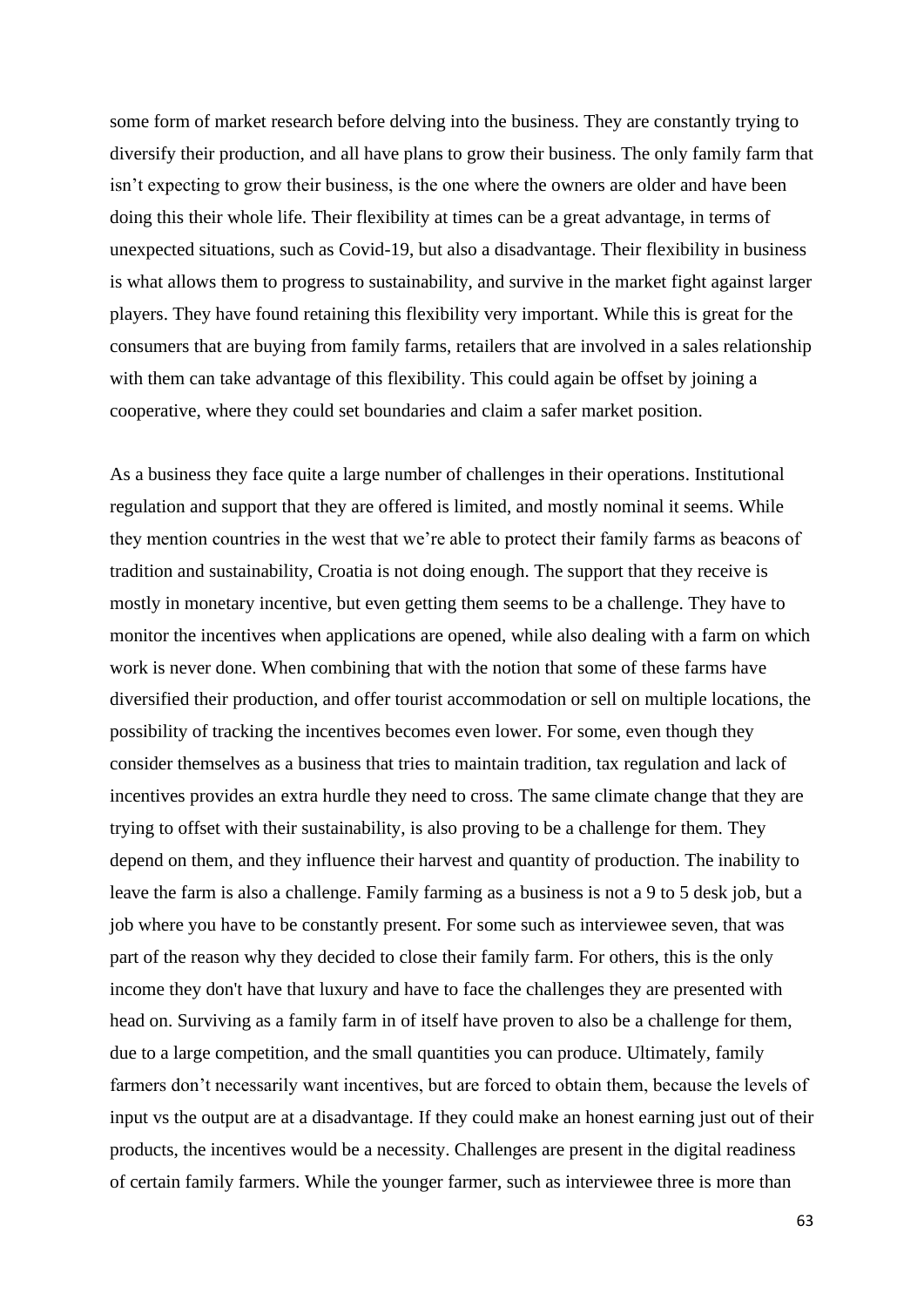ready to deal with the challenge online sales can bring, older family farmers that fall under the over 65 category would find it a challenge.

Even though these are all small producers, they all are thinking about their future, and planning strategies accordingly. Surprisingly, there was a respondent that has managed to export its products to the foreign markets. However, even compared to the relative small sample of family farms in this study, that is very low. It seems that selling their products to the foreign markets at this point in time seems like a high impossibility. This is mostly due to their size and their level of production. The surplus that they have from their production is either sold locally, or they use it on their farm for the family. Therefore there isn't even anything left to export. Another point is that logistically, and with the low number of members family farms have, organizing such an operation would be a very difficult thing. For those family farms, such as spirit producers, who have tried entering foreign markets, because of a demand present on them, legislation has prevented them. None of the family farmers, with the challenges that are already present in this context of Croatia, can look into a serious business venture such as internationalization. The limited number of people employed in family farms, with some of them working other jobs, to diversify the income, puts a serious barrier to that step.

If we look at the respondents of this study it seems that Covid-19 and the subsequent pandemic has proven to be more of an opportunity, than a hindrance. Some managed to respond to it very quickly, due to the fear of merchandise going bad, and organize themselves. This is again the point which shows how flexible family farms really are, because of the familiar relationship, they can act quickly, and there isn't a hierarchy for decision. For two of the family farms the pandemic had no influence on the sales, but those two are the ones that are selling to retailers. The one that the pandemic has affected are the ones that sell on their doorstep, or more importantly on the farmers market. As we know from the literature, there were serious restrictions placed on the farmers markets and in which conditions they can operate. For the family farms that have reacted in time, and used tools such as Online Marketplaces, they were able to retain their customers, but also acquire new ones. The part where family farms have noticed the most effect of the pandemic is the customers themselves. The pandemic has shown that there is a demand among the customers in Croatia to buy domestic, local, healthy and fresh products. According to one of the respondents the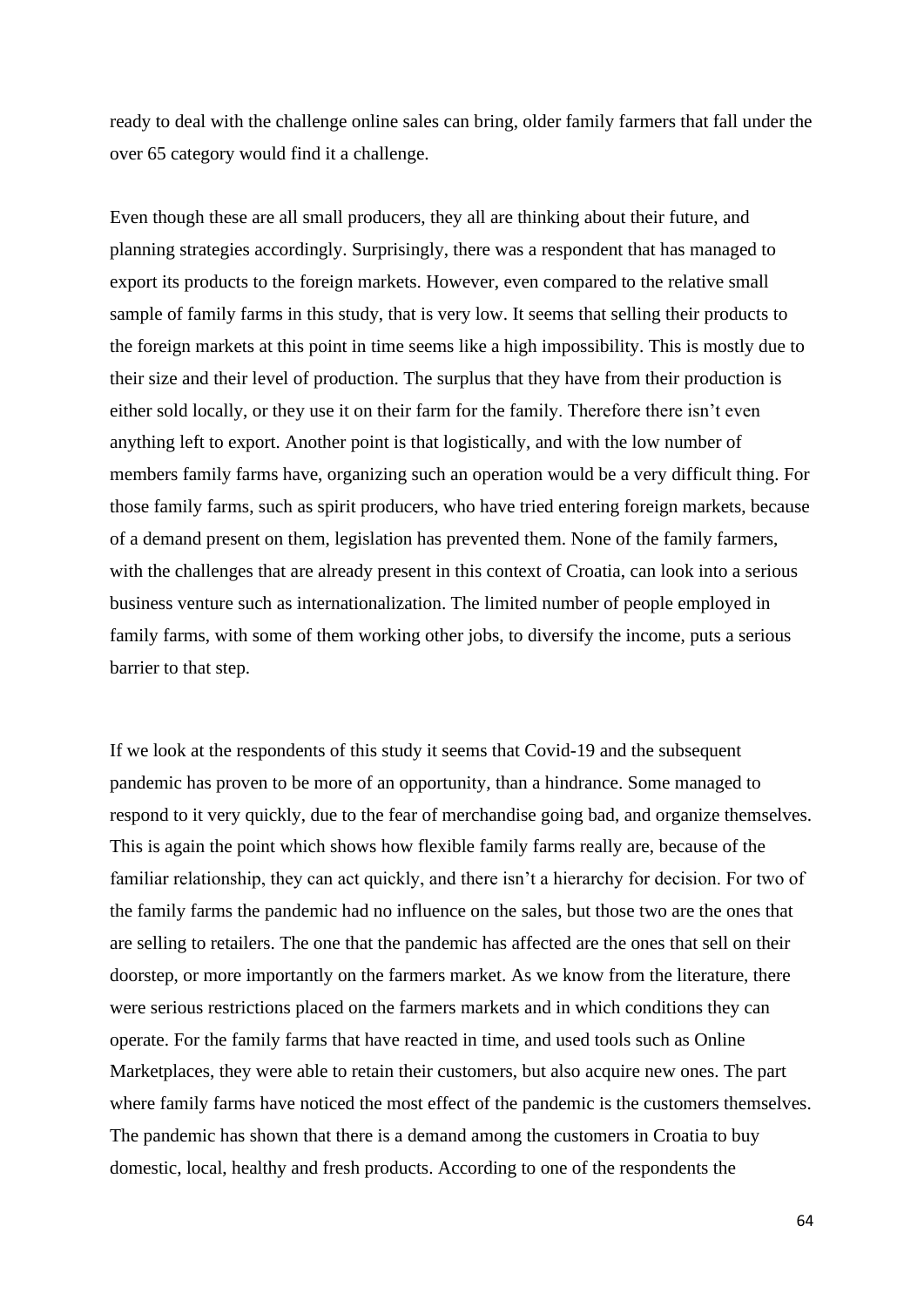customers turned to online shopping, because there was no other way to acquire family farm products otherwise. For the respondent number four which produces spirits, the pandemic has a negative initial effect, but no long-term consequences as such. In general, family farms sense that there is a level of caring and importance to the consumers where their food is coming from, and this pandemic has brought that to the forefront. This is the answer to how family farms can continue to survive, even after the pandemic, the more awareness there is about them the more they can grow and be appreciated.

To summarize there is a link between sustainability and family farms. Their way of life, production, distribution, sales, supply is what the parameters of the literature would consider sustainable. Therefore if we look at the conceptual map, there is a link between sustainability and family farms (Appendix, figure 8 ). However, the relationship between family farms and Croatia is quite unsatisfactory. There isn't enough support, other than monetary incentives from Croatia's institutional actors, therefore the link between those two cannot be considered strong. Due to the lack of support given to family farms, and inability the import level rises which limits the market of family farms even more. Which can lead to lessening their sustainability. Therefore the link between family farms and Croatia is not considered complete, since there is a large amount of challenges and progress that need to be made for it to be complete. In line with that the circle cannot be complete, therefore Croatia and its food industry cannot be considered sustainable.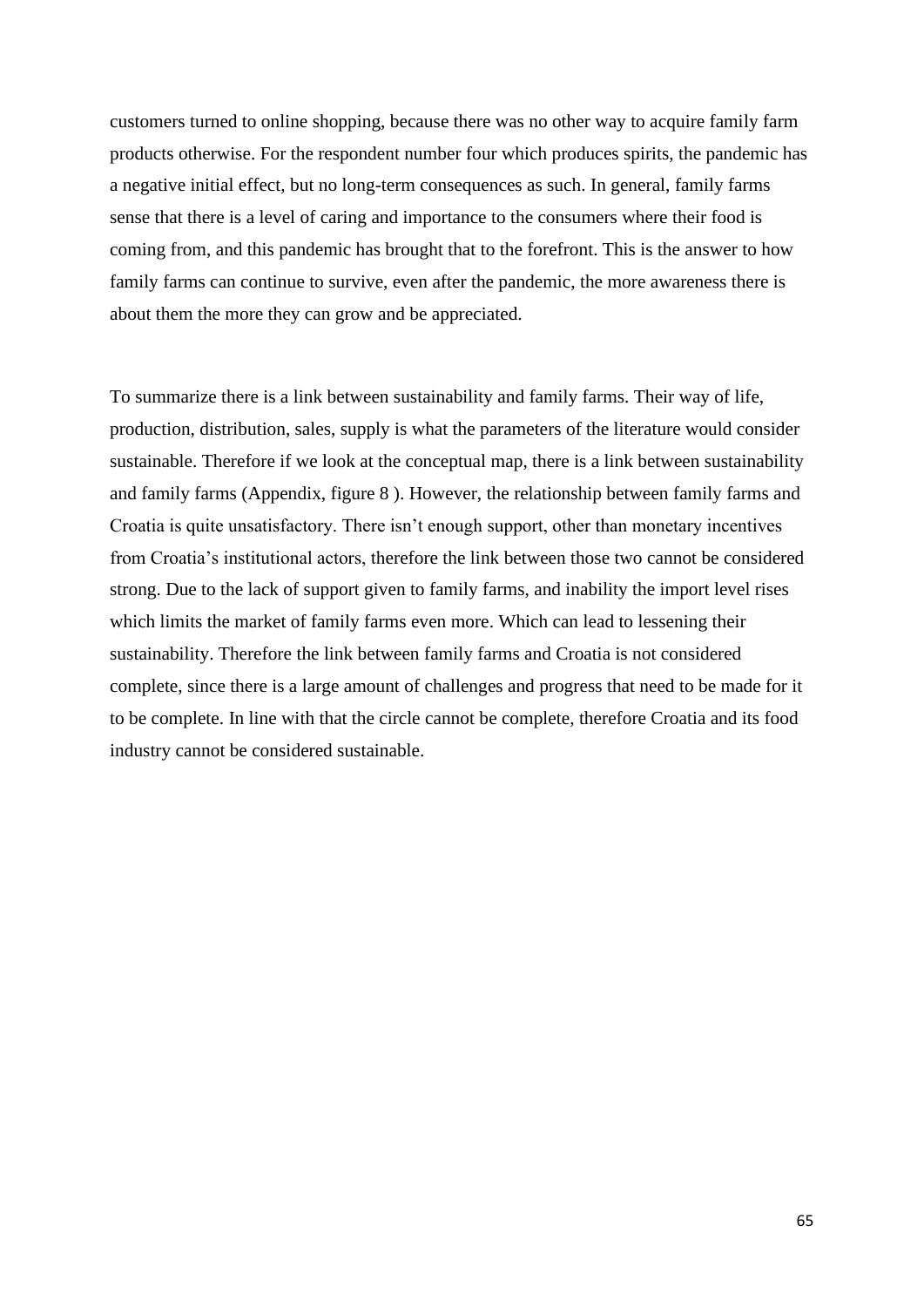# **Conclusion**

To conclude, this project has tried to explore the question of ''How can family farms influence the sustainability of the food industry in Croatia?''. In order to uncover that additional sub-questions were asked.

Family farms are vital in the sustainability of the food industry. There are certain key steps that family farms can take to enhance their influence. The findings point to the formation of cooperatives, it is a crucial aspect of capturing a larger portion of the market, and strengthening their position. Their use of their flexibility in operation and business is an additional step, this provides them a leeway into servicing customers across many areas, while maintaining a short supply chain that is beneficial for the sustainable food industry. Diversifying their production, and maintaining different on and off farm income increases their flexibility and influence as well.

The challenges for family farms are diverse, but could potentially be offset by the increase in support from the institutional actors present in Croatia. If there was more support in terms of regulation and simplifying procedures, family farms could actually focus on their core operations, and diversifying them, not on administration and incentive application. Internationalization for family farms in Croatia is currently not a strategy they can take, since the challenge of survival in the domestic market is already high. They do not carry the operational capacity or resources to try to get involved in a complex process such as that. Subsequently family farms are mostly small to micro producers, who simply don't have enough surplus of products they could export. It is important to firstly reclaim the domestic market, and make Croatia's food industry sustainable. Lastly the Covid-19 pandemic affected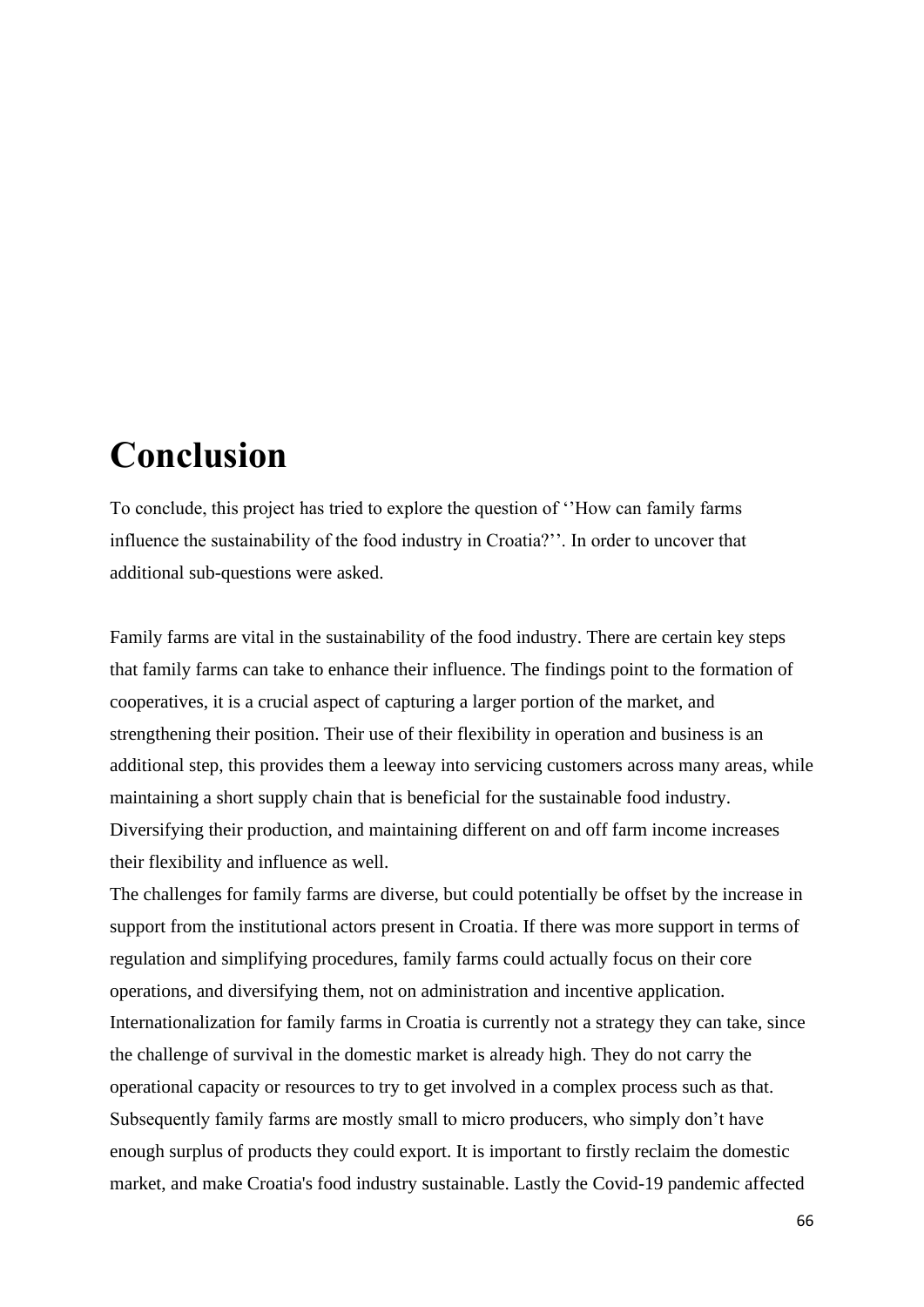the family farm producers, but not necessarily negatively. Some have thrived through different sales channels, they discovered the high level of interest and demand of consumers for domestic and local products, and were able to showcase their flexibility as a strategy for survival, which even some large companies weren't able to. To conclude, family farms can influence the sustainability of the food industry in Croatia through the qualities mentioned above, however there will need to be more progress for a real change to be seen.

## **Limitations**

The study has taken a phenomenological approach to the research, with a qualitative data collection, that has tried to understand each participant's essence and perspective. Due to the nature of this approach this study may not be most applicable to generalization. However, by taking an inductive approach that takes specific examples and tries to uncover the phenomena in depth and try to uncover the influence family farms have on the sustainability of the food industry in Croatia. The findings of this study open up the possibility of other researchers trying to uncover additional influence and how other smaller producers in different industries can influence sustainability with the same steps.

# **Bibliography**

#### A

Alase, A. (2017) The Interpretative Phenomenological Analysis (IPA): A Guide to a Good Qualitative Research Approach. International Journal of Education & Literacy Studies, 5, 9- 19.,<https://doi.org/10.7575/aiac.ijels.v.5n.2p.9>

Altieri MA (1987) Agroecology: the scientific basis of alternative agriculture, 1st edn. Westview, Boulder

Alharahsheh, Husam & Pius, Abraham. (2020). A Review of key paradigms: positivism VS interpretivism, Global Academic Journal of Humanities and Social Sciences, 2(3) 39-43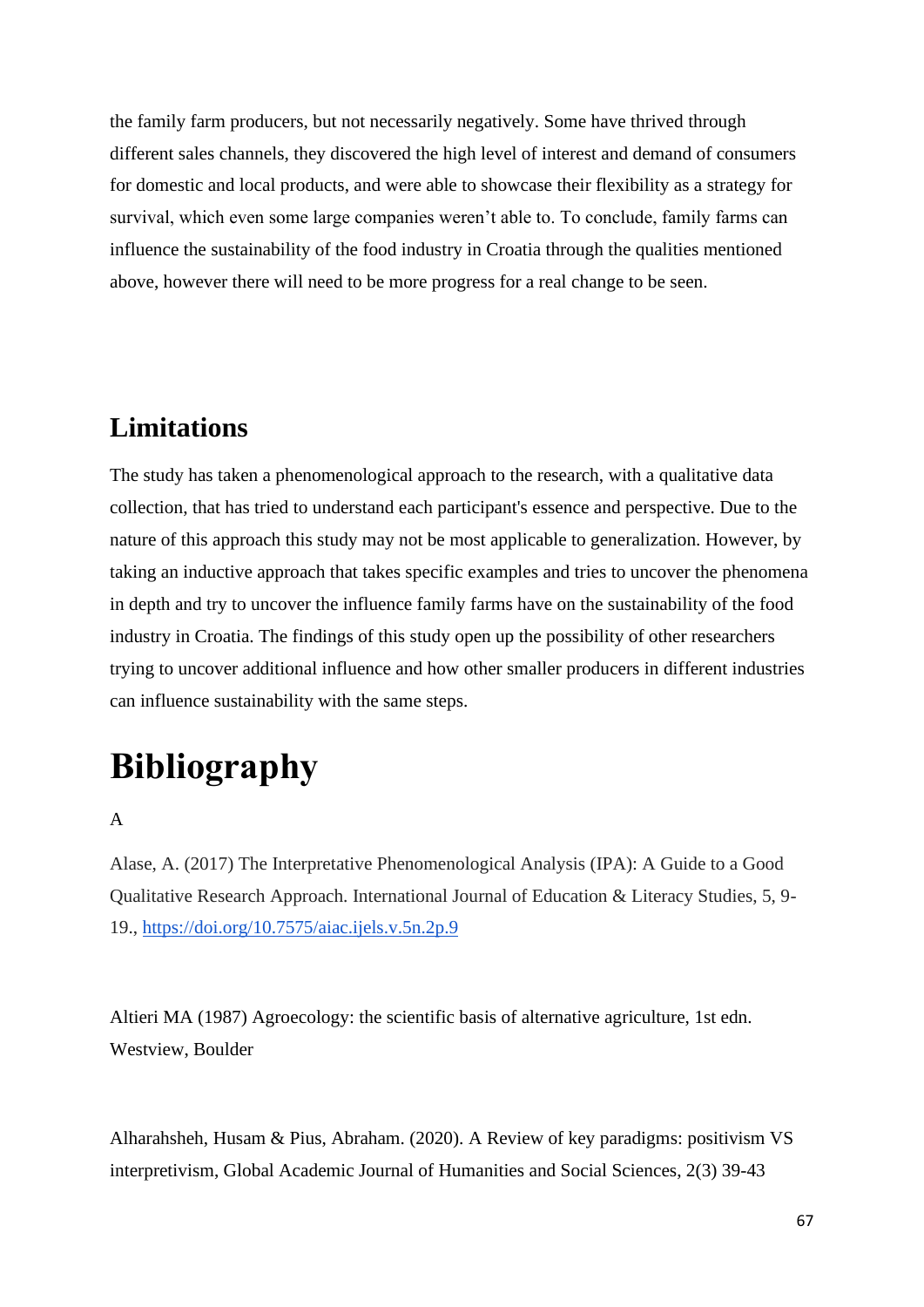Aiello, G.; Giovino, I.; Vallone, M.; Catania, P., 2017, A multi objective approach to short food supply chain management. *Chem. Eng. Trans.*, *58*, 313–318.

Agencija za plaćanja u poljoprivredi, ribarstvu i ruralnom razvoju, 2021, Upisnik Poljoprivrednika, available at:<https://www.apprrr.hr/upisnik-poljoprivrednika/>

Angemi, Diego (2002). Labour Market Efficiency and the Determinants of Agricultural Child Labour. Poverty Monitoring and Analysis Unit (PMAU). Kampala: Ministry of Finance, Planning and Economic Development, Uganda.

B

Baldwin, CJ., 2015, The 10 Principles of Food Industry Sustainability, John Wiley & Sons, Incorporated, Hoboken. Available from: ProQuest Ebook Central. [18 December 2021].

Barbier, E. (1987) The Concept of Sustainable Economic Development, Environmental Conservation, 14(2), Cambridge, Cambridge University Press, str. 101- 110

Barbieri, C., Mahoney, E., Butler, L., 2008. Understanding the nature and extent of farm and ranch diversification in North America. Rural. Sociol. 73 (2), 205e229.

Barriball L., K., Barriball, K. L., & While, A. (1994). Collecting data using a semi-structured interview: a discussion paper. Journal of Advanced Nursing, 19(2), 328–335. <https://doi.org/10.1111/J.1365-2648.1994.TB01088.X>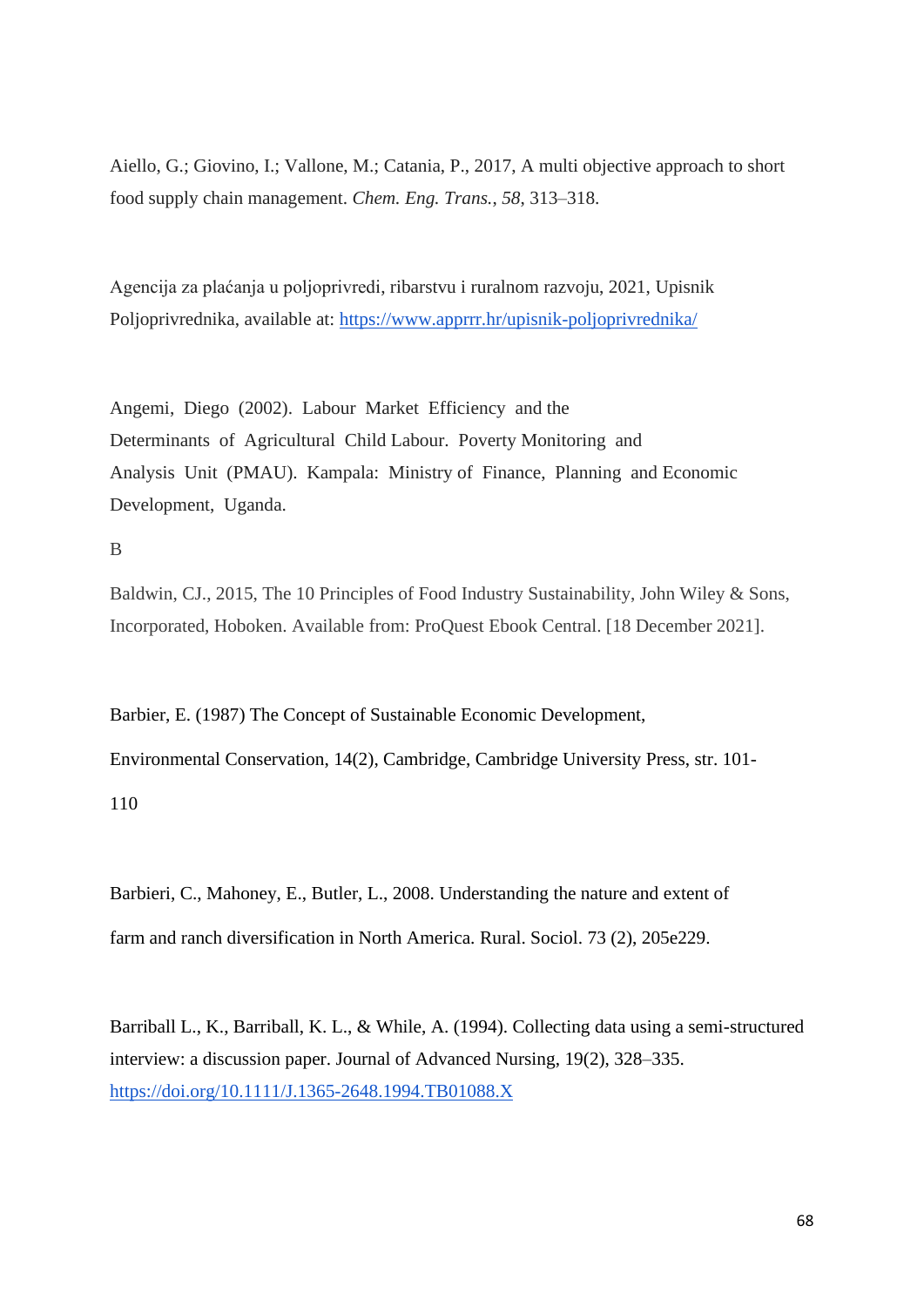Borel-saladin JM, Turok IN., 2013 The green economy: Incremental change or transformation?.

Environ Policy Gov ;23:209–20.

Bockstaller, C., Guichard, L., Makowski, D., Aveline, A., Girardin, P. and Plantureux, S. (2008): Agri-environmental indicators to assess cropping and farming systems. A review. Agronomy

for Sustainable Development 28 (1), 139-149.<https://doi.org/10.1051/agro:2007052>

Boyce, C. & Neale, P. (2006) "Conducting in-depth Interviews: A Guide for Designing and Conducting In-Depth Interviews", Pathfinder International Tool Series

Brakus, A. (2015). Mediji i marketing: In Medias Res, 4(7), 1096-1103.

Braungart, M., McDonough, W. (2002) Cradle To Cradle: Remaking The Way We Make Things, New York, North Point Press

Brunori, G.; Galli, F.; Barjolle, D.; van broekhuizen, R.; Colombo, L.; Giampietro, M.; Kirwan, J.; Lang, T.; Mathijs, E.; Maye, D.; et al., 2016, Are Local Food Chains More Sustainable than Global Food Chains? Considerations for Assessment. *Sustainability*, *8*, 449.

Brundtland, G. (1987). Report of the World Commission on Environment and Development: Our Common Future. United Nations General Assembly document A/42/427.

C

Caradonna, Jeremy L., 2014, Chapter 6, Sustainability : A History, Oxford University Press, Incorporated, ProQuest Ebook Central, [http://ebookcentral.proquest.com/lib/aalborguniv](http://ebookcentral.proquest.com/lib/aalborguniv-ebooks/detail.action?docID=1745809)[ebooks/detail.action?docID=1745809.](http://ebookcentral.proquest.com/lib/aalborguniv-ebooks/detail.action?docID=1745809)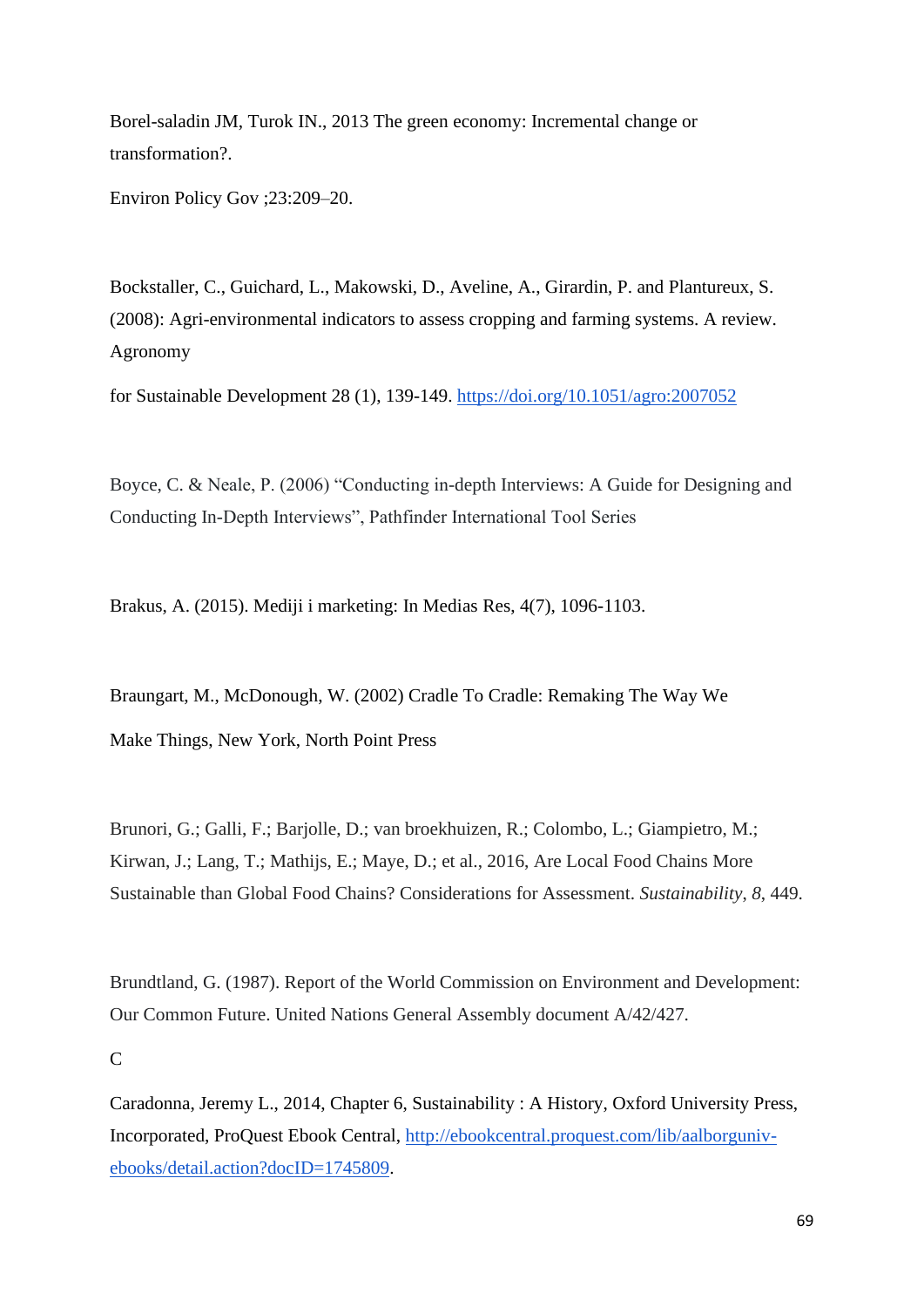CBC. (2013). Food waste, overeating threaten global security . Retrieved from http://www. huffingtonpost.ca/2013/11/23/food-waste-overeating n 4328424.html?utm hp\_ref=fb& src=sp&comm\_ref=false

Changa Rui-Dong, Zuob Jian,⁎, Zhaoc Zhen-Yu, Zillantea George, Gand Xiao-Long, Soebartoa Veronica (2017), Evolving theories of sustainability and firms: History, future directions and implications for renewable energy research, Renewable and Sustainable Energy Reviews 72, 48–56

Chiffoleau, Y.; Millet-Amrani, S.; Canard, 2016, A. From Short Food Supply Chains to Sustainable Agriculture in Urban Food Systems: Food Democracy as a Vector of Transition. *Agriculture*, *6*, 57.

 Chi Ffoleau, & Dourian, T. (2020). Sustainable food supply chains: Is shortening the answer? a literature review for a research and innovation agenda. Sustainability (Basel, Switzerland), 12(23), 1–21. https://doi.org/10.3390/su12239831

Carroll AB. Corporate social responsibility evolution of a definitional construct. Bus Soc 1999;38:268–95.

Consultative Group on International Agricultural Research (CGIAR). (2014). Undernourishment and obesity . Retrieved from <http://ccafs.cgiar.org/bigfacts2014/#theme=food-security&subtheme=undernourishment>

Claro P.C, Laban Neto, S. A., & de Oliveira Claro, P. B. (2013). Sustainability drivers in food retail. *Journal of Retailing and Consumer Services*, *20*(3), 365–371. https://doi.org/10.1016/j.jretconser.2013.02.003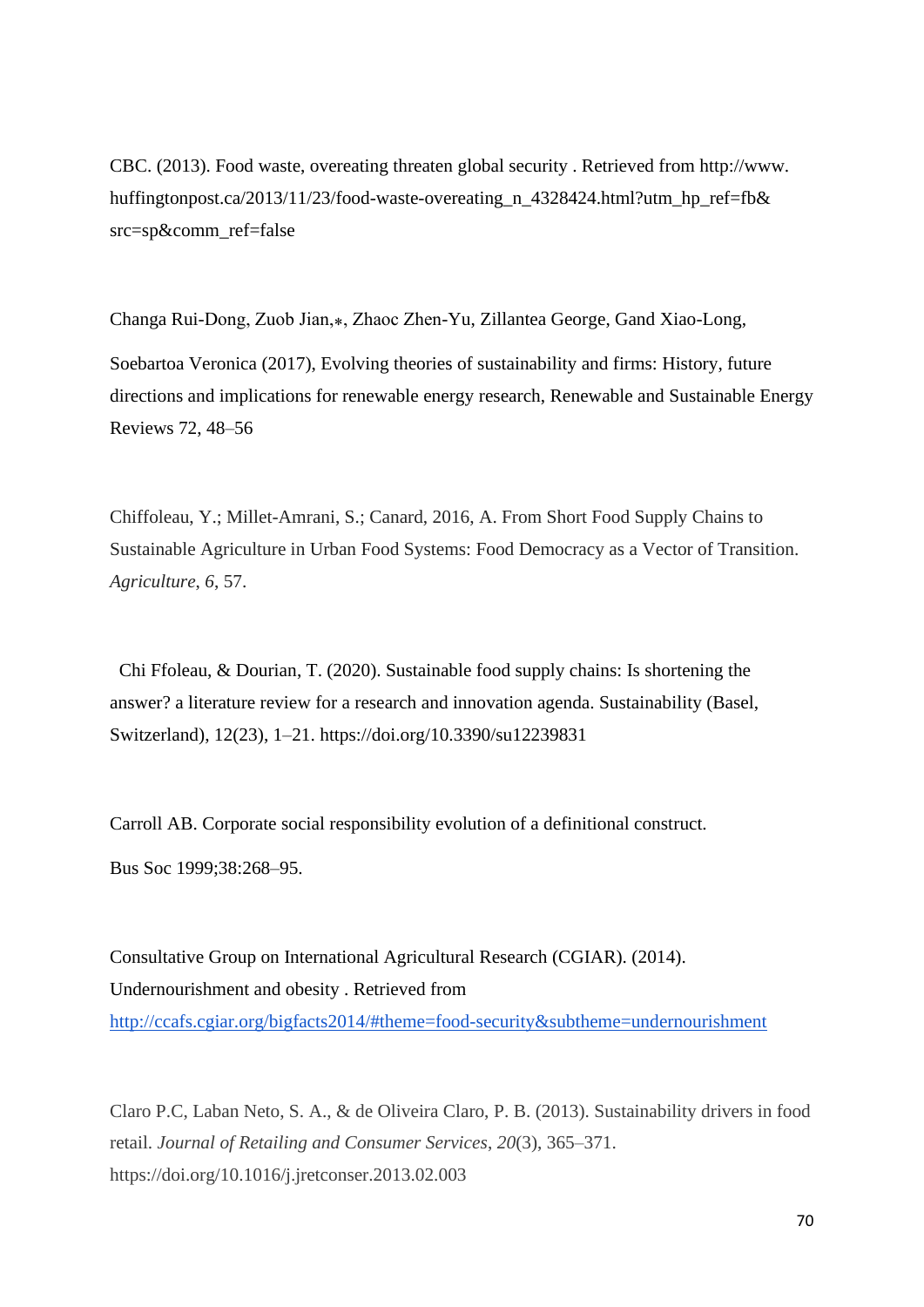Cleave, E., Arku, G., Sadler, R., & Kyeremeh, E. (2017). Place marketing, place branding, and social media: Perspectives of municipal practitioners. Growth and Change, 48(4), 1012- 1033.

Christensen, T.M., Brumfield, K.A. (2010). *Phenomenological designs: The philosophy of phenomenological research*. In C.J Sheperis, J.S Young, & M.H. Daniels (Eds.), Counseling research: Quantitative, qualitative, and mixed methods. Upper Saddle River, NJ: Pearson Education, Inc.

#### D

Department for Environment, Food, and Rural Affairs for the United Kingdom (DEFRA). (2013). Sustainable consumption report: Follow-up to the green food project, Retrieved from https://www.gov.uk/government/uploads/system/uploads/attachment\_data/file/229537/ pb14010-green-food-project-sustainable-consumption.pdf

Demeterffy Lančić, R. (2010). Novi mediji i odnosi s javnošću. Medijske studije, 1(1-2), 157- 169.

Denzin, N. K., Lincoln, Y. S. (2005). Introduction: The discipline and practice of qualitative research. In Denzin, N., Lincoln, Y. (Eds.), The SAGE handbook of qualitative research (3rd ed., pp. 1-32). Thousand Oaks, CA: Sage

Di Fatta, D., Patton, D., & Viglia, G. (2018). The determinants of conversion rates in SME ecommerce websites. Journal of Retailing and Consumer Services, 41, 161-168.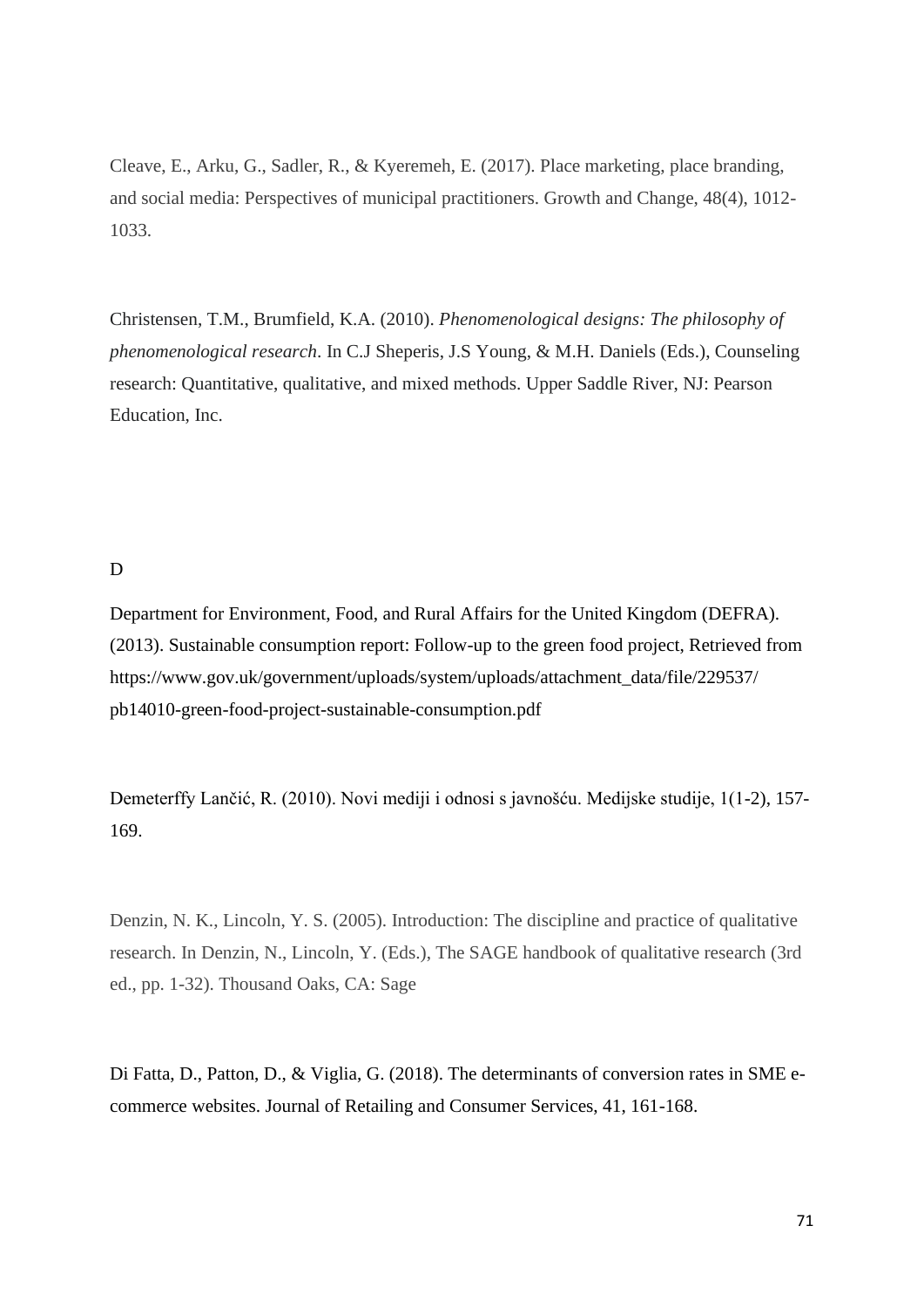Dunphy D and Griffiths A.,1998, The Sustainable Corporation, Allen Unwin, Sydney

Dunković, D. (2015) Poslovno upravljanje u trgovini, Sveučilišna tiskara, Zagreb, str. 81.

Drljača, M. (2015) Koncept kružne ekonomije, Kvalitet i izvrsnost, Milić, Evica (ur.). Beograd, FQCE-Fondacija za kulturu kvaliteta i izvrsnost, p. 18-22

Dudovskiy J., (2022), Exploratory research, research-metholodology.net, Available at: <https://research-methodology.net/>

E

European Commission, 2022 ,Available at: [https://ec.europa.eu/info/food-farming](https://ec.europa.eu/info/food-farming-fisheries/key-policies/common-agricultural-policy/new-cap-2023-27_en#keyareasofreform)[fisheries/key-policies/common-agricultural-policy/new-cap-2023-27\\_en#keyareasofreform](https://ec.europa.eu/info/food-farming-fisheries/key-policies/common-agricultural-policy/new-cap-2023-27_en#keyareasofreform)

European Commission, 2022,Available at: [https://ec.europa.eu/info/food-farming](https://ec.europa.eu/info/food-farming-fisheries/key-policies/common-agricultural-policy/new-cap-2023-27/key-policy-objectives-new-cap_en)[fisheries/key-policies/common-agricultural-policy/new-cap-2023-27/key-policy-objectives](https://ec.europa.eu/info/food-farming-fisheries/key-policies/common-agricultural-policy/new-cap-2023-27/key-policy-objectives-new-cap_en)[new-cap\\_en](https://ec.europa.eu/info/food-farming-fisheries/key-policies/common-agricultural-policy/new-cap-2023-27/key-policy-objectives-new-cap_en)

European Commision [EC]. Regulation (EU) No 1305/2013 of the European Parliament and of the Council of 17 December 2013 on support for rural development by the European Agricultural Fund for Rural Development (EAFRD) and repealing Council Regulation (EC) No 1698/2005. 17 December 2013.

 $\boldsymbol{\mathrm{F}}$ 

Franić, R., Kumrić, O. i Hadelan, L. (2009). UTJECAJ PRIDRUŽIVANJA EUROPSKOJ UNIJI NA STRATEŠKE PLANOVE OBITELJSKIH POLJOPRIVREDNIH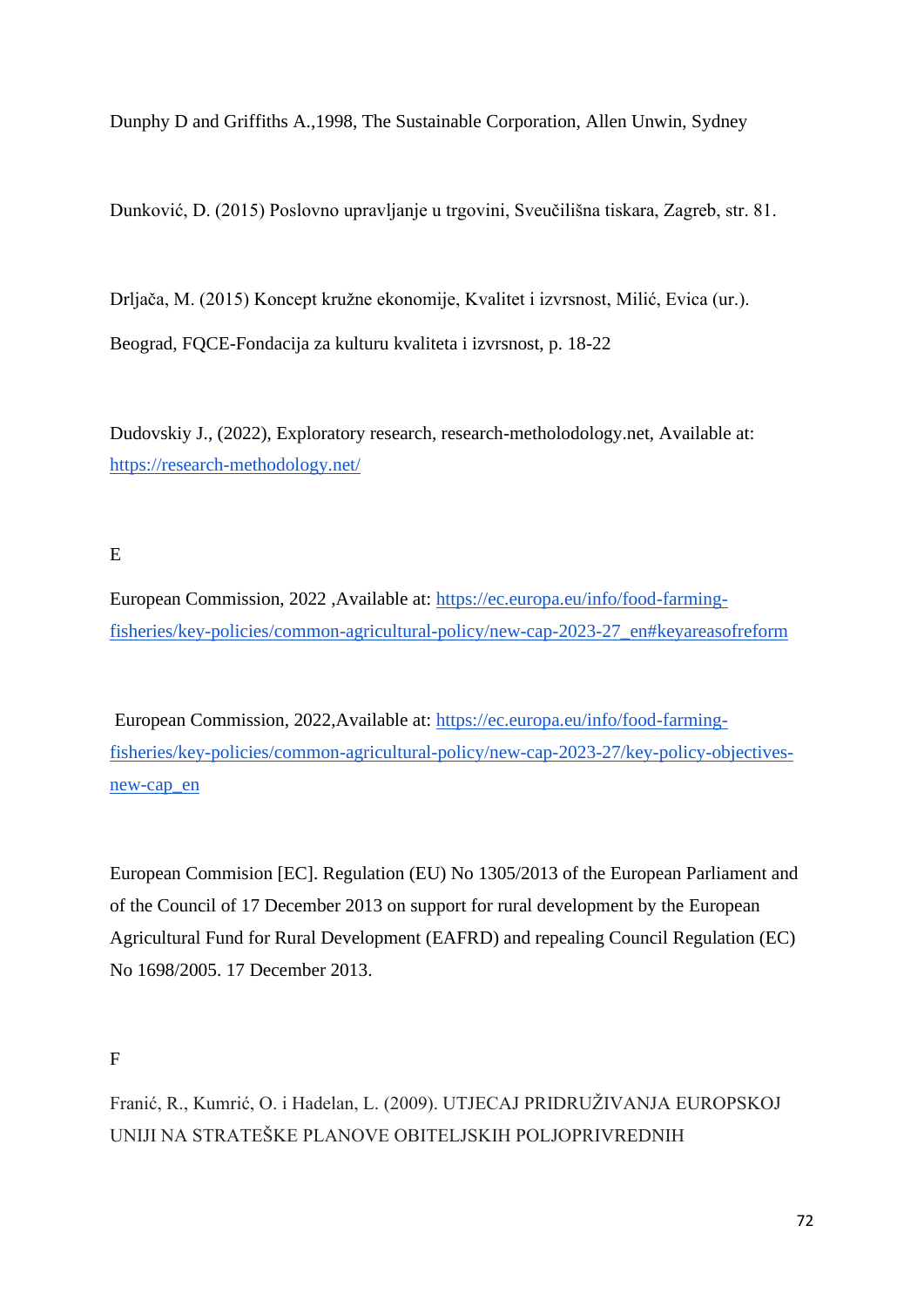GOSPODARSTAVA. *Agronomski glasnik, 71* (2), 161-176. Preuzeto s <https://hrcak.srce.hr/39812>

G

 Galanakis, C.M. (2020). The food systems in the era of the coronavirus (CoVID-19) pandemic crisis. Foods, 9(4), 523–.<https://doi.org/10.3390/foods9040523>

Garner, E., de la O Campos, A.P. (2014). Identifying the "family farm": an informal discussion of the concepts and definitions. ESA Working Paper No. 14-10, FAO, Rome.

GEC Programme (1999) The Politics of GM Food: Risk, Science and Public Trust, University of Sussex: ESRC Global Environmental Change Programme.

Gieryn, T. (1999) Cultural Boundaries of Science: Credibility on the Line, Chicago, IL: Chicago University Press.

GILBERT, S., 2001, Greening Supply Chain: Enhancing Competitiveness Through Green Productivity pp 1-6. Tapei, Taiwan..

Giorgi, A., & Giorgi, B. (2003). The descriptive phenomenological psychological method.InQualitative research in psychology: Expanding perspectives in methodology and design. Ed. P. Camic, J. Rhodes, & L. Yardley, Washington, DC: AmericanPhilosophical Association, 243–273.

Gray R., 2010, Is accounting for sustainability actually accounting for sustainability…and how would we know? An exploration of narratives of organisations and the planet.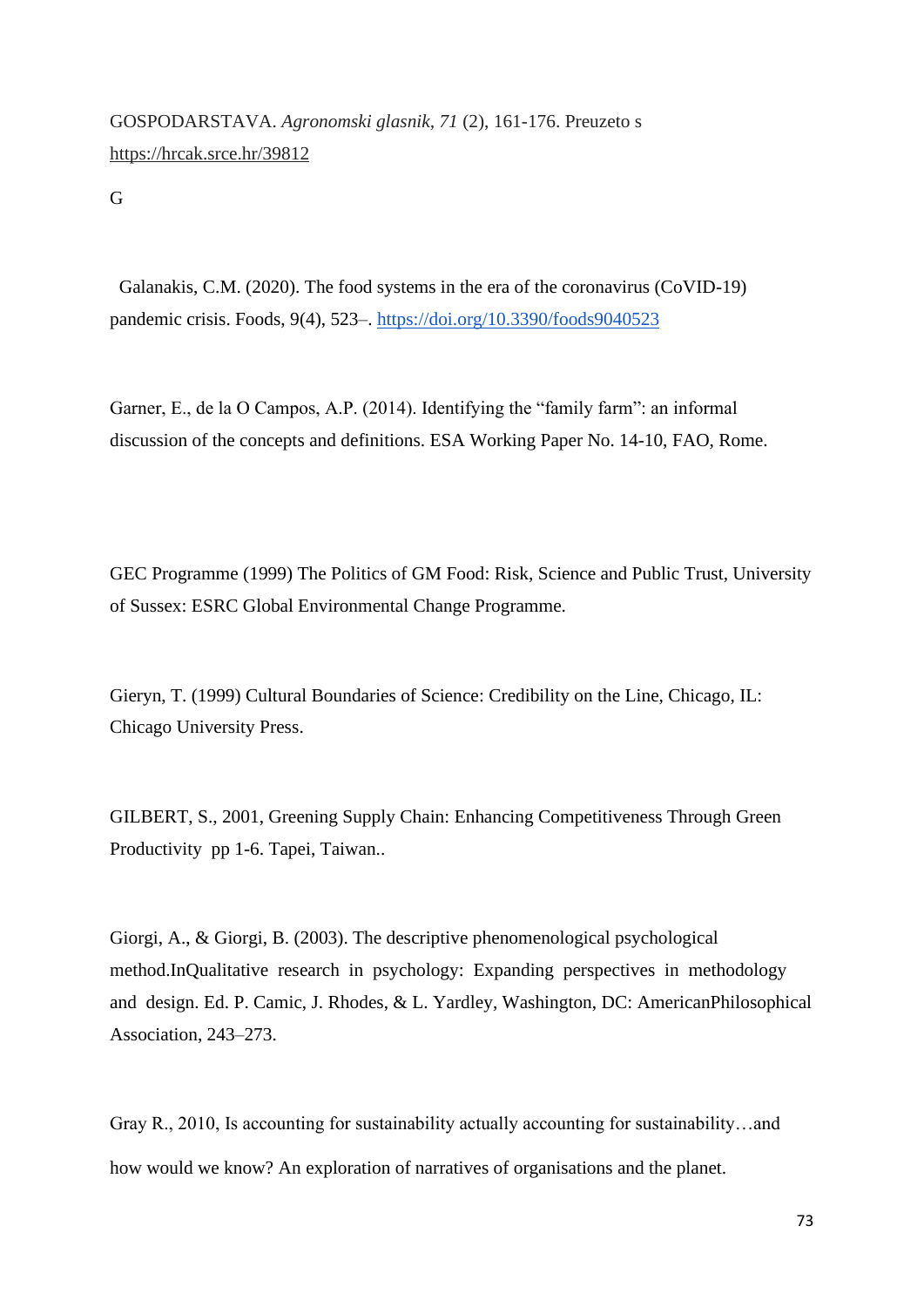Account, Organ Soc ;35:47–62.

 Grunert. (2011). Sustainability in the Food Sector: A Consumer Behaviour Perspective. International Journal on Food System Dynamics, 2(3), 207–218. https://doi.org/10.18461/ijfsd.v2i3.232

Gonan Božac, M. (2008). SWOT analiza i TOWS matrica–sličnosti i razlike. Economic research-Ekonomska istraživanja, 21(1), 19-34.

Goodland R, Daly H (1996) Environmental sustainability: universal and non-negotiable. Ecol Appl 6:1002–1017

Gospodarski list, 2014, Međunarodna Godina Poljoprivrednih Gospodarstava, Available at: [https://gospodarski.hr/vijesti/2014-medunarodna-godina-obiteljskih-poljoprivrednih](https://gospodarski.hr/vijesti/2014-medunarodna-godina-obiteljskih-poljoprivrednih-gospodarstava/)[gospodarstava/](https://gospodarski.hr/vijesti/2014-medunarodna-godina-obiteljskih-poljoprivrednih-gospodarstava/)

#### H

Hancock T (1993) Health, human development and the community ecosystem: three ecological models. Health Promot Int 8:41–47.<https://doi.org/10.1093/heapro/8.1.41>

Hansson, L., Wrangmo, A., & Søilen, K. S. (2013). Optimal ways for companies to use Facebook as a marketing channel. Journal of Information, Communication and Ethics in Society.

Hånell, S. M., Nordman, E. R., Tolstoy, D., & Özbek, N. (2019). "It's a new game out there": e-commerce in internationalising retail SMEs. International Marketing Review.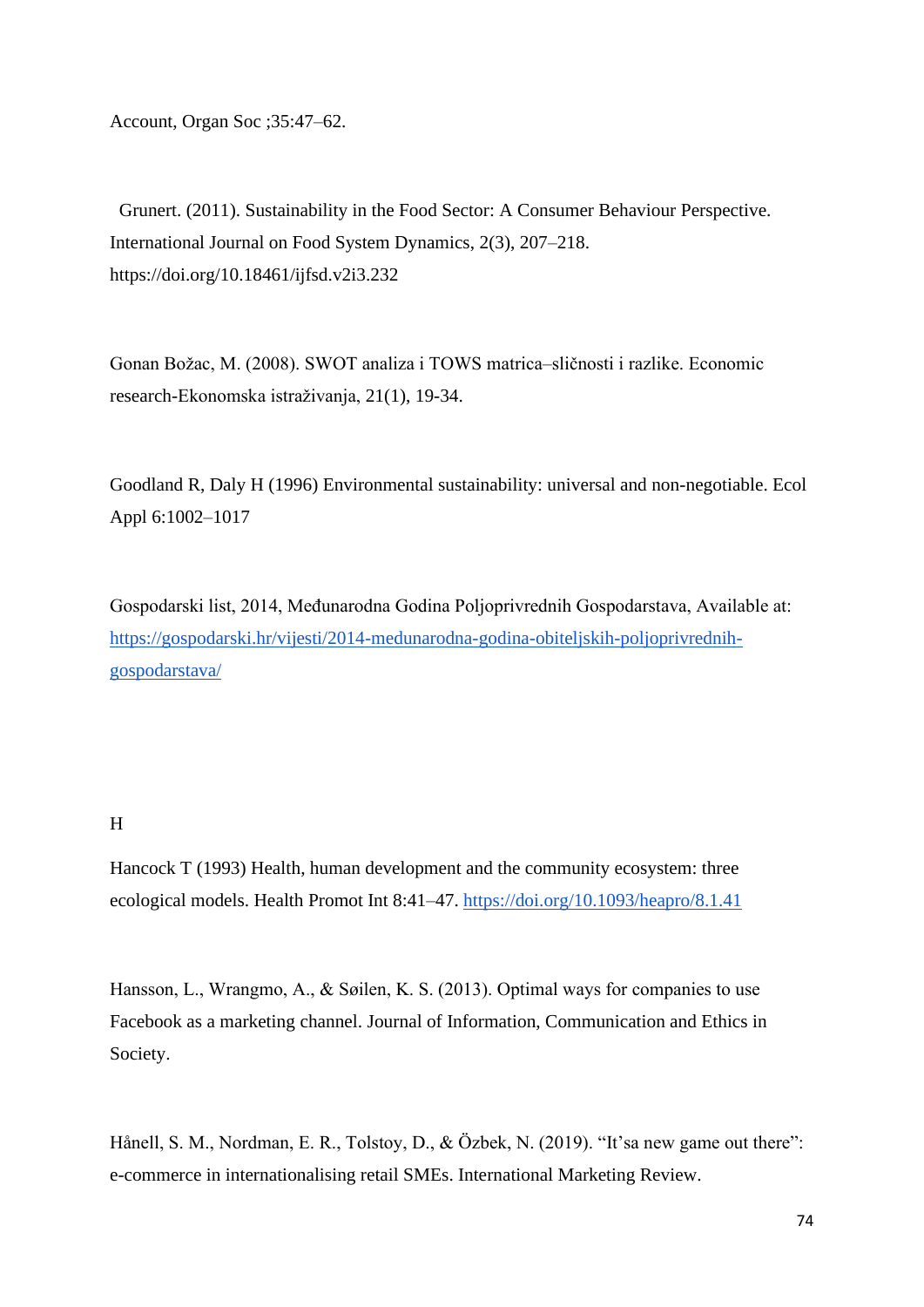Halai, Nelofer. (2007). Making Use of Bilingual Interview Data: Some Experiences from the Field. The Qualitative Report. 12. 10.46743/2160-3715/2007.1621.

Horvat, Đ., Nedović Čabarkapa, M. (2008), Učinkovitost upravljanja dobavnim lancem primjenom metrike, VIII. Međunarodni znanstveni skup "Poslovna logistika u suvremen om menadžmentu", Ekonomski fakultet u Osijeku, Osijek, str. 15-37.

Horvat, H. (2014): Budućnost hrvatskih obiteljskih poljoprivrednih gospodarstava.

 Horská, Petriľák, M., Šedík, P., & Nagyová, Ľ. (2020). Factors influencing the sale of local products through short supply chains: A case of family dairy farms in Slovakia. Sustainability (Basel, Switzerland), 12(20), 1–17. https://doi.org/10.3390/su12208499

Hrvatski zavod za javno zdravstvo (2020), COVID-19 - Priopćenje prvog slučaja, preuzeto 10. svibnja 2021. s [https://www.hzjz.hr/priopcenja-mediji/covid-19-priopcenje-prvog](https://www.hzjz.hr/priopcenja-mediji/covid-19-priopcenje-prvog-slucaja/?fbclid=IwAR1meUza1VbAsjvJ_kO-pkOADxARgg91ZR4usQF87WztMa_uTggUSQ59ov8)[slucaja/?fbclid=IwAR1meUza1VbAsjvJ\\_kO](https://www.hzjz.hr/priopcenja-mediji/covid-19-priopcenje-prvog-slucaja/?fbclid=IwAR1meUza1VbAsjvJ_kO-pkOADxARgg91ZR4usQF87WztMa_uTggUSQ59ov8)[pkOADxARgg91ZR4usQF87WztMa\\_uTggUSQ59ov8](https://www.hzjz.hr/priopcenja-mediji/covid-19-priopcenje-prvog-slucaja/?fbclid=IwAR1meUza1VbAsjvJ_kO-pkOADxARgg91ZR4usQF87WztMa_uTggUSQ59ov8)

Hu, R., & Shieh, C. J. (2015). Analysis of direct and indirect sales performance of organic agricultural products. CUSTOS E AGRONEGOCIO ON LINE, 11(4), 93-105.

#### I

Ilak, Anita & Težak Damijanić, Ana. (2011). Wine production on Istria family farms. Acta agriculturae Slovenica.

Isabirye, N., Flowerday, S. V., Nanavati, A., & Von Solms, R. (2015). Building Technology Trust in a Rural Agricultural e‐Marketplace: A User Requirements Perspective. The Electronic Journal of Information Systems in Developing Countries, 70(1), 1-20.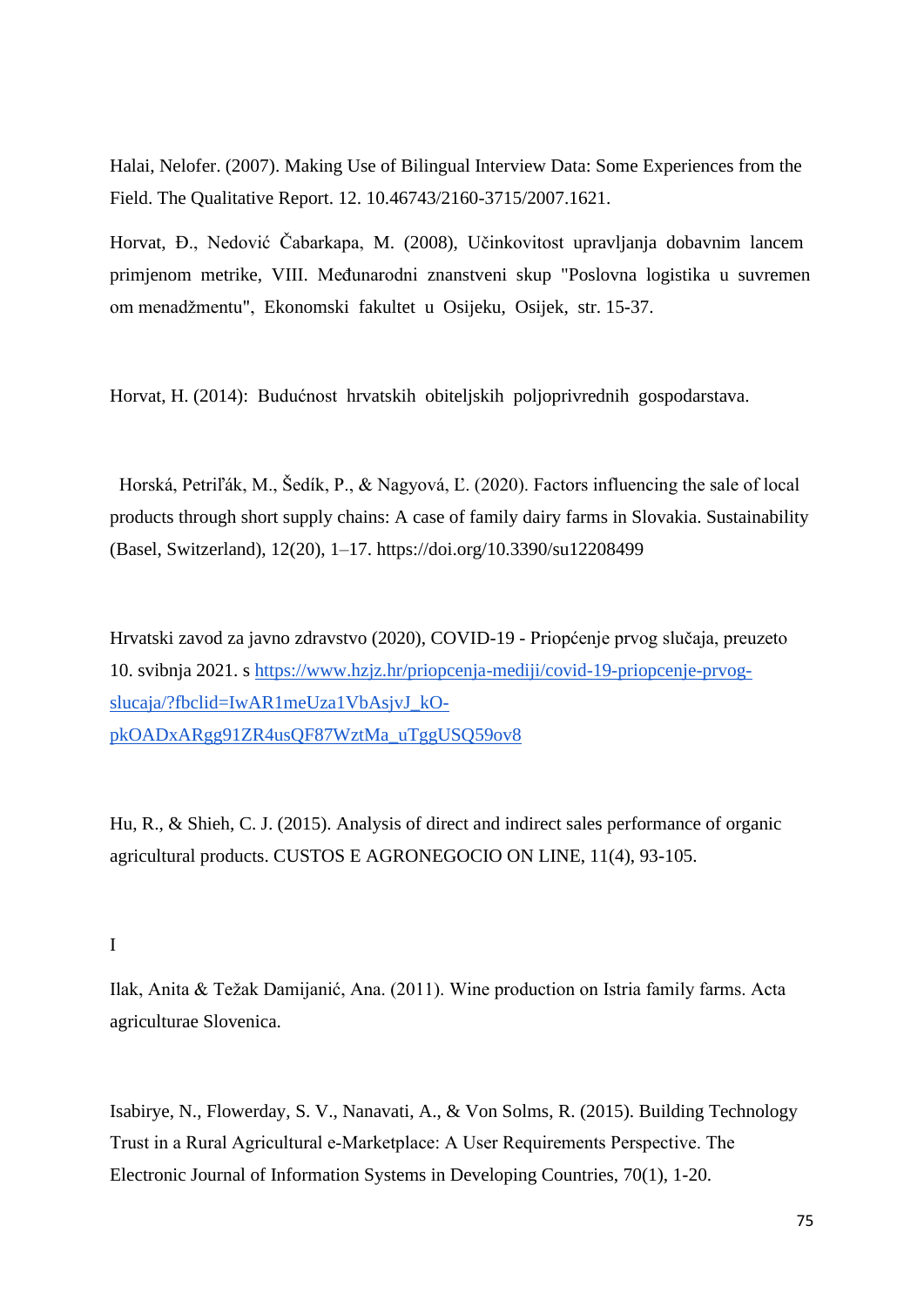#### J

Journal.hr, 2021, Zagrebački dućani koji su odlična alternativa supermarketima, Available at: [https://www.journal.hr/lifestyle/gastro/ducani-u-zagrebu-domaca-hrana-domace-namirnice](https://www.journal.hr/lifestyle/gastro/ducani-u-zagrebu-domaca-hrana-domace-namirnice-mjesta-u-zagrebu/)[mjesta-u-zagrebu/](https://www.journal.hr/lifestyle/gastro/ducani-u-zagrebu-domaca-hrana-domace-namirnice-mjesta-u-zagrebu/)

#### K

Kiron, Kruschwitz, N., Haanaes, K., & Velken, I. von S. (2012). Sustainability nears a tipping point. *MIT Sloan Management Review*, *53*(2), 69–.

Knego, N., Knežević, B., Delić, M. (2013) Lanac opskrbe i nabava, Perspektive trgovine 2013: Odnosi u lancima opskrbe, Zbornik međunarodne znanstvene konferencije, Ekonomski fakultet u Zagrebu, str. 1 - 15

Korhonen, Honkasalo, A., & Seppälä, J. (2018). Circular Economy: The Concept and its Limitations. *Ecological Economics*, *143*, 37–46. <https://doi.org/10.1016/j.ecolecon.2017.06.041>

Koch, J., Frommeyer, B., & Schewe, G. (2020). Online shopping motives during the COVID-19 pandemic—lessons from the crisis. Sustainability, 12(24), 10247

Kotler, P., Keller, K., (2007). Upravljanje marketingom: Razine kanala. Mate, Zagreb. 12. izdanje, str. 474.

Koohafkan, Parvis, and Miguel A. Altieri (2011). Globally Important Agricultural Herit age Systems: A Legacy for the Future. Rome: Food and Agriculture Organization (FAO).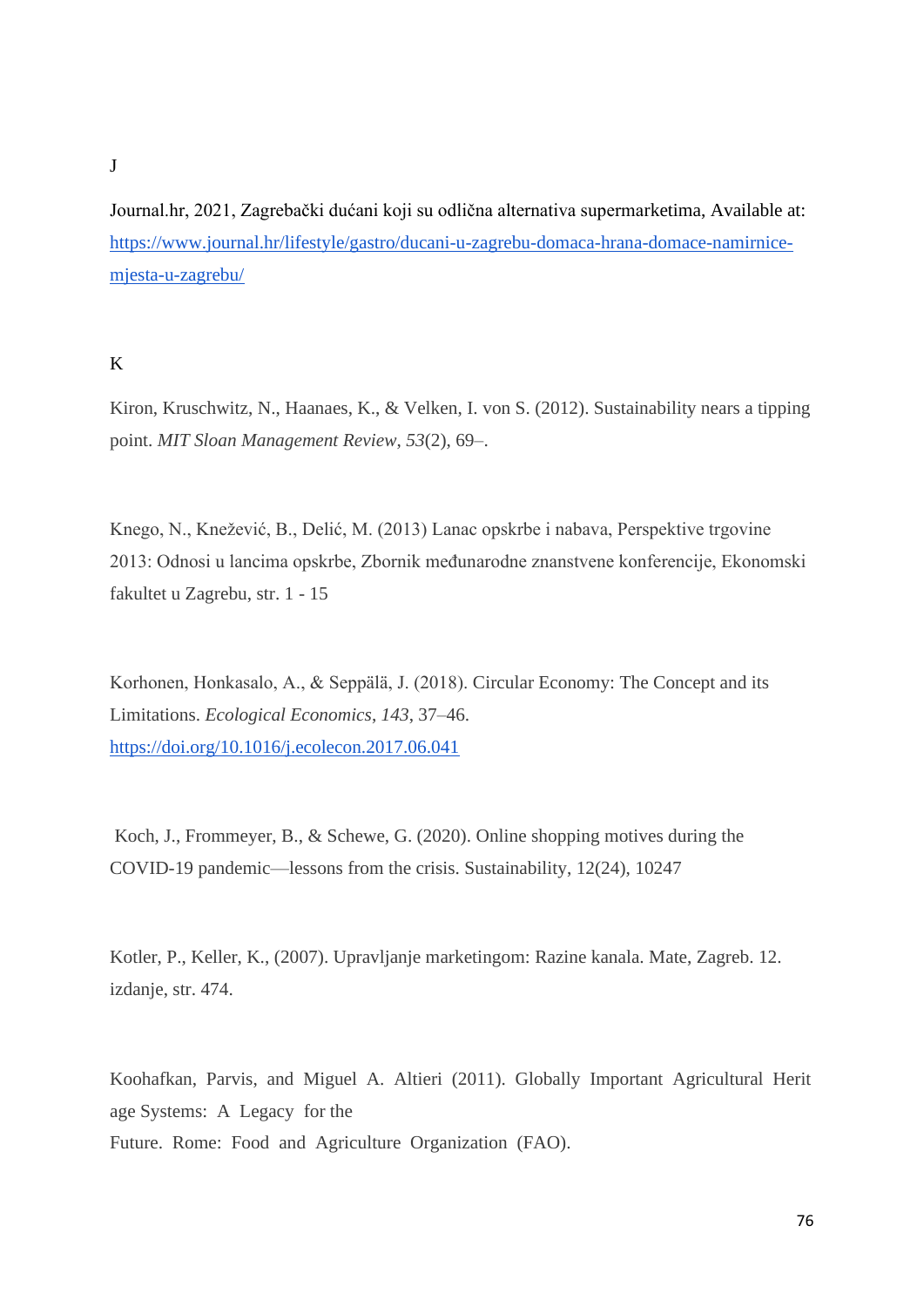Krišto, M. (2015) Kružna ekonomija za brži razvoj, Gospodarstvo i okoliš, Hrvatski poslovni savjet za održivi razvoj, Vol. 11, No. 41, str. 11

L

Latruffe, Diazabakana, A., Bockstaller, C., Desjeux, Y., Finn, J., Kelly, E., Ryan, M., & Uthes, S. (2016). Measurement of sustainability in agriculture: A review of indicators. In *Studies in agricultural economics (Budapest)* (Vol. 118, Issue 3, pp. 123–130). NAIK Research Institute of Agricultural Economics.<https://doi.org/10.7896/j.1624>

Lee MDP. A review of the theories of corporate social responsibility: its evolutionary path and the road ahead. Int J Manag Rev 2008;10:53–73.

Lee, M. K., & Cheung, C. M. (2004). Internet retailing adoption by small-to-medium sized enterprises (SMEs): A multiple-case study. Information Systems Frontiers, 6(4), 385-397.

 Levers, M.-J. D. (2013) Philosophical Paradigms, Grounded Theory, and Perspectives on Emergence. SAGE open. [Online] 3 (4), 215824401351724–.

Linnenluecke MK, Griffiths A., 2013, Firms and sustainability: mapping the intellectual origins and structure of the corporate sustainability field. Glob Environ Change ;23:382–91.

Lovreta, S., Stojković, D. (2012), Dometi trgovinske revolucije u srednjoj i u jugoistoč noj

Europi, Promjene u trgovini na malo u Hrvatskoj,Ekonomski fakultet Zagreb, Zagreb, s tr. 315.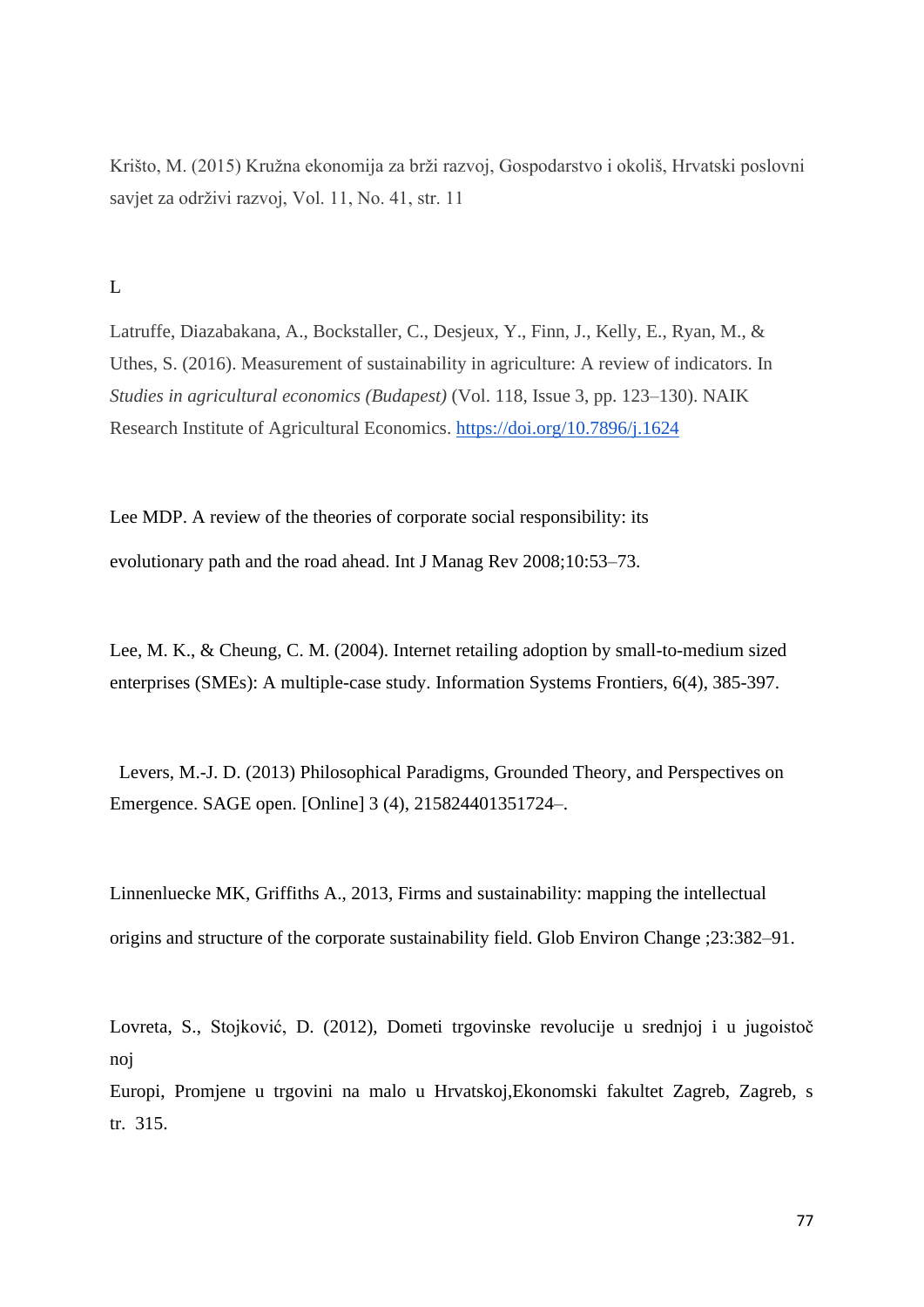Lozano, R., 2012. Towards better embedding sustainability into companies' systems: an analysis of voluntary corporate initiatives. J. Clean. Prod. 25 (0),14e26 http:// dx.doi.org/10.1016/j.jclepro.2011.11.060.

Lozančić, T. (2018). Društvene mreže i ekonomija zahvalnosti. FIP-Financije i pravo, 6(1), 91-105.

Lubin, D.A. & Esty, D. C. (2010). The sustainability imperative. *Harvard Business Review*, *88*(5), 42–50.

Leung L. (2015). Validity, reliability, and generalizability in qualitative research. *Journal of family medicine and primary care*, *4*(3), 324–327.<https://doi.org/10.4103/2249-4863.161306>

M

Marsden, T.K.; Banks, J.; Bristow, G. Food supply chain approaches: Exploring their role in rural development.Sociologia Ruralis 2000, 40, 424–438.

Mui Chunka, (2012), How Kodak Failed, Forbes, Available from: <https://www.forbes.com/sites/chunkamui/2012/01/18/how-kodak-failed/?sh=957252a6f27a>

Merriam Webster. (n.d.). sustainable. Merriam Webster. https://www.merriamwebster.com/dictionary/sustainable

Moran, D 2000, Introduction to Phenomenology, Taylor & Francis Group, London. Available from: ProQuest Ebook Central. [3 February 2022], p.60-91

Mozas-Moral, A., FERNÁNDEZ-UCLÉS, D., BERNAL-JURADO, E., & Medina-Viruel, M. J. (2016). Web quality as a determining factor in the online retailing of organic products in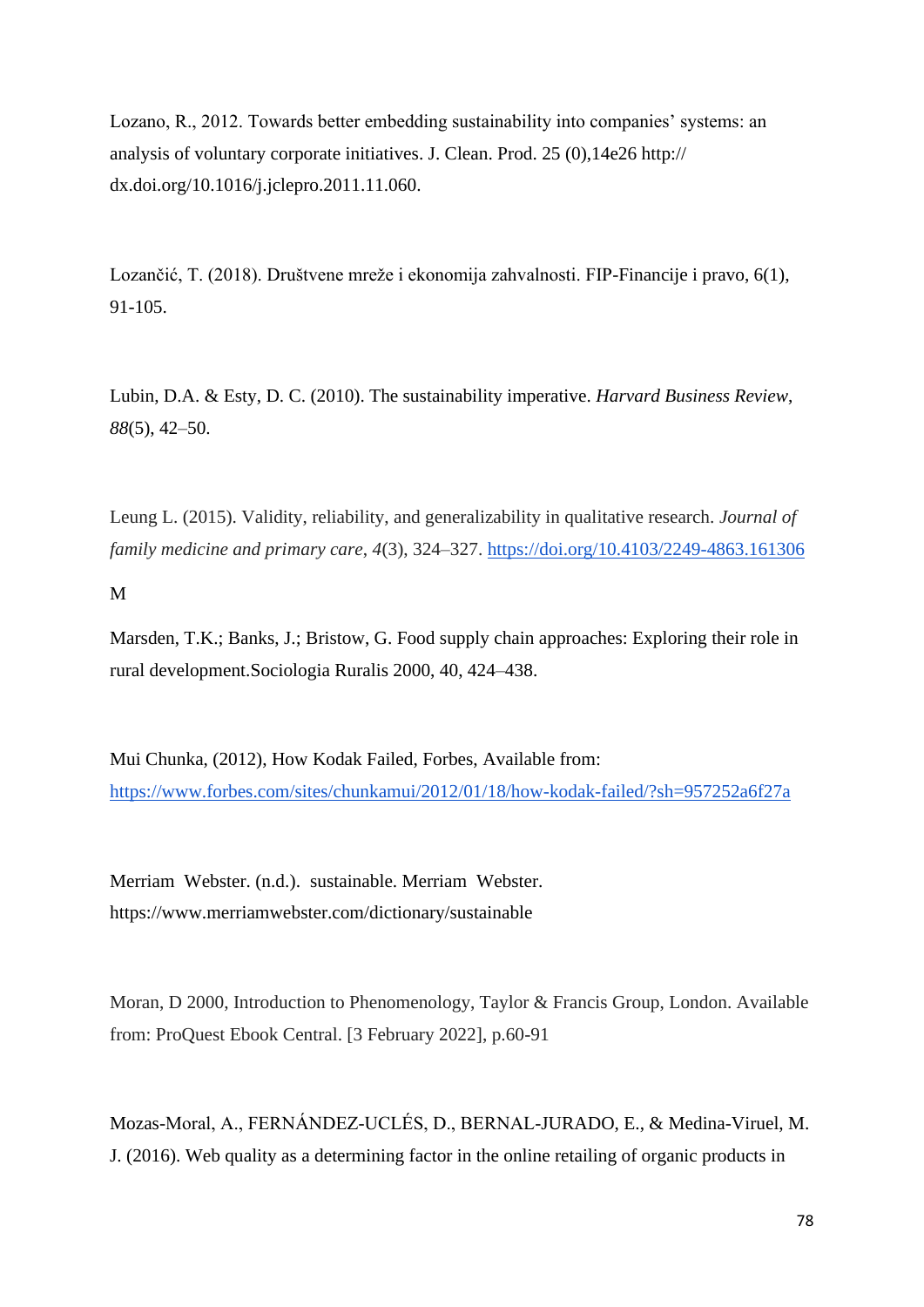Spain. New Medit: Mediterranean Journal of Economics, Agriculture and Environment= Revue Méditerranéenne dʹEconomie Agriculture et Environment, 15(2), 28

Moon, K., and Blackman, D. (2014). A Guide to Understanding Social Science Research for Natural Scientists. *Conservation Biology*, 28: 1167-1177. Online: <http://onlinelibrary.wiley.com/doi/10.1111/cobi.12326/full>

Ministry of Agriculture, 2022, Questions and Answers, Available at : [https://poljoprivreda.gov.hr/istaknute-teme/poljoprivreda-173/poljoprivredna](https://poljoprivreda.gov.hr/istaknute-teme/poljoprivreda-173/poljoprivredna-politika/obiteljska-poljoprivredna-gospodarstva/pitanja-i-odgovori/1322)[politika/obiteljska-poljoprivredna-gospodarstva/pitanja-i-odgovori/1322](https://poljoprivreda.gov.hr/istaknute-teme/poljoprivreda-173/poljoprivredna-politika/obiteljska-poljoprivredna-gospodarstva/pitanja-i-odgovori/1322)

Munhall, P.L. (2007). Nursing research: A qualitative perspective (4th ed.). Boston: Jones & Bartlett

#### N

Narodne novine (2020), Odluka o posebnom načinu rada tržnica za vrijeme trajanja proglašene epidemije bolesti COVID-19. Zagreb: Narodne novine d.d. br. 43/2020

Narodne novine (2009), Strategija Održivog Razvitka Republike Hrvatske, Zagreb: Narodne Novine d.d. Br. 110/07

Narodne novine (2018), Zakon o obiteljskom poljoprivrednom gospodarstvu. Zagreb: Narodne novine d.d. br. 29/2018

Narodne novine (2010), Ustav Republike Hrvatske. Zagreb: Narodne novine d.d. br. 85/2020

Narodne novine (2011), Zakon o Zadrugama. Zagreb : Narodne Novine d.d. Br. 34/2011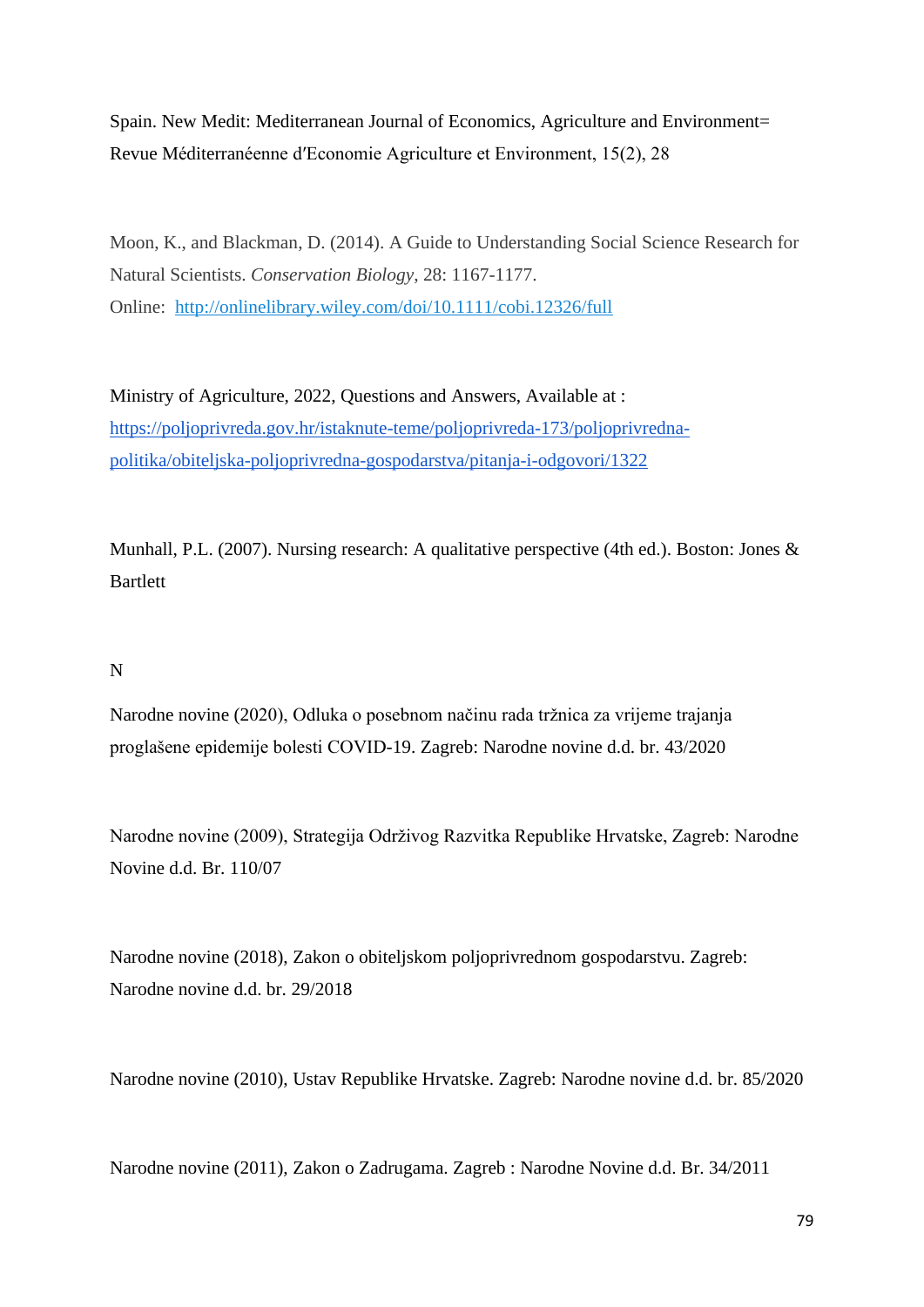# NIEDERMAYR, QUENDLER, E., & RESL, T. (2015). FAMILY FARMING IN AUSTRIA DEFINITION, CHARACTERISTICS AND DEVELOPMENTS. Poljoprivreda i Šumarstvo, 61(4), 85–. https://doi.org/10.17707/AgricultForest.61.4.08

O

P

Panda, R. K., & Sreekumar. (2012). Marketing channel choice and marketing efficiency assessment in agribusiness. Journal of international food & agribusiness marketing, 24(3), 213-230.

Piedra-Muñoz, Galdeano-Gómez, E., & Pérez-Mesa, J. (2016). Is Sustainability Compatible with Profitability? An Empirical Analysis on Family Farming Activity. *Sustainability (Basel, Switzerland)*, *8*(9), 893–.<https://doi.org/10.3390/su8090893>

Pirages, D. (1994). Sustainability and Social Evolution. *The Newsletter of PEGS*, *4*(1), 5–11. <http://www.jstor.org/stable/20710640>

Piri Rajh, S. (2004). Jozo Previšić, Đurđana Ozretić Došen: "Marketing", 2. izmijenjeno i dopunjeno izdanje. Market-Tržište, 16 (1-2), 63-68. Preuzeto s<https://hrcak.srce.hr/22002>

Purvis, B., Mao, Y., & Robinson, D. (2019). Three pillars of sustainability: In search of conceptual origins. *Sustainability Science, 14*(3), 681-695. doi[:http://dx.doi.org/10.1007/s11625-018-0627-5](http://dx.doi.org/10.1007/s11625-018-0627-5)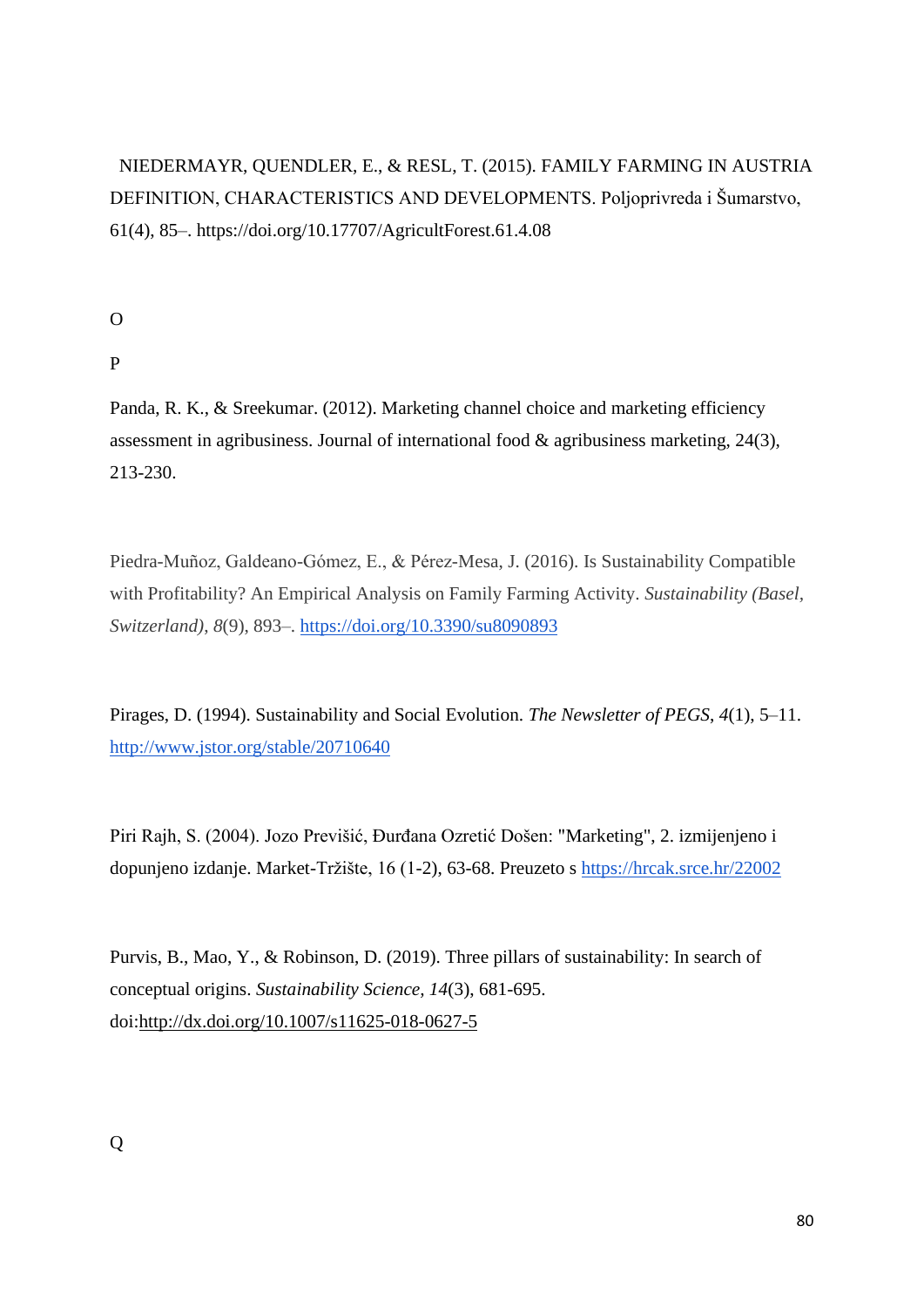Qutoshi Sadruddin Bahadur. (2020). Phenomenology: A Philosophy and Method of Inquiry. Journal of Education and Educational Development, 5(1). Retrieved from <http://jmsnew.iobmresearch.com/index.php/joeed/article/view/157>

Questionpro (2022) Exploratory research: Definition, Types and Methodologies, Available at: [https://www.questionpro.com/blog/exploratory-research/#Exploratory\\_research\\_Definition](https://www.questionpro.com/blog/exploratory-research/#Exploratory_research_Definition)

# R

Roška, V., & Draganović, A. (2020). OSOBNA POTROŠNJA U VRIJEME COVID-19 PANDEMIJE U REPUBLICI HRVATSKOJ. Acta Economica Et Turistica, 6(1-2), 5-23.

S

Santillo D., 2007,Reclaiming the definition of sustainability. Environ Sci Pollut Res ;14:60–6.

Santiago Nunes, B.T., Marques, S., Barreto Ramos, R.E. (2004) A theoretical approach for green supply chain, dostupno na: http://www.pomsmeetings.org/ConfProceedings/002/POMS\_CD/Browse%20This%20CD/PA PERS/002-0290.pdf ( 20.8.2015.)

Saunders, M., Lewis, P. & Thornhill, A. (2012).Research Methods for Business Students. 6th edition, Pearson Education Limited.

Scoones Ian, (2007) Sustainability, Development in Practice, 17:4-5, 589-596, DOI: 10.1080/09614520701469609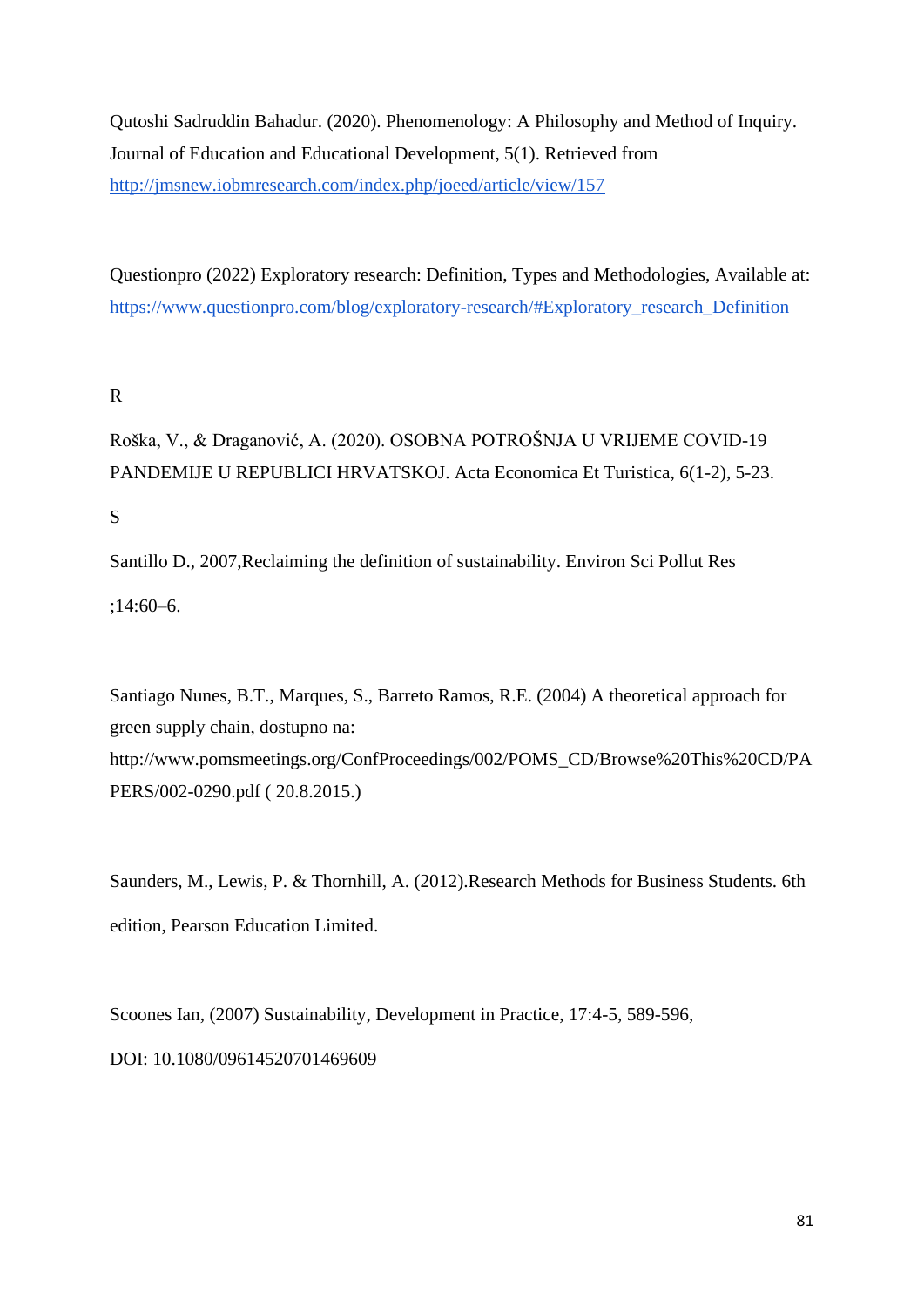Scotland, J. (2012) Exploring the Philosophical Underpinnings of Research: Relating Ontology and Epistemology to the Methodology and Methods of the Scientific, Interpretive, and Critical Research Paradigms. English language teaching (Toronto). [Online] 5 (9), 9–16.

Segetlija et al., (2011) Ekonomika trgovine, Novi informator, Zagreb, str. 203

Shelton Group. (2012). EcoPulse '12: Overcoming the sustainability slump. Knoxville, TN:Shelton Group

Smith, David Woodruff, (Summer 2018 Edition) "Phenomenology", *The Stanford Encyclopedia of Philosophy* , Edward N. Zalta (ed.), URL = [<https://plato.stanford.edu/archives/sum2018/entries/phenomenology/>](https://plato.stanford.edu/archives/sum2018/entries/phenomenology/).

Soegoto, E. S., & Nugraha, A. (2020, July). E-Commerce for Agriculture. In IOP Conference Series: Materials Science and Engineering (Vol. 879, No. 1, p. 012117). IOP Publishing.

Suess-Reyes, & Fuetsch, E. (2016). The future of family farming: A literature review on innovative, sustainable and succession-oriented strategies. *Journal of Rural Studies*, *47*, 117– 140.<https://doi.org/10.1016/j.jrurstud.2016.07.008>

Šundalić, A., Mesarić, J., & Pavić, Ž. (2010). Suvremeni seljak i informacijska tehnologija. Ekonomski vjesnik: Review of Contemporary Entrepreneurship, Business, and Economic Issues, 23(1), 50-60.

#### T

Taiminen, H. M., & Karjaluoto, H. (2015). The usage of digital marketing channels in SMEs. Journal of Small Business and Enterprise Development.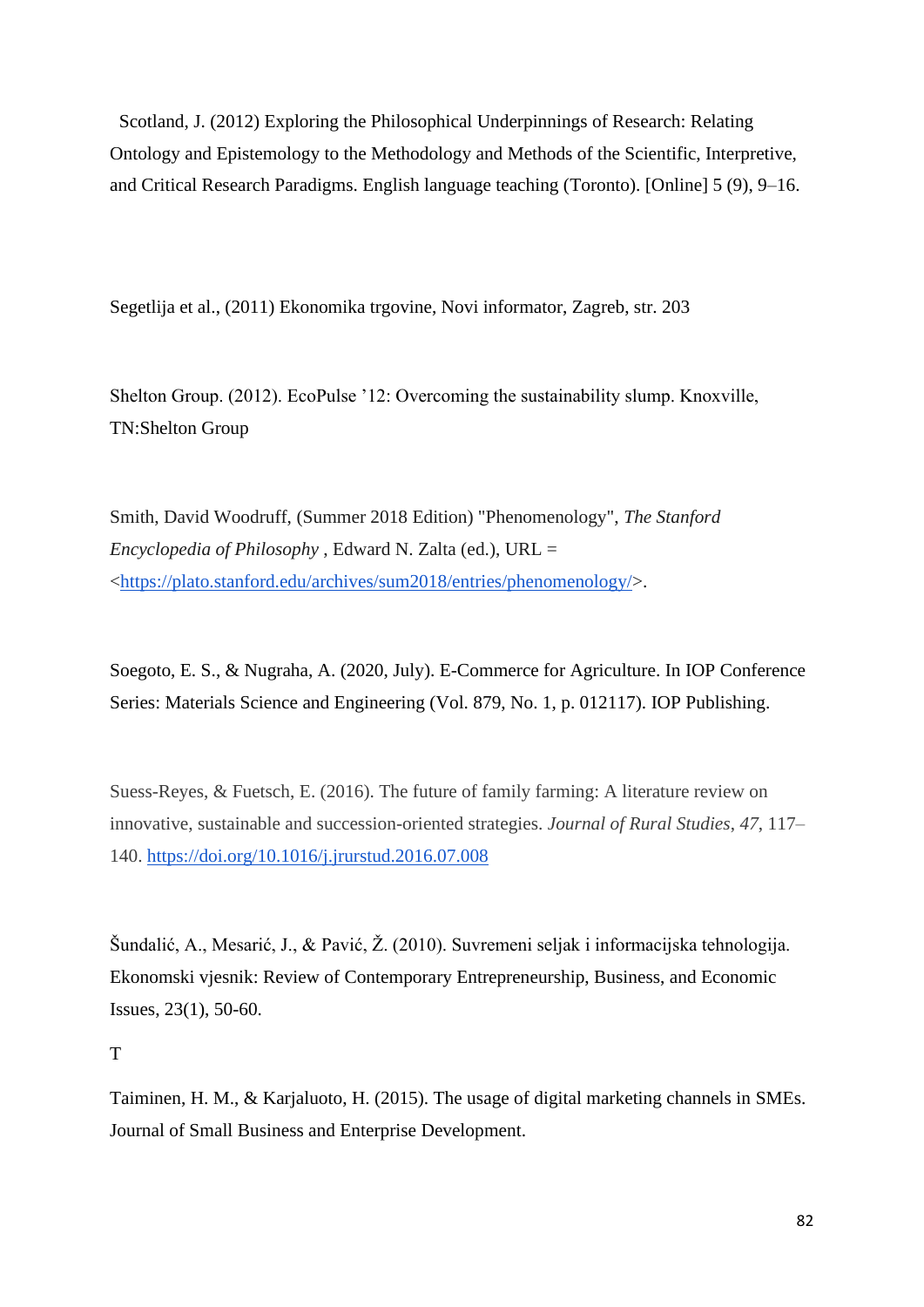Thompson,Paul B., (2007) Agricultural sustainability: what it is and what it is not, International Journal of Agricultural Sustainability, 5:1, 5-16, DOI: 10.1080/14735903.2007.9684809

Tolstoy, D., Nordman, E. R., Hånell, S. M., & Özbek, N. (2021). The development of international e-commerce in retail SMEs: An effectuation perspective. Journal of World Business, 56(3), 101165.

Tratnik, M. (2007). Zadrugarstvo Hrvatske: izazovi stabilnosti poljoprivrednih gospodarstava. Agronomski glasnik: Glasilo Hrvatskog agronomskog društva, 69(1), 63-76.

#### $\mathbf{U}$

United Nations, 2022, The 17 Goals, Available at:<https://sdgs.un.org/goals>

UN. General Assembly United Nations Official Document—Transforming Our World: The 2030 Agenda for Sustainable Development—Resolution Adopted by the General Assembly on 25 September 2015. Available online:

[https://www.un.org/ga/search/view\\_doc.asp?symbol=A/RES/70/1&Lang=E](https://www.un.org/ga/search/view_doc.asp?symbol=A/RES/70/1&Lang=E)

## V

Vukić, J., Balić, A., Bilić, J., Kalinić, A., Nekić, M., Štih, E., & Rajčić, L. (2020). Digitalizacijom prodaje poljoprivrednih proizvoda prema otpornosti lokalnih zajednica na krizne situacije. Agroeconomia Croatica, 10(1), 96-105.

Vik, J., McElwee, G., 2011. Diversification and the entrepreneurial motivations of farmers in Norway. J. Small Bus. Manag. 49 (3), 390e410.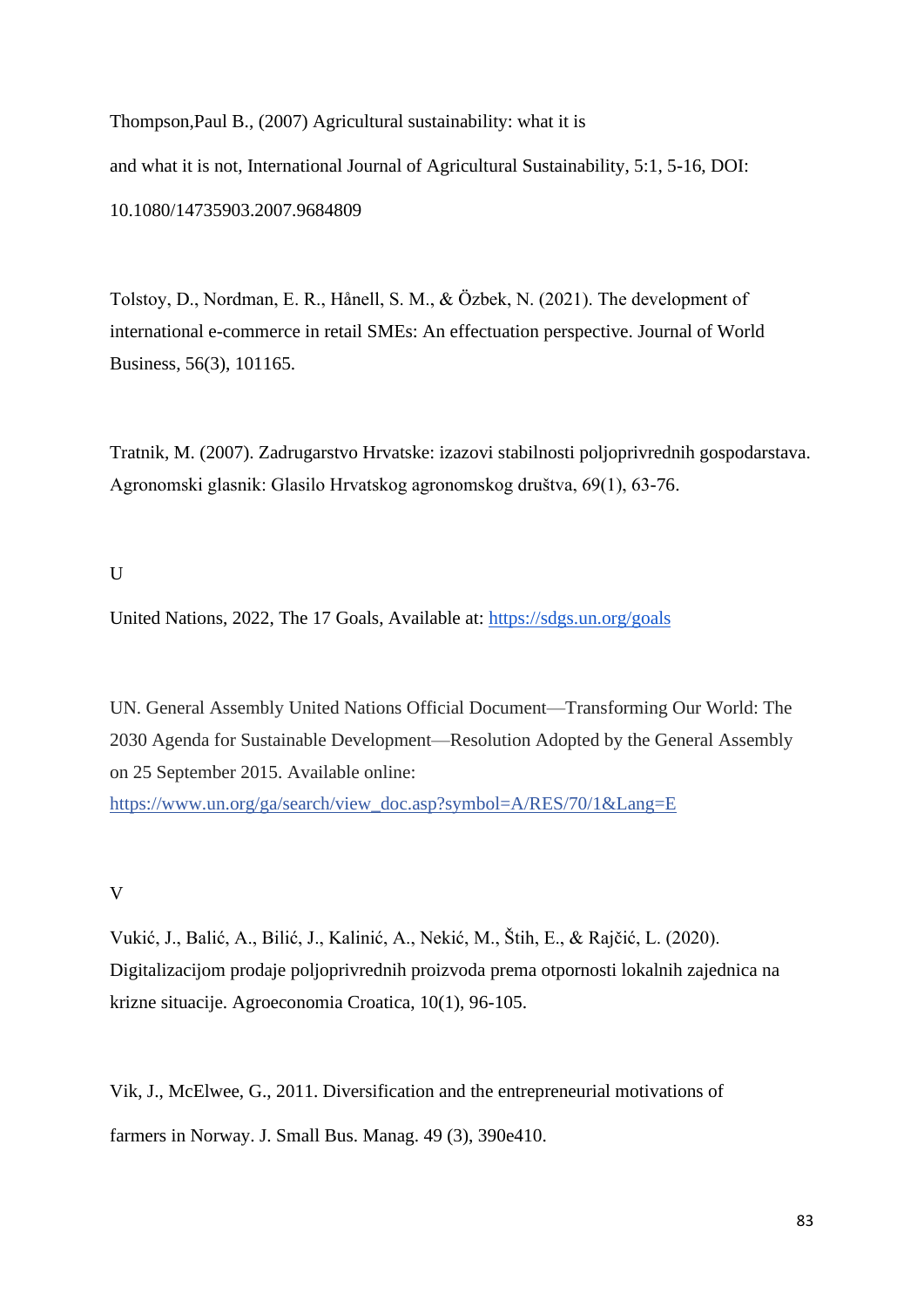Vaus, D. (2002) "Surveys in Social Research" Taylor and Francis, p.5

W

Webster. (1997). Assessing the economic consequences of sustainability in agriculture. *Agriculture, Ecosystems & Environment*, *64*(2), 95–102. [https://doi.org/10.1016/S0167-](https://doi.org/10.1016/S0167-8809(97)00027-3) [8809\(97\)00027-3](https://doi.org/10.1016/S0167-8809(97)00027-3)

Westaway Kyle, (2013), How Burt's Bees made Clorox more sustainable, The Guardian, Available at: [https://www.theguardian.com/sustainable-business/burts-bees-clorox](https://www.theguardian.com/sustainable-business/burts-bees-clorox-sustainable-change)[sustainable-change](https://www.theguardian.com/sustainable-business/burts-bees-clorox-sustainable-change)

Wilkinson, Hill, M., & Gollan, P. (2001). The sustainability debate. *International Journal of Operations & Production Management*, *21*(12), 1492–1502. https://doi.org/10.1108/01443570110410865

Z

Zhang, X.; Qing, P.; Yu, X. Short supply chain participation and market performance for vegetable farmers in China. *Aust. J. Agric. Resour. Econ.* 2019, *63*, 282–306.

Župančić, M. (2005) Obiteljska poljoprivredna gospodarstva i ruralni razvitak u Hrvatskoj, Sociologija sela, Vol. 43, br. 167, str. 171 - 194

ZMAG, Our story, 2022, Available at:<https://www.zmag.hr/en/about-us/our-story.html>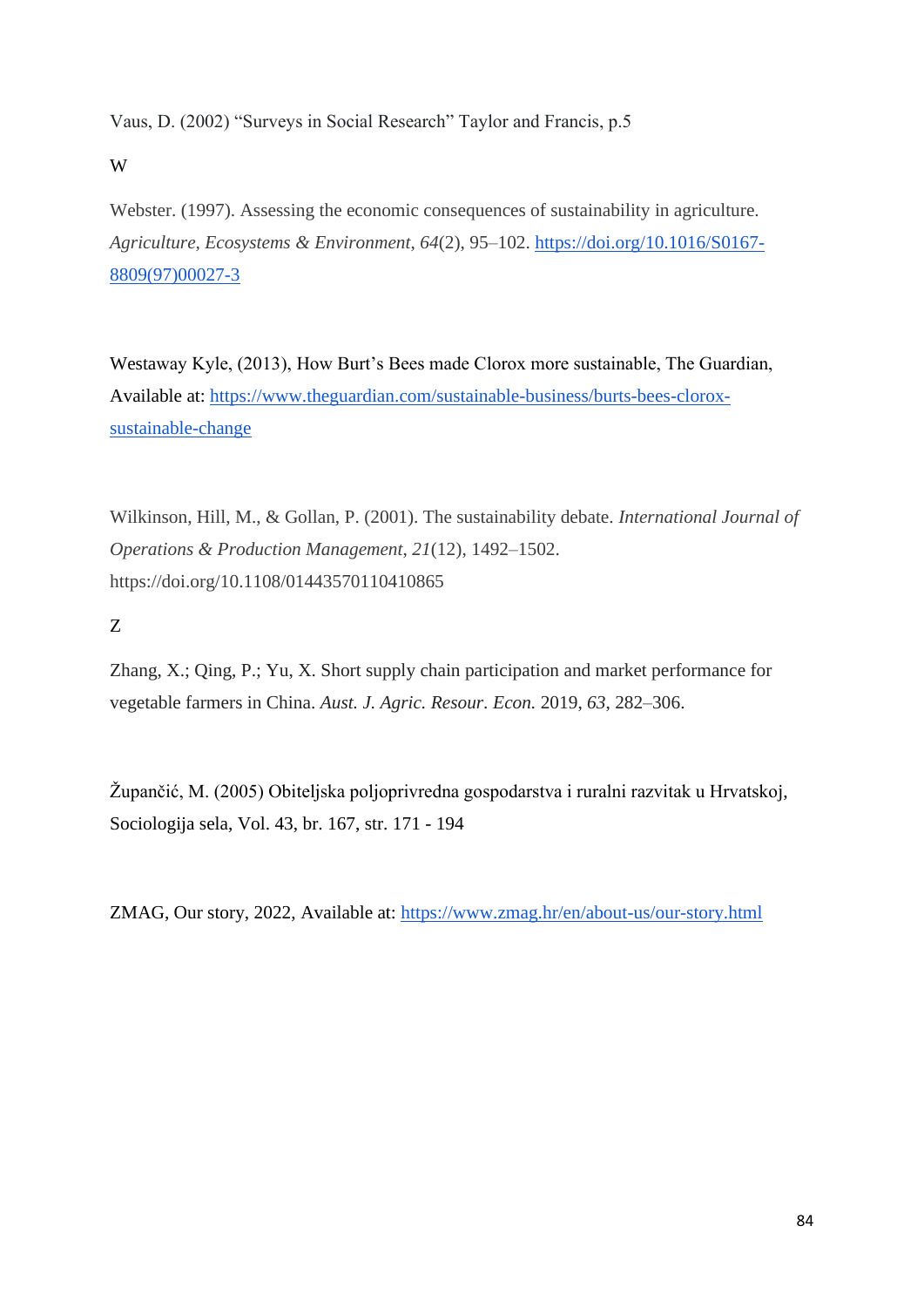# **Appendix**

# **Figures**

Figure 1







Figure 3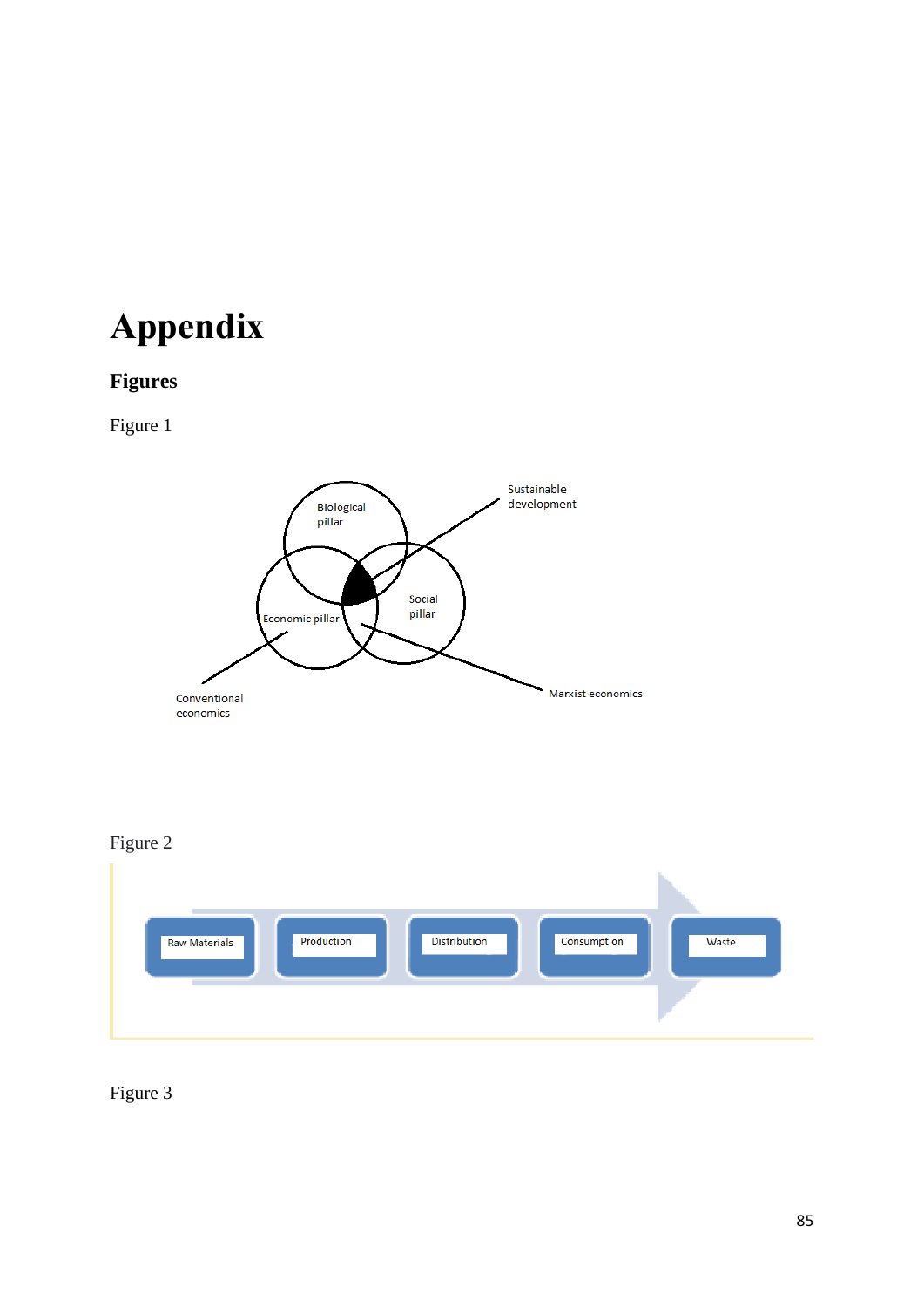

Figure 4



Figure 5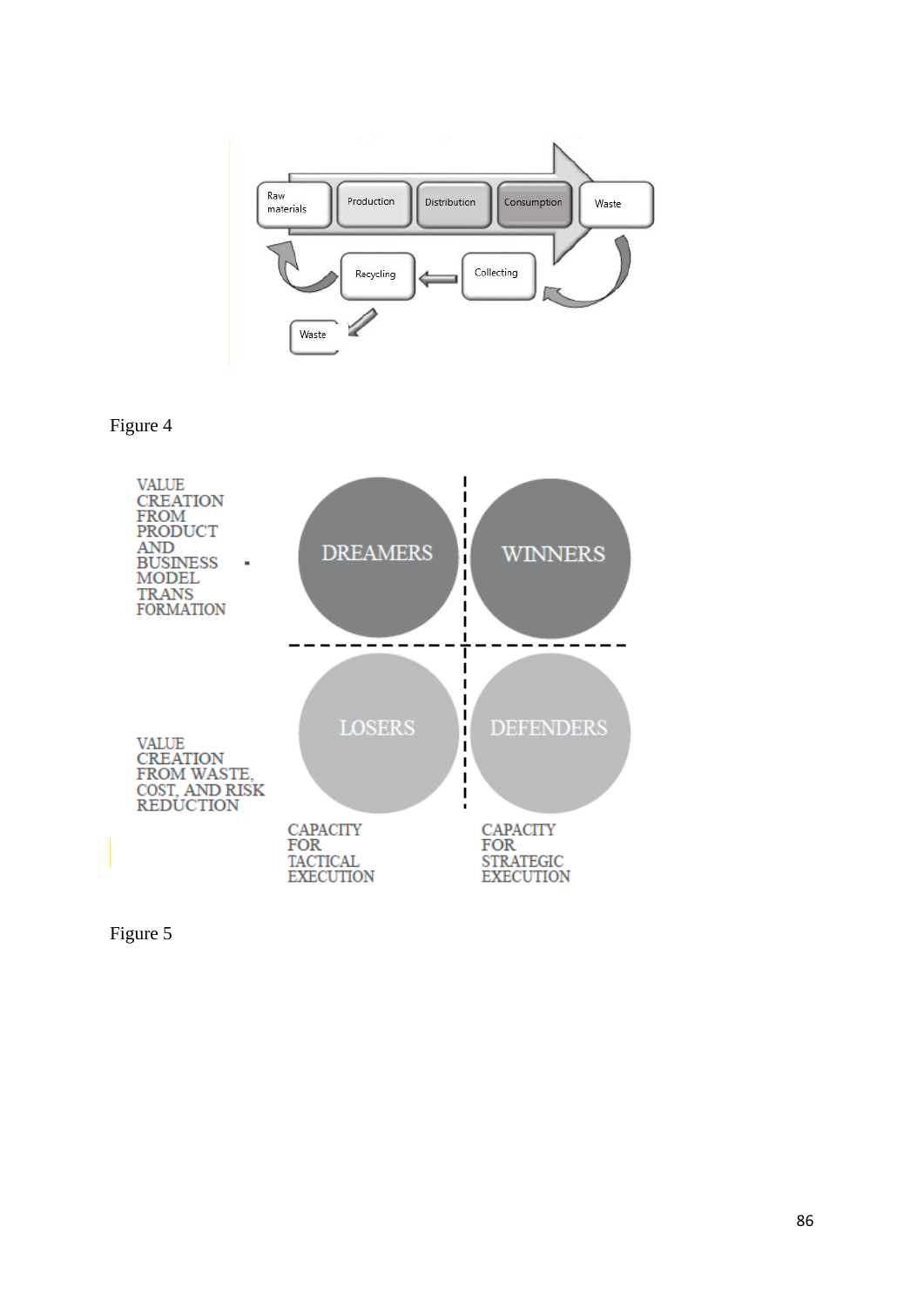

Figure 1.1 Aim for a sustainable food system.

Figure 6







Figure 8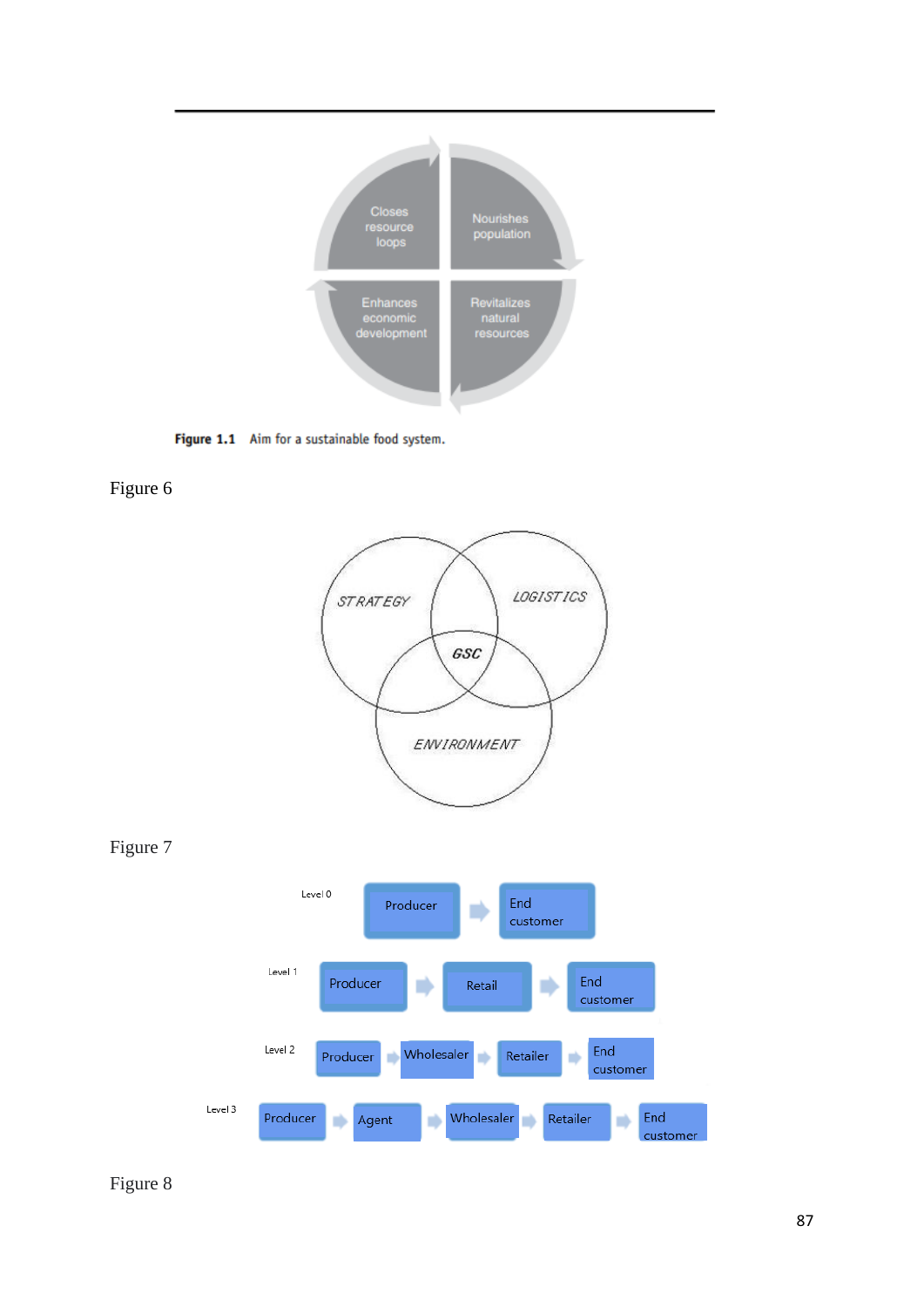

# **Interview transcripts**

Interview 1

Questions for ZMAG

Name: Dražen Šimleša

Your occupation: Sociologist and volunteer for the Green Network of Activist Group.

## SUSTAINABILITY

1. What does sustainability mean to you? 2. What would be your definition of sustainability?

So for me, sustainability means living within what is called the carrying capacity of our Eco-System or what is today called biocapacity or what is called planetary constraints today after research from the Stockholm Resilience Center. So anything that actually crosses those boundaries of our planet we can't really consider sustainable. And if we extend this definition to some social and economic topics, the situation is more complex, because then we need to include a fair transition, solidarity, and responsibility towards those most vulnerable ions who are least responsible for the poor state of sustainability. Which leads us to the crucial questions what we will do with today's economy without whose change I think we cannot talk about sustainability because it is designed and created to function according to completely opposite rules and values. If our GDP is not growing today in a certain sense, in a certain process, our economies are having a crisis, and then our societies and that actually tells us that we have to change it fundamentally because nothing on our planet grows indefinitely and the question is actually how much growth, how much economic growth our Planet can handle.

3. Do you think that people focus too much on only one pillar of sustainability (this is economic, and not so much on social and environmental)?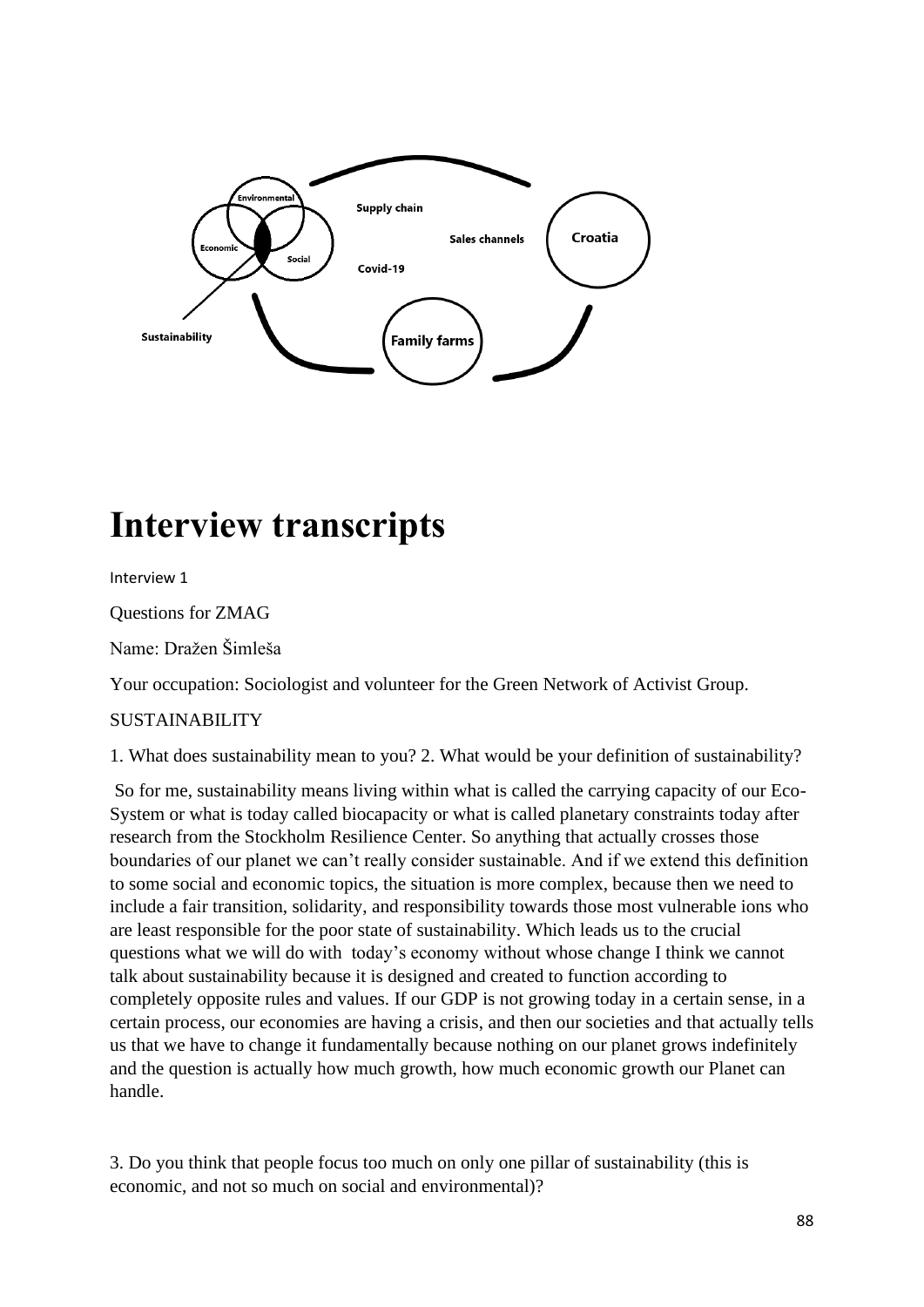Unfortunately yes, I say that both as a practitioner and as a teacher and as a person living in nature surrounded by forest. Unfortunately people are mostly focused on this circle that we usually associate with sustainability it's this circle of environment not realizing that it is a consequence of the state of society and the economy. So we expect something to happen at the climate summit in Glasgow or wherever we talk about climate and quotas instead of organizing a conference on a sustainable economy where the situation with those quotas and climate would not say they would disappear, but it would be much milder. Unfortunately we, especially environmentalists and people who claim that they care about sustainable development, we deal with the consequences, we clean the terrain, clean rivers, plant trees and all these are ok actions, but in fact until we change the cause we will always have that feeling step back and forth. We will always have the feeling that we are doing everything well and things are not changing. Precisely because we are not dealing with the cause of the problem.

4. What would you say that the biggest challenges are to the transition to a sustainable lifestyle?

Mentality is one level, but it's not enough because we know a lot of things happen at the business level, meaning at the industry level. But also at the level of public policies. I usually like when I teach about food, to ask people if they have heard of the fire in the Amazon which two years ago was an environmental main topic. Then everyone says they heard, then we talk about the reasons why these fires occur at all. Then we start digging the story, so we return to the topic of what is the cause and what is the consequence of something. So until public policies, such as green public procurement in the field of food, are adopted, there is no sustainable local food system that does not include public procurement for public institutions. In some countries, it is very developed and well developed such as the Scandinavian countries, France, Italy and so on. In Croatia, it is very bad. So when you have one such decision it has a much bigger impact than for example what we do through our cooperative where we feed some 50 people every week through our solidarity short supply chain. It's great but it's also healthy and mature to know what the pros and cons of each of our decisions are, and even less impact if we only do something as individuals. So we can have great awareness but if we do this as isolated individuals our impact will be very small not to say negligible. People in the West have been working on this personal and ethical spending since the 1970s. Ecological footprint is growing in almost all countries, especially in food. So I always say that personal mention is a great first step, but it should by no means be the last.

We should also be aware that these are some bigger examples, we will not come to them only by some of our consumer choices, no matter how ethical it may be, but in cooperation with other people. So I usually teach people that if they are frustrated that some things are not happening fast enough which in ou region is often the case. People need to be aware that public policies always come as a result of collective action. When a sufficient amount of positive collective action is accumulated, then it begins to have the capacity to direct public policies. That there is more organic production, that people are starting to wonder how we can bring this organic food to kindergartens, schools, retirement homes, hospitals, and so on.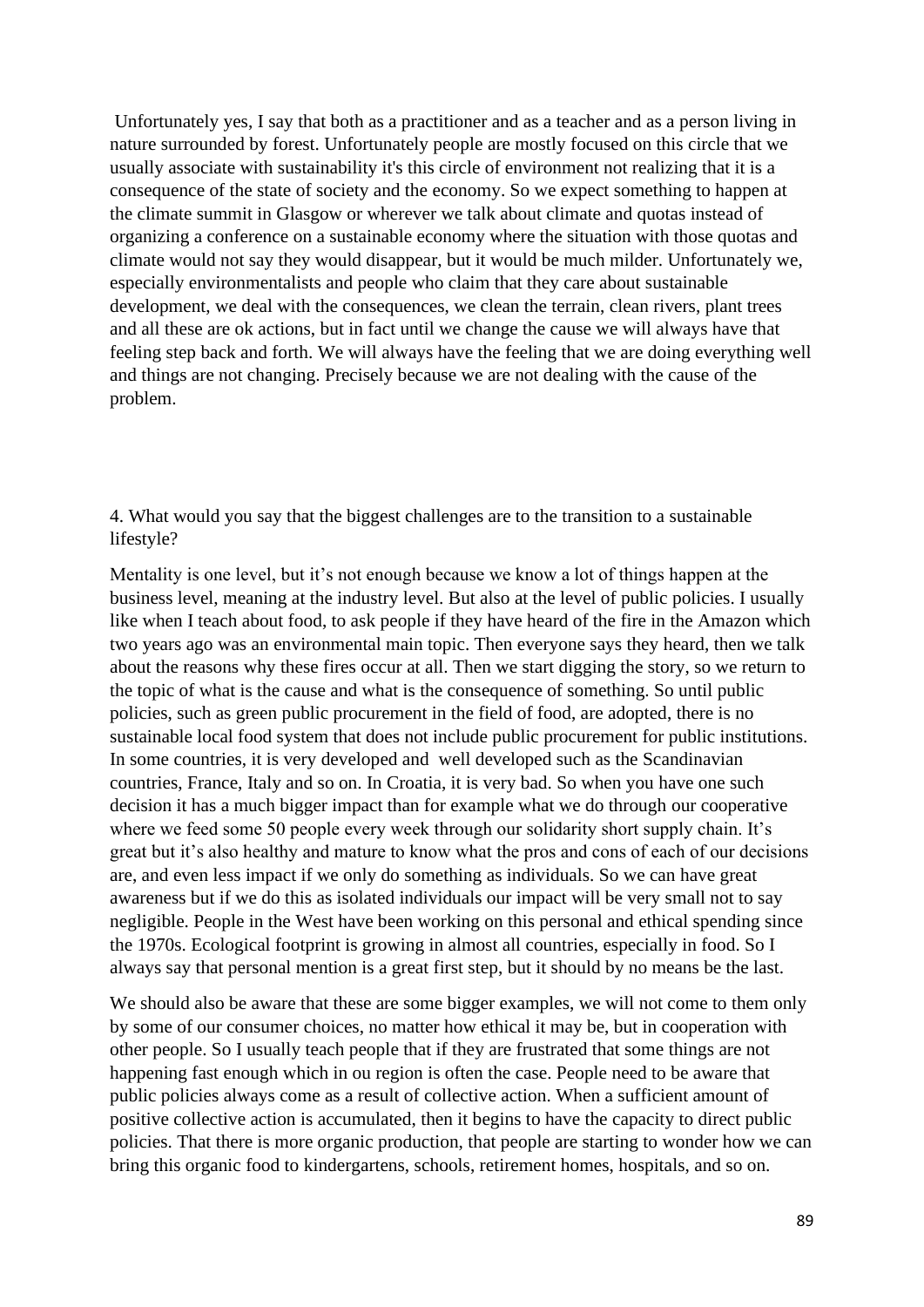Rarely, everything I've researched especially across Europe, have a few examples of exceptions, but mostly public policies rarely come of their own accord.

## 5. How big a role do you think the food industry plays in sustainability?

Well very much. I think it is a taboo topic of our civilization because we have raised our diet to some level of obscure, a level of our human personal rights. So people want to talk about recycling, they want to talk about electric cars, they want to talk about more greenery. But when you mention diet and food to them, it's almost forbiden. Like you won't tell me how to eat. Perhaps the best example is how much this topic is underestimated and how much of an impact it has on the state of sustainability and climate change that this topic was completely ignored at the last climate summit. So there was no talk at all about agriculture as a problem and as a possible solution. So here's what's really fascinating is that investing in a more sustainable diet and production would require a lot less money than, say, the total hype about electrifying transport. But there's less talk about it because it requires a change in our way of thinking and changing our lifestyles. It also the democratization of the entire food system, meanning that it is much more in favor of small producers and in favor of local food production where automatically then the monopoly on food production is reduced.

## 6. When did you encounter the concept of permaculture? What drew you to it?

When we were kids, students permaculture were a great thing because it was pretty activistoriented. Which suited us then, because we were all part of the activist scene in Zagreb. We liked that it doesn't focus on just one area of sustainable development or living. So it has a great base on food and design but permaculture is everything, and economics and politics and interpersonal relationships and the houses we live in so it's pretty broad. We liked that, her holistic approach to not just dealing with super gardens. No matter how much food always comes to mind, because we eat it several times a day, its not just based on that. Well, somehow a large number of people start dealing with food because somehow it is always among the top three most interesting areas. But permaculture is actually of interest to us precisely because that social story is not just ecological. And so we started dealing with it, we started educating ourselves and today we are trying to promote permaculture in actually all these areas that I mentioned to you, not just in gardening or food production. We are now actually not inheriting just some philosophy and way of life, but a movement that has been present in the West since the 1970s. In fact, if you look at places where there are positive stories, good stories, it is easy for people to start with their initiative, they have something to stick to, do they have a place to network. Here in the Balkans, especially when we started, it was not at those levels, so at the beginning, it was quite difficult, quite demanding.

## CROATIA

7. Do you think that Croatia is taking the necessary steps to move towards sustainability?

Well, given our potentials, given that the bio-capacity of Croatia is very large in our small territory and small population, given our potentials that we have in natural resources and in soil and biodiversity, very little is being done, not enough. You can track this from the amount of organic food produced, the use of renewable energy sources, sustainable mobility, and so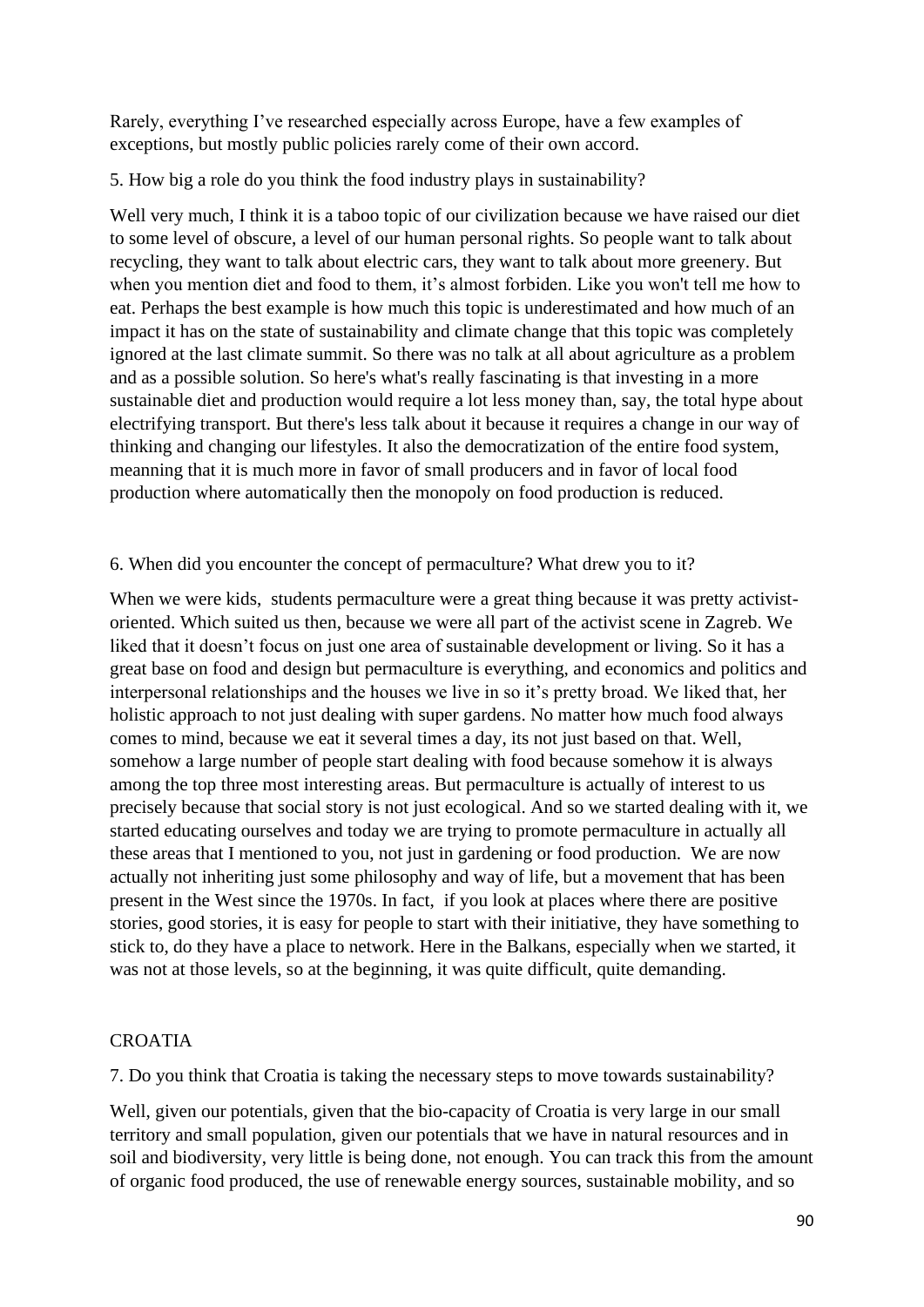on. What is great is that things are changing quite quickly, so now at the local level, we have more and more positive examples of good practice that also build on some good examples from Europe, so it's easier for them. So it awakens some good feeling that in the future there will be more and more such local communities, cities that apply sustainable development, but at the level of the whole country, we can say that we are not at the top of Europe. I say it saves us that we have crazy nature, that we have crazy resources, a relatively preserved environment, so when it is brought in proportion to our consumption, it seems that we do not influence some negative phenomena too much on a global level. But I say that we are not using our resources in a sustainable way and in a way that increases the quality of life of the local population. That should be the goal. Realistically the most natural resources, the highest degree of biodiversity and the greatest opportunities for organic food production are in the areas from which people are fleeing, from which we have the largest emigration. Who will deal with these resources if all people leave? And then that abandoned land will probably go into the concessions that some big companies will use. It's actually preparing the ground for them, first, you actually move people from an area and then in the end you will have that logical business way of thinking. It's a shame that it's empty, let's use it and make some money from it, but I say there is no local community. There are no people there, someone will own hundreds and hundreds of thousands of hectares, they will produce some food on such large areas, mostly not ecological and unsustainable, and they will have hired workers. They will collect or sort it or do something that technology will not be able to do for them. It is important that as long as there is no investment in actually small producers, the family farms that actually live there won't then remain living in that area. In our country we have a mantra that everything has to be big, that the land needs to be consolidated, and then you go to Austria, Switzerland, parts of Italy where you see that people live normally with I don't know two or three cows and that they are all networked in some clusters, cooperatives, some kind of association. And then you wonder who is crazy here, how it's not a problem that they are fragmented and small. So it's more a matter of organization and whether you want to keep people somewhere or not.

Unfortunately, the big problem with us is that we have destroyed our tradition of cooperatives. Because we connected it with the former system (Yugoslavia) even though we had the largest number of cooperatives between the two world wars. So before the government that ruled in this whole area after 1945. In our country, too, it is very difficult for people to decide to cooperate. And again, we come to the conclusion that the bigger problem is in the level of trust in that circle of society, the social circle, and not in the circle of the environment. So we have small producers who will fail 100%, that happened to us with milk, with everything. The only way they can survive is to somehow unite, but they don't unite. That's the catch 22 for this area of ours. How to educate and make people aware that they have to work together and that it is actually in the interest of all of them, and the whole local community. And that in societies that we consider very selfish, and individualistic, there are people who cooperate in this way through production cooperatives because they realise they will not actually survive otherwise. The family farms in Croatia are simply too small to carry and to cope with this whole giant food system that will always have cheaper goods than them and will come on the shelves sooner.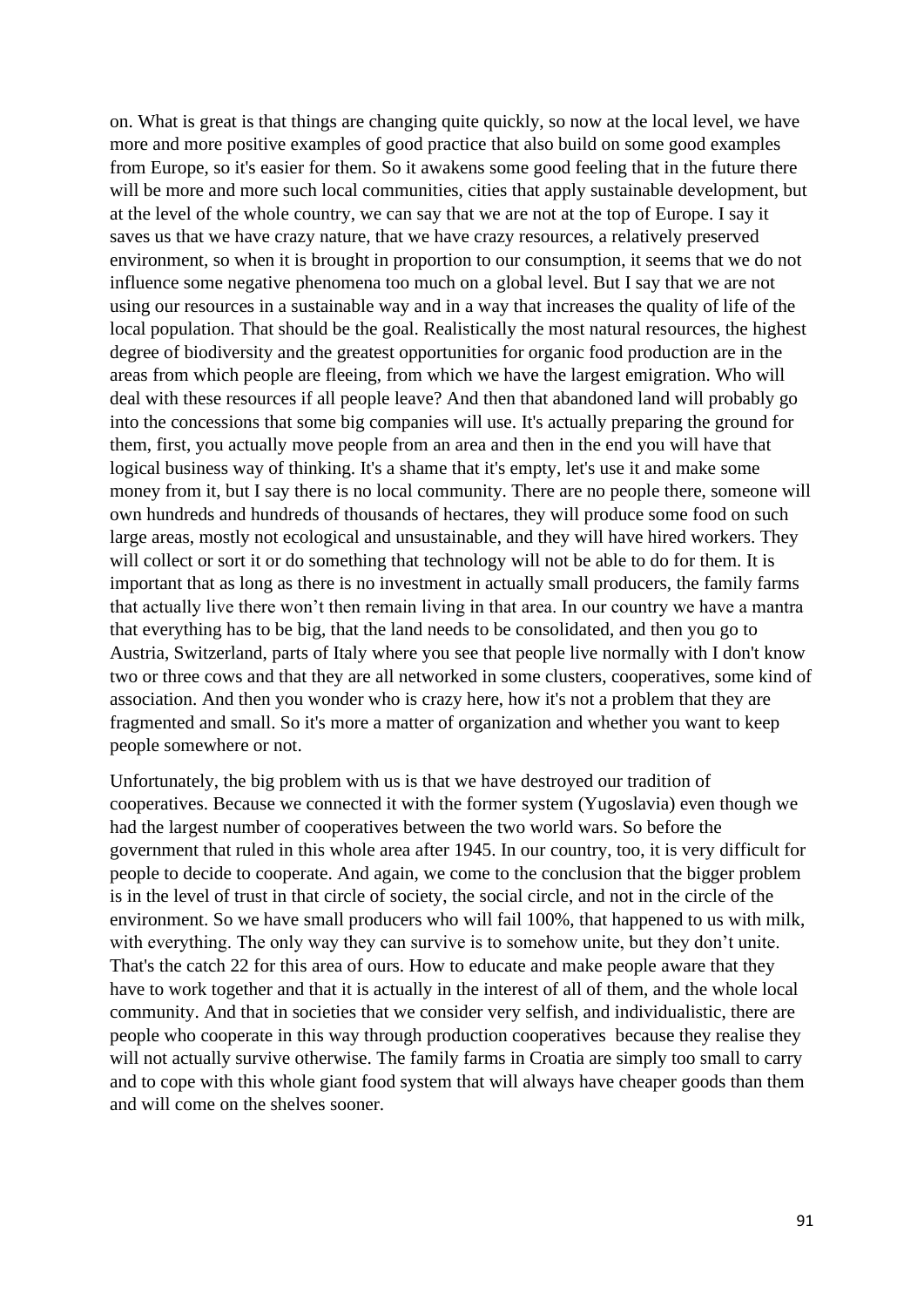8. Croatia receives large funds from the EU for rural development, do you think it uses them wisely?

I don't know the numbers by heart now, I don't have them in front of me, but they don't even matter. Incredible amounts of money have been invested in agriculture or so-called agriculture in Croatia. And Croatia has less production of its agricultural products than before joining the European Union. This is best evidenced by the amount of money that is being used in a meaningful way. So that money is going somewhere, it's not that there is no money, but we haven't done anything positive there. And even in some other Eastern European countries like Slovenia or Poland that have really invested in their local production, while in Croatia people are leaving agriculturally oriented areas speaks volumes about how much is being invested. If they can not work there, what will they do, enjoy nature? That they can do anywhere. It is a pity really because we have huge potentials, we have people who know how to work, who know how to produce. We have had a positive situation that food has become a hit topic today. Food was not a hit topic 10 years ago, today everyone is crazy about food, both negatively and positively. Today we are so obsessed with food, what we eat, how we eat, where it comes from. Today, we are all chefs at once, we exchange recipes, all of a sudden it's food, cooking, dealing with food is cool. And it's a positive situation, a positive trend that we should take advantage of. Even among young people, those who are not interested in food or it does not negatively affect their health with regard to what they eat, but even they are more interested in this topic. So food is a really cool topic today and we should really use it to increase the amount of food produced that is ecological, and healthy and then those who produce it to be at a well-deserved level of value in society. and they should be very highly valued because they bring people what we need next to air and water he most, and that is food. And every person who produces food should be able to have a dignified life from it. A country that does not care about that, in my opinion, is not really a real state.

When you travel and see villages that are alive, these people don't even want to live in the city. I met a lot of people in Austria, Switzerland, Spain, France who left big cities to become farmers in the middle of their lives because they saw the need. They weren't on the fringes of society, they left a lot of good paid jobs in the cities. They liked a quieter life, safer for the child, blah blah and there are many reasons, but the point is that they could come to fertile ground, I do not mean fertile only in terms of ecological, biological but fertile socio-economic soil that allowed them to live from his job. And these are crazy trends when you see there is a map of Europe that shows the relationship between suburban and rural areas, cities, immigration, and emigration. When you see that some regions, I shouldn't say the whole country, because it is different in each, the number of people in the area is not declining precisely because people can live very well in them. For us people are moving out of rural areas, and that is not European Unions fault, or some other conspiracy theory. But realistically no one is to blame for that because we ourselves directed that money the way we directed it.

9. Do you think that it is necessary to reduce food imports outside Croatia, and focus on the resources present in Croatia?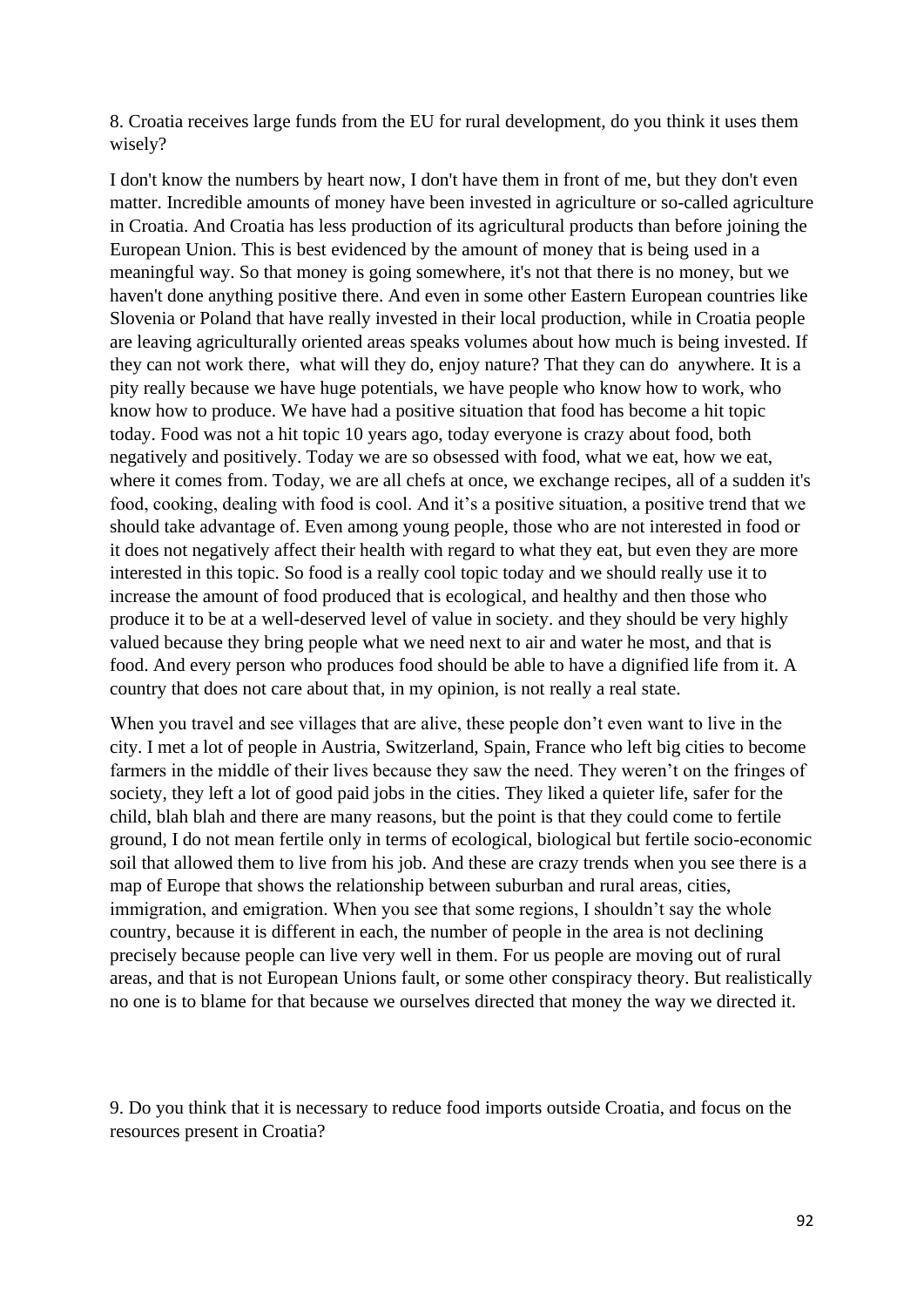Food imports are a consequence, you have to feed people. If there is no local food, you will import food. If you are not aware of the need to encourage local food production, then you will import even food that you can produce. Croatia imports apples from Poland, because Poland has invested in its apple production. We have incredible amounts of potential and for apple production, we do not have enough of our apples. So I'm not explicitly against imports, it's really a consequence of a certain policy. We also had a big dilemma in our cooperative, as we are part of a global urgency network that brings together solidarity short supply chains. We knew that Covid and the whole situation affected small producers from all over the world. And then a year ago we started to include in our retail chain products from all over the world, such as Fair Trade coffee, but we had the condition that we do not take products that are already produced in Croatia. We did not take products for which we had a local alternative. We only took products that cannot and are not produced in Croatia, meaning coffee, soya sauce, rice and so on. And we also checked from whom we take it, so that the money goes to some cooperatives that support the local community, but we introduced that for example. Now it is no longer considered local food. We can now discuss whether it is necessary to drink coffee, eat rice, and all these other products at all, but most people do it and then we concluded that it is better that we participate in this process also in an ethical and fair way. You know, I'm going to sell people local food, and they're going to go to the supermarket for everything else they need. Countries that depend on food imports are extremely vulnerable countries and these are actually countries that are not free. Where the ratio of locally produced food to that imported is very poor.

#### Family farms

10. Do you think that family farms are the sustainability solution for food industry in Croatia?

Well, they are certainly one of the solutions, they don't have to be the only ones. The production of local food can be regulated through some other forms of cooperation, not just family farms. In our country it is quite regulated legally. Meaning there is a relatively good legal framework for them, so a lot of people use that form, let's say the legal framework (of family farms) for food production. Where there are not enough diverse family farms involved in food production, we also cannot talk about a great quality of life. This can be seen in the areas where a lot of food is produced, where different foods are produced, that these people, no matter how challenging and difficult that job is, in my experience, these people love their job. They actually love their job and if they get that feedback that they are valued, that they are respected for their work they have no thoughts about anything else. We even did some research on Croatian family farms and most of those who found their niche, who have secured customers, who found some of their own sales chains, they mostly answered that in the next 5 years they do not intend to change their lifestyle.

11. Do you think it is easier for smaller producers to turn to sustainability?

The small producers, they have to be flexible because otherwise, they can't survive. And this situation with the Covid-19 forced them to be even more flexible, to deliver home, to the doorstep. So they have that flexibility, that is, the so-called resilience that actually allows them to survive.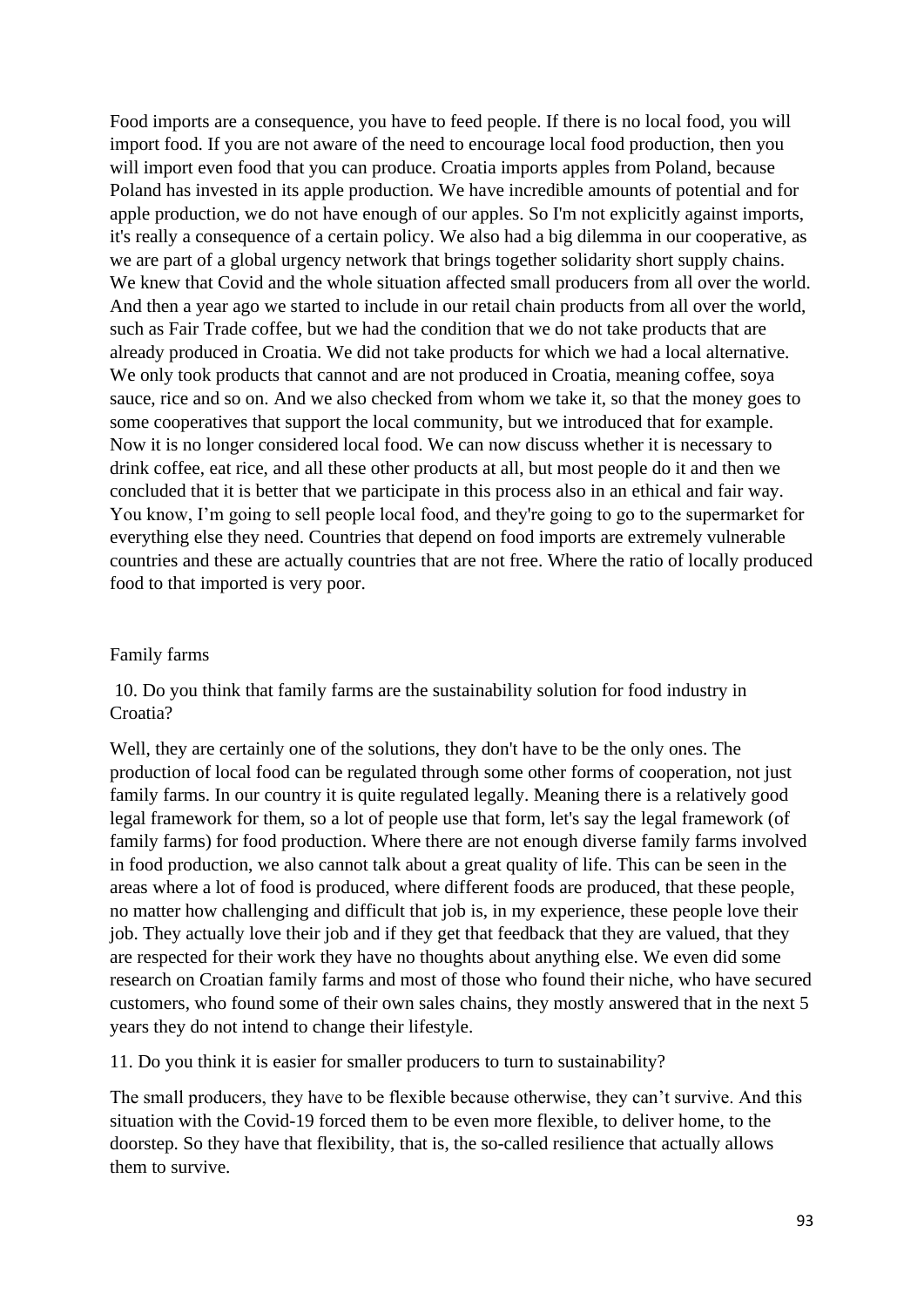12. What is your opinion about short supply chains? What are the benefits of short supply chains?

This is certainly one of the stages towards sustainability because, for example, local food is mostly in system where there are not many intermediaries. There is at most one intermediary, for example in our solidarity short supply chains it is the obligation to give the manufacturer 85% of the final price. Otherwise, if you want to be in the fairtrade system, you have to give 30 to 40%, and we give 85%, so twice as much. It's a huge security and respect for the manufacturer so it's their big advantage to actually bypass this whole sales system which is really relentless and where the price goes down so much. So food is so underrated today that these people can't really live with dignity from their work. In this way, short supply chains actually fill that gap until the state does enough to preserve local production. Best when we have both. It is best when we have functional short supply chains for citizens, but also very good public policies for a sustainable food system.

13. Do family farm owners and small farmers come to you for training?

Yes they come for education more and more recently. They try to implement the principles of regenerative agriculture or combine biodynamics with some new knowledge of designing and creating their entire production space full of more sustainable. So that number is also growing, I think that number would be much higher if we were just dealing with that. It's just that we deal with a really wide range of topics. So in that topic we are one of the actors in the field, but I can tell by what I see from the growing number of producers that they are not thinking only about food, as may have been the case 15 or 20 years ago, but also about himself and his family. they see food as part of a broader story.

14. Do you think that e-commerce has opened the door to smaller and sustainable producers to reach their customers?

These are not short supply chains, these are online stores. And OK for you as a customer it is very user friendly, you sit at home and click, but it has nothing to do with this real and longterm support of local food production which I said is our main goal. So our main goal is not to sell food, our main goal is for people who produce food to have a dignified life and that through our food we actually build that one spirit of solidarity, the spirit of the local community. The Internet and the whole story about food, food delivery, is actually making it harder and harder for you to figure out today who really sells local food, what kind of relationship it has with its producer. So there is also a need for a lot of information from the citizens themselves, customers. Because now there is everything because some people have also seen that food is not a thing people save money on, that people even in the midst of a crisis like the one we had to find ways to get local food, and that local food is increasingly valued. So I say that in my opinion, this topic will need additional education and research from people who really support sustainability and solidarity, and not just the sale of food on the Internet. Which is OK, let people do whatever they want, but then it should be called that.

It is also part of the adaptation to some new habits of customers, to all this change brought by lockdowns and partly by the earthquakes in Croatia and around Zagreb. So many manufacturers find some very good solutions to bring their products even closer to the end user. There are actually a lot of apps, delivery methods, ways to distribute that food, all of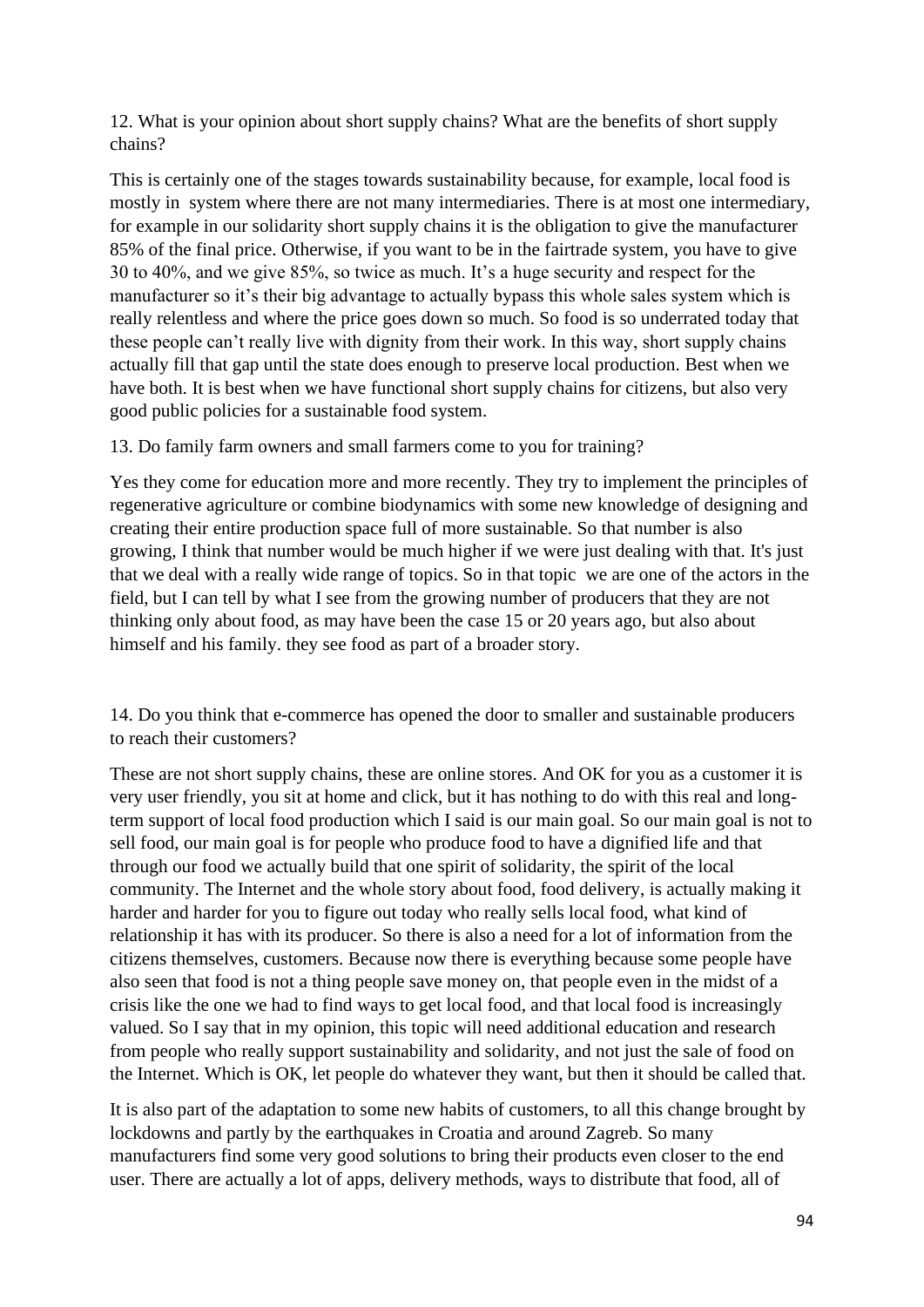which are to be welcomed. In my opinion, the ultimate goal is to throw away less and less local food, and whatever tools you use for that, all is good.

15. Do you think that taxes on companies on unsustainable business should be introduced?

Well, I don't think it would work in our country, although I really don't know whether to call it taxation, but in reality, the largest economic companies that are the richest today from the way out economy works today, don't pay the full price for their products. It is paid for by society and local communities that live close to the source of their funding or future generation, and that is completely unfair, so I am in favor of that. Simply some products that we take for granted are actually luxury products considering when they would have the right price and it should simply be put in one box because it is not fair that someone else pays the cost of our consumption of anything, it is not sustainable.

## CHANGES IN PEOPLE

16. Have you noticed changes in people's habits, that desire to know where the things they buy come from? Changes in people, customers who are more aware of where their food, clothes, and other products come from?

This is definitely a trend. We are now implementing our Food web, which deals with the relationship between climate and food, intended for young people between the ages of 15 and 35, and realistically this interest is too great for our capacities. There should be more educators who have the support to educate, I think they would have someone to educate. That the number of people who want change in their lives is growing. The problem is if people have nothing to stick to their desire, if there is no example of good practice, then their desire either turns in some direction or simply remains a mere desire or is satisfied in a rather shallow way and that is a normal thing. So as long as we do not have a sufficient amount of examples of good practices that inspire people, that offer people something better, something different, we will have nowhere to manifest this strong desire for change in people. Now that this pandemic has started, people thought, now people will understand what is important, how important we are to each other, that this can no longer happen like that, etc. And I say that a good part of people have understood that, but you understand if their daily life is still ironed out according to some of the same principles as before, change won't come. So until we build new rails that strong desire can run on, people will behave the same, because those rails have nowhere to go. It will not be tangible, it will be seen, we will be able to communicate about it, but it will not turn into practice.

## 17. What does the term good food mean to you?

We used the concept of a good economy before, so we wanted to promote an economy that is good for people and the environment, for employees, and for the local community. And then our good food is somehow a logical consequence of that because we actually think that without a good economy there is no good food. There can be no sustainable food system if a just and solidary social economy is not attached to it. So it's a play on words, some people told me that it wouldn't work in English, but from an early age, they teach us to be good so that word fits us.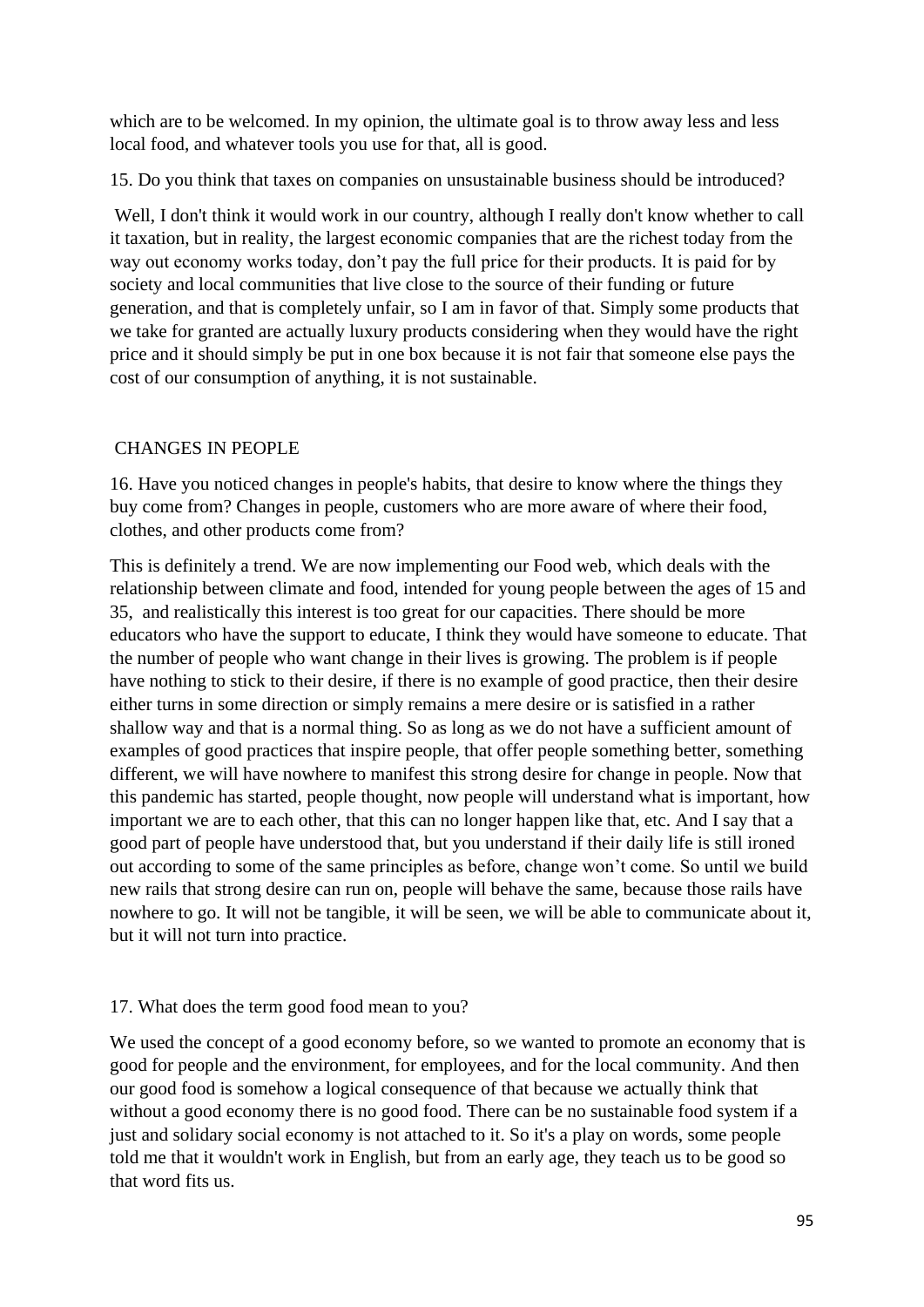## ABOUT NGO

18. How did you decide to establish your Green Network of Activist Groups?

So we are celebrating 20 years of existence this year, so we were founded in 2002. Otherwise, the property started earlier, the property is older. Because at that time we didn't want to deal with bureaucracy and organization, it was more about the company of a bunch of young activists. So ZMAG came actually as a result of our experience that we still can't build such a big thing as one huge education center on an informal initiative. So ZMAG, as an association, has actually become a tool for us to better achieve our goal. Especially in terms of educating other people, as we founded the Cooperative for Solidarity Short Supply Chain six years ago because we also saw a hole that exists for local food to reach customers faster and better and on fair principles as a result of our experience. That is why ZMAG was created and has been managing property recycling for 20 years now.

19. What are some of your most successful projects?

The biggest success is that we built that property at all, because we were kids and students with no money and mostly from the social sciences. So the very idea that we do something together, that we answer that magical question of a different world is possible and whether it is possible and whether we can build it. We had no money, we had no knowledge, no one knew how to hold a hammer in their hands, let alone anything else. Every two months we went through trauma due to some injury so when you put it all together our journey was very slow and that is our biggest success. The property was badly damaged by the earthquake that hit Banija and it shook us up a lot. This was exactly the resilience in practice, because it affected us differently. Some people decided to retire then, it was a huge shock to them. So we had that human earthquake and this real one, the property was closed for half a year until we rebuilt it the same with the help of volunteers and a lot of other people. So we said the same thing if we survived this, we will survive anything. Then all these other stories are followed by the highly developed education system we have, food cooperatives and we work very hard with construction. We teach people to build natural houses, we also taught that to ourselves, and today four people live from it. You understand professionally and can make a living from that job. If we had four more they too could make a living from that job, that's what the demand is like. These are all some small successes that make us happy, and the fact that a story like this, where we are not related but we are friends and we work through the association has survived for 20 years is actually my greatest success.

20. Have you felt any changes in sustainability in the last 20 years of your group?

We who have been here for a long time see that things are changing in society. Sometimes they don't change as fast as we would like, but a lot of things we do for future generations that they don't have to start from scratch. To make it easier for them, because one day they will continue this story of ours, we will leave and I hope that they will build something even better and create something even better. Especially since it won't start from scratch so life has taught me to work more and better and connect and network with other people the whole sustainability story is growing.

21. In what ways is your community trying to encourage sustainable living in Croatia?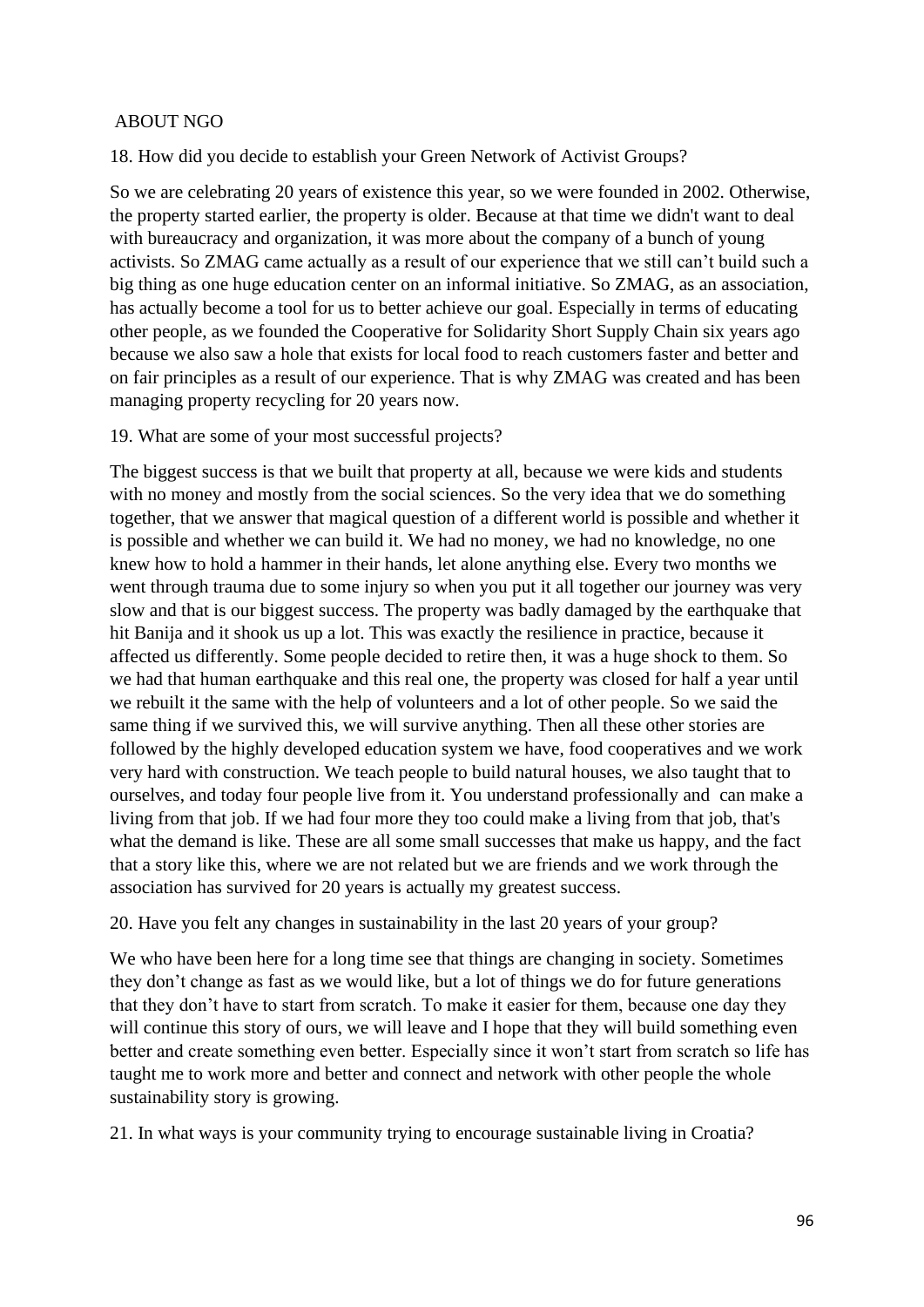We are often an inspiration and the beautiful situation happens to us that the student has surpassed the teacher. So a lot of people who we taught about some topics, from natural cosmetics, gardening, construction, surpass us which is actually wonderful. They have specialized in an area, many of them live from it now and they have surpassed us and to me, it is actually beautiful.

22. How do you measure the degree of sustainability of your property?

We measure our sustainability, and our social impact is measured because we act as a center of knowledge and this document will be published soon. Which I think is fine because we spend public money and it's okay to know how we spend it. Because it is a good tool where your social contribution to the common good is really measured. So not how much you earned, how much richer you got from it, who you damaged during that, but it really measures how you contribute to the common good with your actions, activities, and even business. So this tool is very great for us, it is quite well aligned with the goals of sustainable development, which is the current topic, so we learn to use it.

23. What do you do with the raw materials you produce on your property?

What we feed comes from small producers, what we produce here is not for the market but for our seed bank. On which we managed to make one small, decent seed bank. So we collect seeds and spread it, and for us there because we have a lot of public events and there are a lot of us. It is not likely that we will work for the market because there are just a lot of us and great, but again it would be great to have our food for us or some public events, it would be a nice change that we strive for. That seed bank, it's actually like a seed library, people borrow that seed, use it and return part of it to someone else, that's the point.

Interview 2 Interview questions Introductory questions: Name of the family farm: OPG Vizec Maksimilijan Owner: Maksimilijan Vizec Year of birth: 1971 Number of people on the farm: 8 Level of education: Higher education Farm founded in : 1998. Activities of the family farm: a) vegetable growing b) fruit growing c) viticulture d) farming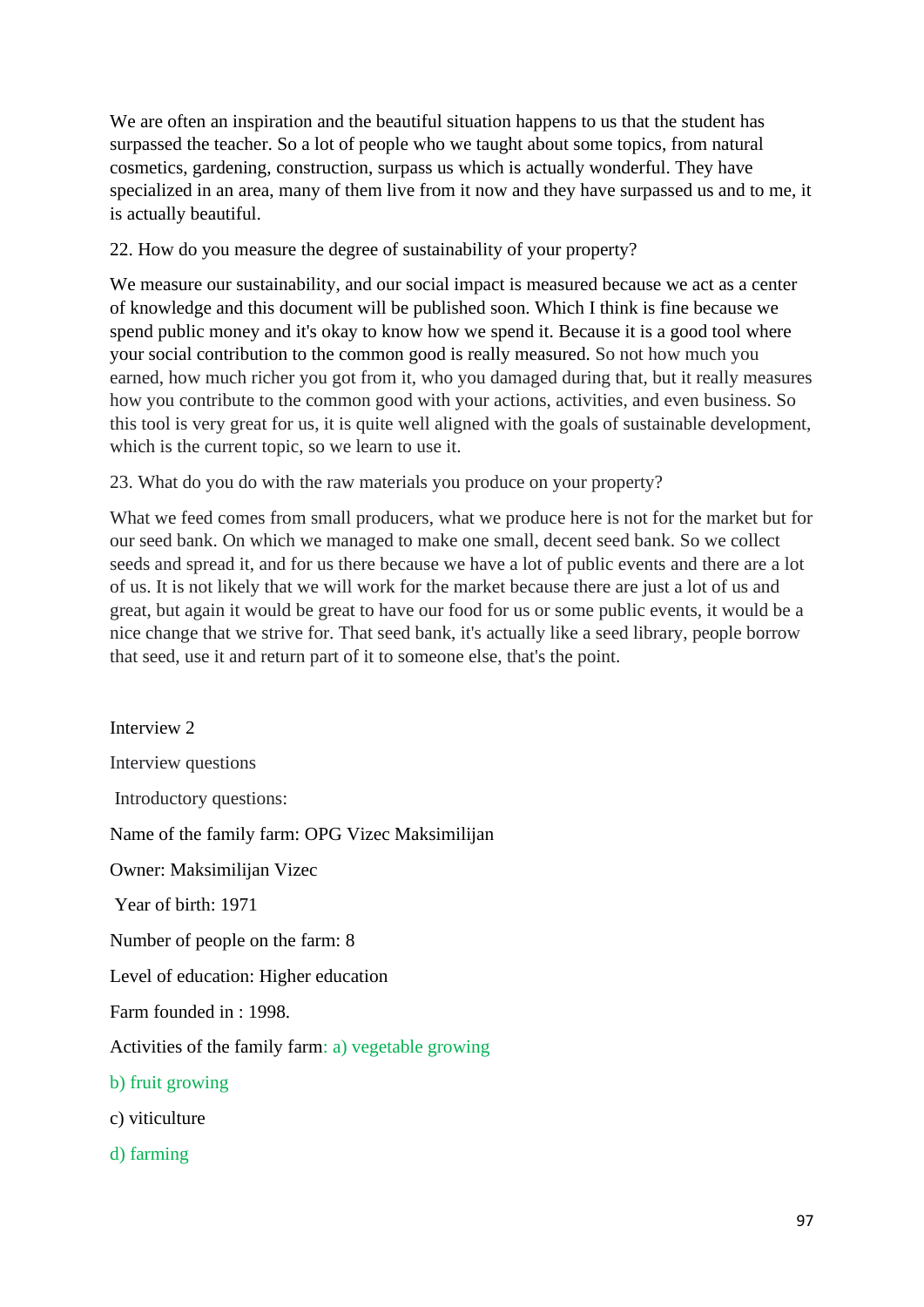e) livestock production (milk, meat or table eggs, other) Size of the family farm: 75 ha

## **General information about the family farm**

1. What are your motives for opening a family farm?

We opened the family farms so that we can produce food and make some money from it.

2. What would you say are the biggest challenges in running a family farm?

Fighting the weather and distributing goods are our biggest problems at the moment.

3. What would you say are the biggest challenges in opening a family farm?

Acquisition of property if you do not already have it, finding the right people to run the business and cooperate and figuring out the purchase depreciation related to property and equipment.

4. Are you investing in the further development of your family farm (machinery, employment of people…)

Yes, we are trying to continue investing to improve our business.

5. How flexible would you say you are in your business? Very flexible.

6. Is this your only source of income? No.

# **Sustainability**

7. What is your opinion on sustainability? What does sustainability mean to you?

Constant effort and work that must be invested in the business leads to the sustainability of the business. Constant attention to work is needed.

8. Would you say that your family farm is sustainable? Yes.

9. Are you financially viable (have you been able to make a living from selling family farms)? Yes.

# **Products**

10. What kind of products and products do you have?

Apples, cherries, corn, wheat, oilseed rape, strawberries, lettuce, watermelon, Christmas trees…

11. How are your products different from other people's products?

They differ in that they are 100% domestic.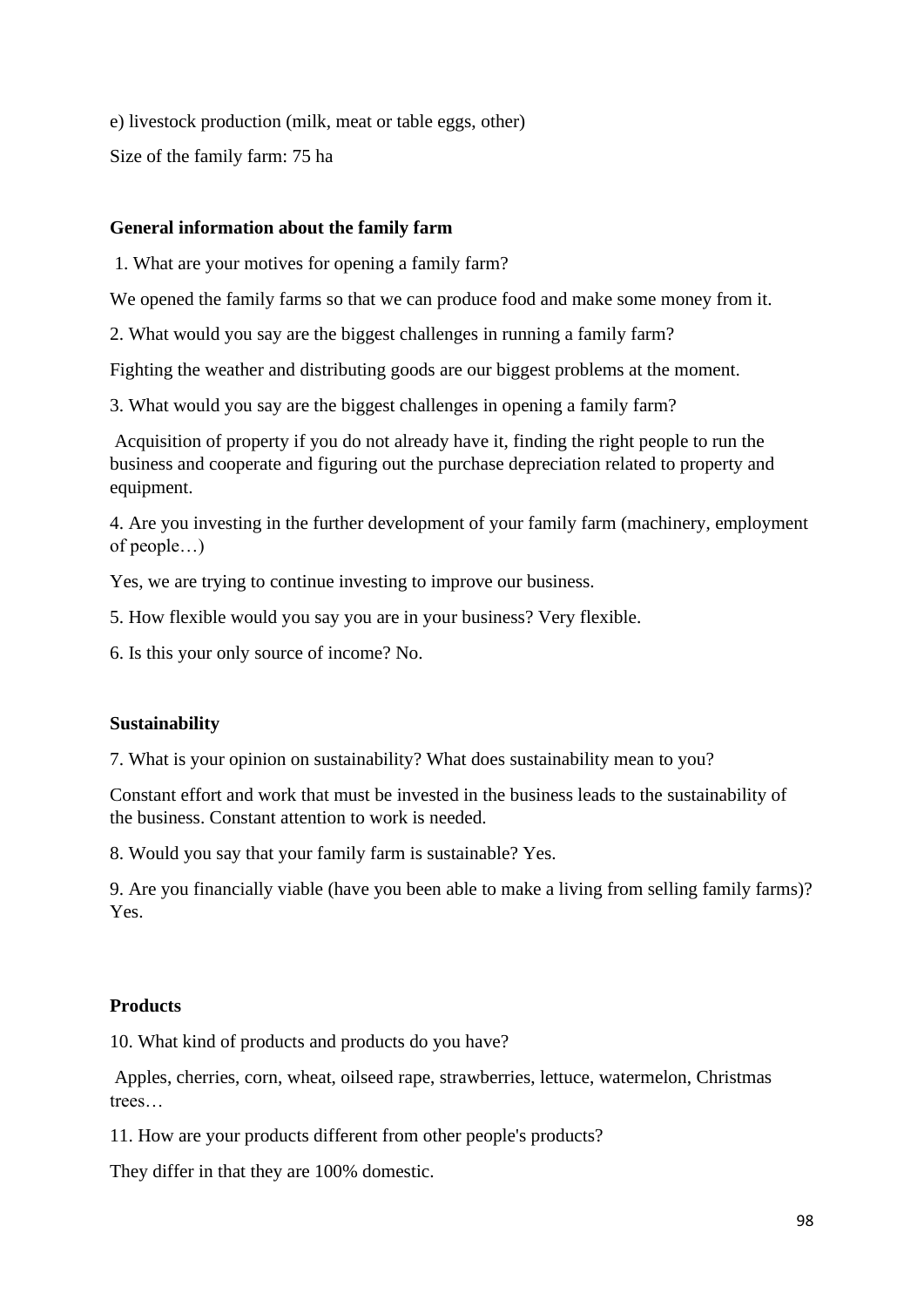12. Are you trying to diversify your production and bring new species into your economy (organic production, permaculture)?

So far, we are only importing different varieties of existing products.

13. If you process your raw materials, why did you decide to process them? We do not process.

14. How did you decide which products you would have on the farm?

We focused on the demand that was present in the market.

## **Social aspect**

15. Do you cooperate with the surrounding family farms and in what capacity?

We do not cooperate with anyone.

16. Would you ever enter into cooperatives with surrounding producers? No. it is simply not so easy to create trust among people and we believe in ourselves rather than depend on someone else.

17. How much do you think family farms affect the community in which they are located? Do they improve the quality of life? In the current state of the country, family farms are having a positive impact because there are fewer and fewer domestic producers, thus they are improving the quality of life because people eat Croatian products.

## **The role of public institutions**

18. How and have the incentives from the EU enabled you to progress and innovate in family farms? We haven't had an incentive yet.

19. How important do you think family farms are in food production in Croatia?

Strong because there are fewer and fewer of them and there is less and less quality food.

20. Would you say that Croatia helps you in the sustainability of your economy?

Very little, it is not anything tangible that they are providing, we think they could do more.

21. Have you heard of any EU schemes to help family farms?

To a very small extent, not enough to want to be involved in any of them.

22. Does the state give you guidelines on how to take advantage of incentives? No.

## **Sales channels and sales**

23. How do you sell your products? We sell are products through wholesale and retail.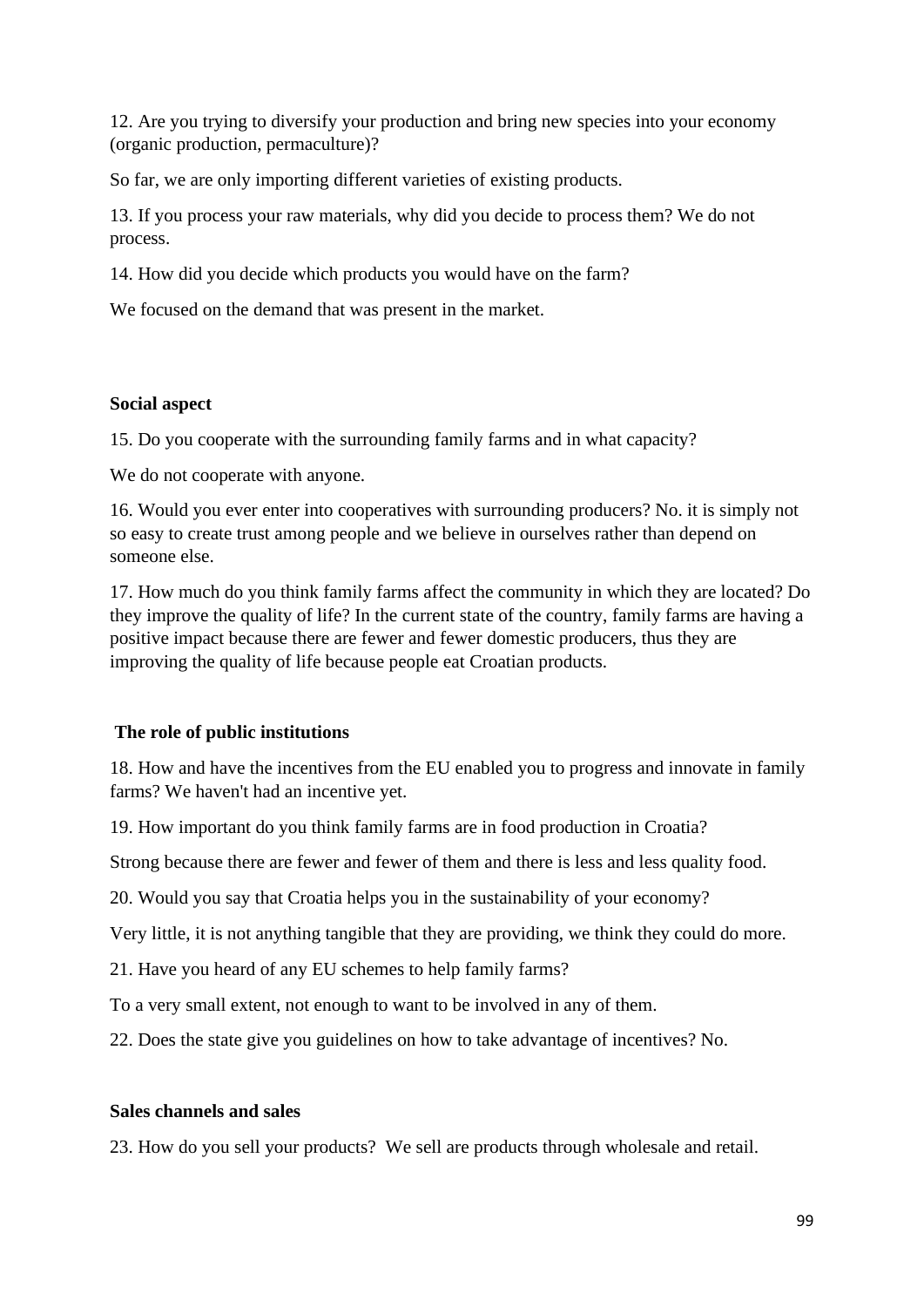24. Do you use a sales agent? Sometimes in retail, when we need extra help to find the right customer.

25. Have you thought about selling in some of the local, neighborhood stores (Grga Čvarak, Mrkvica)? No.

26. Did the pandemic lead you to other ways of selling? No.

27. How much does your size affect your sales, do you plan to expand?

It affects a lot and we plan to expand because at the moment we can't even sell anymore given the amount we produce.

28. Have you thought of selling your products outside of Croatia? Yes. But it has stayed only as a thought, because of our size.

29. Have you heard of sites like Finoteka.com or Burza hrane.hr? No.

30. How easy or difficult was it for you to enter the market? It was very difficult to break through due to a lot of competition.

#### **Customers**

31. How much do you think the pandemic affected customers and their way of buying food? The pandemic had a lot of influence.

32. Have you felt any changes from customers (focus on healthier foods, where they buy their groceries)? Yes, in the pandemic, to a lesser extent, they started buying more domestic products.

33. How important is it to your customers to know where food comes from?

It doesn't matter to most, but to those who do, it is important to them that they are of domestic origin because they are healthier.

Do you sell your products: a) to a known customer (contracted production)

b) on the free market? Both.

## Interview 3

#### **Interview questions**

#### **Introductory questions**

Family farm name: OPG Filip Hlebić

Owner: Filip Hlebić

Year of birth : 1992

Number of people on the economy: 4.8 seasonal more workers, have a season of 280 days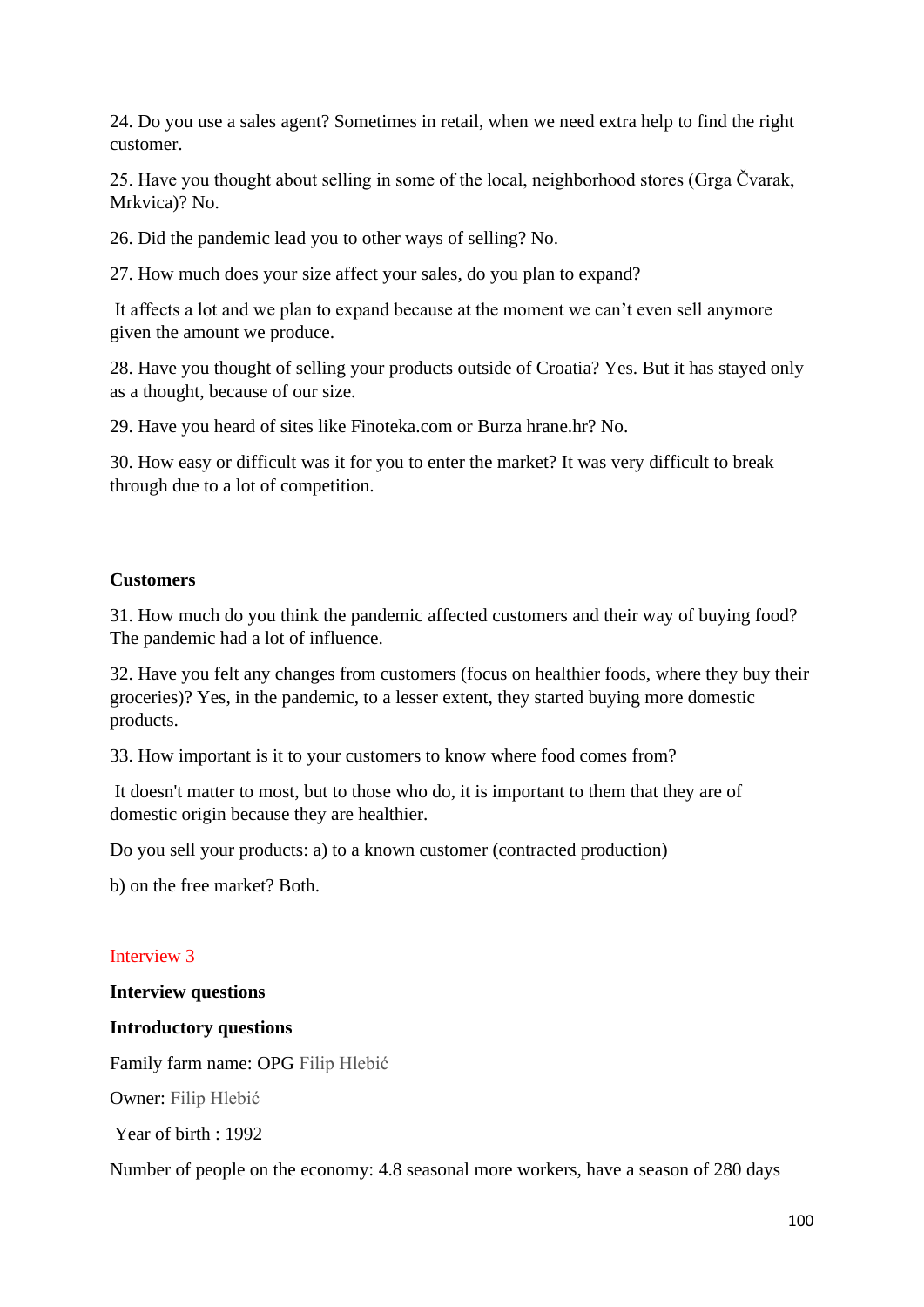Level of education: High school

Year of opening of the family farm: 2012g.

Activities That the family farm engages in: a) vegetable gardening

b) fruit growing

c) viticulture

d)farming

e) livestock production (milk, meat or consumer eggs, other)

f) beverage production, spirit drink

g) production of wine, juices and winter products

Opg size: 10 ha vegetables, 3ha vineyards

Location : Jastrebarsko

Amount of annual production (indicative figures are fine): 140 tons of vegetables

# **About family farm in general**

1.What are your motives for opening a family farm?

I quit my job at a middle school, I was a teacher of music there because I wanted to be an entrepreneur. So the desire for entrepreneurialism. I had some land around 2 ha, and I kept buying as I expanded. Now my whole family's with me on the property and that's what we do.

2.What would you say are the biggest challenges when running a family farm?

So simply as with everyone, production and sale, finding enough capital. You have to do everything together, produce products and be the manager, the sales, you have to do all the jobs all at once.

3.What would you say are the biggest challenges when opening a family farm?

EU funds are a problem, to even find out all the incentives that exist, to find out how and when to apply. The opening itself is not a problem, the whole set to open the family farm takes maybe half an hour and that's it you have an open family farm.

4. Do you invest in further development of your family farm (machinery, human employment...)

In a market like it is today, either you're growing or you're going to fail, you have to invest all the time, I'm constantly investing something, I still want to produce more products and grow my business.

5. How flexible would you say you are in your business?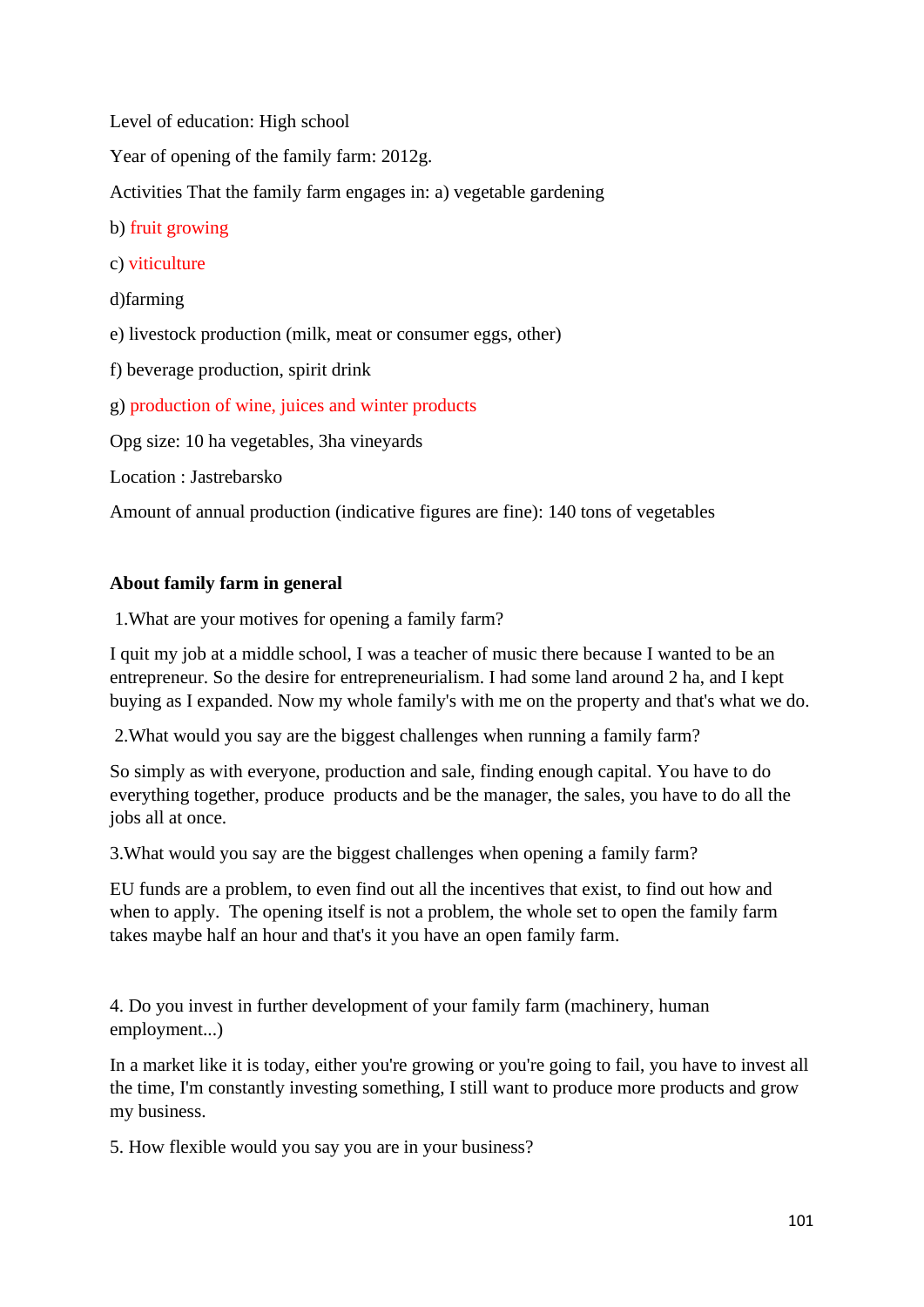Quite flexible, you could see it at the time of the pandemic, we were the first in Croatia that started making deliveries, so even before some sites appeared, we were already doing it.

6. Is this your only source of income?

No, I do a lot of things. I have a café in front of which I sell my products, so catering and playing in a music bend are my other two sources of income.

# **Sustainability**

7.What is your opinion on sustainability? What does sustainability mean to you ?

To be able to reach the final customer without a manager and a percentage, therefore perform everything alone without any intermediaries, from start to finish that closed circuit.

8.Would you say your family farm is sustainable?

Of course.

9. Are you financially viable (have you been able to live on the sale of family products)?

We are now financially sustainable. I think it took me somewhere from 5 to 7 years, within which I was actually seeing if it was all profitable and definitely now it is. It's just that it wasn't easy to get there, it took a lot of work to get to that point.

## **Produces**

10.What type of products and products do you have?

We have everything from winter food, salsa, ajvar, jams, pumpkin oil, and a large variety of vegetables, and fruits

11. How do your products differ from other people's products?

Our products differ in the varieties themselves, which are domestic and with this region, they are indigenous to the area. Next we have recipes for jams and salsas, and for ajvar which are old traditional recipes. That's what I say all the domestic stuff, local stuff, and it needs to be appreciated. And that of course these products are fresh, and all the products made from our raw material are good, and they bring more profit for us.

12. Are you trying to diversify your production and bring new species into your economy (organic production, permaculture)?

What actually is organic production? So it's very important what eco-production means, someone who eats eco, may eat greenhouse grown tomatoes in January when they're not even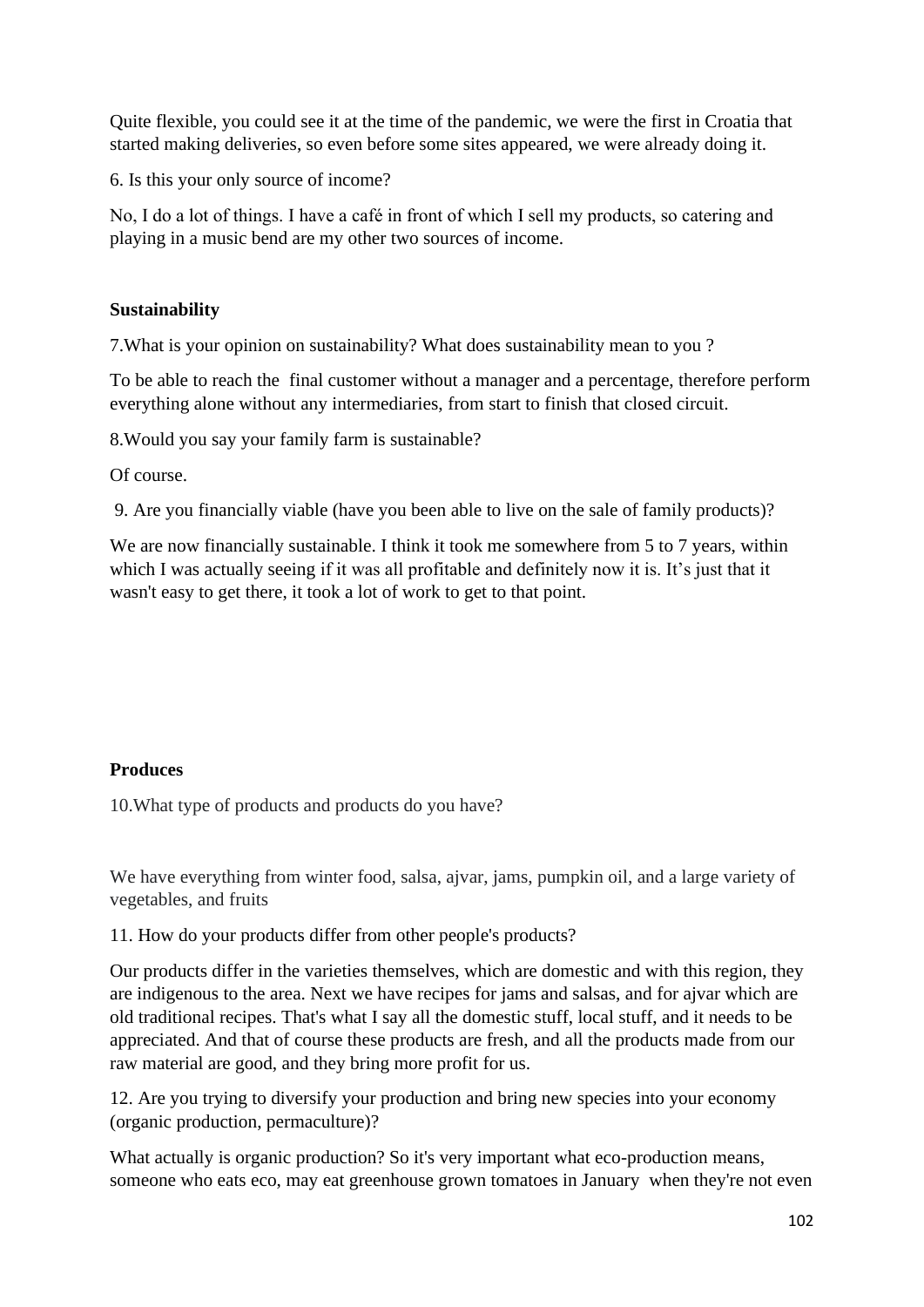in season. And now I wonder if it's even realistic. I know a man who's been certified for organic garlic production, and his field is right next to the busiest road in the region, I'm not really okay with that. But as far as processing goes, we plan to do it, have eco-products, and get certificates for them that will be part of the packaging.

13.If you process your raw materials, why did you decide to process it?

Because there's more profit, so if I try to sell some kind of raw material, lets say peppers, I can sell it at 10kn/kg, and if I process the same into ajvar, I can sell it at 80kn/kg, and it has a longer standing period. So I'm already earning more with it. Another reason is because we're independent of no one, so everything we produce and do. In addition, there is no waste in this way of processing and production, as everything is processed or if any residues of residues remain after the products are used as fertilizer.

14. How did you decide which products to have on the farm?

According to market demand, we looked at what was required and we produce what is missing, which can be seen from our large range of products..

## **Social aspect**

15.Do you cooperate with the surrounding family farms and in what capacity?

Yes, we cooperate as much as we can in the procurement of raw materials and machines, if we don't have to do something separately and we can both use why not.

16.Would they ever enter cooperatives with surrounding manufacturers?

No, maybe later in the future, but at the moment no.

17.How much do you think the family farm affects the community in which they are located? Do they improve quality of life?

Well, look, I employ 12 people, so that's 12 people who take that money home to a family, that's 12 families who are fed and funded so to speak. So you'd say it's a positive effect because people have something to live on.

## **The role of public institutions**

18. How and have EU incentives enabled you to thrive and innovate in the family farm?

So we were able to develop with these incentives, because we submitted projects. Currently, 2 projects have come to fruition and two are still on hold. One of the projects now is for further development in making jams, where the production and capacity of it needs to be increased again, and that's where incentives as such come in great.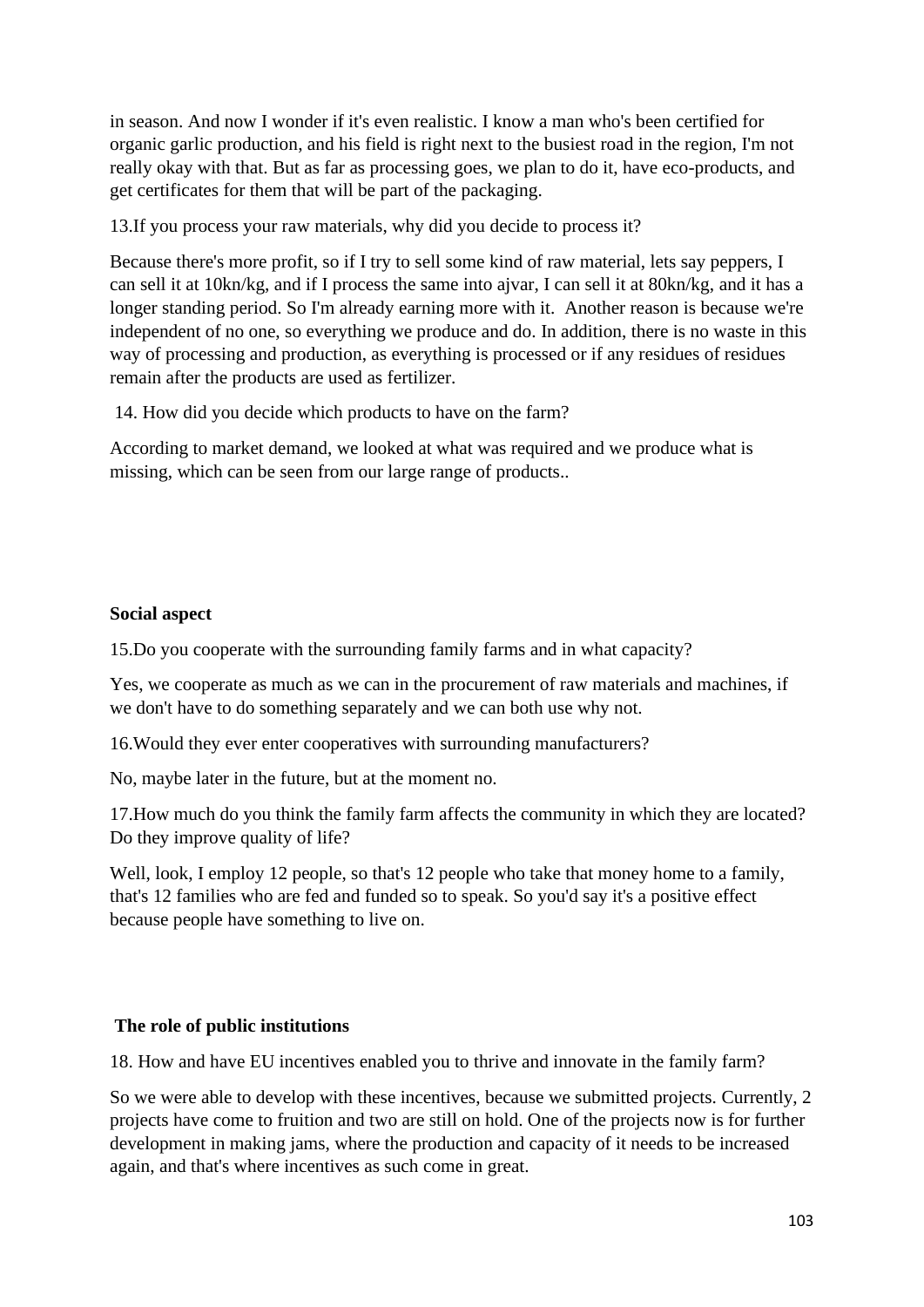19. How important do you think family farms are in food production in Hr?

Unfortunately, I would say that only 20% of Croatian food that is on the market comes from domestic production, so at the moment I would not say that they are too important which is regrettable. Honestly, I think that if Croatia stopped importing food I think that we would last only three months with what we produce, and we have so much fertile land, you just have to work and have the will to develop it.

20. Would you say that Croatia helps you in sustaining your family farm?

It's very poorly done, if we don't take care of the market ourselves, so we find some of our customers, neither will the state.

21. Have you heard of any schemes by the EU to help family farms?

Yes, I heard something. But I can't do anything about it, because you can't follow the funds and the schemes yourself, and write plans for it while you're still running the family farm, so I'm paying two firms that follow my different funds and incentives that come out so I could apply for them. I'm still young, and it's hard for me to keep up with all of it, so I don't even want to know what it's like for older family farm owners. I have an understanding of it, and it's still hard to keep up.

22. Does the state give you guidance on how to take advantage of incentives ?

So guidelines are given on how everyone benefits both the state and the intermediaries, and that helps us manufacturers the least.

## **Sales channels and sales**

23.How do you sell your products ?

We primarily sell at four stalls, separately from that we sell on the farmers markets in Zagreb and Karlovac. After that, we have deliveries for caterers in the area and in the elementary schools of Zagreb County with whom we have been working for many years.

24.Are you using an intermediary involved in sales?

We do everything ourselves anywhere, we have a pretty big team and we're all involved so we get can get everything done. But it never stops, so it's done from morning till night, that's the only downside. There is always something to do on a family farm.

25.Have you considered selling in some of the local, neighborhood stores (Grga Čvarak, Carrots)?

No, so again, I like to do everything without an intermediary, if I can do the job alone and find customers, why would I pay someone else for it.

26. Has the pandemic led you to other ways of selling?

So when the corona started, a large number of goods started to pile up and so I put a purchase orders paper on our Facebook page for people to fill out and then we delivered goods to them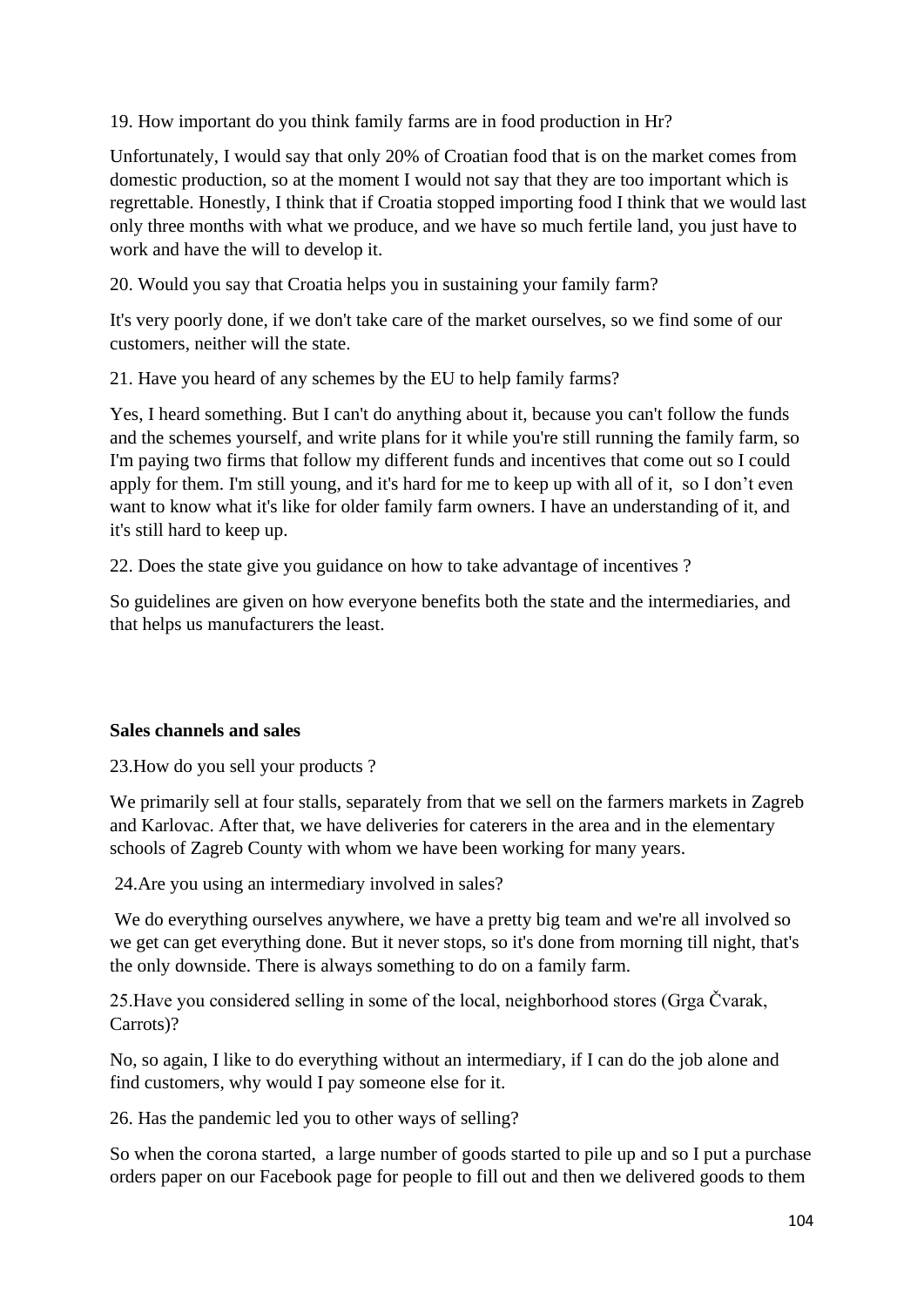in the area of Zagreb and Samobor. After that, HRT (National Television) filmed us for this, they posted the video and then other websites started to sell in this way, and that progressed from there. We had all together 18 people, with nine vans taking orders , remember we were the first to start doing it. Now we don't do it anymore, the problem was also from drivers who didn't pay attention to what that delivery stuff looked like and then maybe some of them complained and spoiled your reputation, and it's not really your fault. When you are the owner you are more attentive to details like that, and a person who delivers has only one job and he thinks he did it, regardless of what the vegetable looks like upon arrival.

27. How does your size affect your sales, are you planning to expand?

We would like to expand even more than now, as I said before, the ultimate goal is to progress as much as possible, that was my wish that's why I started doing this business.

28. Have you considered selling your products outside croatia?

So I'm currently exporting out to Italia, people who then resell that raw material further. So they resell it further to the Italian market or where there is demand.

29.Have you heard of sites like Finoteka.com or Burzahrane.hr?

They called me from such sites when they started them but I gave it up, because they don't ork for he manufacturer but for their benefit, they care about lowering the price as much as possible and not about the quality. And from now on I decided to do everything myself, I plan to open my own page through which customers will be able to order products.

30. How easy or difficult was it for you to enter the market?

It was very hard, the market prices of products are low and quantity of supermarkets is large, and to enter the market in that condition and find your customers is very difficult too.

## **Covid-19**

31.How much do you think the pandemic has affected customers and their way of buying food?

It didn't affect the customers, the people who shopped at family markets or OPGs still shopped there when the pandemic started, I didn't feel any change. To those peo family farms who have managed to continue their sales during the pandemic, there was a difference. So to me who's younger and who's been able to handle technology, but not family farms that are over 65 and onwards. They struggled during the pandemic.

32. Have you felt any changes from customers (focus on healthier foods, where they buy their groceries)?

Let's say that our country has become stupid in some sense, people are uneducated in terms of how seasonal food is eaten, what products can grow into which season. They want cherries or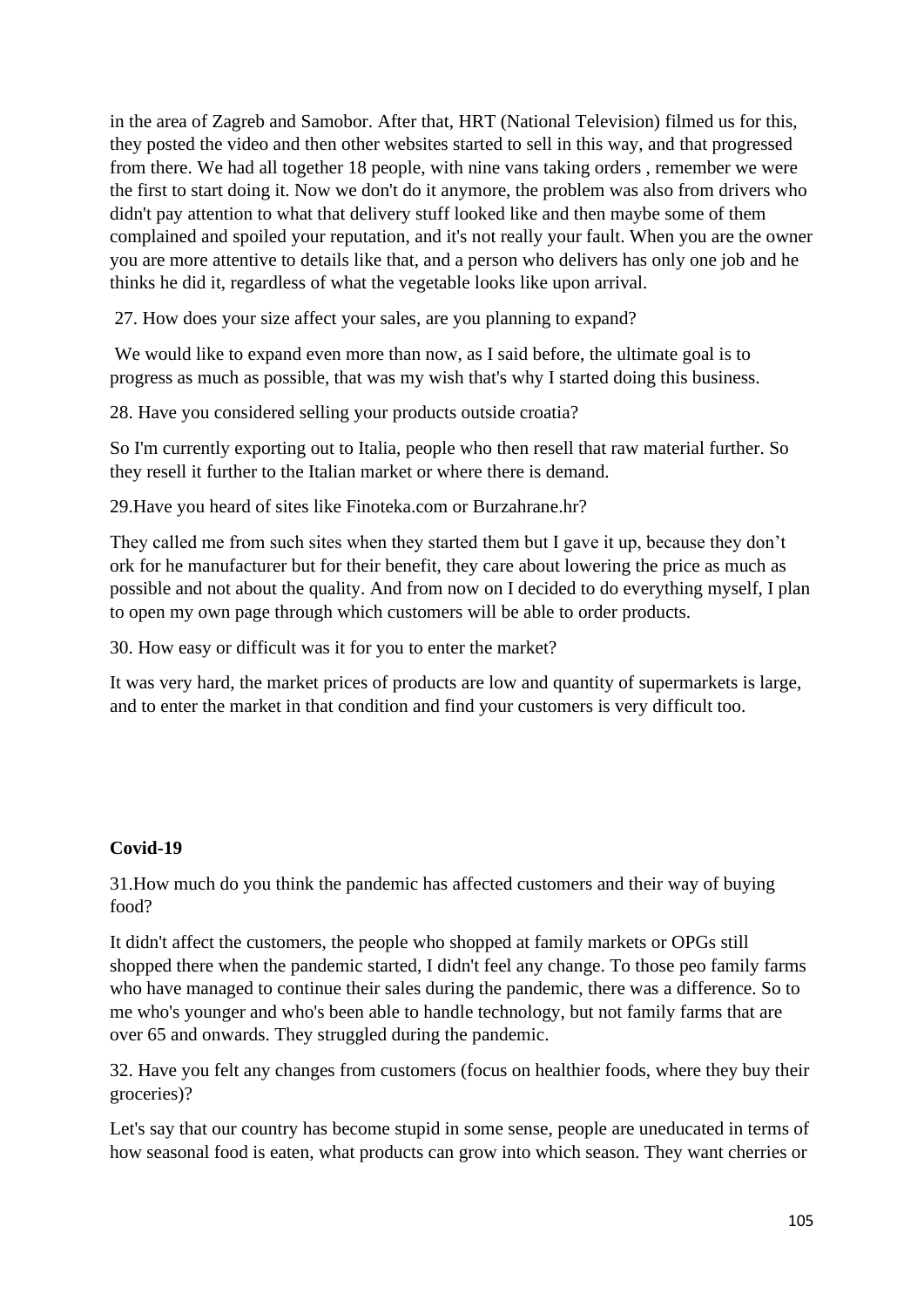tomatoes when it is not at all possible for them to grow, in the middle of winter for example, and they think they are eating healthy.

33.How important is it for your customers to know where the food comes from?

It's important, that's why they come to me. With me, prices are always higher than in supermarkets, if they want something cheap which will be substandard, they can always go there. When they buy from me they know that there is a higher price but they also know that they are getting quality products and that this is part of the price. So if something in Konzum (a Croatian supermarket) costs 4 kuna a kilo, with me it will be 9 kn a kilogram, but customers know that they get a homemade product and where it was grown and everything, what was used on it and so on.

Do you sell your products : a) to a known customer (contracted production)

b) on the free market?

## Interview 4

## **Interview questions**

[https://gospodarski.hr/vijesti/dodijeljene-nagrade-najboljim-proizvodacima-rakija-likera-i](https://gospodarski.hr/vijesti/dodijeljene-nagrade-najboljim-proizvodacima-rakija-likera-i-ginova-u-regiji/)[ginova-u-regiji/](https://gospodarski.hr/vijesti/dodijeljene-nagrade-najboljim-proizvodacima-rakija-likera-i-ginova-u-regiji/)

## **Introductory questions**

Family farm name: OPG Patrik

Owner: Patrik Sračić

Year of birth : 1973

Number of people on the farm: 4 adults, with two students

Level of education: secondary professional qualifications

Year of opening of the family farm: 1994. – processing of liqueur and brandy since 2004g.

Activities That the family farm engages in: a) vegetable gardening

- b) fruit growing
- c) viticulture
- d)farming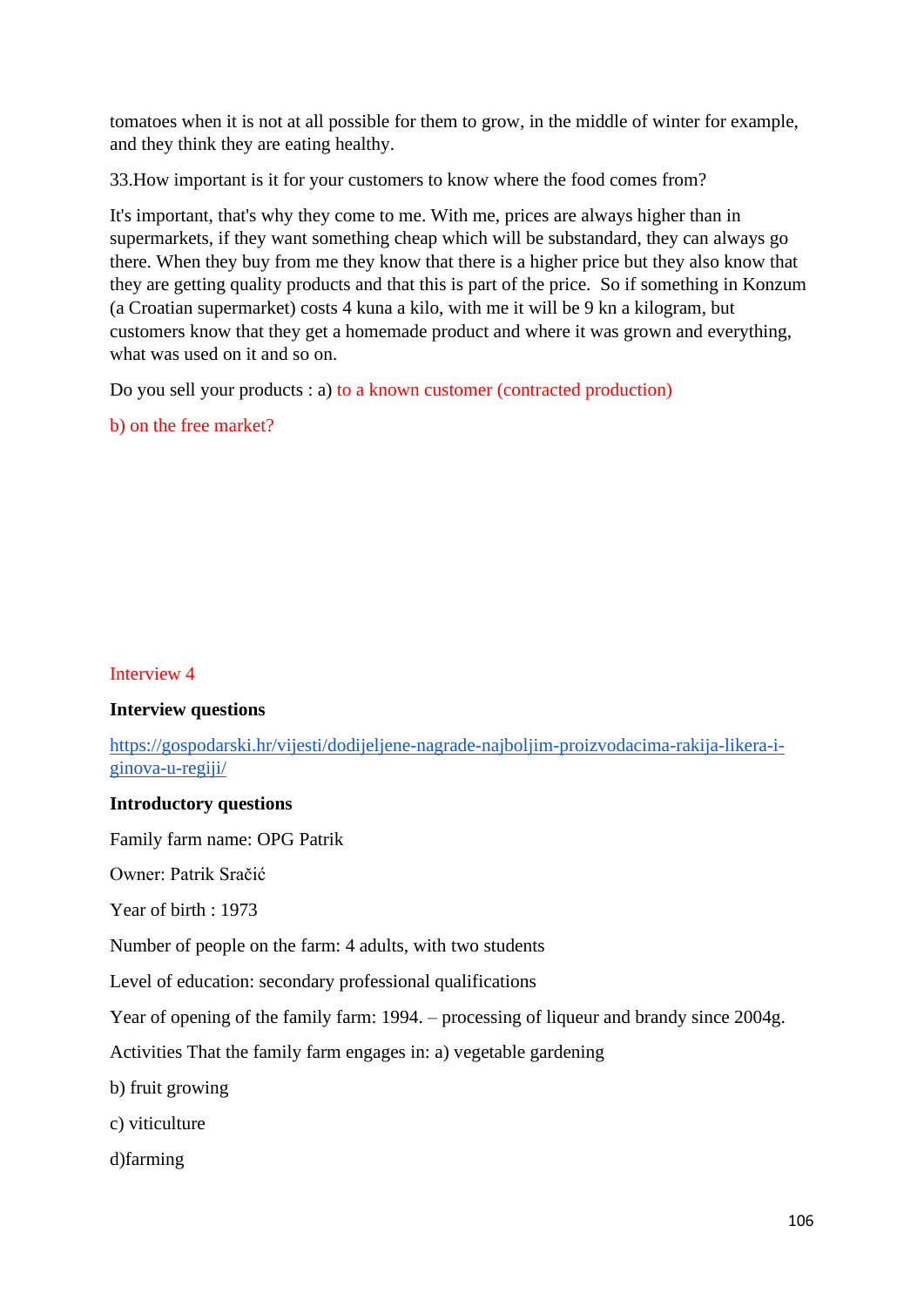e) livestock production (milk, meat or consumer eggs, other)

# f) beverage production, spirit drink

Size of family farm: 1 hectare of vineyards, usable for the production of brandies, do not have their own land, but buy raw material

Location : Jastrebarsko

Yearly production: around 20 000 litres of various alcoholic beverages

## **About family farm in general**

1.What are your motives for opening a family farm?

Incentives were part of the reason for the opening of the family farm. We opened the company itself for business, it is the only part of our income and we decided to engage in entrepreneurship.

4.What would you say are the biggest challenges when running a family farm?

So the biggest problem would be the state administration, its quantity and the management and filing of all these papers.

5.What would you say are the biggest challenges when opening a family farm?

At the very opening, there were not too many challenges, the opening iself is over quickly.

25. Do you invest in further development of your family farm (machinery, human employment...)

Yes, so practically from day one most of the profits go to that, and every year at least one machine is purchased or here, for example, last year was a distillation boiler, so always something. Now we are in an investment, we are making new office space to facilitate logistics, and that distillates can stay along so I say yes always to the investment, and more or less the largest part goes to investments.

27. How flexible would you say you are in your business?

We are quite flexible, since we are not some bigger entrepreneurs but rather a smaller one, we are very flexible. So pretty much the customer determines the bulk and shape of the packaging and all the things together, so I would say we are flexible to the maximum. Sometimes it's an advantage and sometimes it's a disadvantage. Customers know how to take advantage of that, both small and large, it makes no difference if you work with a big chain and it uses that flexibility of yours very much, to set unrealistic conditions.

28. Is this your only source of income?

That's the only way we make our income, that's all we do.

## **Sustainability**

21.What is your opinion on sustainability? What does sustainability mean to you ?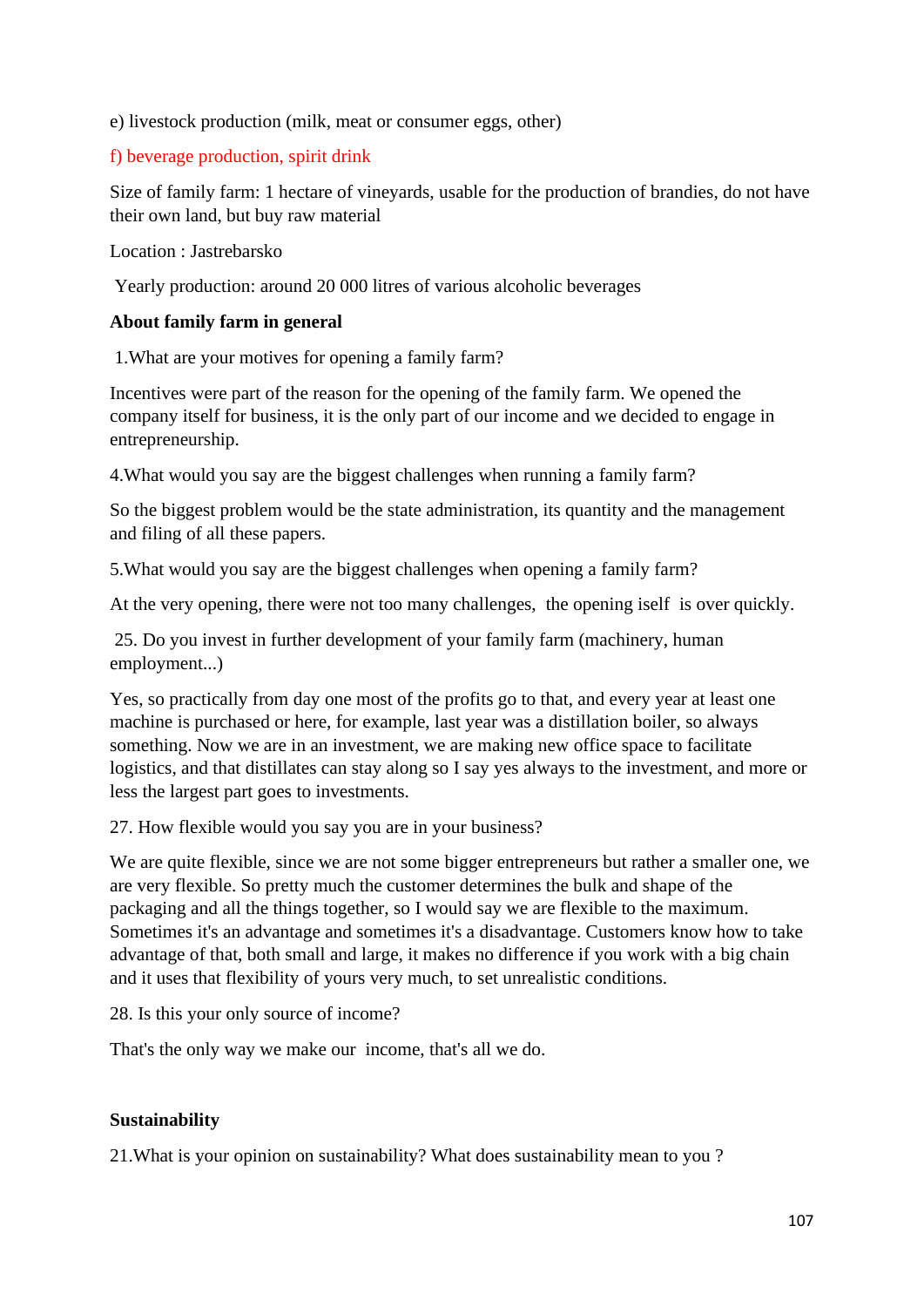Sustainability is very, very important. And sustainability in all aspects. For example financially if we are not sustainable then we fail. Environmental sustainability and this circle of sustainability motivates us completely, the situation with these climate changes. We try to be as environmentally conscious as possible. So there's some viable circle if that's what you mean. This usability and circular production itself led us to the work which we are doing today, because we started producing wine. Brandy was essentially a by-product of wine, so after pressing the grapes we got pomace and from that pomace we first started producing brandy. It wasn't the first product, actually another extra product of wine itself, and it's part of that story about the maximum usability of everything. So from the waste, we made a complete new production so that in the end we gave up the main production (wine) and dedicated ourselves only to this other, meaning brandy.

22.Would you say your family farm is viable?

I do.

30. Are you financially viable (have you been able to live on the sale of family products)?

And we're financially viable, too, we've been able to feed three kids through it, so.

# **Products**

23.What type of products and processed products do you have?

Only brandy and liqueurs, currently there are 14 varieties. In our assortment we currently have brandies Viljamovka, Sliiva brandy, Komovica and Travarica. Also liqueurs made of honey, blueberry, cherry, walnut, orange, lemon. As novelties, I want to highlight our Gin and our champion liqueur Teranino.

24. How do your products differ from other people's products?

Our production is some kind of boutique production, so we're not industrial producers. We produce smaller quantities, and I believe that these are even better than of these industrial large producers and that's some kind of difference. We're trying to be of maximum quality.

8.If you process your raw materials, why did you decide to process it?

Because of the waste that was left over from the wine, we decided to do the processing and that is how we started distilling brandy.

29. How did you decide which products to have on the farm?

We do our market research and we actually follow trends and what is required in the market, and we try to adapt with that. Each product goes through some developmental phase of its own after which we decide if we are capable of doing it well or not. Sometimes it turns out that we are all satisfied, we as producers, and our customers who try it, after we do some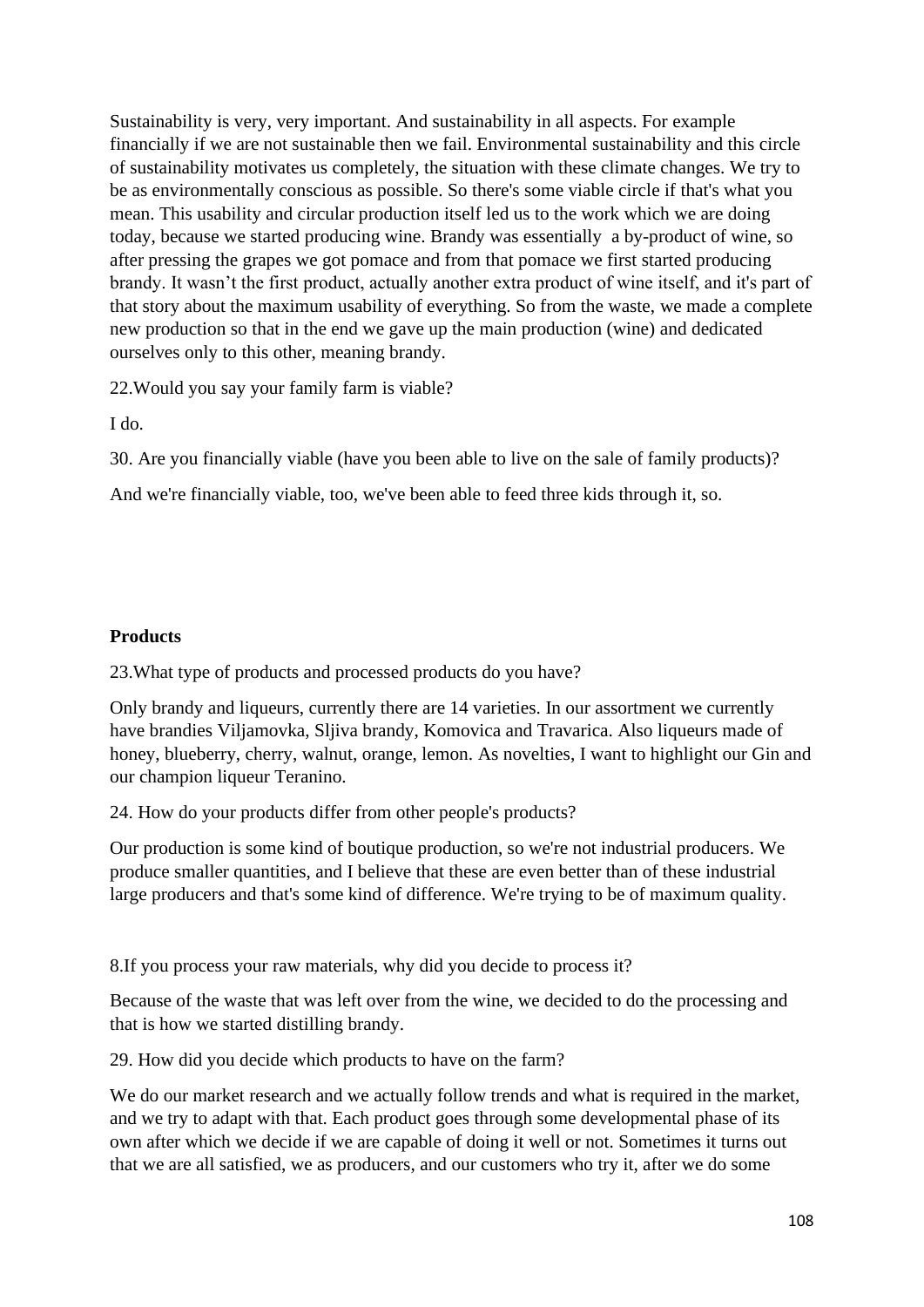tasting tests, and sometimes we give it all up. We've had cases like that and we weren't happy with the quality and we just gave up on the product.

## **Social aspect**

2.Do you cooperate with the surrounding family farms and in what capacity?

We cooperate, so we buy raw materials mainly from them. Since we do not have a satisfactory production of the fruit that we need for processing on our own. Let's say we need plums as a fruit for brandy, since we don't have plums we buy from family farms that have surpluses to sell. So we buy on the territory of the whole country. We buy wherever it is available, from Slavonia to even Hvar (island on the coast of Croatia) we buy some things from there, practically the whole country. We have a partnership with them.

3.Would you ever enter cooperatives with surrounding manufacturers?

It wouldn't be bad, but our people don't have an awareness of what the cooperative carries yet, and it can't pass in our country. Here's my assessment, maybe I'm wrong, but that's what I think. People needlessly associate it with another system (the old Croatian one, Yugoslavia). Cooperatives exist, for example there are a lot of cooperatives in Italy, but I don't believe it would work for us.

3.How much do you think the family farm affects the community in which they are located? Do they improve quality of life?

Yes, they have a positive impact. They can keep the local community alive and viable.

# **The role of public institutions**

6. How and have Eu incentives enabled you to thrive and innovate in the family farm?

We didn't have any incentives, no. Primarily as producers of spirits, we are mostly blacklisted in terms of incentives and pretty much all these actions that come, pass us as producers. Because it's alcoholic beverages, whenever some kind of proposal comes in, some kind of loan, or some kind of subsidized means it doesn't apply to producers of spirits. As much as we don't get, that amount winemakers get, it really means who's into winemaking if they complain about government subsidies or any subsidies I don't think is okay. Because the state has really invested a lot, and every year there are wine envelopes, incentives for planting vineyards , for the reconstruction of vineyards. There's really a lot of incentive for them. But we distillers, on the contrary, have almost nothing. Brandy is also a traditional product, it should be considered as such. Here I have to admit through the '90s, brandy was considered not very popular, but it is now recently experiencing some kind of boom, a gateway to the market, and to me more people respond positively to brandy, from catering to commerce, it is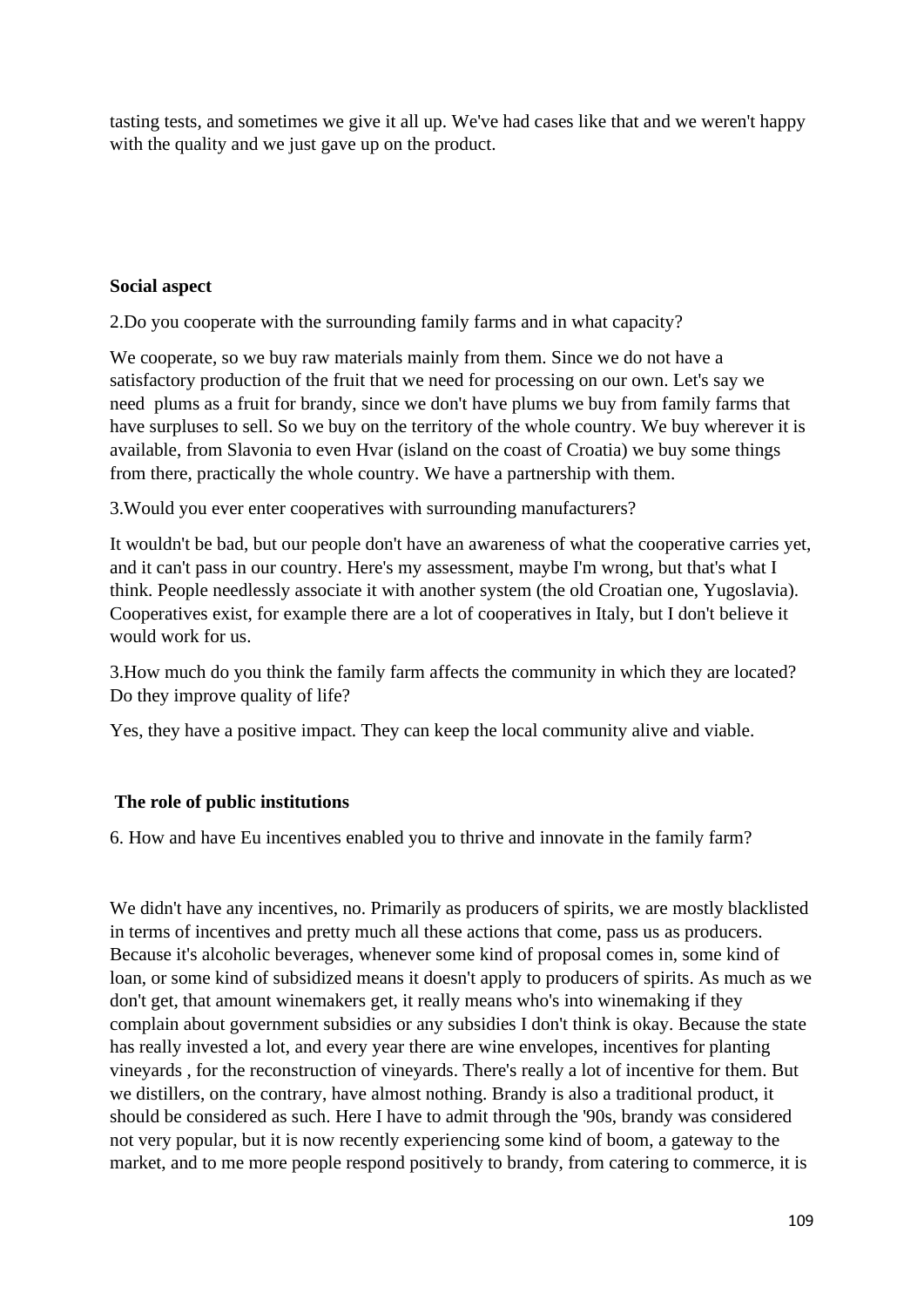part of the tradition, but we are overlooked as guardians of this tradition. Sometimes we joke about waiting for a minister, which is going to finally invest in a distillery

30. Would you say that Croatia helps you in the sustainability of your family farm ?

Why as far as we're concerned in producing spirits, I'd say no. On the contrary, we are the first on the impact when excise duties are raised, we are quite, we are not very encouraged to develop. So we also get a higher tax, a special tax on alcoholic drinks. So we pay excise duty, i.e. tax on alcoholic beverages, we pay according to the share of alcohol in each drink. For example, one herbal brandy which has 40% alcohol, excise duty on it, at 1 liter is 24 kunas that I have to pay. I have 30 days where I have to pay for it, whether I sell it or not. And in the price structure, it means my manufacturer price +excise duty+VAT. We are heavily burdened, with VAT also being calculated on the amount of excise duty. A large part of the prices of alcoholic beverages themselves go to payments to the state, even in some cases 50% of the sale price on the shelf. We are already quite tense because the prices of all inputs, from packaging, to the most basic energy products important in production, are rising. The raw material is also likely to grow, we will know about that when the second harvest comes, we do not know yet how it will be, because all inputs in fruit products are also growing.

Do you currently hold any labels for Eco labels?

We don't have any Eco labels at the moment, because we don't produce most of it ourselves, so most of our processing is taken to the raw material we buy. And it is quite difficult to find organic goods because the producers of the fruit itself are not licensed, it is a great expense and people fail to charge for it more later, so the cost of the label outways the profit they can make because of it. At one point we were negotiating, we were going to order from an organic producer of grapes, and we would then continue to process it, distill that pomace into an ecological distillation but it didn't happen.

31. Have you heard of which schemes by the EU to help family farms?

No

32. Does the state give you guidance on how to take advantage of incentives ?

They do not, as I said earlier, some incentives don't even involve us, they mostly bypass us as liqueur producers.

## **Sales channels and sales**

11.How do you sell your products ?

We have been operating for quite a long time and initially we used an intermediary, this was our main sales system. In the meantime, we have managed to fight and we are trying still to grab a larger part of the market. We sell through big supermarket chains, Spar and Plodine, big chains, and we are here in direct sales and contact with them. They take more than half our production, we sell the rest through some small trading on the coast, so in the tourist season we sell this second part left of our production. And we sell something directly ourselves in Horeca, a chain of hotels and restaurants. The customers don't come to us physically, but with this new facility that we are planning, we are hoping for it. We planned to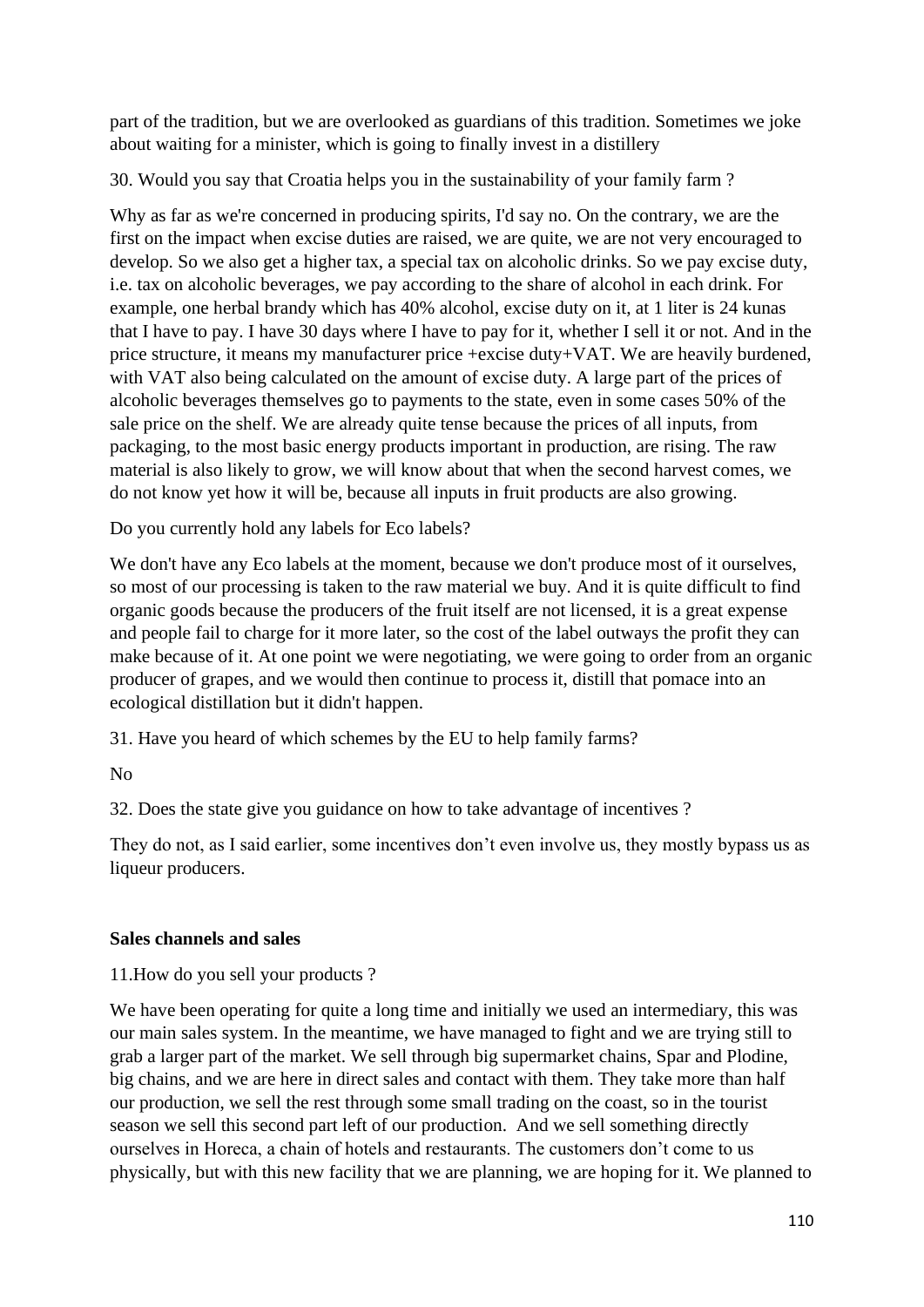join the wine road that has been developed with us in Jaska and Plješivica area, so we have an idea to get involved with our distillery. I think it's slowly going to work, some good manufacturers have crystallized here and we're going to try and join the sales system on our doorstep. This would reduce our cost and achieve a better price for the product. We're heading in that direction.

# 12.Are you using an intermediary involved in sales?

No, as I said we used it at first when we started the company, but now we do everything by ourselves in terms of sales.

14.Has the pandemic led you to other ways of selling?

No, nothing's changed for us. We did try setting up a web shop in the past, but that was before the pandemic. However, we realised we do not need a web shop for Croatia. With the notion that we are in the supermarkets and that customers can more or less get to our products through those channels. And the very idea of the web shop was to cover Europe as a market for us. So we had cases where people contacted us when they bought and tried our products as tourists and wanted to by it through the web shop. However, since our product is an excise product and it carries this excise duty in itself and in Europe, we are not allowed to sell in Europe. So we would have to have an representative in Germany, for example, who would take over the excise duty, and that complicated things for us and we gave it up. I don't know what amount of sales would make it profitable, because we didn't go through with it in the end, but it's not as easy as we imagined it to solve this excise duty from Croatia. So if someone from Austria ordered it, then the excise duty had to be paid to Austria, if someone ordered it in Poland, they would have to pay it in Poland and for us it's just too much of a problem that is not worth it. Again we are a small manufacturer, not a large one so it will be a couple of hundred or a thousand liters so that it does become profitable.

The best-selling product depends on the season, but anything from plum brandy, to honey liquor. Last year we started making gin whose sales are going good, terranino as well , herbal brandy when it's tourist season, we don't have just one product that is the main, pretty much everyone is on an equal level.

# 17.How much of your size affects your sales, are you going to expand?

We have offers for more and there is a demand, however again it is not like me to hastily do an expansion, it does not seem good to me if it happens too fast, but we are expanding slowly from year to year, but not too abruptly. But that there is room to increase production and sales, there certainly is.

19.Have you heard of sites like Finoteka.com or the Burzahrane.hr?

Not I haven't heard of those webpages, but look, I've been looking at these other webshops, but I've never met anyone who knows a lot just about selling strong drinks. All those shops are more or less based on wine sale, there is practically zero excise duty on wine, and wine is relatively easily sold within the EU. We sell products within Croatia relatively easy, so I didn't have that much need for webshops while selling in Croatia. But if there was a good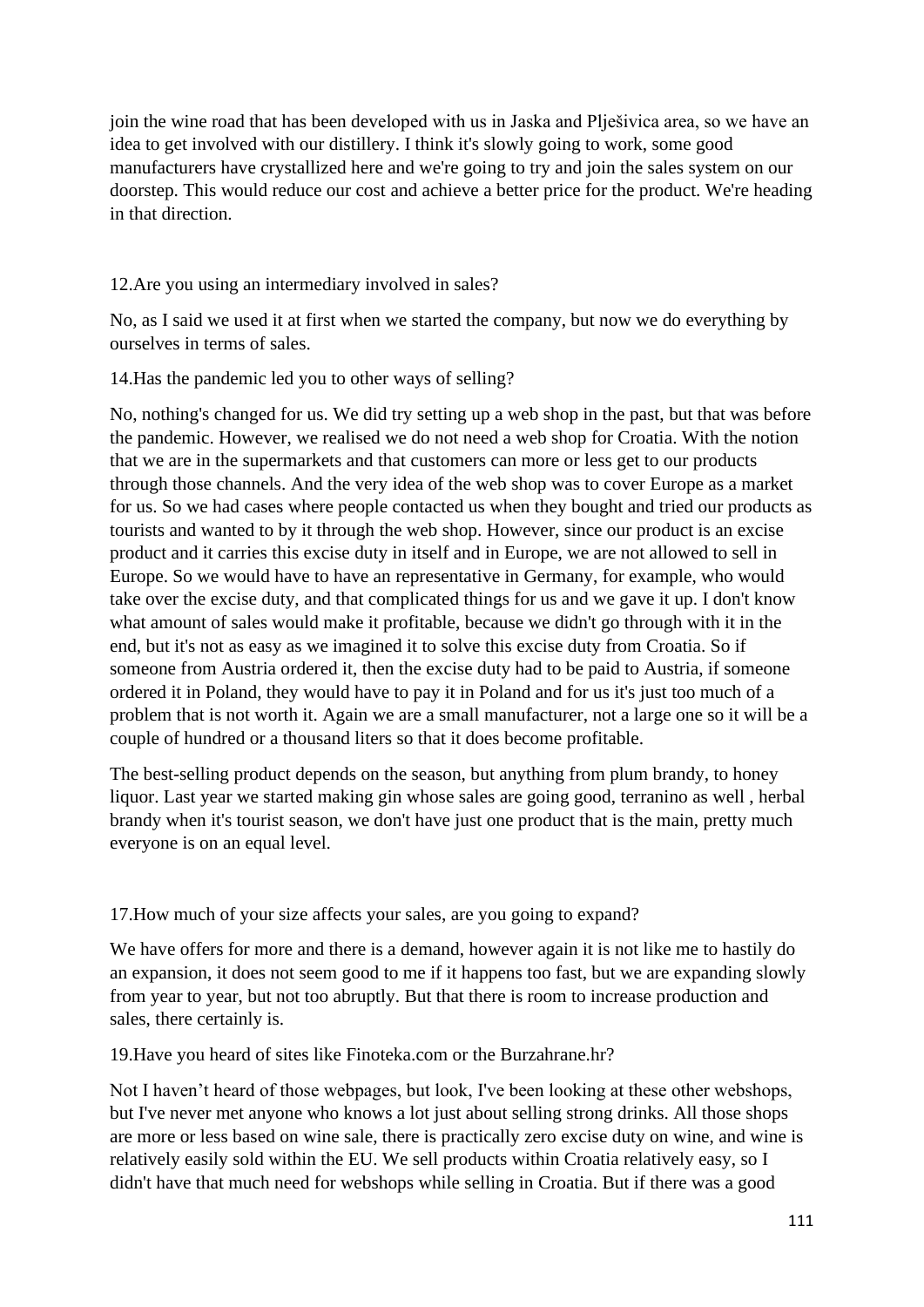partner who took care of that part himself, I wouldn't mind getting involved in it. I have no problem with anyone sharing that profit, but then it's legally well done, and all areas of that type of sales are covered.

26. How easy or difficult was it for you to enter the market?

I must admit that it was not too difficult at the beginning, just finding customers was not as difficult as the logistical problems that I never expected to become problems. For example, packaging and stuff like that, just positioning myself on the market, maybe I got lucky, it wasn't that much of a problem. It used to happen to me, when we entered into a relationship with Spar, it was our first retail chain and then suddenly problems started to appear like there were no more of those bottles that we use for packaging, which I didn't expect. Because I thought it would be a problem to get into the chain, and get used to their system because it was different than I imagined, but over time we learned and now it works well. I mean problems that when you are a small producer we didn't know about. That when you got into a serious system, you had to have an insured amount, we struggled a little bit but we got through it. We work directly with Spar, deliver it to their central warehouse from which they distribute it to their supermarkts. Same system with Plodine (other supermarket). We worked with Konzum for a while, but there was no central warehouse with them, they asked us to make deliveries to their stores and we couldn't do that. We succeeded for about two years, but they didn't pay on time, and that's why it failed, it demoralized us, we couldn't wait for the contract to expire. Even though it's a great chain, sales were going well, goods were turning fast, but I say everything else was bad.

## **Covid-19**

15.How much do you think the pandemic has affected customers and their way of buying food?

At first it definitely did, we've had a drop in sales, obviously some fear was present with buyers. You need to know that our products are a luxury. So you can eat lunch without drinking brandy, it's important that you have bread and essentials. We were having a drop in sales due to the bars being closed, which have not been opened during lockdown. However, within about a half-year delay it has returned to normal, we have not noticed any further changes. Even with the tourist season, it turned out it was quite a good one, so no losses there as well. The tourist season is important to us, that first 2020 was slightly worse, but still not scandalous, 2021 was good, one of the better ones at the level of 2019 which is great, n terms of sales. We sell something in the season as souvenirs, and something just to drink. We also sell more to restaurants on the Adriatic coast and restaurant around Zagreb, not so much to hotels.

20.How important is it for your customers to know where the food/products comes from?

I would honestly like it to be more important to them, because we try to describe in our product where everything comes from. If its a herbal brandy, we will try to write where they picked the grass that goes into it. Some come from the island of Krk, some are harvested on Hvar and so on. I'd like a little more of that to come from the customer, that ther interested in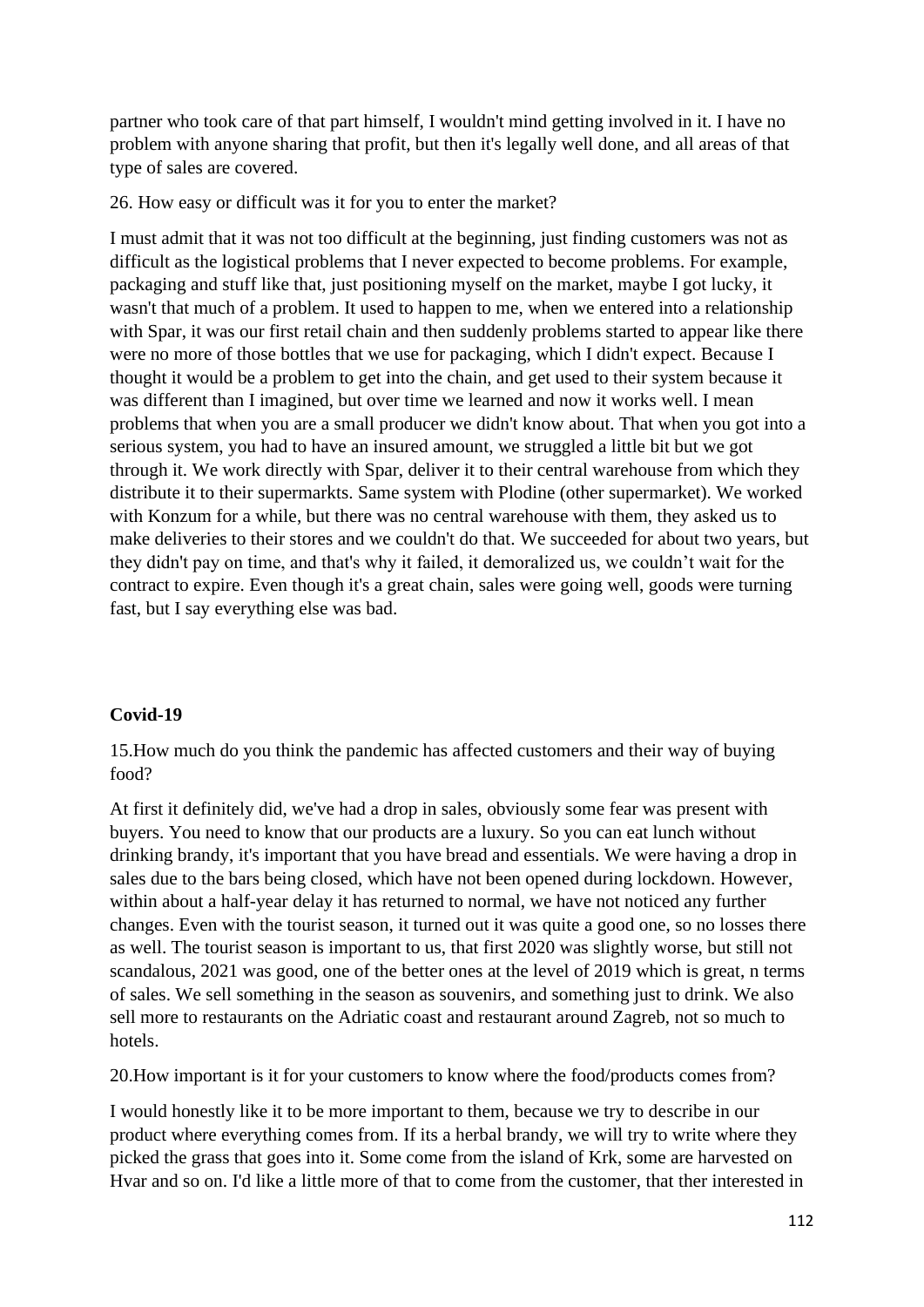the origin of the raw material, but that hasn't happened yet. They care that it is a Croatian product and I am glad for that, but it would be better if they went into the origin in more detail. For example, with this new product Terranino, with which we are champions now in an exhibition that was in the organization of the Economic Journal and the Faculty of Agriculture, I described the whole process, to the last stage of the manufacturer, from the one who grows the Teran variety. I described the village from which it comes from, so that those details can be appreciated and possibly raise the value of the product. We're negotiating with Spar currently actually on the sales of Teranino, it's hard for us to do meetings. That's some problem with the epidemic, they haven't had meetings in a year, they're afraid of infection and stuff. I've been trying to get to the meeting for a year now because you can't present a drink through the e-mail. That's one problem the pandemic has brought us.

Do you sell your products : a) to a known customer (contracted production)

b) on the free market ?

Interview 5

**Interview questions**

#### **Introductory questions**

Family farm name: OPG Maretić

Owner: Dragica Maretić - Dečina

Age : 1956.

Number of people on the farm: 5 who work and carry out activities on the estate

Level of education: Housewife

Year of opening of the family farm: 1995.

Activities That the family farm engages in: a) vegetable gardening

b) fruit growing

c) viticulture

d)farming = production of feed for cows (not sales, alone for food)

e) livestock production (milk, meat or consumer eggs, other) = cheese And cream (otherwise it must be opened with cheese)

Family farm size: up to 10 ha

Location: Kupinečki Kraljevec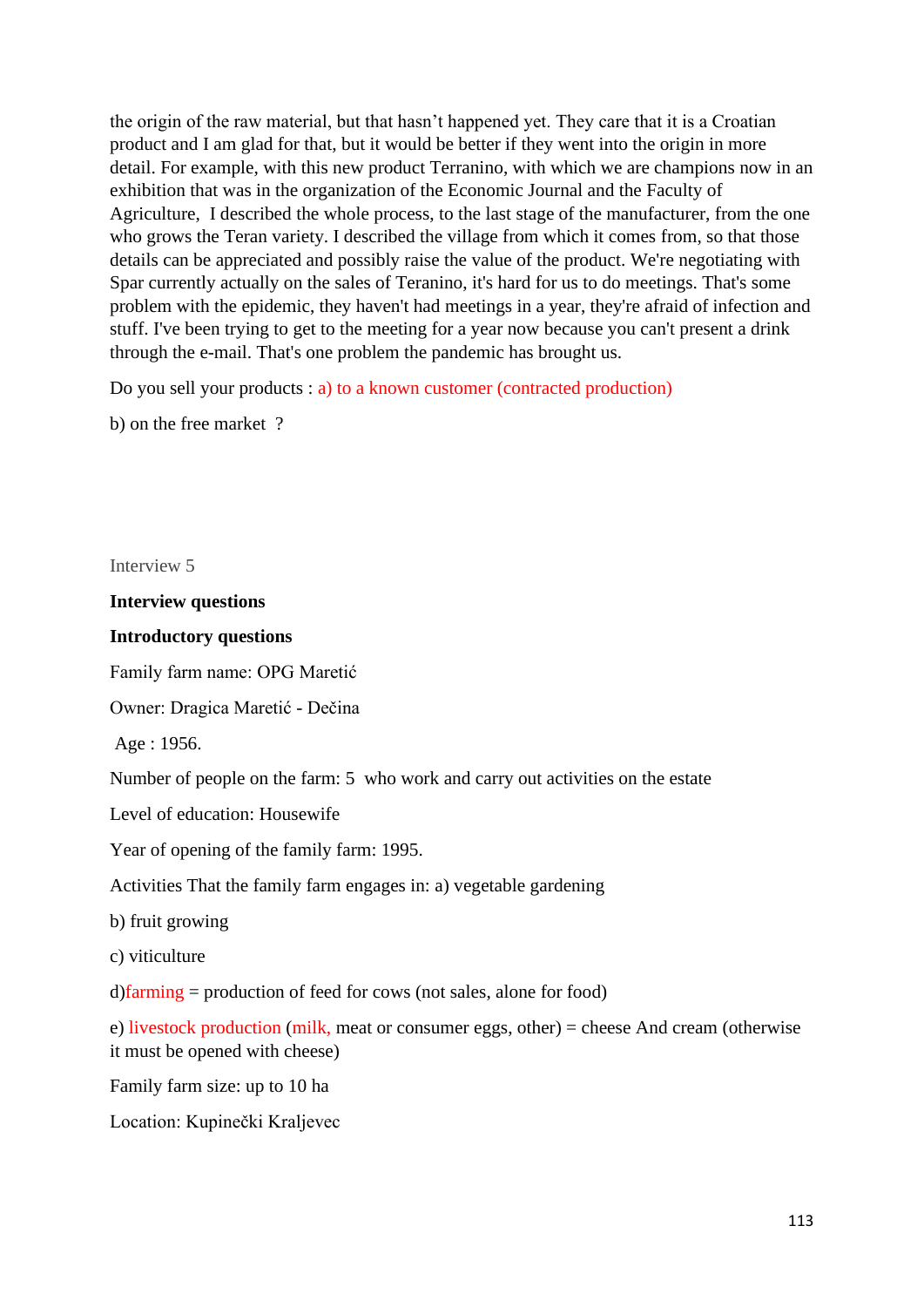## **About family farm in general**

1.What are your motives for opening a family farm?

My mother-in-law opened it up to survive, there was a need because there were costs - and they had the initial resources - meaning land and land processing capital. They were forced to because they were in a rural area if they didn't use it, they would be able to make a living.

4.What would you say are the biggest challenges when running a family farm?

Well, I'd say inability to take time off, so working hard. They're there 24 hours a day and they can't leave. In the summer as the days are longer, then the working day is longer. This actually reduces their ability to go to some further educations because they are tied to their land. And because of your age and because you are engaged in physical work there is no time to go through educations, to make labels, and documentation. So the documentation should be filled out online, watched if any tenders have been published and they just don't have time to do it. Under incentives they have additional bureaucracy, there are files for cows as if you are at a doctor's office, with whom the cow was fertilized, when was she born, how many times she was inseminaed, etc.

5.What would you say are the biggest challenges when opening a family farm?

They had no exaggerated obstacles, because they had conditions met before opening, previously mentioned resources such as the country and that initial capital. The big problem was actually the infrastructure in the place that was not organised at all, so the issue of sewage, gas and heating was not solved, while in fact they dug and financed the plumbing pipes themselves.

25. Do you invest in further development of your family farm (machinery, human employment...)

They do everything themselves, without buying new machines and without hiring people who do not live on this farm and are not family, that is why there is a limited number that they can produce because they do not want to bring anyone in further.

27. How flexible would you say you are in your business?

We are not that flexible because they must be constantly on that property, in that sense. But for example, it was easy for us to turn to orders from people on the Internet during pandemics, because there are few of us and we can organize more easily.

28. Is this your only source of income?

So the owner's husband, my father-in-law had another source of income, he was driving trucks and buses. But that's all my mother-in-law did, she was a housewife and worked on the economy. While everyone else living on the property, except children of course, are having secondary jobs that they do, and jumping in as needed to help on the farm.

#### **Sustainability**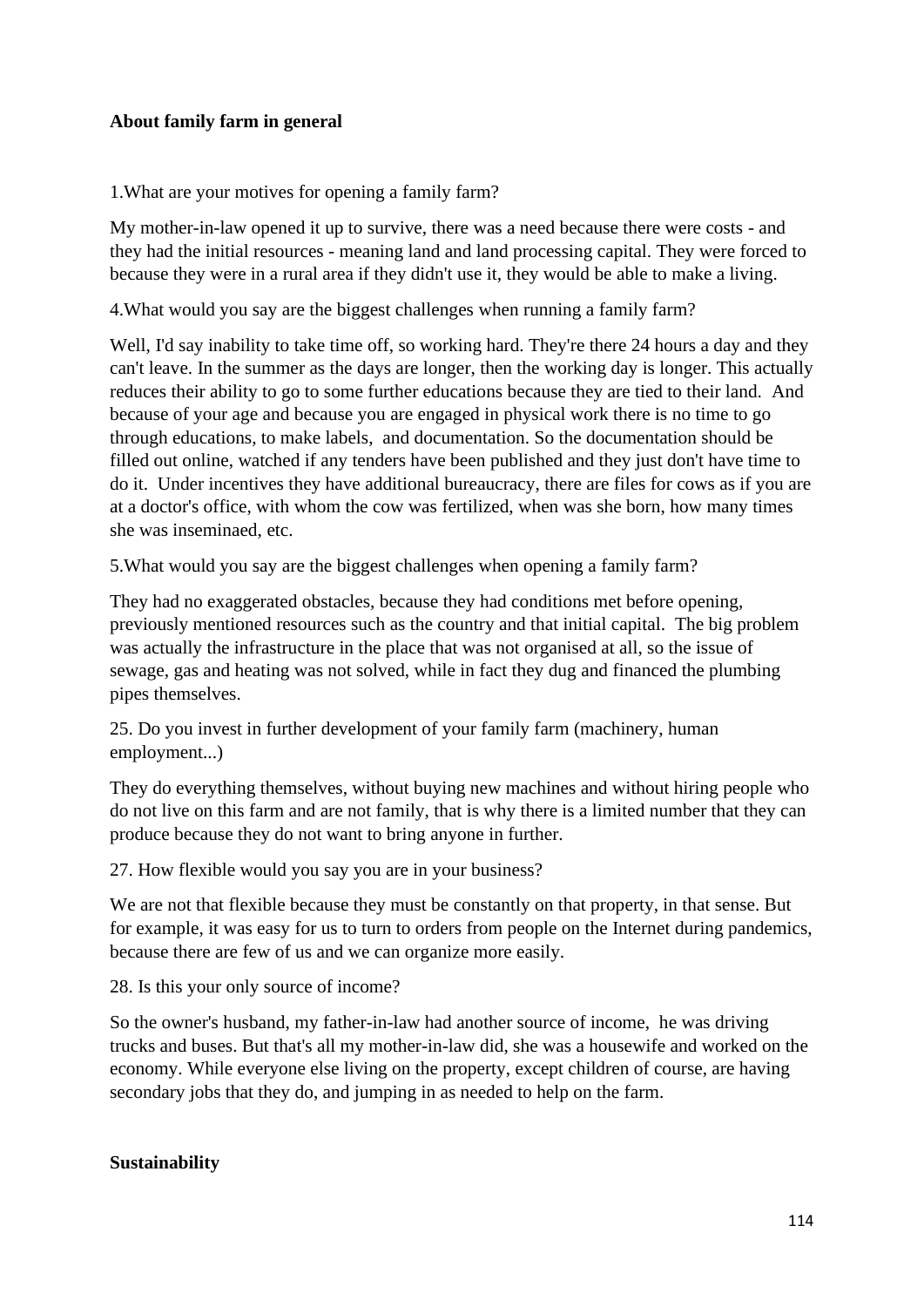21.What is your opinion on sustainability? What does sustainability mean to you ?

So I think sustainability is simply a way of life for family farmers, they have no need for waste management, because everything is circularly used on the farm. If something remains of the product it goes to the household, and as for the waste that was mainly given to animals as food.

# 22.Would you say your family farm is sustainable?

Everything is actually used, food is thrown back to the pig, as a biowaste, and as for the paper it is actually burned because they use a burning furnace to heat them self. Cleanliness as a government service does not come to them at all because everything is usable and they live and work with what they have on the property. So yes I would say they are sustainable.

30. Are you financially sustainble (have you been able to live on the sale of family products)?

So they meet their needs by selling their products, which they all manage to sell.

## **Produces**

23.What type of products and products do you have?

They have milk from which cheese and cream are then obtained by processing or pickling, which are recorded as the primary activities of the family farm.

24. How do your products differ from other people's products?

Now I think the answer to that is freshness. People like to see this fresh product because people like to come to their doorstep and collect their products, and make a trip out of that shopping. To see what the farm looks like and how. They also sell on the farmers market in Zagreb, where we go once a week.

28. Are you trying to diversify your production and bring new species into your economy (organic production, permaculture)?

No, because they are already people of age and they simply work the way they work. Their production is eco but it is not worth taking some labels (EKO; let's buy Croatian) because those labels all need to be invested in, and for the amount they produce it is not profitable for them to try to obtain them.

8.If you process your raw materials, why did you decide to process it?

When they opened the OPG, it was written down as cheese and cream sales, and for further development, as just selling milk they would have to invest extra, and open the cheese factory according to the regulation with all the instruments and conditions necessary for it.

29. How did you decide which products to have on the farm?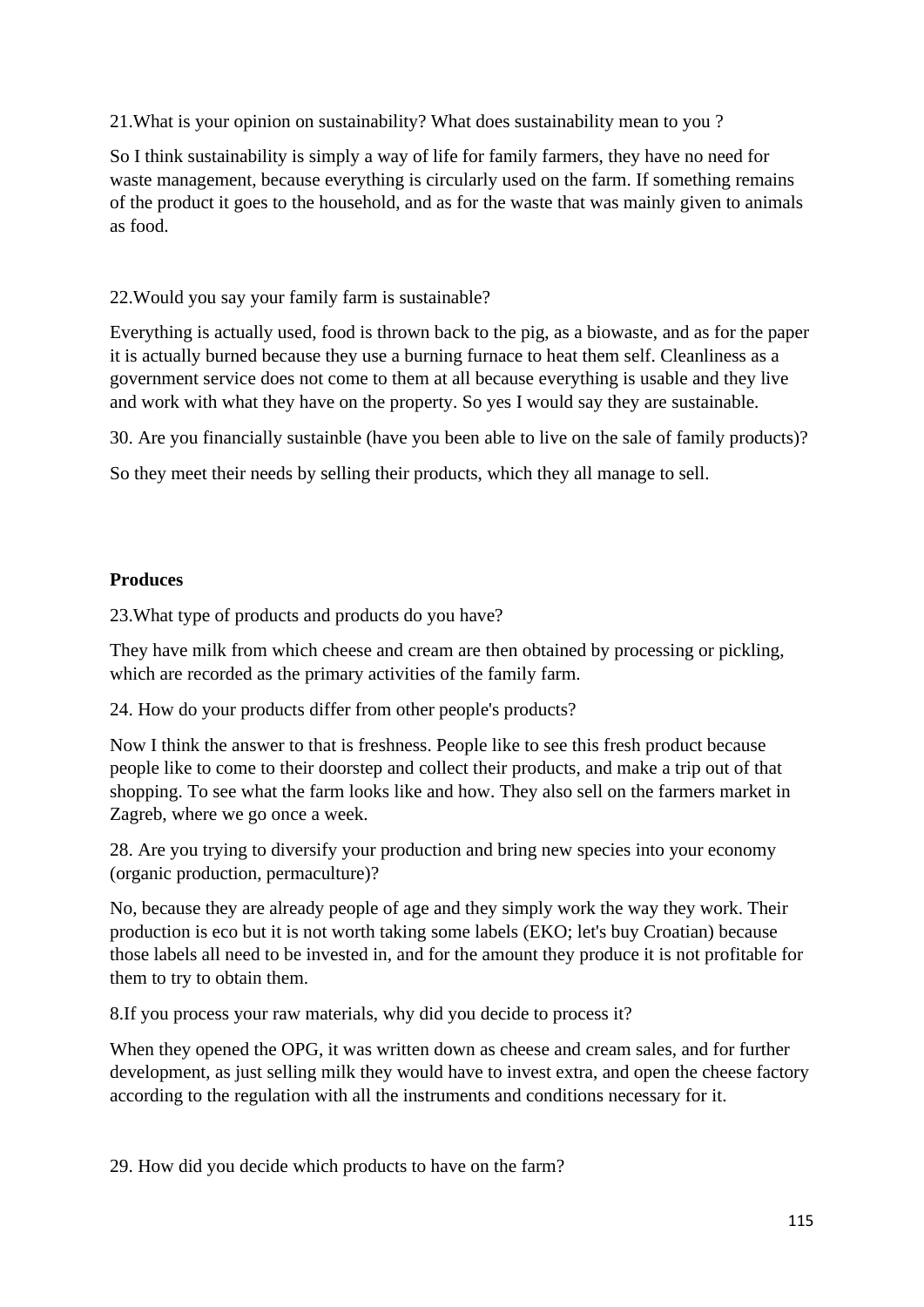Since the 1980s they had cows for their own purposes, meaning one to two cows, and then they realized that they were left with a surplus as the number of cows grew. Then they realized that they could sell excess, they went further with the purchase of milkings and the of the simplifying of the process of milking cows, so they moved on. So in that sense they actually did invest in the production.

## **Social aspect**

2.Do you cooperate with the surrounding family farms and in what capacity?

Grandpa buys from other family farms young cows, insubortinates through an epreuvete, he does it all himself, and when he needs the help of a veterinary man then he jumps in.

3.Would you ever enter into cooperatives with surrounding manufacturers?

There's no mention of anything, and there's nothing going on about it, they know how to make arrangements but informally. They were planning to buy some expensive machines together, however when they all needed it at the same time it could hardly be shared, so they gave up. It depends a lot on the weather so they can't even plan in advance when they're going to do what,, and when they would need the machinery. Its very hard to plan, because you depend on weather conditions a lot.

3.How much do you think the family farm affects the community in which they are located? Do they improve quality of life?

It affects them because they receive money and additional income from incentives so they can survive in the local community, but some additional activities and cooperatives do not exist.

## **The role of public institutions**

6.How and have EU incentives enabled you to thrive and innovate in the family farm?

If we did not have them, I do not know if any of this would work, and it would be unsustainable, unprofitable, because the price of input is much higher than the price of output. So the prices of the additional raw materials they use have gone up, for example fuel from 3 to 8 kn, and the price of the cheese they sell has not gone up. Although they have preferential prices for fuel through the family farm card this price is still high. But for me that is a real shame, I think that family farms should be able to survive solely from the profit they make from selling their products, not depend on incentives. The conditions that are under incentive must be met, each cow has a number under which it is regulated, so that if ever someone comes to check, everything is in writing.

10.How important do you think family farms are in food production in Hr?

I would say they do not even have importance, because the penetration from the outside is too great. I think we should develop homemade food that naturally grows in the area for the sake of people, because people would then eat what they were meant for in the area and appreciate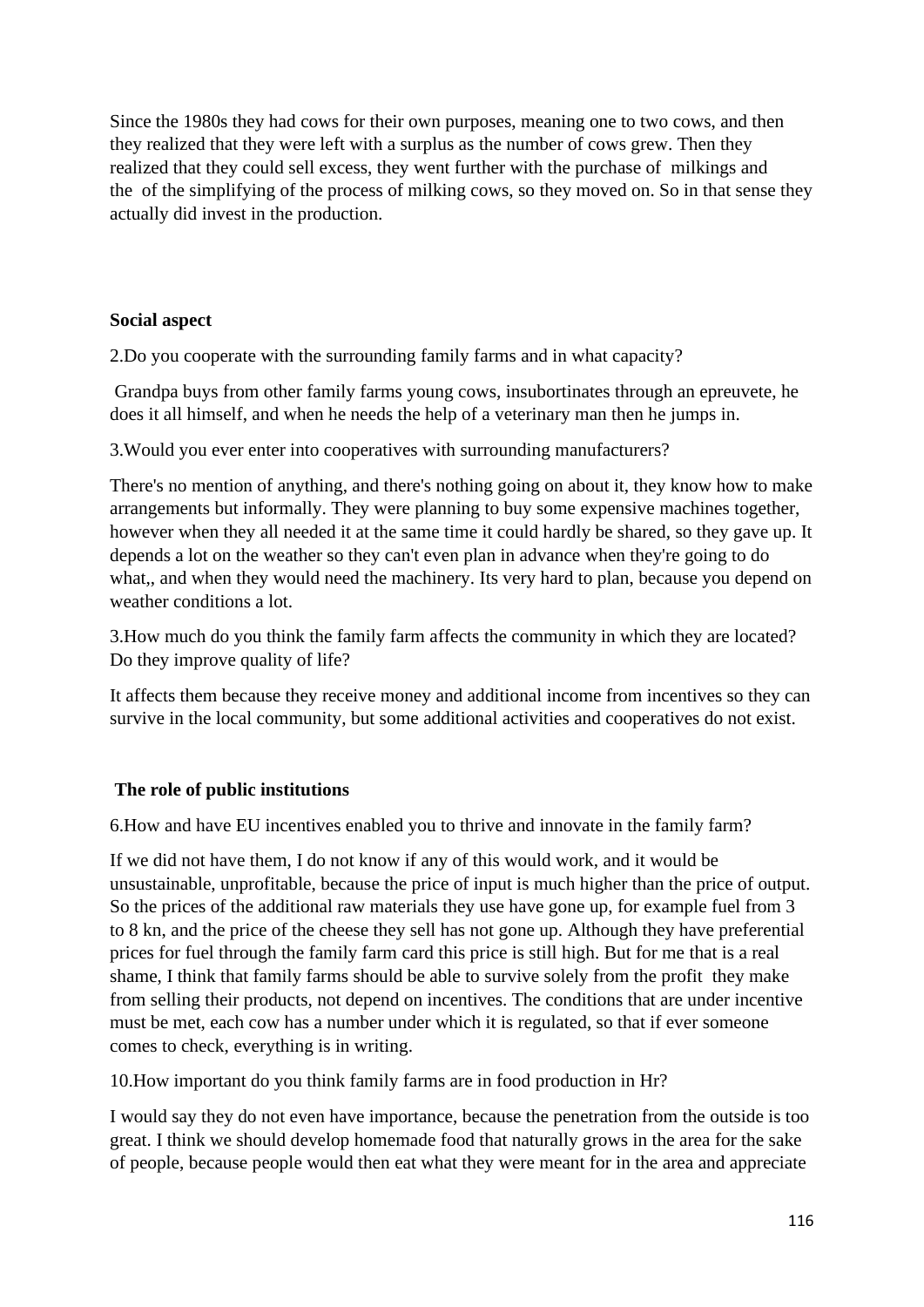more what is produced. A man works 24 hours a day, and he can't live like a normal man, nor makean honest pay from his work, because it is not appreciated.

30. Would you say that Croatia helps the sustainability of your family farm?

No, except with incentives, no other education or additional help is offered. However I think that in fact the incentives are in some way unnecessary, it would be better if one could live only on what is produced and sold, but because of these penetrations, the prices are so lowered that it is now impossible.

32. Does the state give you guidance on how to take advantage of incentives ?

Nothing happens about it, it would be great if there was some kind of information desk, or people who would come to local places and explain the process, as I said it's a 24-hour-a-day job and they don't have time to look around the ministry's website to apply for something and see if some new competition opened up. A man comes who does milk control, so they get some sources of information from him about new incentives, however this is all secondary information and is not a real example of how the family farm should get information.

## **Sales channels and sales**

11.How do you sell your products ? 12.Are you using an intermediary involved in sales?

We sell everything themselves, before she got sick my mother-in-law went to the farmers market once or twice a week to sell, and the rest are sold on the doorstep, so people call or come to collect the cheese and/or cream they wanted.

13.Have you considered selling in some of the local, neighborhood stores (Grga Čvarak, Carrots)?

I've heard of them as shops, but we've never worked with anyone, it's a small family farm , so very little is relatively produced, and what is left as a surplus it's consumed in the household. There's not too much leftover of products.

14.Has the pandemic led you to other ways of selling?

The pandemic led to the online marketplace of the City of Zagreb, the husband and I ran it, because grandparents are not so informaticly ready, and they did not even know how they could run it with orders. We would put the photos of products up, the customers would choose what they want. We really liked this way of sales, however grandma and grandpa on their own wouldn't be able to do this. For us it was an opportunity because then people who did not even know about us started using their products, because they heard about it through the online marketplace. During the pandemics in the online marketplace, we would get orders for online with addresses, orders would placed two days before and on the third day delivery would be made, I liked that very much, what you loaded, you would sell it, you were insured that everything would be delivered and sold, as opposed to when you sell at the farmers market where you can happen to be left with surpluses.

17.How much of your size affects your sales, are you going to expand?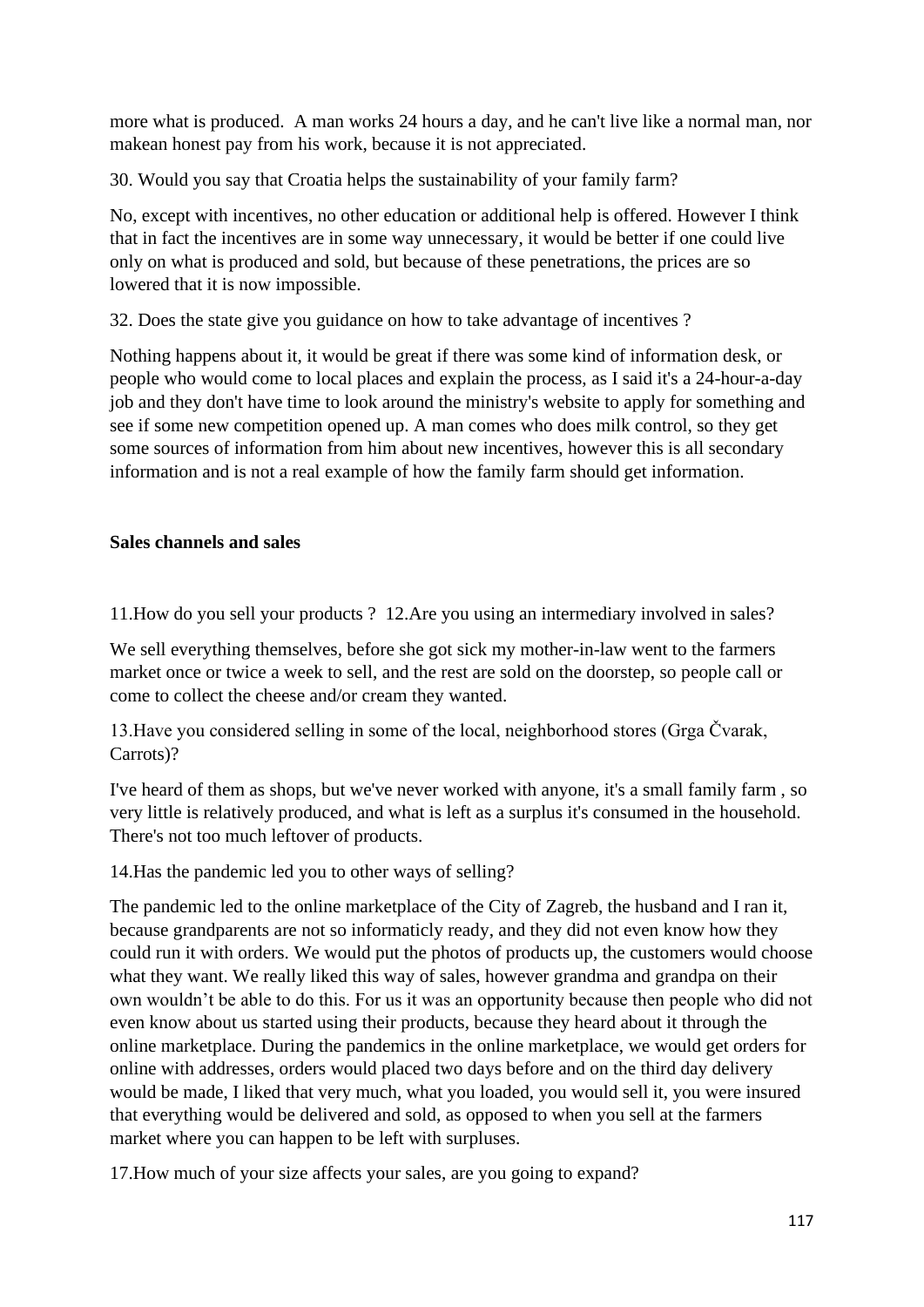No, it is what it is and will remain so, we are selling within our production capacities, how much they make of cheese and cream thats what they sell. The grandparents are older now and we're not sure if we want to continue the family business after them.

18.Have you considered selling your products outside croatia?

No, because we don't have that amounts to do that. As i said we are quite a small family farm.

19.Have you heard of sites like Finoteka.com or the hrane.hr Exchange?

I've heard of them, but we don't have enough merchandise to market. From the farmers market sales and the sales on the doorstep we get rid of everything, sometimes there's even a shortage of goods.

26. How easy or difficult was it for you to enter the market?

So doorstep buyers have been customers for a long time who would find our products on the farmers market, then they take our number and call us if they are in the vicinity. they ask if we are home, and they would say that they are close by our family farm and its easier for them to come by. Which is also a problem because we are not free at all times of the day, sometimes they are with cows, so I can't just go out and prepare the product for the customer.

# **Covid-19**

15.How much do you think the pandemic has affected customers and their way of buying food?

It made no difference for us, even the market expanded for us because more people heard about us across the online marketplace. It was the simplest thing for customers to come to us, not to have to spend on transportation, where the customer can stop at the farm and drink coffee, tour the barns where the cows are and try other products that are present on the estate and are not for sale because they are not in the family farm system.

16.Have you felt any changes from customers?

There is a growing awareness of food, which is due to various emulsifiers and allergies that are increasingly occurring. So it's more important to the people that the food is homemade , so it's important to everyone where their food comes from.

20.How important is it for your customers to know where the food comes from?

It's important for them to know where the food comes from, it's cool for them to see where the animals come from, sometimes when they take their children with them, they actually make a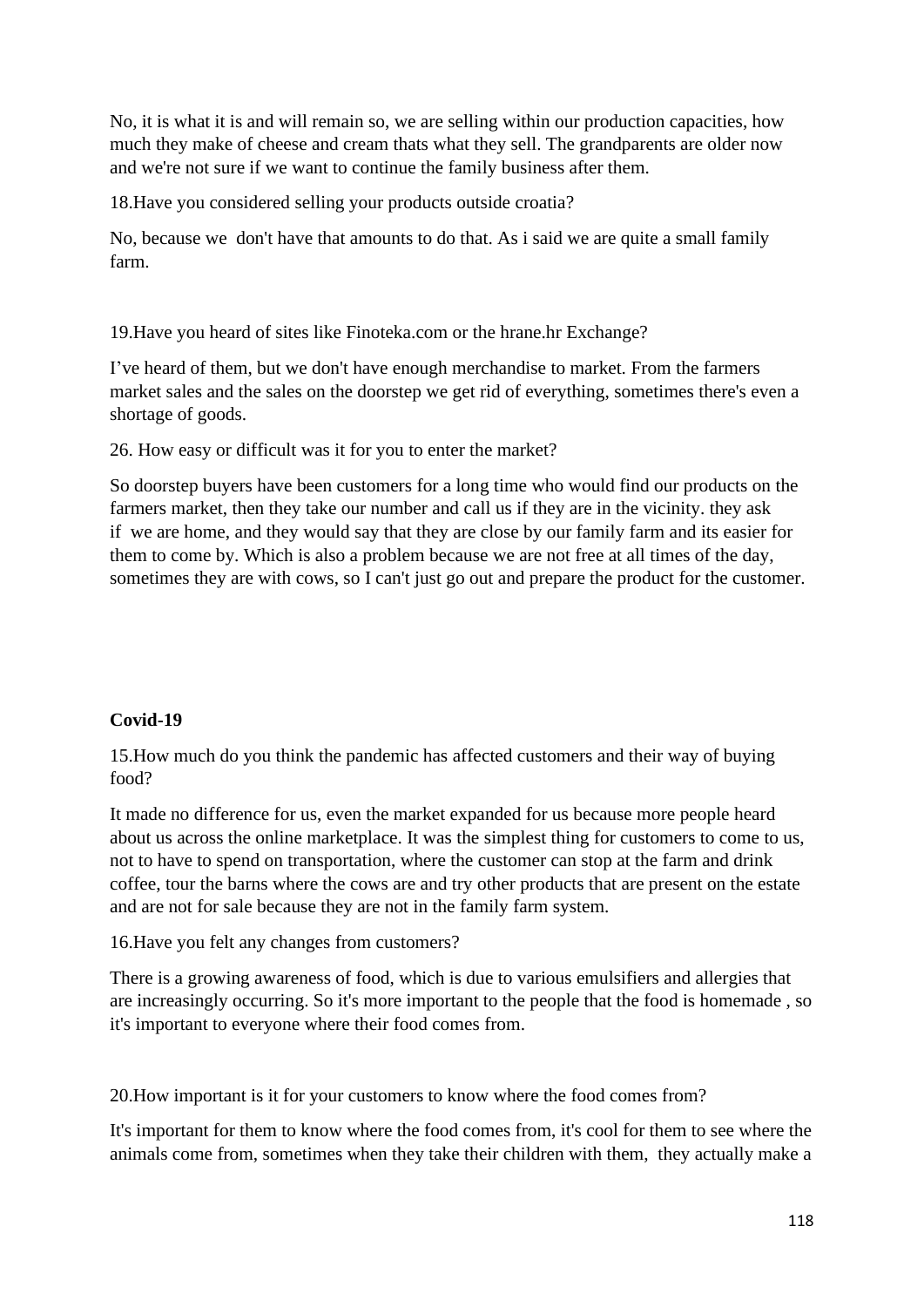trip from the day on our farm. So even the kids can see animals for the first time, and see how things are made.

Do you sell your products : a) to a known customer (contracted production)

b) on the free market ?

sales on doorstep and on the farmers market

Interview 6 Interview questions [https://www.tzgj.hr/hr/sto\\_kusati/plesivicki\\_vinari/8-opg\\_ciban.html](https://www.tzgj.hr/hr/sto_kusati/plesivicki_vinari/8-opg_ciban.html)

#### Introductory questions

Name of the family farm: OPG CIBAN Owner: Irena Funčić Year: 1973 Number of people on the farm: 3 Level of education: university : 2007 Activities of the family farm: a) vegetable growing b) fruit growing c) viticulture YES d) farming e) livestock production (milk, meat or table eggs, other) f) production of beverages, spirits Size of family farm: 20 ha Place: Pavlovčani, Jastrebarsko Quantity of annual production (approximate figures are in order): grapes 50 tons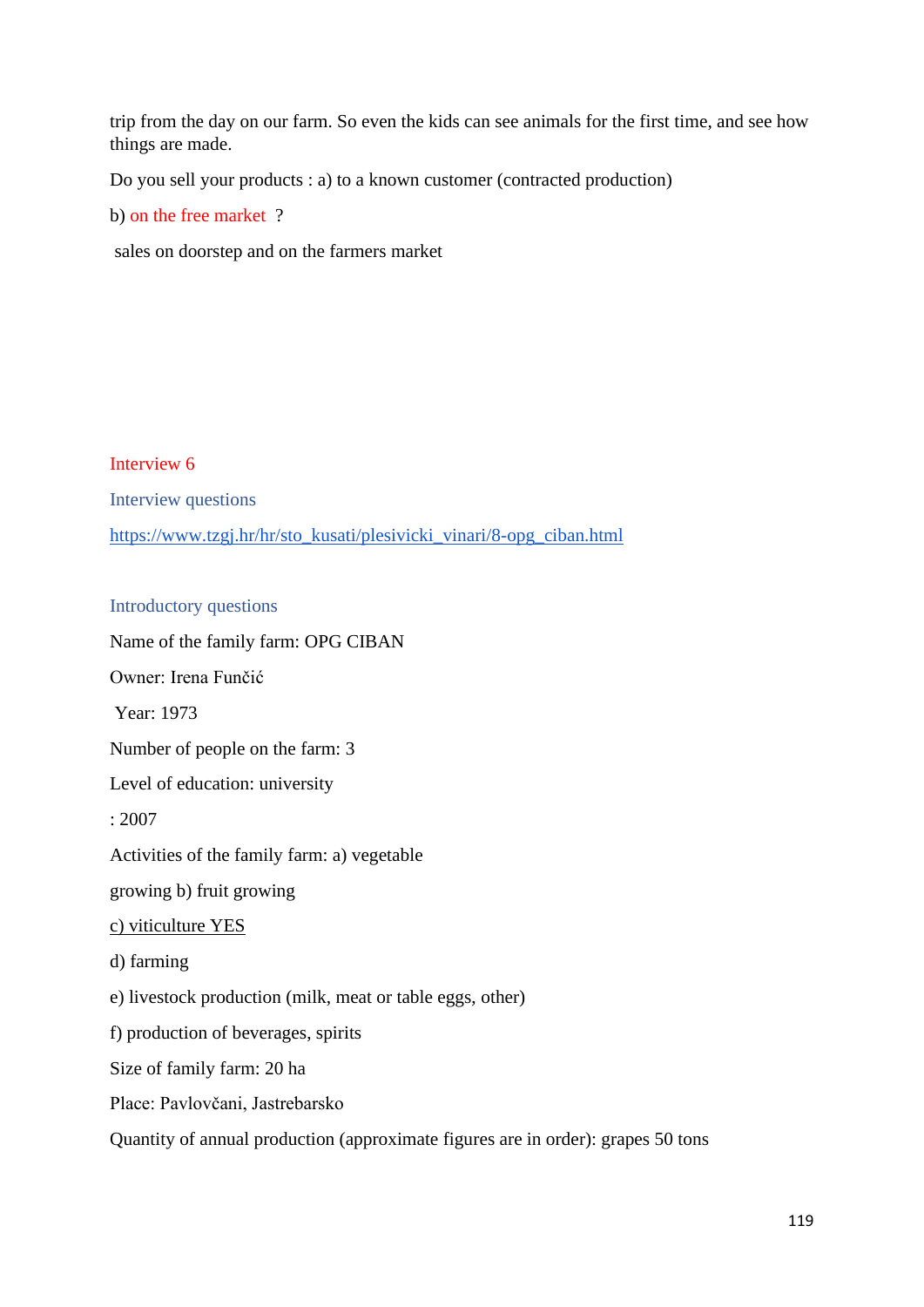#### **General information about family farms**

1. What are your motives for opening a family farm?

Survival of the village and agriculture, keeping the son in the rural area, tradition.

4. What would you say are the biggest challenges in running a family farm?

Survival of the family farm, ie survival. Making a living out of what you do.

5. What would you say are the biggest challenges in opening a family farm?

Resolving administrative requests of the ministry incharge of opening family farms.

25. Do you invest in the further development of your family farm (machinery, employment of people…)

Yes, we follow tenders and measures, we have switched to an ecological way of production. So we try to always invest in order to insure our survival.

27. How flexible would you say you are in your business?

We are as flexible as we have to be because we depend on the weather, the desires of the market, and new challenges like the corona pandemic and its lockdowns.

28. Is this your only source of income?

No. We also own an estate in which we provide tourist services, and tastings of the wine we produce. We bought it in 2004, and from there renovated it in 2009. So we try to make sure that we don't just have one source of income.

## **Sustainability**

21. What is your opinion on sustainability? What does sustainability mean to you?

Sustainability is that all the conditions are met as in the EU, ie if the owner of a similar family farm in Austria can function and work normally with the support of the state, then according to sustainability we believe that we in Croatia should be able to survive.

22. Would you say that your family farm is sustainable?

Yes, with great effort. But we are able to be sustainable, it is a lot of hard work to make that happen,

30. Are you financially viable (have you been able to make a living from selling family farms)?

Yes, but again with difficulty.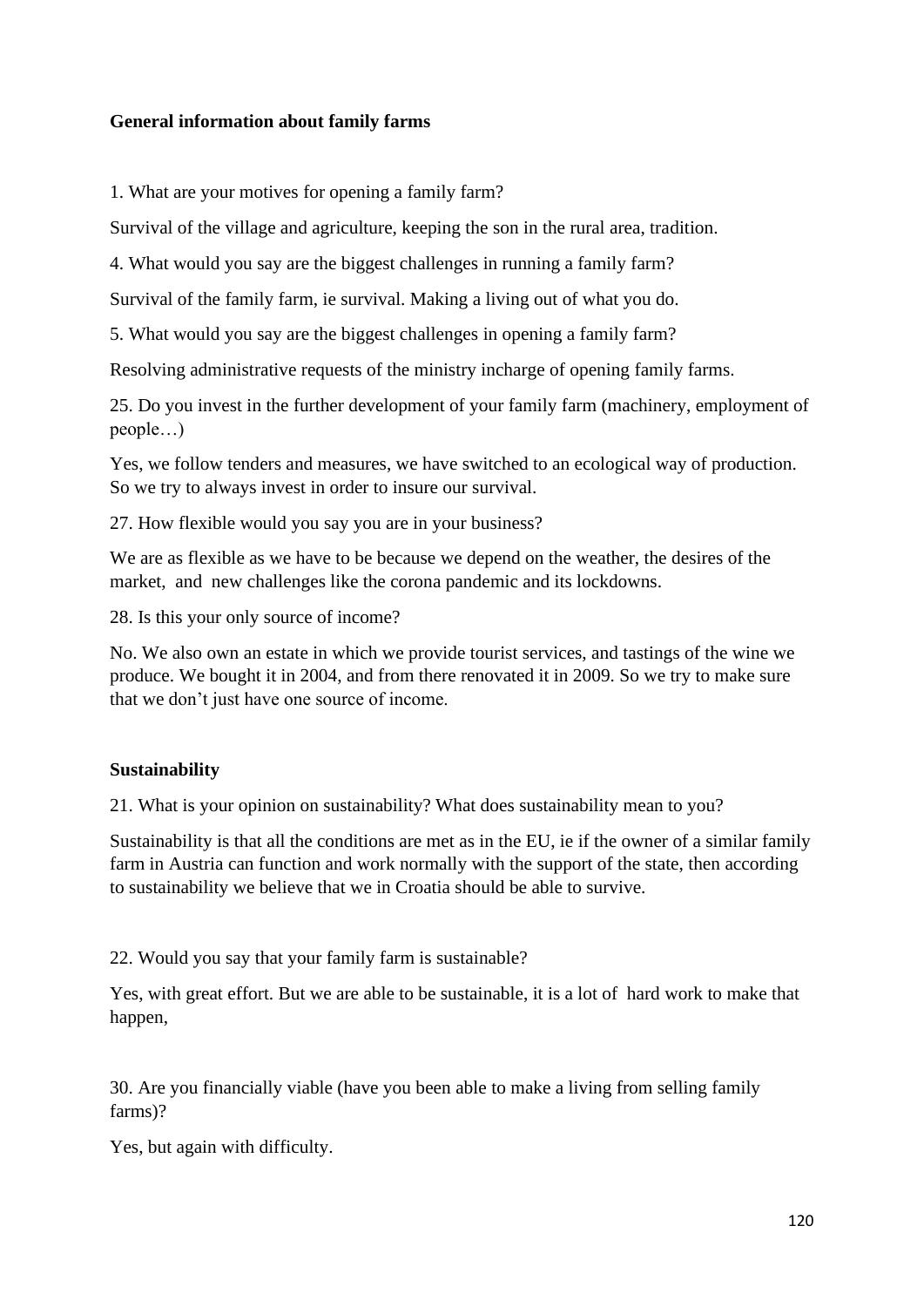# **Products**

23. What kind of products and products do you have?

Grapes and wine that we produce from them. We have many different varieties of wine, and different varieties of grape that are local to our region.

24. How do your products differ from other people's products?

Quality. That is the number one thing we try to orientate ourselves towards, that everything we produce, whether wine, grapes or we have people who are staying with us, that they fill satisfied with the quality of their stay after that.

28. Are you trying to diversify your production and bring new species into your economy (organic production, permaculture)?

Yes, we switched to eco-production. Because we thought in that way we can attract even more customers, and it is more and more appreciated within the wine industry, and more sustainable.

8. If you process your raw materials, why did you decide to process them?

We get a better price with wine, that was the reason we decided to produce it. And also our family has been native to this area for a long time, so its part of our tradition to produce wine.

29. How did you decide which products you would have on the farm?

Our products are dictated by the culture we have, and our culture is dictated by the location of the family farm.

#### **Social aspect**

2. Do you cooperate with the surrounding family farms and in what capacity?

We cooperate, we sell grapes to other family farms, and we buy cheese and similar domestic products from local family farms. In this way we get something from them, and they get something for us, its important that we as family farms support one another, with what we produce.

3. Would you ever enter into cooperatives with surrounding producers?

In cooperation yes, in cooperative no.

3. How much do you think family farms affect the community in which they are located? Do they improve the quality of life?

Yes, because of the turnover of goods and money. There is some business that is then present in the area, which leads to more people being employed.

## **The role of public institutions**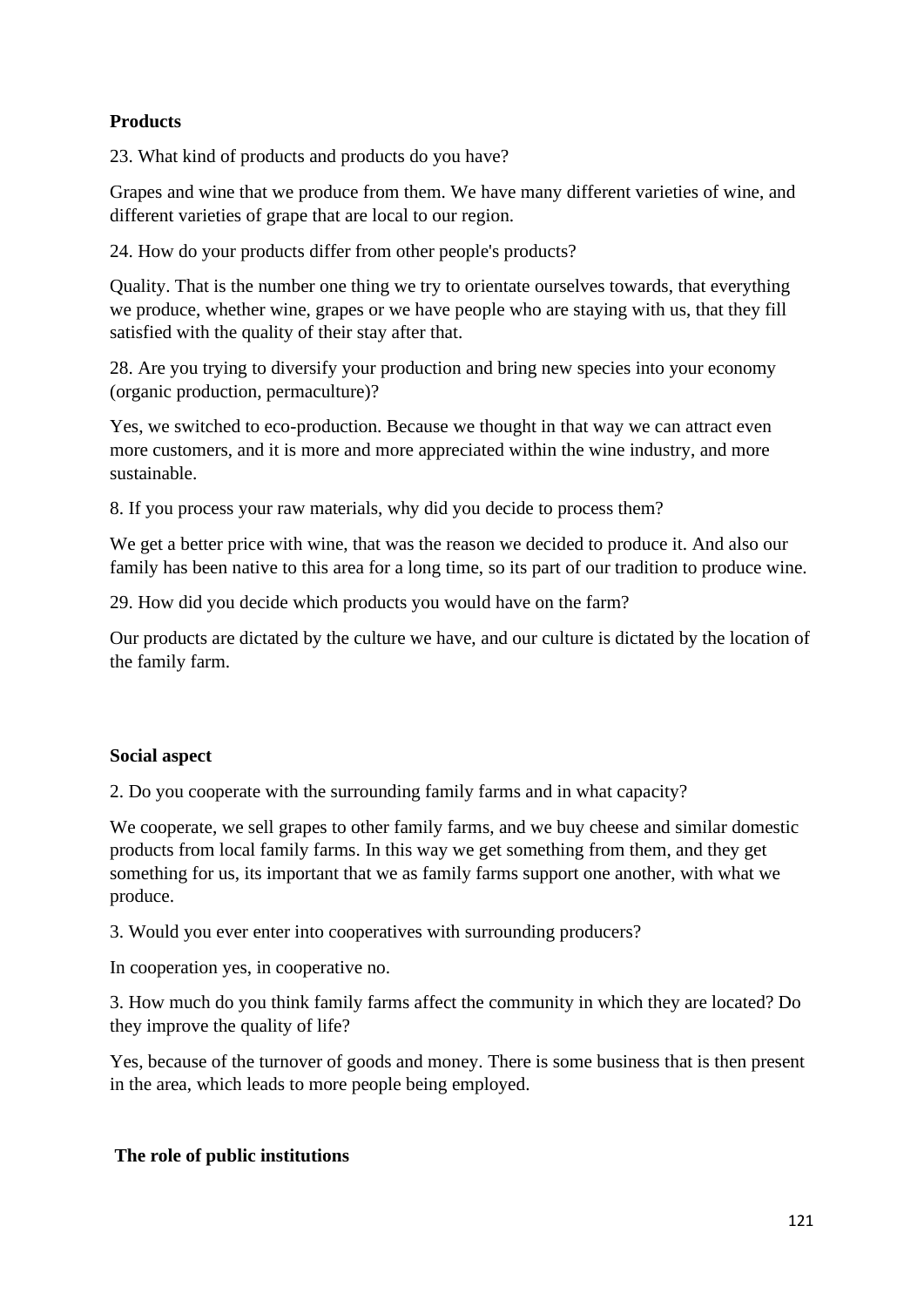6. How and have the incentives from the EU enabled you to progress and innovate in family farms?

Yes, with the incentive we were able to plant new vineyards, it was financed by 30%. That helped a lot for that.

10. How important do you think family farms are in food production in Croatia?

They are important, due to the growth of the attitude from people and consumer to eat locally, healthily, etc.

30. Would you say that Croatia helps you in the sustainability of your economy?

Partially. With the incentives they helped us to grow our business. But otherwise I can't think of anything.

31. Have you heard of any EU schemes to help family farms?

Yes, rural development measures, assistance to young farmers, land consolidation.

32. Does the state give you guidelines on how to take advantage of incentives?

In part, we mostly manage on our own. A lot of it you have to do yourself, you have to be versed in a lot of different things, which is sometimes hard, while you are also trying to run a farm.

#### **Sales channels and sales**

11. How do you sell your products?

On the doorstep and in a couple of bars.

12. Do you use a sales agent?

No, we do everything ourselves.

13. Have you thought about selling in some of the local, neighborhood stores (Grga Čvarak, Mrkvica)?

Yes, but everything was left on just a thought.

14. Did the pandemic lead you to other ways of selling?

No, the ways of selling are the same as before the pandemic. It didn't create any change for us in terms of sale.

17. How much does your size affect your sales, do you plan to expand?

Yes, we are planting new vineyards. We are looking to expand, to grow more grapes and make more wine for our consumers.

18. Have you thought of selling your products outside of Croatia?

No, we do not have the capacity or logistics for such a thing.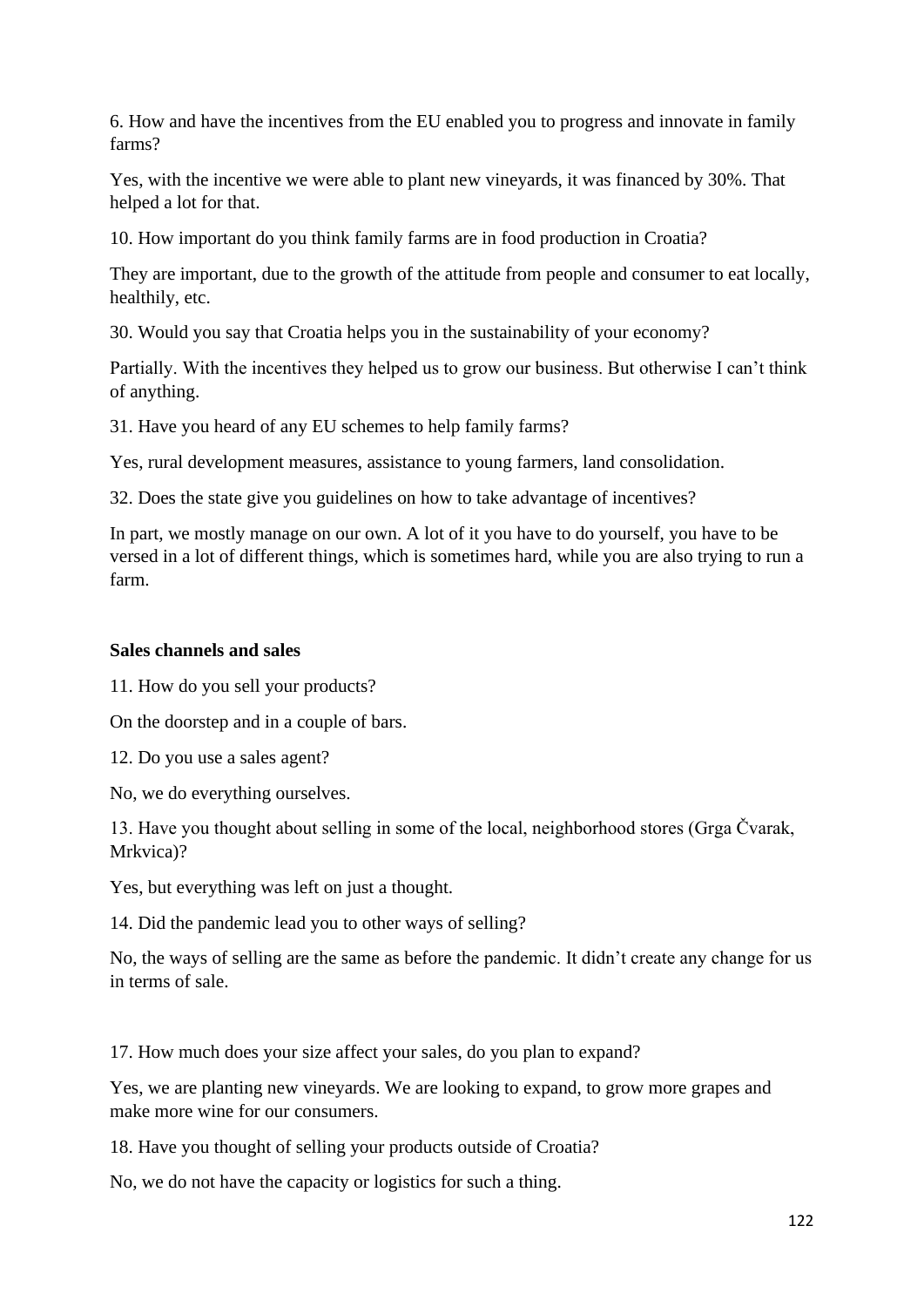19. Have you heard of sites like Finoteka.com or Burzahrane.hr?

Yes. But we have never personally used them. We like to do things on our own, and we dont have the capacity to also be able to juggle sales on websites as well.

26. How easy or difficult was it for you to enter the market?

It was very hard, the competition is fierce. Especially in the wine sector, there are a lot of good wine producers in Croatia, and in our area.

#### **Customers**

15. How much do you think the pandemic affected customers and their way of buying food?

Yes, customers have turned to online shopping. But that is because there was no other options, since everything was closed.

16. Have you felt any changes from customers (focus on healthier foods, where they buy their groceries)?

No, our regular customers are still present.

20. How important is it to your customers to know where food comes from?

Since this is specific to wine, our customers know that grape wine is from our vineyard, and they are free to walk through the vineyards at any time. They can see exactly how, why and where we produce our wine and then taste it in the same day. So it is important and they can see it whenever they come to visit.

Do you sell your products: a) to a known customer (contracted production) YES

b) on the free market?

#### Interview 7

#### **Introductory questions**

Family name: OPG Mladen Owner: Mladen Leskovec Year of birth: 1959 Number of people on the farm: 2 (he and his brother) Education level: high school Year of opening the family farm: 2012,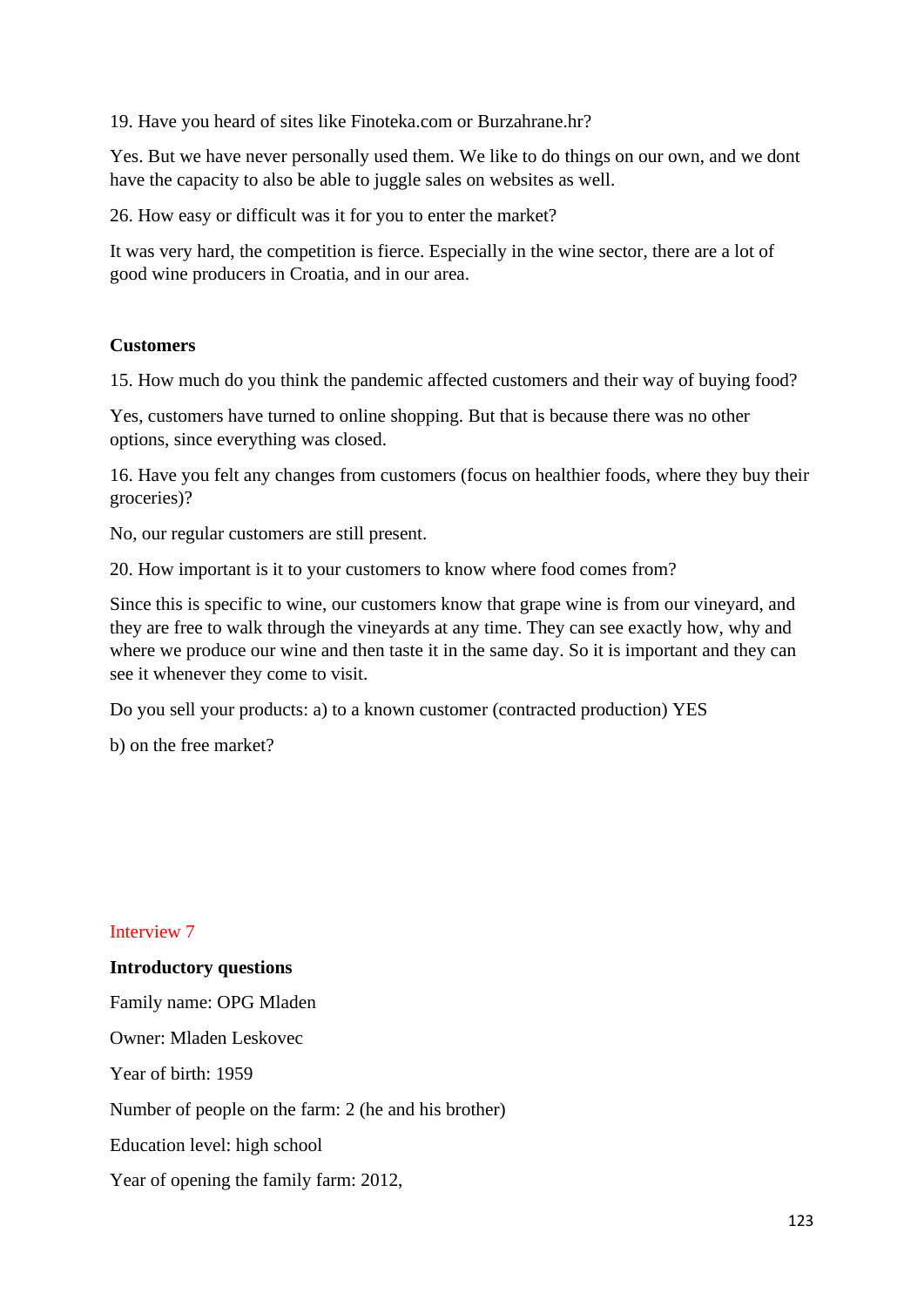Year of closing the family farm: 2018 Activities of the family farm: a) vegetable growing b) fruit growing - production of blackberries and blackberry wine c) viticulture d) farming e) livestock production (milk, meat or table eggs, other) f) production of beverages, spirits Size of the family farm: 1/3 hectare Place: Ivanić, municipality Bešlinec Quantity of annual production (approximate figures are in order): 800 kg blackberries

# **Generally about family farms**

1. What are your motives for opening a family farm?

Making blackberry wine and making extra money, there was not much berries present on the market.We inherited the land and decided to use it. It used to be a vineyard, which our parents no longer wanted to deal with.

4. What would you say are the biggest challenges in running a family farm?

Irrigation and harvesting lasts 3 months, the blackberries never ripen all at once, but from June until the middle of October. So in those three, three and half months you have to come there all the time, and since we didn't live there, there was a 40km distance from the land. We had to go there all the time, it was very tiring and we had to spend money on fuel and the road to get there, it was tiring for our lives. And that was not my main job but an additional one.

5. What would you say are the biggest challenges in opening a family farm?

That is resolved quickly, I am the owner of the land. Our parents gave it to us, we were the owners, there were no additional administrations for that. I opened a family farm in my name and that's why it went very fast.

25. Did you investing in the further development of your family farm (machinery, employment of people…)

First we had to make an area, clear the vineyard, plant one thousand two hundred seedlings. When they start growing, they need to be renewed in a year or two. A seedling that grows this year will bear fruit next year. And it's constantly perpetuum mobile because you have to constantly watch and cut, change and move them. So we constantly had to invest something.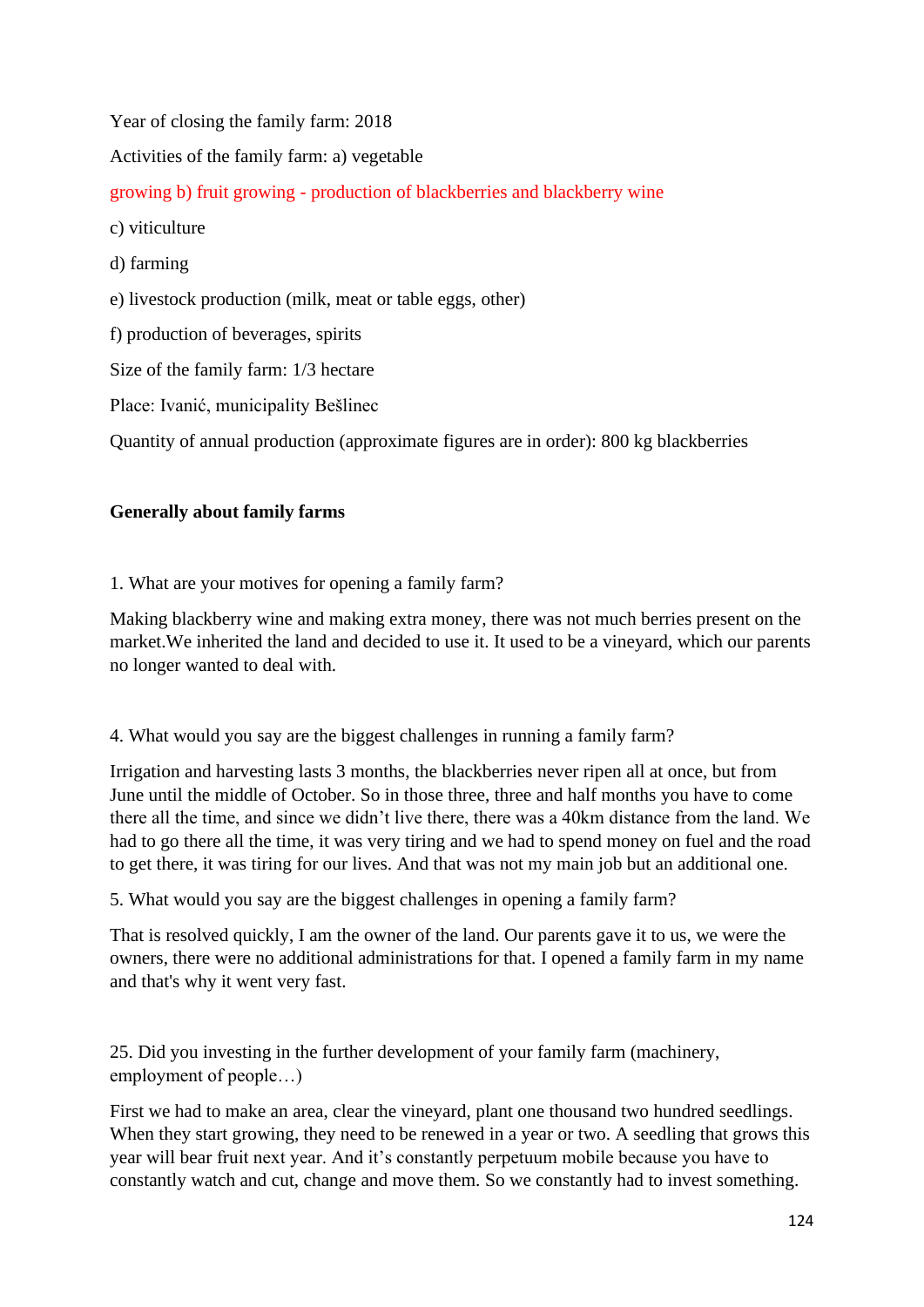#### 27. How flexible would you say you were in your business?

Once you arrange it, you only have to worry about hoeing, mowing the grass, connecting, you have nothing more to do when you organize irrigation, spend money, because it is a plant that needs water. Irrigation is key, taking care of the area where it is. As much as I wanted, I left it high, up to 7 meters, and it bears fruit up to two meters. And since we didn't enter into this with a serious attitude, we were able to allow ourselves some flexibility. It wasn't our only source of income which helped to retain that flexibility.

28. Is this your only source of income?

No, we also did our daily work. It was an idea for us to make it additional income.

His wife joins in the conversation:

24 What product did you have? How do your products differ from other people's products?. If you process your raw materials, why did you decide to process them? How did you decide which products you would have on the farm?

We had a plan and before we went into it, I was watching agricultural shows. At the time, the media was talking about blueberries, and there were interviews with people who dealt with blackberries, and they all showed good earnings, no one had huge amounts, everyone said they educated children, accommodation and put earnings aside. So they made money from it. And the people who did the market research said that there were not a lot of Croatian grown berries in our market. And for comparison, there was Serbia, which at that time was at the very top of the world in the production of raspberries. Then as I followed it, I thought to myself, we don't need to produce wine, but just grow berries and sell them as such. Then I called the company Fragaria and asked them what the purchase price is for 1kg of blackberries, but it was such a small amount that you have to have a large amount of land and production, people, then it is a serious business and work process. Then he can't do his daily job and go to that ranch and pick blackberries. Another thing we got out of our minds, we didn't realize that all the people interviewed, in these shows I watched, lived next to the property, and didn't have the factor of coming and going from there. So mileage, petrol, not sleeping at night and now you dig, pluck and plant. That redemption price was small, and it was unprofitable. For us, the production of blackberry wine was interesting and profitable, and our parents had an old, excellent recipe for blackberry wine, and that attracted us. And when we decided to do it, we said it would be eco-friendly, meaning no preservatives, no additives. I also tasted blackberry wines on the market, they all tasted sour and were quite liquid, and they didn't have the full flavor that those wines should have. We achieved that taste, that whoever tasted our wine was thrilled, women who had problems with anemia or some disease had better blood results from it. The wine was really top notch.

The sale was great, whoever tried it didn't stay on one bottle, everyone wanted to continue ordering and taking, we really had a circle of clients who ordered it regularly, from 3 to 4 l onwards. It was all word of mouth, since we got into it a little unprepared, we did it that way. And we could set ourselves up like that because we didn't have the input cost of buying the land. For us, the input cost was seedlings, irrigation, barrels, and bottles. The price was 70 kuna per liter, and it all sold out. But we later lowered the price to 50 kuna. We did not enter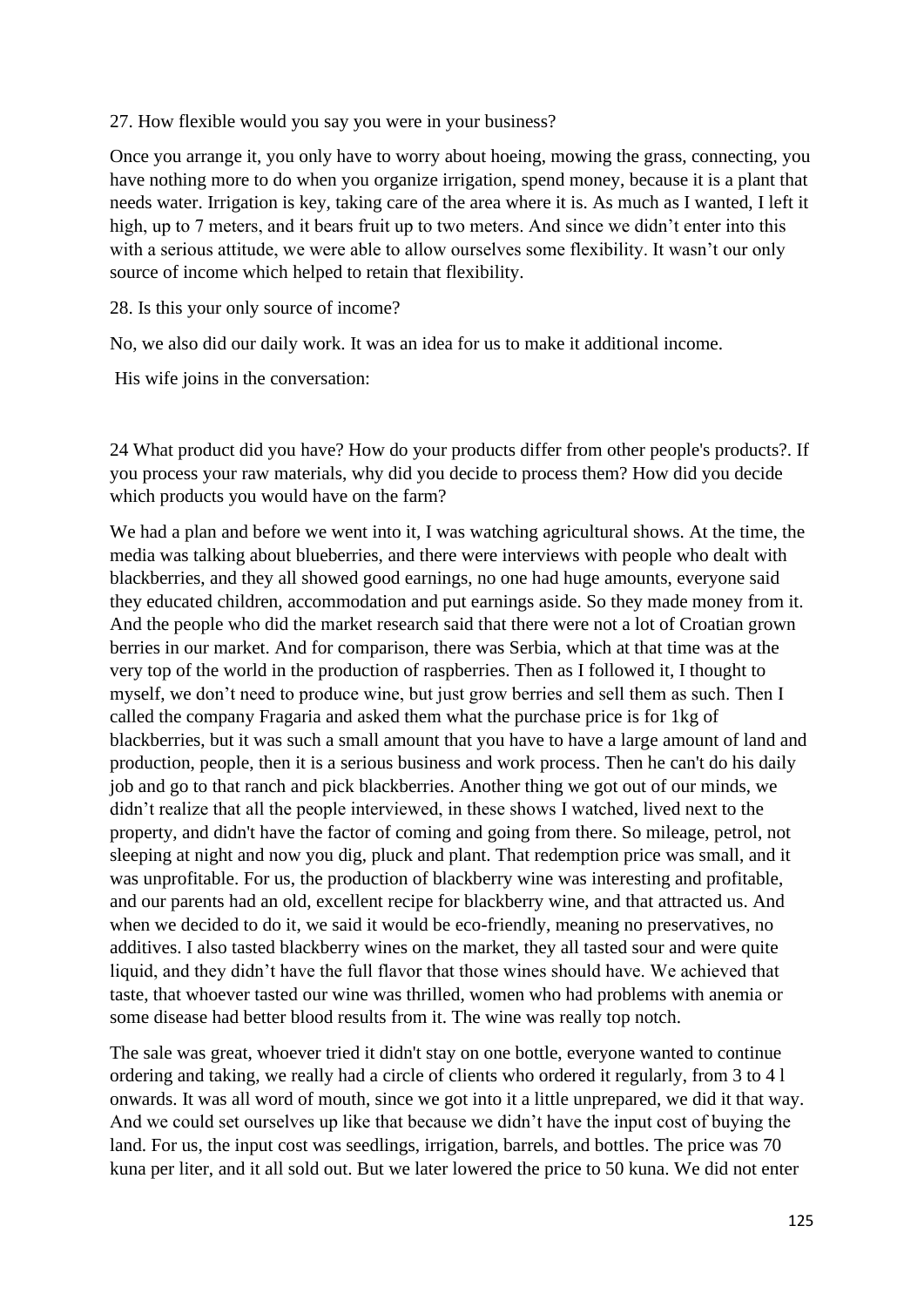the VAT system, because we were dealing with this sale on the doorstep. We didn't want to enter the VAT system, you can still solve the accounting, but I was worried about the situation in Croatia, so that it wouldn't be difficult for us to leave the system if we decide to close it. Because it is unregulated in this regard, we did not trust the Croatian bureaucracy and system. And the financial amount you didn't have to enter the system was, if I remember correctly, 100,000 kuna, which we did not reach. It was important for us to get something out of this little story, but when we stopped living life, just digging, plucking and planting, we stopped liking it. We thought of making some extra money, but it didn't work that way. All in all, it was a good product, even now after we closed it people still ask us why we stopped producing because it was really good.

Why did you decide to close the family farm?

We closed because simply with all that work, and a day job you don't have time for that. Life turns on its head, I work 4 days a week, then 4 days I work when picking, from spring to late autumn. So actually 9 months of the year you're hired, and the cost of getting there once is 100 kunas, so if I go twice a week, the cost of travel is huge. And the profit on that was not so great that it all paid off. We couldn't go to the sea together as a family, that part screwed us up, we weren't together as a family. And we realized that we don't need it, because nothing will change drastically for us. And we both have a private life, friends, so when you add it all up, we didn't like it. We were not financially constrained, that it was our only source of income, so that it was necessary for us.

## **Sustainability**

21. What is your opinion on sustainability? What does sustainability mean to you?

Well, they would say that it is a combination of these three things, ecological, economic and social structures. That you can maintain yourself and do good things. What would be sustainable is if different types of these family farms would combine their products, so that they can offer quantities in one offer and different types of products. From meat products, fruits and vegetables, and that it is a little stronger and their cooperative that would unite from local areas, to reduce delivery prices. Because the larger the quantity, the less the price of transportation costs. A certain quality product must have a certain quantity, in order to be profitable, to reduce costs. And when you go alone as a small producer, you can't say I have a quality product, someone orders and you don't have the quantity someone needs. A man who is engaged in the production of chips in Croatia cannot get the amount he needs from our producers and then he has to import potatoes from abroad.

Do you think people lost the part where they eat according to what is in season?

Of course, because there are shopping malls, where you can eat raspberries and strawberries at any time of the year because they came from the greenhouse. We do not have that culture and tradition that we preserve our indigenous products, and an example of this is where the Ministry of Agriculture plans to introduce something where people will have to report their seeds, where they will then review if it is profitable or not. Where it will be so conditioned, that it will further continue to bury our indigenous species and products, making things even more difficult for them. Especially to small producers, who may not be able to obtain that certificate. For example, the Italians in Piedmont managed to protect themselves from the Chinese who immigrated, and began selling Chinese vegetables that are not indigenous on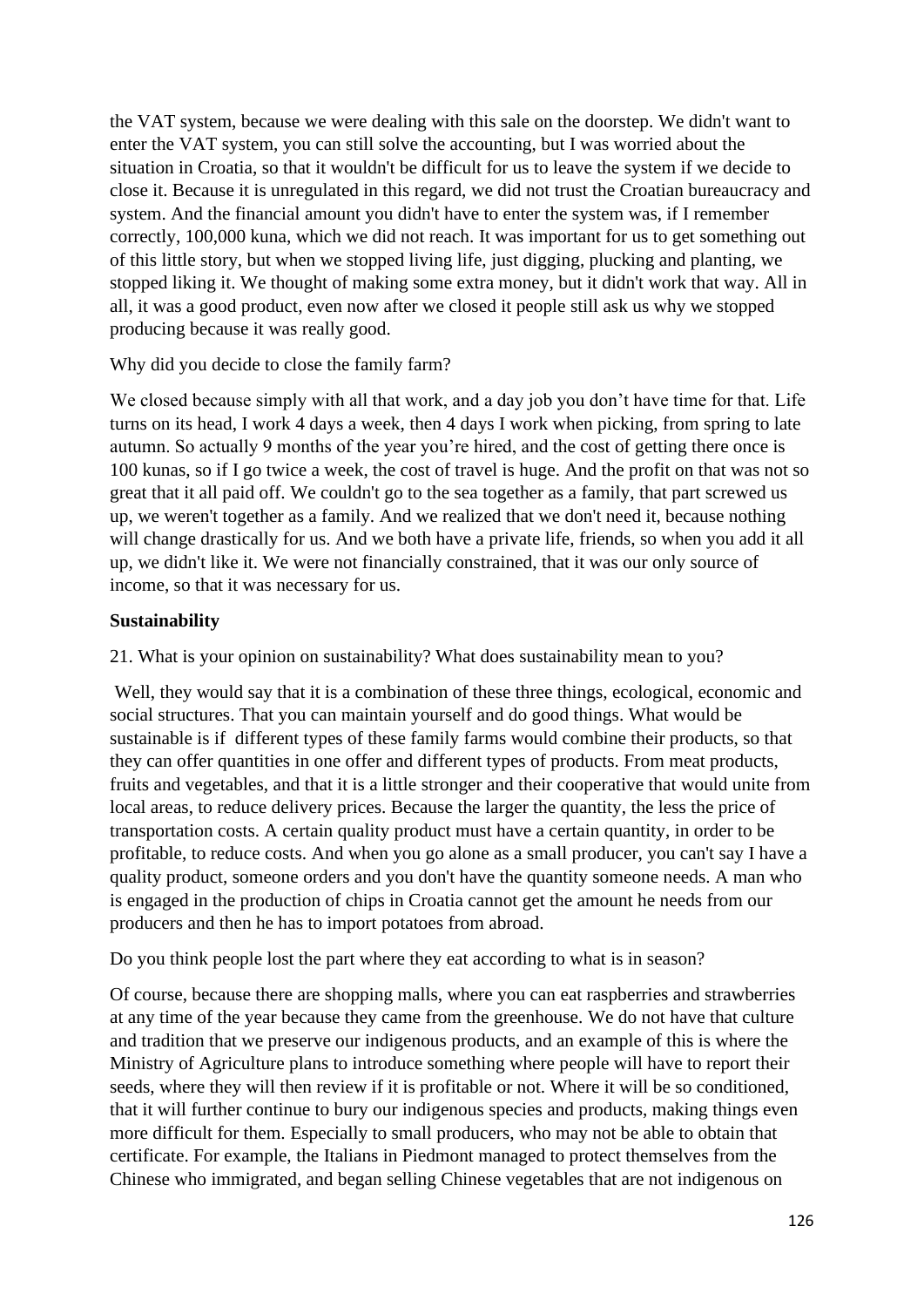farmers markets. This has become a problem because they have taken over most of their fields, and that is all fine, but they have put a clause in which there is a number of quantity that they must not exceed. That there are no more of their products than domestic ones. These plantation contracts are limited in time, and thus protect their area. The French protect their areas as well, where there are special chickens, ducks, so that these small estates do not go out of business. This protects national products, and these countries are working on that. We just had to rewrite that example to our country, and we couldn't do that either.

30. Were you financially viable (have you been able to make a living from selling family farms)?

We were able to make a living from our primary jobs, we were able to make some additional income from family farming, but at a personal cost that came from that, we realized that type of life was not for us.

#### **Social aspect**

3. What is your opinion on farming cooperatives?

He: In my opinion, it's a fantasy.

She: in my opinion, it's great, but the only question is how much the bureaucracy and taxes and benefits will cut them off from opening them. Because the tax price on our products is unbearable. For example, in Konzum you had a tomato from Macedonia, second class, one kuna each. So we import what they throw away. And our tomato is not even on the shelfs, and it could be. There was also an example of a man near Škabrnja who had an entire peach plantation that he cut down because he could not sell those peaches. And the only thing that some OPGs have come up with is apples, and opening their farms for people to come pick it themselves. Those people are happy because they eat home-grown apples, but it can't be the only way for them to sell and support themselves financially. That is not sustainable.

## **The role of public institutions**

6. How and have the incentives from the EU enabled you to progress and innovate in family farms?

We didn't take it at all, we didn't want to mess with the state and incentives, so that we wouldn't have problems later. These small producers suffer the most in the end.

10. How important do you think family farms are in food production in Croatia?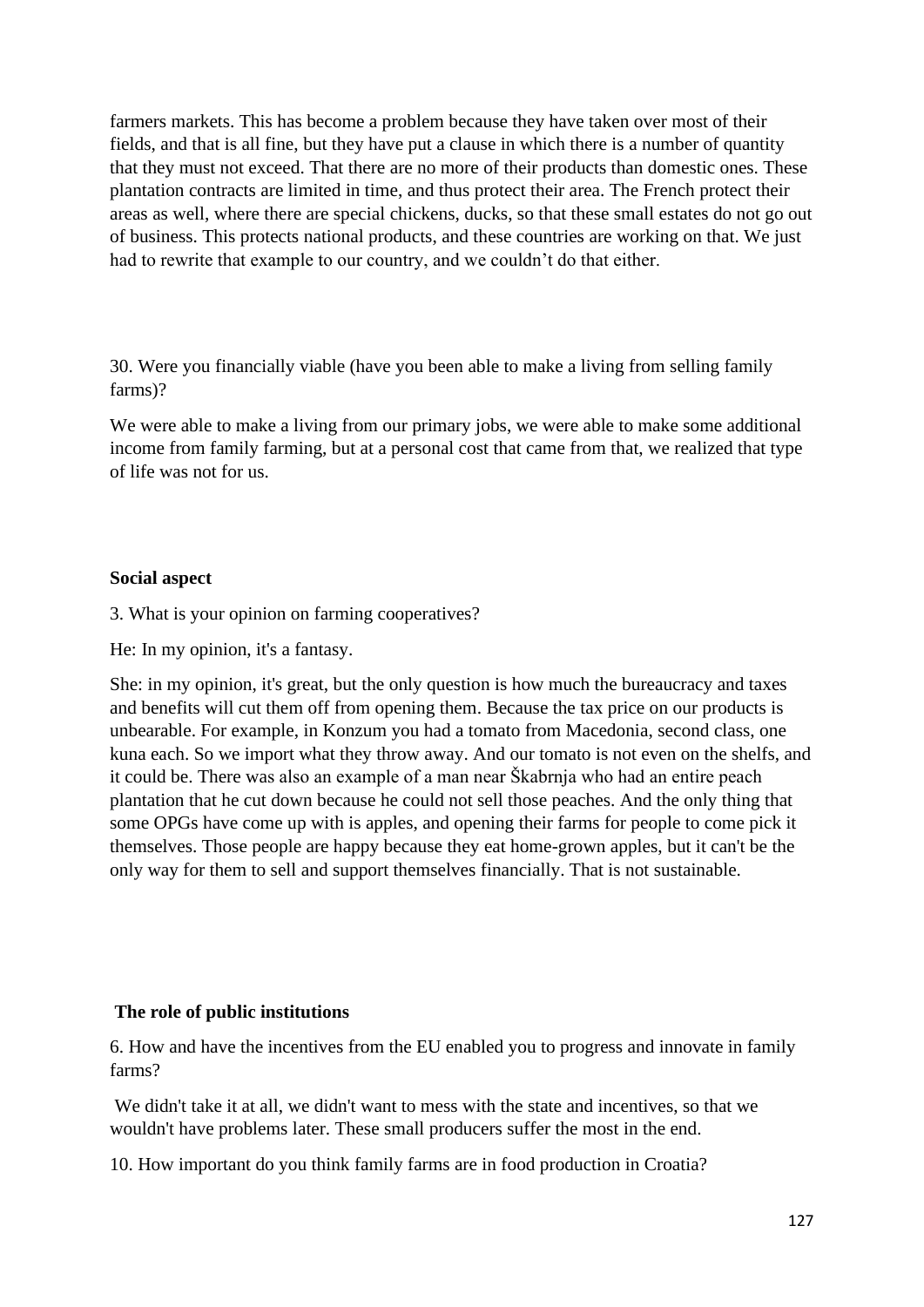Well, that is crucial, it was already invented by the Austrians, the Italians, that system. Here is an example, a top restaurant in Switzerland, in a rural area, they write on their menu, for each product, statements from which family farm are carrots, fruits, vegetables, milk and he has rounded off the whole story. This is Switzerland, and similar thing is done so by the Italians, and the Austrians. We had a chance when the pandemic came, everyone was saying now we will have our fruits, vegetables, our meat and none of that has changed. You go to the store today, there are some products from our family farms, but why is the food in Lidl, Spar so much cheaper (vegetables and fruits), because it comes from imports, from Spain, who grow everything in greenhouses, and because they have cheaper workforce. And they are one of the biggest producers of this style of fruits and vegetables and that is why this food is so much cheaper than the one we buy from a woman from the farmers market who grows it in her field. The story was, when the pandemic came, now we will be self-sufficient, absolutely nothing has changed. Even the hotels on the coast held by foreign investors, who put imported products in their hotel. It is not clear to me why it was not put in their contract that they must have domestic products represented in their hotels. Only when it is represented, then we will be able to move forward, and there is no such thing. The stories they show us about some successful family farms are some random examples, and there is a generally rounded story. For example, in Austria and Italy, family farms have family estates, with additional workers, and children who go to larger cities, and are educated according to what the family does and return to their property to work there. So they invest in their knowledge, and their work, they develop and do not want to leave their country, and everyone lives decently. Furthermore, the purchasing power is at a decent level. Family farms in Vienna have contracts with citizens, who deliver to them what is in the season they deliver to the city, from their family or from a neighboring one, and thus support family farms that are extremely important, and for GDP. Because in that way one area is not dying out, but is still developing, on those local products and in that way those countries are thinking. We don't have that, let's say it's the pandemic now, some farmers started to advertise on Facebook. Today I saw an ad for lemons and olive oil in Spar, where a man wrote that it can be ordered. Because now can you imagine what a disorganization of the state it is when a man has to leave an ad to sell his products, and you can see how much Croatia doesn't care about that. For example, the pigs we import, we don't even have that, when it comes to meat. So there is absolutely nothing. This pandemic did not make us aware that something should be done urgently, if you want something, I do not believe that there would be no family farms that would not want to be provided with something. To make it easier for them to market their products, to shorten their procedure and bureaucracy, but then they also cannot cheat in any way. And that's why I think it's a lie when they say, we got started, we did something. Look at the shops, look at the farmers market, you will see that it is an absolute lie, that what they do as individuals will change something, and only that.

30. Would you say that Croatia helps you in the sustainability of family farms? In bringing incentive, or investments in family farms?

Absolutely not.

It seems to me that the situation is a little different today than when we started, the beginning of the incentive for a hectare of land you did not have to have anything, you could be the owner, report something and get 1500 to 2000 kuna a year, and you can earn extra money .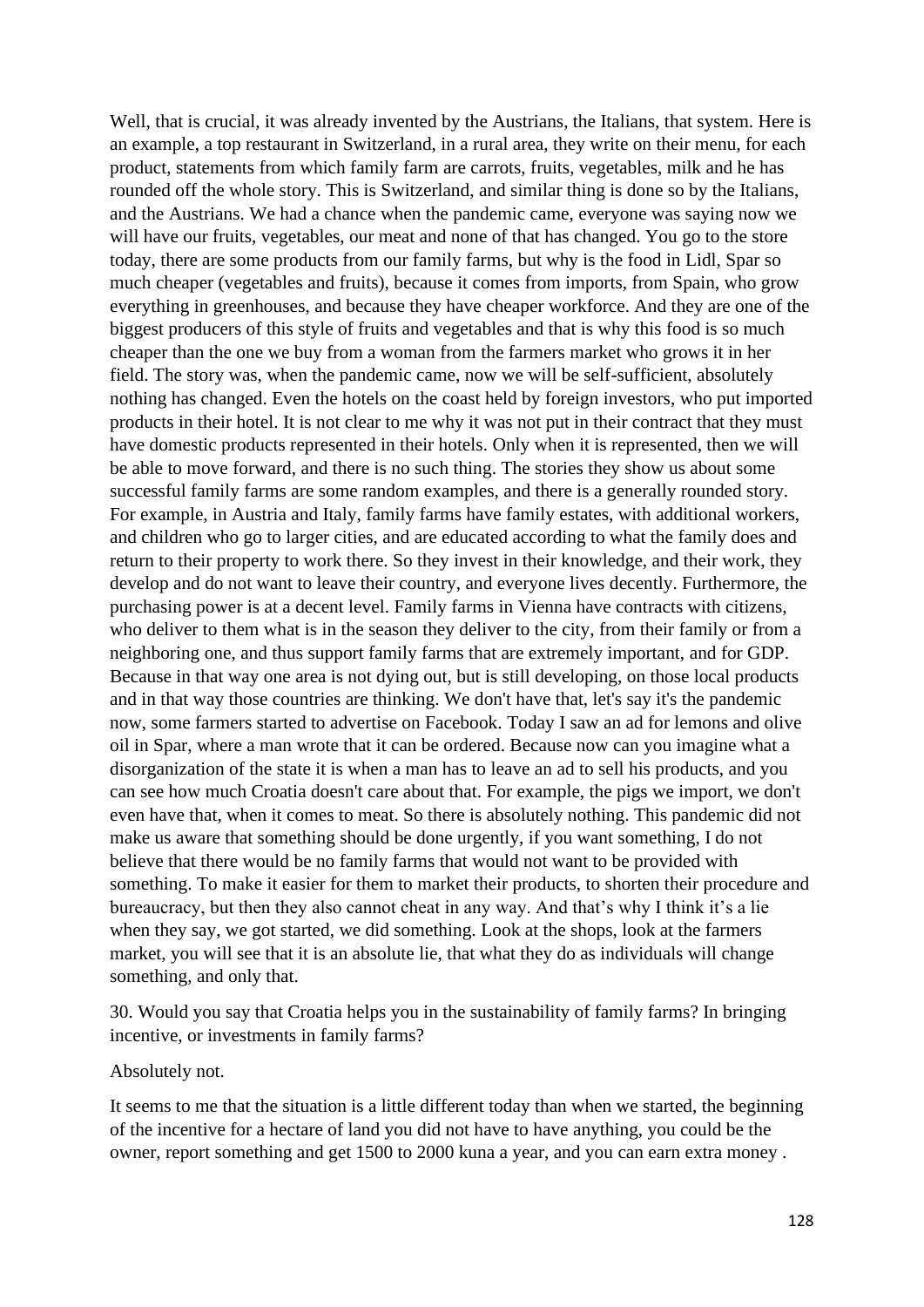You have an incentive if you have ownership, and now I think it's a little different. I think today family farmers have a lot more incentive today.

#### **Sales channels and sales**

11. How do you sell your products?

We have sold through word of mouth, selling on the doorstep is what is called. We didn't go into any elaborate selling schemes, we realized we are not business people..

13. Have you thought about selling in some of the local, neighborhood stores (Grga Čvarak, Mrkvica)?

I used to shop in such stores, I didn't really look at the prices, I'm the type of person that says you can't save on food. What I need to buy is important to me, and Im going to buy it. So I came, I was going to buy cheese, they had homemade cheese from some family farms and I took vacuum-cured cheese and some sausage and I bought it, and the woman says the price, which seemed like a lot to me. I paid for it and it turned out that the cheese was 180 kuna and the sausage 150 kuna. It was a lot too much, I am for the locals and their production,, I am for the family farm, but I can't afford this, this is jut too much, too expensive.

Do you believe in labels, eco-labels and let's buy Croatian?

I still cling to it, when I see it, but sometimes the amount they produce, I don't think we have it in Croatia. And then I go something about this here doesn't add up. But I like to buy a product that says you are buying Croatian. I love when I see its our homemade product, because I don't think we've gotten so much industrialized yet, so I feel better about it.

And what do you think about Croatia joining the EU, did it provide some benefits to small producers?

I am for the EU, but I think we entered too early and unprepared. What was negotiated was done by ignorant people, for agriculture, for fishing. We entered impoverished and disordered society. We could still wait to be better off, at least in those key segments, agriculture and fisheries. It has brought us that those who are big, enter easier, take part of the market, and with less bureaucracy and problems. We did not protect smaller producers.

## **Customers**

15. How much do you think the pandemic affected customers and their way of buying food? Have you felt any changes from customers (focus on healthier foods, where they buy their groceries)? How important is it to your customers to know where food comes from?